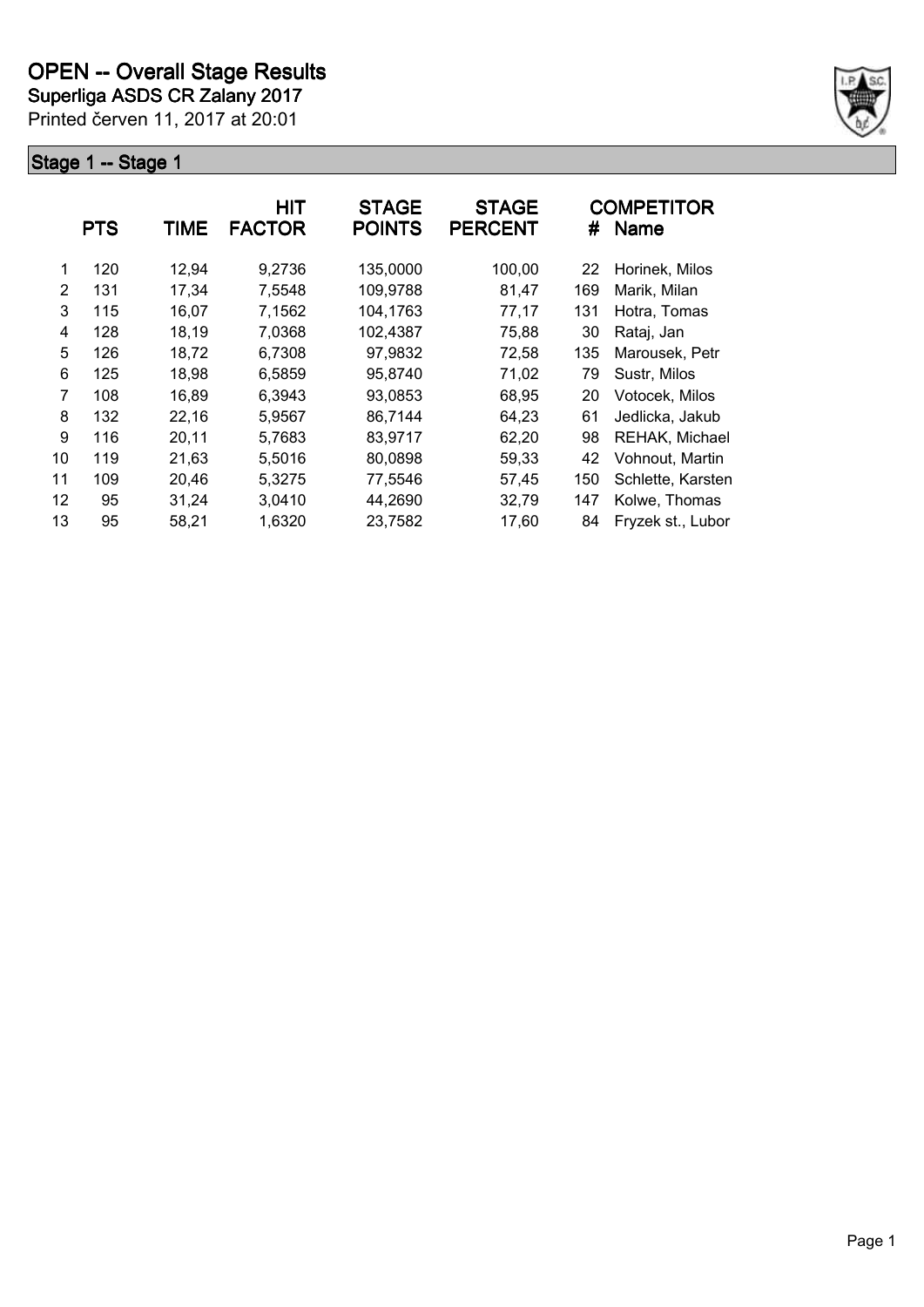

|                           | <b>PTS</b> | <b>TIME</b> | HIT<br><b>FACTOR</b> | <b>STAGE</b><br><b>POINTS</b> | <b>STAGE</b><br><b>PERCENT</b> | #   | <b>COMPETITOR</b><br>Name |
|---------------------------|------------|-------------|----------------------|-------------------------------|--------------------------------|-----|---------------------------|
| $\mathbf{1}$              | 127        | 13,90       | 9,1367               | 135,0000                      | 100,00                         | 170 | Znamenacek, Petr          |
| $\overline{c}$            | 125        | 15,34       | 8,1486               | 120,4008                      | 89,19                          | 90  | Liehne, Zdenek            |
| $\ensuremath{\mathsf{3}}$ | 133        | 17,59       | 7,5611               | 111,7199                      | 82,76                          | 133 | Koblasa, Bohumil          |
| 4                         | 125        | 16,86       | 7,4140               | 109,5462                      | 81,15                          | 27  | Kubik, Karel              |
| $\mathbf 5$               | 117        | 17,90       | 6,5363               | 96,5779                       | 71,54                          | 33  | Bocarov, Vasil            |
| 6                         | 120        | 18,72       | 6,4103               | 94,7153                       | 70,16                          | 32  | Soustar, Ivo              |
| $\overline{7}$            | 119        | 18,77       | 6,3399               | 93,6758                       | 69,39                          | 111 | Stahl, Robert             |
| $\bf 8$                   | 119        | 18,77       | 6,3399               | 93,6758                       | 69,39                          | 69  | Zeman, Marcel             |
| 9                         | 119        | 18,82       | 6,3231               | 93,4269                       | 69,21                          | 81  | Turkova, Eva              |
| 10                        | 121        | 19,40       | 6,2371               | 92,1570                       | 68,26                          | 105 | Dvorak, Petr              |
| 11                        | 127        | 20,41       | 6,2224               | 91,9402                       | 68,10                          | 18  | Simek, Frantisek          |
| 12                        | 123        | 19,79       | 6,2153               | 91,8341                       | 68,03                          | 91  | Liehne, Irena             |
| 13                        | 105        | 17,38       | 6,0414               | 89,2656                       | 66,12                          | 45  | Zolnay, Pavol             |
| 14                        | 119        | 19,80       | 6,0101               | 88,8028                       | 65,78                          | 70  | Bocek, Radovan            |
| 15                        | 115        | 19,43       | 5,9187               | 87,4520                       | 64,78                          | 5   | Habasko, Miloslav         |
| 16                        | 127        | 21,54       | 5,8960               | 87,1170                       | 64,53                          | 68  | Volesak, Jan              |
| 17                        | 114        | 19,46       | 5,8582               | 86,5579                       | 64,12                          | 73  | Kratochvil, Milos         |
| 18                        | 116        | 20,49       | 5,6613               | 83,6490                       | 61,96                          | 155 | Kuchta, Miroslav          |
| 19                        | 104        | 18,80       | 5,5319               | 81,7373                       | 60,55                          | 9   | Kebo, Vekoslav            |
| 20                        | 119        | 21,86       | 5,4437               | 80,4344                       | 59,58                          | 124 | Ptackova Misarova, Petra  |
| 21                        | 115        | 21,22       | 5,4194               | 80,0751                       | 59,31                          | 128 | Zakostelecky, Frantisek   |
| 22                        | 104        | 19,22       | 5,4110               | 79,9512                       | 59,22                          | 146 | Schwarz, Florian          |
| 23                        | 115        | 21,33       | 5,3915               | 79,6621                       | 59,01                          | 31  | Rota, Martin              |
| 24                        | 104        | 19,63       | 5,2980               | 78,2813                       | 57,99                          | 83  | Fryzek, Lubor             |
| 25                        | 121        | 23,05       | 5,2495               | 77,5638                       | 57,45                          | 1   | Beneš, Stanislav          |
| 26                        | 119        | 23,05       | 5,1627               | 76,2818                       | 56,51                          | 4   | Fiala, Vlastimil          |
| 27                        | 127        | 24,81       | 5,1189               | 75,6348                       | 56,03                          | 85  | Kolisch, Petr             |
| 28                        | 129        | 25,51       | 5,0568               | 74,7178                       | 55,35                          | 39  | Jadrny, Milos             |
| 29                        | 108        | 21,51       | 5,0209               | 74,1871                       | 54,95                          | 35  | Bublak, Martin            |
| 30                        | 101        | 20,21       | 4,9975               | 73,8414                       | 54,70                          | 37  | Frinta, Petr              |
| 31                        | 121        | 24,48       | 4,9428               | 73,0329                       | 54,10                          | 44  | Zolnay, Anna              |
| 32                        | 86         | 18,21       | 4,7227               | 69,7804                       | 51,69                          | 3   | Cerny, Vaclav             |
| 33                        | 119        | 25,84       | 4,6053               | 68,0455                       | 50,40                          | 156 | Kuchtova, Jana            |
| 34                        | 123        | 26,92       | 4,5691               | 67,5111                       | 50,01                          | 40  | Kupcik, Pavel             |
| 35                        | 113        | 26,36       | 4,2868               | 63,3400                       | 46,92                          | 8   | Janouch, Pavel            |
| 36                        | 103        | 24,28       | 4,2422               | 62,6806                       | 46,43                          | 117 | Batek, Jaroslav           |
| 37                        | 113        | 27,34       | 4,1331               | 61,0696                       | 45,24                          | 167 | Spicka, Jan               |
| 38                        | 123        | 31,48       | 3,9072               | 57,7318                       | 42,76                          | 58  | Tuček, Jiří               |
| 39                        | 91         | 23,59       | 3,8576               | 56,9978                       | 42,22                          | 127 | Vltavsky, Miroslav        |
| 40                        | 119        | 31,33       | 3,7983               | 56,1218                       | 41,57                          | 123 | Naprstek, Martin          |
| 41                        | 107        | 30,56       | 3,5013               | 51,7339                       | 38,32                          | 145 | Pietzsch, Felix           |
| 42                        | 100        | 31,00       | 3,2258               | 47,6632                       | 35,31                          | 165 | Puncochar, Jaromir        |
| 43                        | 76         | 23,62       | 3,2176               | 47,5421                       | 35,22                          | 141 | Szczepanski, Enrico       |
| 44                        | 117        | 39,44       | 2,9665               | 43,8323                       | 32,47                          | 17  | Synek, Petr               |
| 45                        | 69         | 25,10       | 2,7490               | 40,6182                       | 30,09                          | 15  | Rehberger, Ivo            |
| 46                        | 90         | 39,11       | 2,3012               | 34,0016                       | 25,19                          | 143 | Hoding, Doris             |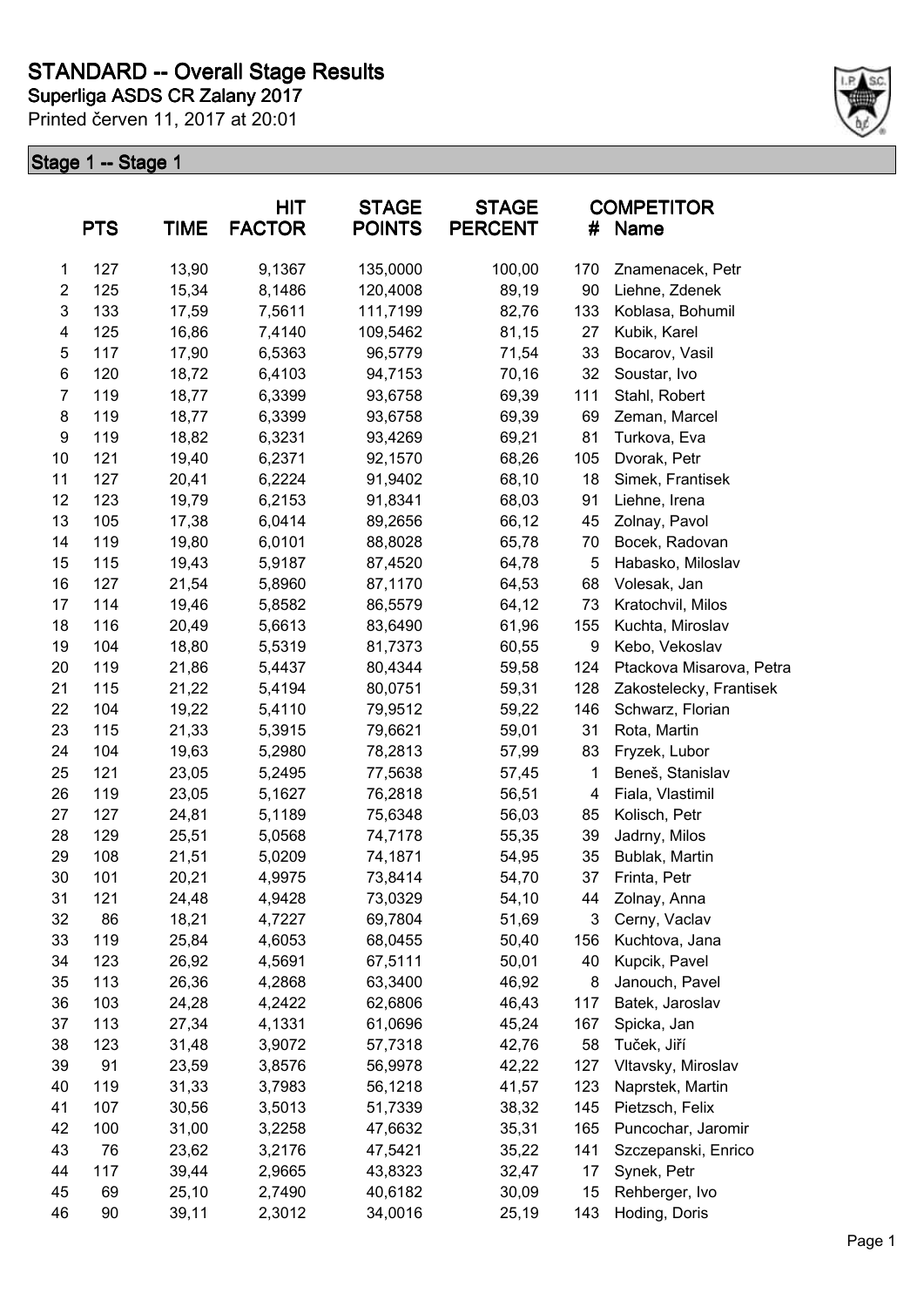**Superliga ASDS CR Zalany 2017 PRODUCTION -- Overall Stage Results**

Printed červen 11, 2017 at 20:01



| <b>PTS</b>              |     | <b>TIME</b> | HIT<br><b>FACTOR</b> | <b>STAGE</b><br><b>POINTS</b> | <b>STAGE</b><br><b>PERCENT</b> | #              | <b>COMPETITOR</b><br><b>Name</b> |
|-------------------------|-----|-------------|----------------------|-------------------------------|--------------------------------|----------------|----------------------------------|
| 1                       | 125 | 13,55       | 9,2251               | 135,0000                      | 100,00                         | 43             | Zapletal, Miroslav               |
| $\overline{\mathbf{c}}$ | 125 | 15,23       | 8,2075               | 120,1083                      | 88,97                          | 126            | Stepan, Michal                   |
| 3                       | 135 | 16,88       | 7,9976               | 117,0373                      | 86,69                          | 114            | Stryc, Michael                   |
| 4                       | 125 | 15,97       | 7,8272               | 114,5429                      | 84,85                          | 110            | Kratochvil, Jan                  |
| 5                       | 133 | 17,22       | 7,7236               | 113,0268                      | 83,72                          | 87             | Kuzel, Zdenek                    |
| 6                       | 125 | 16,34       | 7,6499               | 111,9492                      | 82,93                          | 47             | Bindik, Frantisek                |
| 7                       | 125 | 16,59       | 7,5347               | 110,2622                      | 81,68                          | 102            | Svoboda, Pavel                   |
| 8                       | 123 | 16,33       | 7,5321               | 110,2255                      | 81,65                          | 159            | Engh, Robert                     |
| 9                       | 125 | 17,07       | 7,3228               | 107,1617                      | 79,38                          | 65             | Rosenberg, Tomas                 |
| 10                      | 119 | 16,43       | 7,2428               | 105,9918                      | 78,51                          | 113            | Silhavy, Erik                    |
| 11                      | 135 | 18,70       | 7,2193               | 105,6465                      | 78,26                          | 92             | Louda, Vratislav                 |
| 12                      | 115 | 16,25       | 7,0769               | 103,5637                      | 76,71                          | 29             | Nemecek, Zdenek                  |
| 13                      | 107 | 15,34       | 6,9752               | 102,0755                      | 75,61                          | 142            | Braun, Jurgen                    |
| 14                      | 119 | 18,20       | 6,5385               | 95,6839                       | 70,88                          | 106            | Heglas, Jakub                    |
| 15                      | 115 | 17,95       | 6,4067               | 93,7554                       | 69,45                          | 64             | Manolevski, Michael              |
| 16                      | 119 | 18,62       | 6,3910               | 93,5256                       | 69,28                          | 59             | Valasik, Petr                    |
| 17                      | 117 | 18,31       | 6,3900               | 93,5105                       | 69,27                          | 166            | Sedy, Roman                      |
| 18                      | 117 | 19,00       | 6,1579               | 90,1146                       | 66,75                          | 137            | Geiger, Michael                  |
| 19                      | 121 | 19,78       | 6,1173               | 89,5204                       | 66,31                          | 50             | Cervinka, Leos                   |
| 20                      | 123 | 20,37       | 6,0383               | 88,3644                       | 65,46                          | 100            | Sochan, Jiri                     |
| 21                      | 129 | 21,40       | 6,0280               | 88,2143                       | 65,34                          | $\overline{c}$ | Beran, Jakub                     |
| 22                      | 108 | 18,68       | 5,7816               | 84,6077                       | 62,67                          | 161            | Kohout, Jaromir                  |
| 23                      | 117 | 20,44       | 5,7241               | 83,7660                       | 62,05                          | 112            | Selichar, Daniel                 |
| 24                      | 125 | 21,90       | 5,7078               | 83,5274                       | 61,87                          | 21             | Zicha, Josef                     |
| 25                      | 109 | 19,54       | 5,5783               | 81,6329                       | 60,47                          | 89             | Liehne, Jan                      |
| 26                      | 123 | 22,55       | 5,4545               | 79,8218                       | 59,13                          | 88             | Leitner, Benjamin                |
| 27                      | 106 | 19,81       | 5,3508               | 78,3041                       | 58,00                          | 67             | Vavrecka, Michal A               |
| 28                      | 113 | 21,22       | 5,3252               | 77,9285                       | 57,72                          | 24             | Chabr, Pavel                     |
| 29                      | 127 | 23,87       | 5,3205               | 77,8600                       | 57,67                          | 97             | Pavlicek, Karel                  |
| 30                      | 127 | 24,47       | 5,1900               | 75,9509                       | 56,26                          | 157            | Kysela, Milos                    |
| 31                      | 121 | 23,39       | 5,1732               | 75,7039                       | 56,08                          | 36             | Tiefenbach, Martin               |
| 32                      | 125 | 24,19       | 5,1674               | 75,6201                       | 56,01                          | 109            | Kramolis, Ivo                    |
| 33                      | 115 | 22,54       | 5,1020               | 74,6633                       | 55,31                          | 26             | Kostak, Jan                      |
| 34                      | 113 | 22,49       | 5,0245               | 73,5279                       | 54,47                          | 134            | Krcal, Jan                       |
| 35                      | 96  | 19,87       | 4,8314               | 70,7028                       | 52,37                          | 46             | Bernard, Petr                    |
| 36                      | 117 | 24,53       | 4,7697               | 69,7994                       | 51,70                          | 75             | Panek, Ales                      |
| 37                      | 85  | 17,88       | 4,7539               | 69,5688                       | 51,53                          | 149            | Sek, Enrico                      |
| 38                      | 121 | 25,48       | 4,7488               | 69,4943                       | 51,48                          | 41             | Tichý, Lukáš                     |
| 39                      | 121 | 25,67       | 4,7137               | 68,9799                       | 51,10                          | 162            | Hulka, Pavel                     |
| 40                      | 98  | 22,08       | 4,4384               | 64,9516                       | 48,11                          | 164            | Kolakowski, Jan                  |
| 41                      | 127 | 28,85       | 4,4021               | 64,4200                       | 47,72                          | 158            | Prosek, Jan                      |
| 42                      | 121 | 28,13       | 4,3015               | 62,9475                       | 46,63                          | 48             | Bizek, Vojtech                   |
| 43                      | 112 | 26,09       | 4,2928               | 62,8213                       | 46,53                          | 153            | Ulrich, Jens                     |
| 44                      | 121 | 29,58       | 4,0906               | 59,8619                       | 44,34                          | 57             | Silhan, Jiri                     |
| 45                      | 121 | 29,72       | 4,0713               | 59,5799                       | 44,13                          | 74             | Mucka, Karel                     |
| 46                      | 102 | 25,16       | 4,0541               | 59,3270                       | 43,95                          | 28             | Malach, Miroslav                 |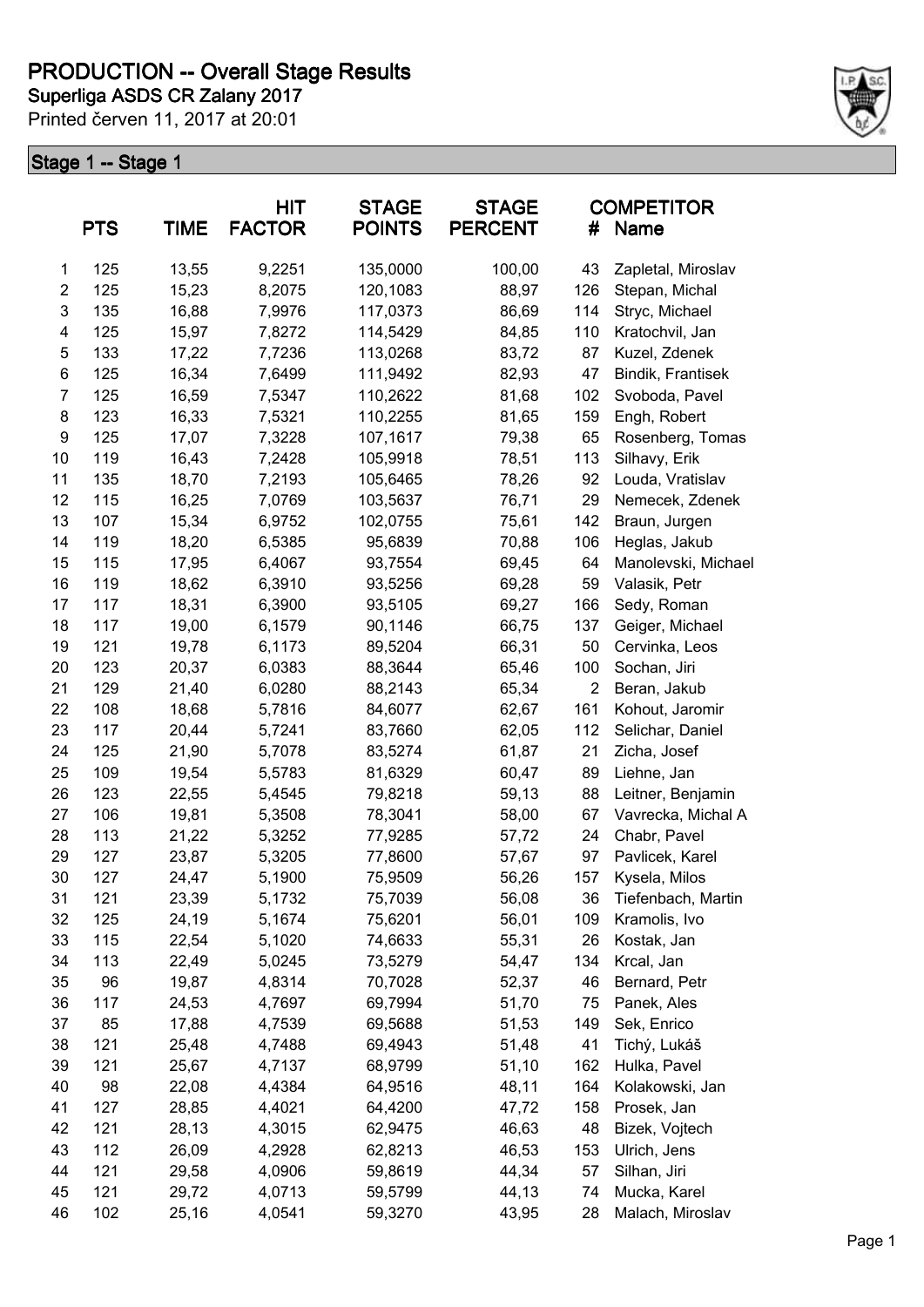Printed červen 11, 2017 at 20:01 **Superliga ASDS CR Zalany 2017**



|    | <b>PTS</b> | TIME  | <b>HIT</b><br><b>FACTOR</b> | <b>STAGE</b><br><b>POINTS</b> | <b>STAGE</b><br><b>PERCENT</b> | #   | <b>COMPETITOR</b><br><b>Name</b> |
|----|------------|-------|-----------------------------|-------------------------------|--------------------------------|-----|----------------------------------|
| 47 | 106        | 26.29 | 4,0320                      | 59,0036                       | 43,71                          | 148 | Moser, Viola                     |
| 48 | 92         | 22,84 | 4,0280                      | 58,9461                       | 43,66                          | 86  | Kucera, Petr                     |
| 49 | 80         | 20,35 | 3,9312                      | 57,5292                       | 42,61                          | 101 | Strnad, Ivo                      |
| 50 | 63         | 16,74 | 3,7634                      | 55,0742                       | 40,80                          | 16  | Sykora, Petr                     |
| 51 | 102        | 29,37 | 3,4729                      | 50,8229                       | 37,65                          | 104 | Vavrouskova, Pavla               |
| 52 | 113        | 36,87 | 3,0648                      | 44,8506                       | 33,22                          | 144 | Kabatek, Emilia                  |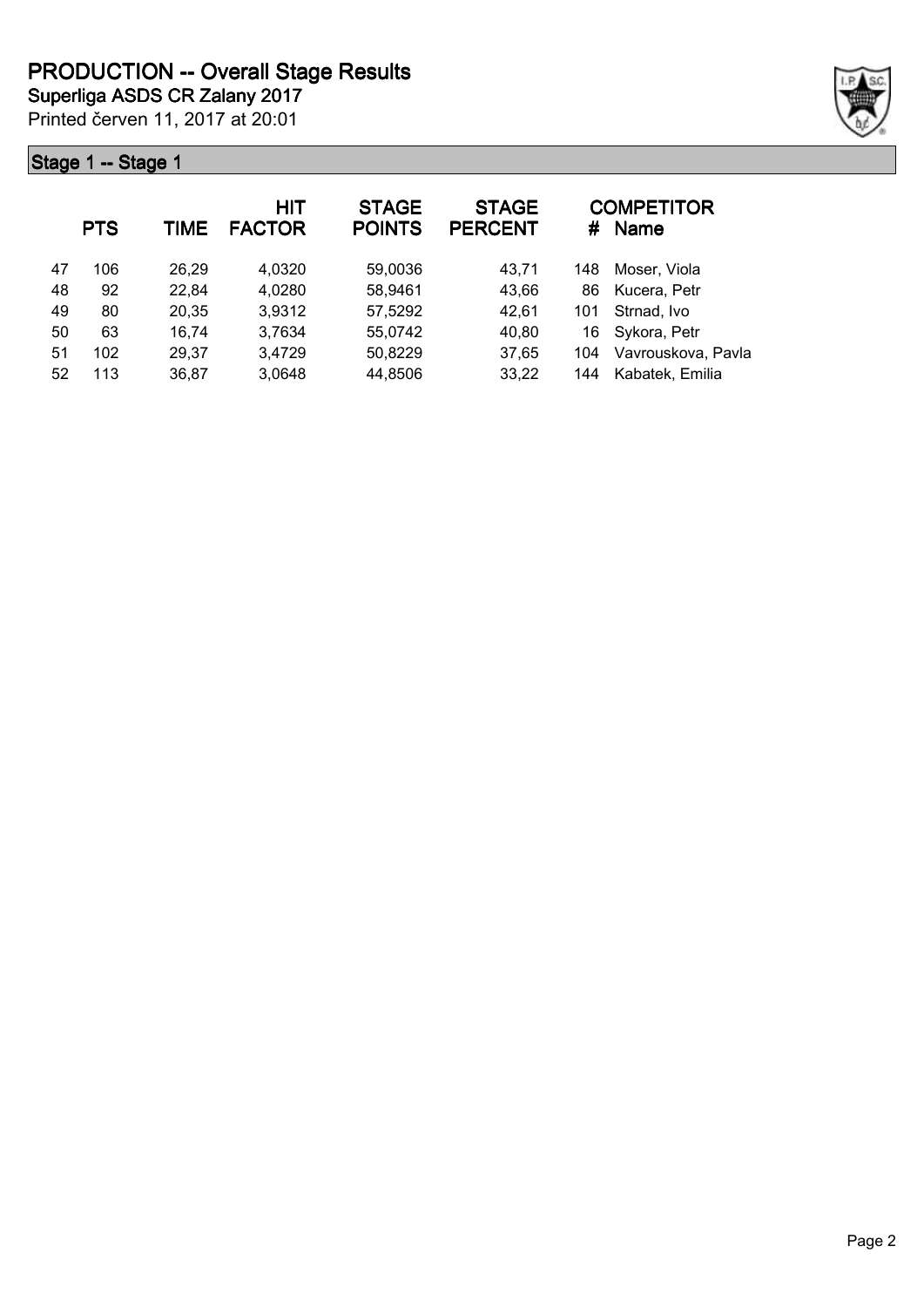

|    | <b>PTS</b> | <b>TIME</b> | <b>HIT</b><br><b>FACTOR</b> | <b>STAGE</b><br><b>POINTS</b> | <b>STAGE</b><br><b>PERCENT</b> |     | <b>COMPETITOR</b><br># Name |
|----|------------|-------------|-----------------------------|-------------------------------|--------------------------------|-----|-----------------------------|
| 1  | 128        | 18,25       | 7,0137                      | 135,0000                      | 100,00                         | 77  | Smutny, Petr                |
| 2  | 123        | 18,20       | 6,7582                      | 130,0830                      | 96,36                          | 116 | Wilk, Ivo                   |
| 3  | 123        | 21,56       | 5,7050                      | 109,8103                      | 81,34                          | 62  | Kotrous, Pavel              |
| 4  | 106        | 19,22       | 5,5151                      | 106,1547                      | 78,63                          | 6   | Hakala, Jiri                |
| 5  | 125        | 22,90       | 5,4585                      | 105,0658                      | 77,83                          | 53  | Novotny, Jiri               |
| 6  | 125        | 23,65       | 5,2854                      | 101,7339                      | 75,36                          | 78  | Stransky, Viktor            |
| 7  | 119        | 24,20       | 4,9174                      | 94,6495                       | 70,11                          | 140 | Weingartner, Tomas          |
| 8  | 117        | 25,42       | 4,6027                      | 88,5925                       | 65,62                          | 12  | Marek, Jiri                 |
| 9  | 117        | 30,11       | 3,8858                      | 74,7931                       | 55,40                          | 168 | Frydl, Vaclav               |
| 10 | 89         | 23,17       | 3,8412                      | 73,9351                       | 54,77                          | 138 | Musil, Eduard               |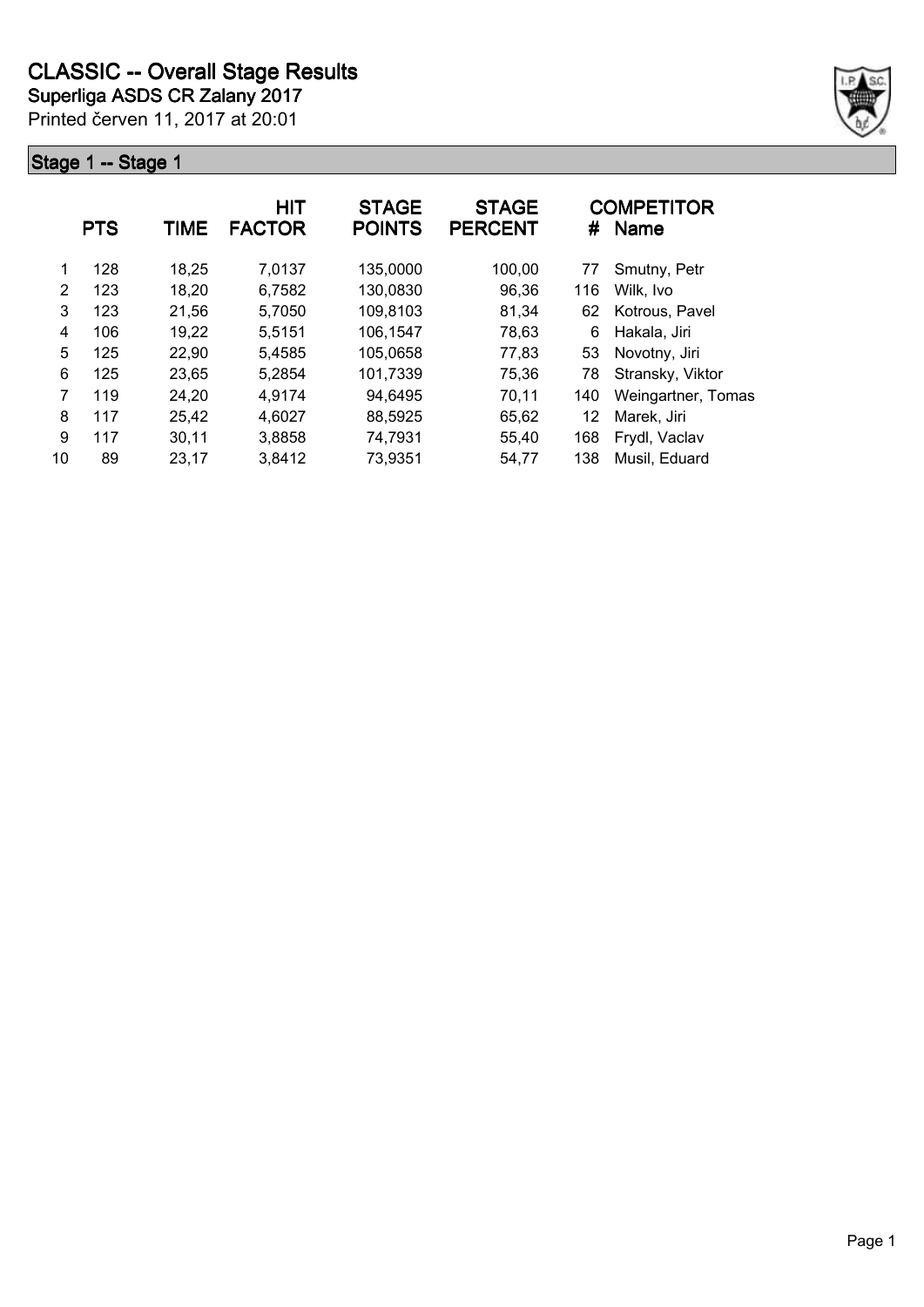|   | <b>PTS</b> | TIME  | HIT<br><b>FACTOR</b> | <b>STAGE</b><br><b>POINTS</b> | <b>STAGE</b><br><b>PERCENT</b> | #   | <b>COMPETITOR</b><br><b>Name</b> |
|---|------------|-------|----------------------|-------------------------------|--------------------------------|-----|----------------------------------|
|   | 117        | 20.47 | 5,7157               | 135,0000                      | 100,00                         | 60  | Jedlicka, Jiri                   |
|   | 124        | 28,19 | 4,3987               | 103,8945                      | 76,96                          | 160 | Rossl, Karel                     |
| 3 | 128        | 45,50 | 2,8132               | 66,4453                       | 49,22                          | 14  | Prepletany, Jan                  |
|   | 117        | 58,62 | 1,9959               | 47,1418                       | 34,92                          | 13. | Pojer, Lubos                     |

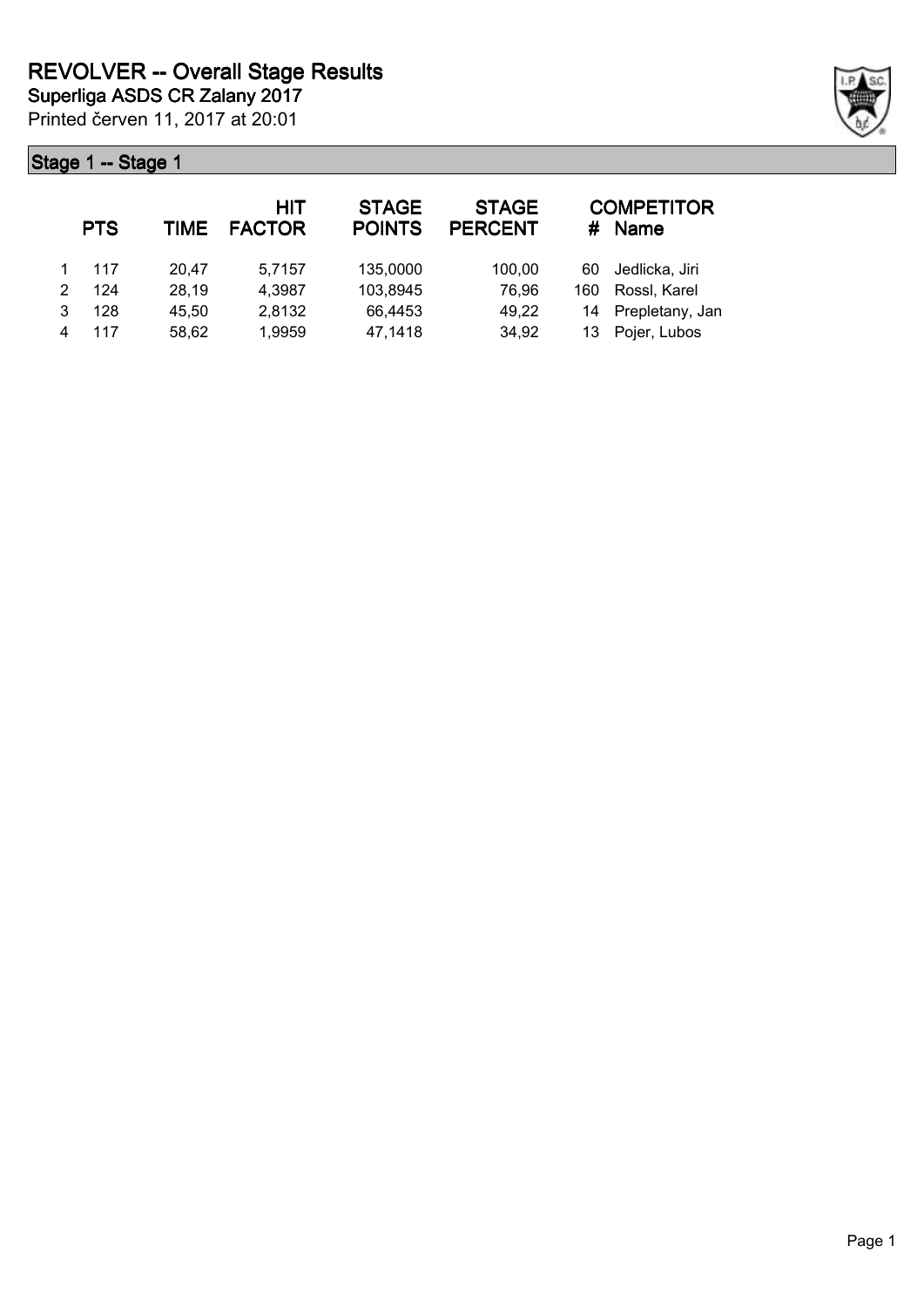**Superliga ASDS CR Zalany 2017**

Printed červen 11, 2017 at 20:01



|    | <b>PTS</b> | TIME  | <b>HIT</b><br><b>FACTOR</b> | <b>STAGE</b><br><b>POINTS</b> | <b>STAGE</b><br><b>PERCENT</b> | #   | <b>COMPETITOR</b><br><b>Name</b> |
|----|------------|-------|-----------------------------|-------------------------------|--------------------------------|-----|----------------------------------|
| 1  | 44         | 5,52  | 7,9710                      | 45,0000                       | 100,00                         | 22  | Horinek, Milos                   |
| 2  | 43         | 5,98  | 7,1906                      | 40,5944                       | 90,21                          | 131 | Hotra, Tomas                     |
| 3  | 44         | 6,41  | 6,8643                      | 38,7519                       | 86,12                          | 150 | Schlette, Karsten                |
| 4  | 43         | 6,50  | 6,6154                      | 37,3469                       | 82,99                          | 169 | Marik, Milan                     |
| 5  | 45         | 7,18  | 6,2674                      | 35,3824                       | 78,63                          | 135 | Marousek, Petr                   |
| 6  | 44         | 7,46  | 5,8981                      | 33,2976                       | 73,99                          | 30  | Rataj, Jan                       |
| 7  | 41         | 7,15  | 5,7343                      | 32,3725                       | 71,94                          | 79  | Sustr, Milos                     |
| 8  | 43         | 7,87  | 5,4638                      | 30,8456                       | 68,55                          | 20  | Votocek, Milos                   |
| 9  | 40         | 7,49  | 5,3405                      | 30,1493                       | 67,00                          | 42  | Vohnout, Martin                  |
| 10 | 44         | 8,40  | 5,2381                      | 29,5714                       | 65,71                          | 61  | Jedlicka, Jakub                  |
| 11 | 44         | 8,99  | 4,8943                      | 27,6307                       | 61,40                          | 98  | REHAK, Michael                   |
| 12 | 45         | 11,16 | 4,0323                      | 22,7639                       | 50,59                          | 84  | Fryzek st., Lubor                |
| 13 | 30         | 12,39 | 2,4213                      | 13,6694                       | 30,38                          | 147 | Kolwe, Thomas                    |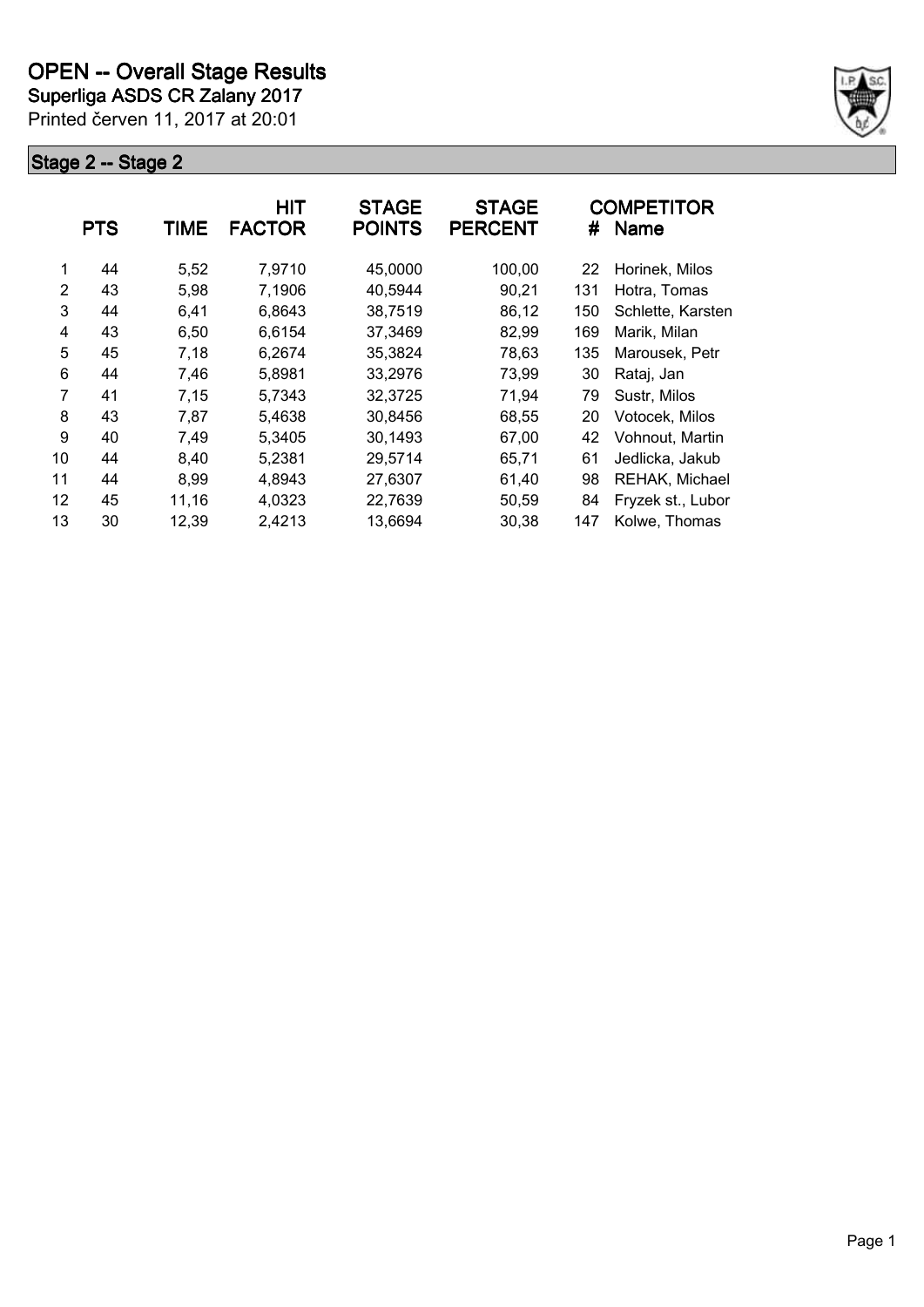

|                         | <b>PTS</b> | <b>TIME</b> | <b>HIT</b><br><b>FACTOR</b> | <b>STAGE</b><br><b>POINTS</b> | <b>STAGE</b><br><b>PERCENT</b> | #   | <b>COMPETITOR</b><br>Name |
|-------------------------|------------|-------------|-----------------------------|-------------------------------|--------------------------------|-----|---------------------------|
| 1                       | 44         | 5,88        | 7,4830                      | 45,0000                       | 100,00                         | 90  | Liehne, Zdenek            |
| $\overline{\mathbf{c}}$ | 44         | 6,60        | 6,6667                      | 40,0909                       | 89,09                          | 170 | Znamenacek, Petr          |
| 3                       | 44         | 7,52        | 5,8511                      | 35,1862                       | 78,19                          | 105 | Dvorak, Petr              |
| 4                       | 39         | 6,67        | 5,8471                      | 35,1622                       | 78,14                          | 146 | Schwarz, Florian          |
| 5                       | 43         | 7,46        | 5,7641                      | 34,6631                       | 77,03                          | 155 | Kuchta, Miroslav          |
| 6                       | 44         | 7,67        | 5,7366                      | 34,4980                       | 76,66                          | 32  | Soustar, Ivo              |
| 7                       | 45         | 8,07        | 5,5762                      | 33,5333                       | 74,52                          | 91  | Liehne, Irena             |
| 8                       | 44         | 7,91        | 5,5626                      | 33,4513                       | 74,34                          | 27  | Kubik, Karel              |
| 9                       | 39         | 7,09        | 5,5007                      | 33,0792                       | 73,51                          | 69  | Zeman, Marcel             |
| 10                      | 43         | 8,04        | 5,3483                      | 32,1625                       | 71,47                          | 73  | Kratochvil, Milos         |
| 11                      | 43         | 8,10        | 5,3086                      | 31,9242                       | 70,94                          | 33  | Bocarov, Vasil            |
| 12                      | 43         | 8,14        | 5,2826                      | 31,7674                       | 70,59                          | 31  | Rota, Martin              |
| 13                      | 39         | 7,39        | 5,2774                      | 31,7364                       | 70,53                          | 5   | Habasko, Miloslav         |
| 14                      | 43         | 8,64        | 4,9769                      | 29,9290                       | 66,51                          | 37  | Frinta, Petr              |
| 15                      | 41         | 8,37        | 4,8984                      | 29,4575                       | 65,46                          | 68  | Volesak, Jan              |
| 16                      | 43         | 8,87        | 4,8478                      | 29,1529                       | 64,78                          | 1   | Beneš, Stanislav          |
| 17                      | 43         | 9,04        | 4,7566                      | 28,6047                       | 63,57                          | 70  | Bocek, Radovan            |
| 18                      | 41         | 8,66        | 4,7344                      | 28,4710                       | 63,27                          | 15  | Rehberger, Ivo            |
| 19                      | 45         | 9,57        | 4,7022                      | 28,2773                       | 62,84                          | 35  | Bublak, Martin            |
| 20                      | 39         | 8,57        | 4,5508                      | 27,3666                       | 60,81                          | 3   | Cerny, Vaclav             |
| 21                      | 43         | 9,77        | 4,4012                      | 26,4674                       | 58,82                          | 81  | Turkova, Eva              |
| 22                      | 45         | 10,26       | 4,3860                      | 26,3756                       | 58,61                          | 18  | Simek, Frantisek          |
| 23                      | 43         | 9,89        | 4,3478                      | 26,1462                       | 58,10                          | 58  | Tuček, Jiří               |
| 24                      | 41         | 9,53        | 4,3022                      | 25,8719                       | 57,49                          | 117 | Batek, Jaroslav           |
| 25                      | 45         | 10,52       | 4,2776                      | 25,7237                       | 57,16                          | 85  | Kolisch, Petr             |
| 26                      | 41         | 9,94        | 4,1247                      | 24,8047                       | 55,12                          | 39  | Jadrny, Milos             |
| 27                      | 43         | 10,55       | 4,0758                      | 24,5106                       | 54,47                          | 145 | Pietzsch, Felix           |
| 28                      | 41         | 10,09       | 4,0634                      | 24,4360                       | 54,30                          | 8   | Janouch, Pavel            |
| 29                      | 41         | 10,12       | 4,0514                      | 24,3635                       | 54,14                          | 17  | Synek, Petr               |
| 30                      | 41         | 10,28       | 3,9883                      | 23,9843                       | 53,30                          | 40  | Kupcik, Pavel             |
| 31                      | 43         | 10,85       | 3,9631                      | 23,8328                       | 52,96                          | 44  | Zolnay, Anna              |
| 32                      | 43         | 10,85       | 3,9631                      | 23,8328                       | 52,96                          | 128 | Zakostelecky, Frantisek   |
| 33                      | 39         | 9,95        | 3,9196                      | 23,5710                       | 52,38                          | 45  | Zolnay, Pavol             |
| 34                      | 43         | 11,39       | 3,7752                      | 22,7029                       | 50,45                          | 167 | Spicka, Jan               |
| 35                      | 41         | 11,26       | 3,6412                      | 21,8969                       | 48,66                          | 143 | Hoding, Doris             |
| 36                      | 33         | 9,15        | 3,6066                      | 21,6885                       | 48,20                          | 111 | Stahl, Robert             |
| 37                      | 41         | 11,69       | 3,5073                      | 21,0915                       | 46,87                          | 124 | Ptackova Misarova, Petra  |
| 38                      | 43         | 12,43       | 3,4594                      | 20,8034                       | 46,23                          | 133 | Koblasa, Bohumil          |
| 39                      | 39         | 11,29       | 3,4544                      | 20,7734                       | 46,16                          | 9   | Kebo, Vekoslav            |
| 40                      | 41         | 12,05       | 3,4025                      | 20,4613                       | 45,47                          | 127 | Vltavsky, Miroslav        |
| 41                      | 43         | 13,44       | 3,1994                      | 19,2401                       | 42,76                          | 123 | Naprstek, Martin          |
| 42                      | 39         | 12,19       | 3,1993                      | 19,2397                       | 42,75                          | 4   | Fiala, Vlastimil          |
| 43                      | 35         | 11,33       | 3,0891                      | 18,5770                       | 41,28                          | 141 | Szczepanski, Enrico       |
| 44                      | 43         | 14,05       | 3,0605                      | 18,4047                       | 40,90                          | 156 | Kuchtova, Jana            |
| 45                      | 41         | 14,30       | 2,8671                      | 17,2419                       | 38,32                          | 165 | Puncochar, Jaromir        |
| 46                      | 41         | 15,90       | 2,5786                      | 15,5069                       | 34,46                          | 83  | Fryzek, Lubor             |
|                         |            |             |                             |                               |                                |     |                           |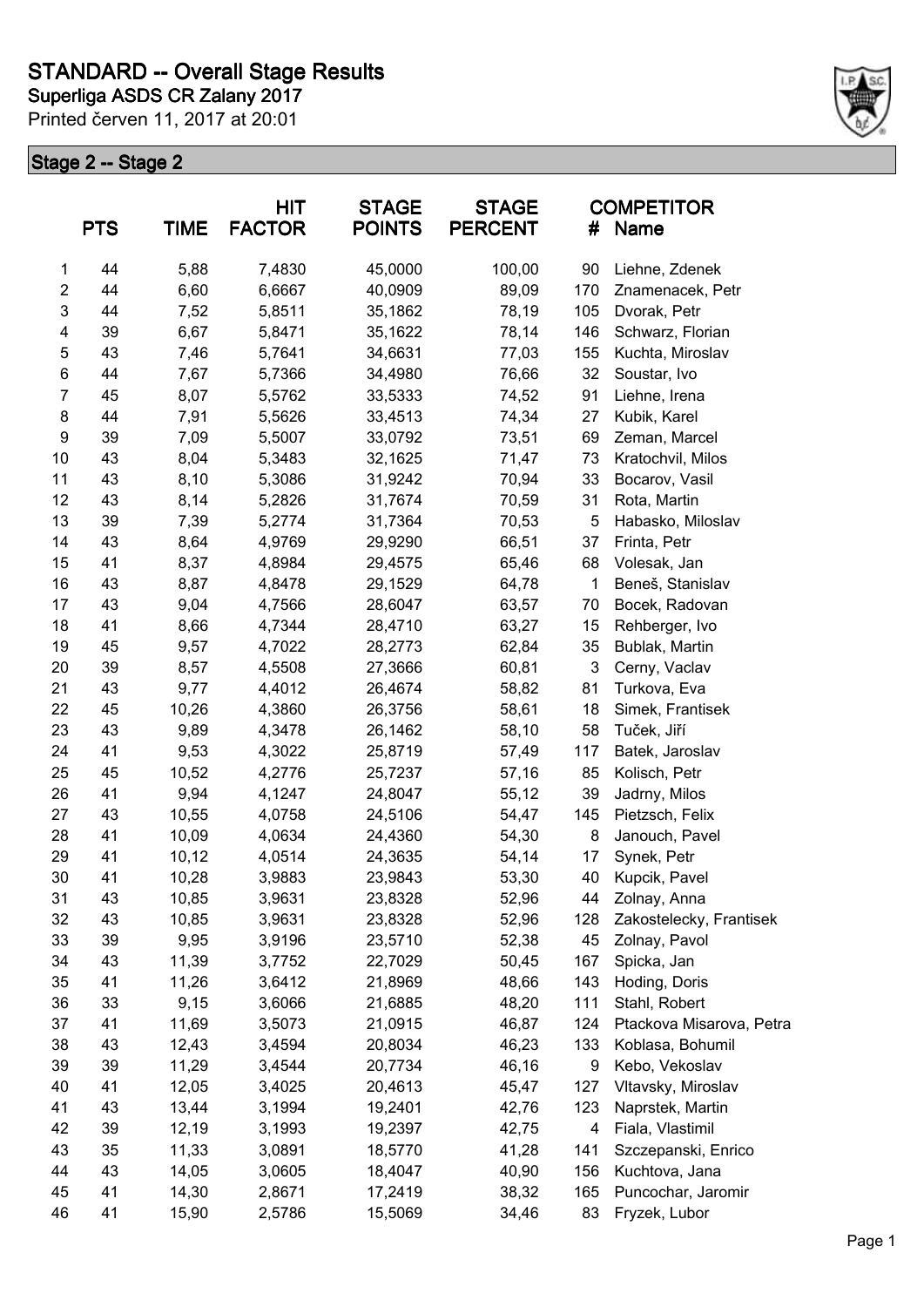**Superliga ASDS CR Zalany 2017 PRODUCTION -- Overall Stage Results**

Printed červen 11, 2017 at 20:01



| <b>PTS</b>       |    | <b>HIT</b><br><b>TIME</b><br><b>FACTOR</b> |        | <b>STAGE</b><br><b>POINTS</b> | <b>STAGE</b><br><b>PERCENT</b> | <b>COMPETITOR</b><br>Name<br># |                     |
|------------------|----|--------------------------------------------|--------|-------------------------------|--------------------------------|--------------------------------|---------------------|
| 1                | 45 | 5,83                                       | 7,7187 | 45,0000                       | 100,00                         | 43                             | Zapletal, Miroslav  |
| $\overline{2}$   | 45 | 6,08                                       | 7,4013 | 43,1497                       | 95,89                          | 126                            | Stepan, Michal      |
| $\mathsf 3$      | 43 | 6,55                                       | 6,5649 | 38,2733                       | 85,05                          | 29                             | Nemecek, Zdenek     |
| 4                | 45 | 7,11                                       | 6,3291 | 36,8987                       | 82,00                          | 47                             | Bindik, Frantisek   |
| 5                | 41 | 6,61                                       | 6,2027 | 36,1619                       | 80,36                          | 64                             | Manolevski, Michael |
| 6                | 43 | 6,96                                       | 6,1782 | 36,0187                       | 80,04                          | 114                            | Stryc, Michael      |
| $\overline{7}$   | 45 | 7,34                                       | 6,1308 | 35,7425                       | 79,43                          | 137                            | Geiger, Michael     |
| 8                | 45 | 7,38                                       | 6,0976 | 35,5488                       | 79,00                          | 67                             | Vavrecka, Michal A  |
| $\boldsymbol{9}$ | 43 | 7,07                                       | 6,0820 | 35,4583                       | 78,80                          | 89                             | Liehne, Jan         |
| 10               | 43 | 7,08                                       | 6,0734 | 35,4082                       | 78,68                          | 106                            | Heglas, Jakub       |
| 11               | 39 | 6,52                                       | 5,9816 | 34,8727                       | 77,49                          | 113                            | Silhavy, Erik       |
| 12               | 39 | 6,71                                       | 5,8122 | 33,8852                       | 75,30                          | 166                            | Sedy, Roman         |
| 13               | 45 | 8,21                                       | 5,4811 | 31,9549                       | 71,01                          | 92                             | Louda, Vratislav    |
| 14               | 45 | 8,23                                       | 5,4678 | 31,8773                       | 70,84                          | 159                            | Engh, Robert        |
| 15               | 45 | 8,35                                       | 5,3892 | 31,4192                       | 69,82                          | 65                             | Rosenberg, Tomas    |
| 16               | 41 | 7,62                                       | 5,3806 | 31,3688                       | 69,71                          | 110                            | Kratochvil, Jan     |
| 17               | 43 | 8,15                                       | 5,2761 | 30,7595                       | 68,35                          | 50                             | Cervinka, Leos      |
| 18               | 41 | 7,90                                       | 5,1899 | 30,2570                       | 67,24                          | 87                             | Kuzel, Zdenek       |
| 19               | 39 | 7,58                                       | 5,1451 | 29,9960                       | 66,66                          | 102                            | Svoboda, Pavel      |
| 20               | 39 | 7,60                                       | 5,1316 | 29,9171                       | 66,48                          | 142                            | Braun, Jurgen       |
| 21               | 43 | 8,50                                       | 5,0588 | 29,4929                       | 65,54                          | 26                             | Kostak, Jan         |
| 22               | 39 | 7,78                                       | 5,0129 | 29,2249                       | 64,94                          | 112                            | Selichar, Daniel    |
| 23               | 41 | 8,18                                       | 5,0122 | 29,2213                       | 64,94                          | 134                            | Krcal, Jan          |
| 24               | 41 | 8,25                                       | 4,9697 | 28,9733                       | 64,39                          | 149                            | Sek, Enrico         |
| 25               | 45 | 9,11                                       | 4,9396 | 28,7980                       | 64,00                          | 158                            | Prosek, Jan         |
| 26               | 43 | 9,02                                       | 4,7672 | 27,7927                       | 61,76                          | 153                            | Ulrich, Jens        |
| 27               | 45 | 9,82                                       | 4,5825 | 26,7159                       | 59,37                          | 36                             | Tiefenbach, Martin  |
| 28               | 41 | 9,01                                       | 4,5505 | 26,5294                       | 58,95                          | 48                             | Bizek, Vojtech      |
| 29               | 45 | 10,38                                      | 4,3353 | 25,2746                       | 56,17                          | 101                            | Strnad, Ivo         |
| 30               | 39 | 9,14                                       | 4,2670 | 24,8764                       | 55,28                          | 57                             | Silhan, Jiri        |
| 31               | 39 | 9,35                                       | 4,1711 | 24,3176                       | 54,04                          | 59                             | Valasik, Petr       |
| 32               | 35 | 8,50                                       | 4,1176 | 24,0059                       | 53,35                          | 161                            | Kohout, Jaromir     |
| 33               | 37 | 9,13                                       | 4,0526 | 23,6265                       | 52,50                          | 21                             | Zicha, Josef        |
| 34               | 41 | 10,60                                      | 3,8679 | 22,5500                       | 50,11                          | 109                            | Kramolis, Ivo       |
| 35               | 41 | 10,95                                      | 3,7443 | 21,8292                       | 48,51                          | 24                             | Chabr, Pavel        |
| 36               | 41 | 11,15                                      | 3,6771 | 21,4377                       | 47,64                          | 86                             | Kucera, Petr        |
| 37               | 39 | 10,61                                      | 3,6758 | 21,4298                       | 47,62                          | $\overline{2}$                 | Beran, Jakub        |
| 38               | 39 | 11,02                                      | 3,5390 | 20,6325                       | 45,85                          | 88                             | Leitner, Benjamin   |
| 39               | 43 | 12,36                                      | 3,4790 | 20,2824                       | 45,07                          | 157                            | Kysela, Milos       |
| 40               | 37 | 10,84                                      | 3,4133 | 19,8994                       | 44,22                          | 75                             | Panek, Ales         |
| 41               | 39 | 12,29                                      | 3,1733 | 18,5004                       | 41,11                          | 164                            | Kolakowski, Jan     |
|                  |    |                                            |        |                               |                                |                                |                     |
| 42               | 26 | 8,66                                       | 3,0023 | 17,5035                       | 38,90                          | 16                             | Sykora, Petr        |
| 43               | 37 | 12,90                                      | 2,8682 | 16,7217                       | 37,16                          | 74                             | Mucka, Karel        |
| 44               | 41 | 14,38                                      | 2,8512 | 16,6224                       | 36,94                          | 100                            | Sochan, Jiri        |
| 45               | 43 | 15,40                                      | 2,7922 | 16,2786                       | 36,17                          | 46                             | Bernard, Petr       |
| 46               | 28 | 10,78                                      | 2,5974 | 15,1429                       | 33,65                          | 148                            | Moser, Viola        |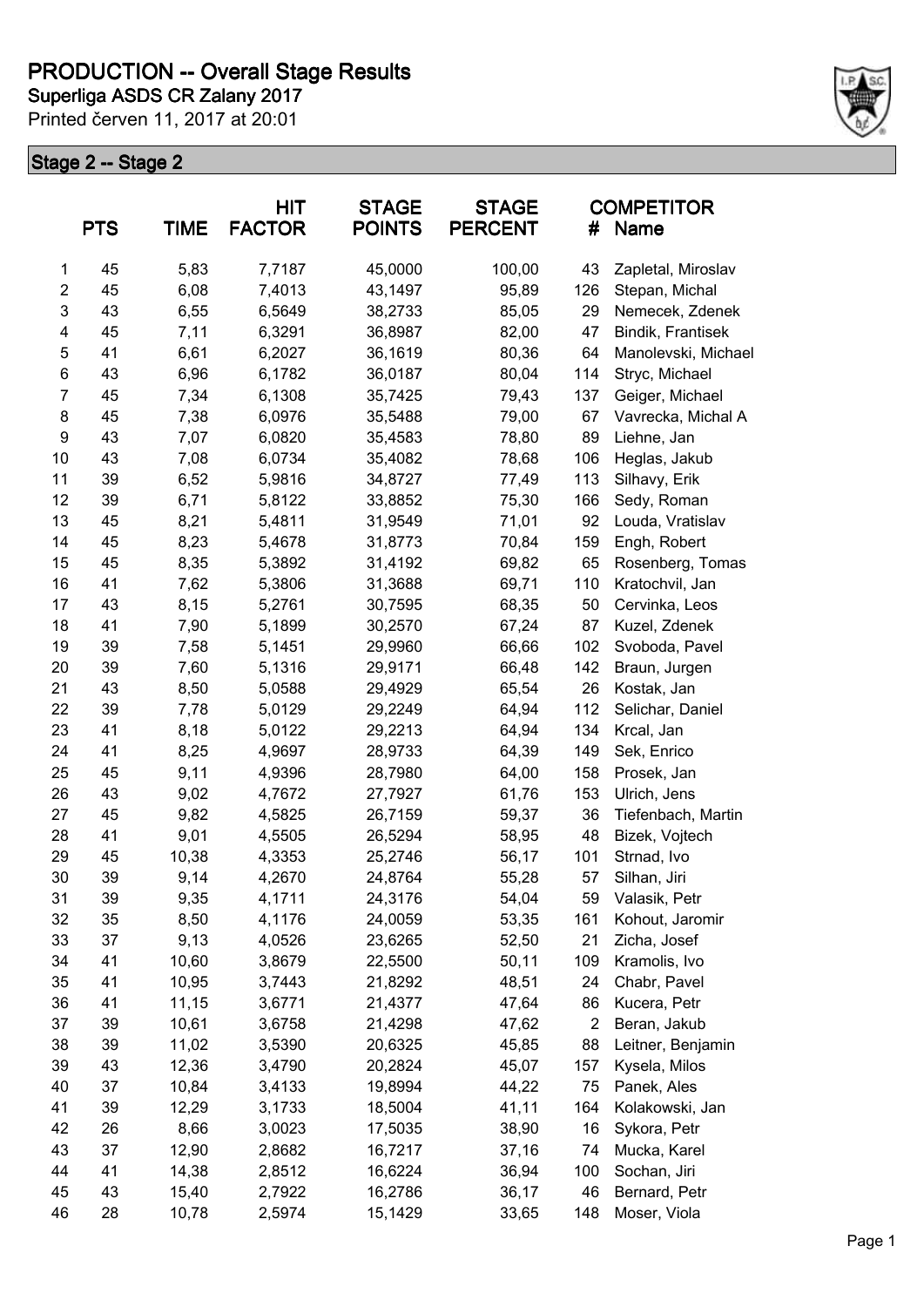

|    | <b>PTS</b> | TIME  | <b>HIT</b><br><b>FACTOR</b> | <b>STAGE</b><br><b>POINTS</b> | <b>STAGE</b><br><b>PERCENT</b> | #   | <b>COMPETITOR</b><br><b>Name</b> |
|----|------------|-------|-----------------------------|-------------------------------|--------------------------------|-----|----------------------------------|
| 47 | 45         | 17,52 | 2,5685                      | 14,9743                       | 33,28                          | 104 | Vavrouskova, Pavla               |
| 48 | 28         | 12,94 | 2,1638                      | 12,6151                       | 28,03                          | 97  | Pavlicek, Karel                  |
| 49 | 26         | 12,27 | 2,1190                      | 12,3537                       | 27,45                          | 41  | Tichý, Lukáš                     |
| 50 | 39         | 20,23 | 1,9278                      | 11,2392                       | 24,98                          | 144 | Kabatek, Emilia                  |
| 51 | 35         | 19,33 | 1,8107                      | 10,5561                       | 23,46                          | 162 | Hulka, Pavel                     |
| 52 | 26         | 15,53 | 1,6742                      | 9,7605                        | 21,69                          | 28  | Malach, Miroslav                 |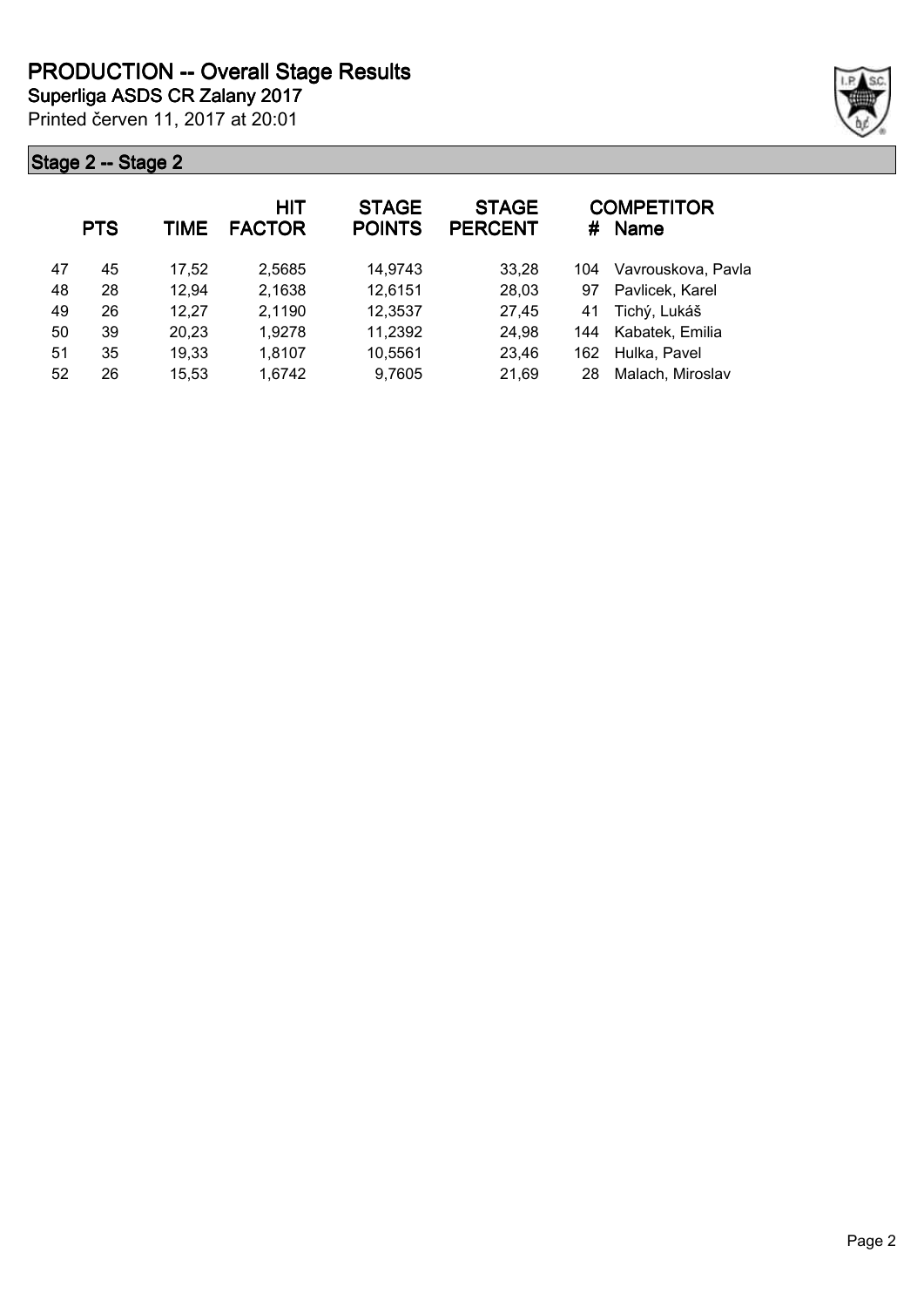

|    | <b>PTS</b> | TIME  | <b>HIT</b><br><b>FACTOR</b> | <b>STAGE</b><br><b>POINTS</b> | <b>STAGE</b><br><b>PERCENT</b> | #   | <b>COMPETITOR</b><br><b>Name</b> |
|----|------------|-------|-----------------------------|-------------------------------|--------------------------------|-----|----------------------------------|
| 1  | 43         | 7,48  | 5,7487                      | 45,0000                       | 100,00                         | 168 | Frydl, Vaclav                    |
| 2  | 45         | 8,49  | 5,3004                      | 41,4907                       | 92,20                          | 62  | Kotrous, Pavel                   |
| 3  | 45         | 8,68  | 5,1843                      | 40,5825                       | 90,18                          | 77  | Smutny, Petr                     |
| 4  | 41         | 8,53  | 4,8066                      | 37,6253                       | 83,61                          | 116 | Wilk, Ivo                        |
| 5  | 42         | 8,93  | 4,7032                      | 36,8166                       | 81,81                          | 6   | Hakala, Jiri                     |
| 6  | 39         | 8,99  | 4,3382                      | 33,9587                       | 75,46                          | 12  | Marek, Jiri                      |
| 7  | 43         | 9,94  | 4,3260                      | 33,8632                       | 75,25                          | 53  | Novotny, Jiri                    |
| 8  | 43         | 10,28 | 4,1829                      | 32,7432                       | 72,76                          | 140 | Weingartner, Tomas               |
| 9  | 45         | 10,78 | 4,1744                      | 32,6768                       | 72,62                          | 138 | Musil, Eduard                    |
| 10 | 43         | 12,80 | 3,3594                      | 26,2969                       | 58,44                          | 78  | Stransky, Viktor                 |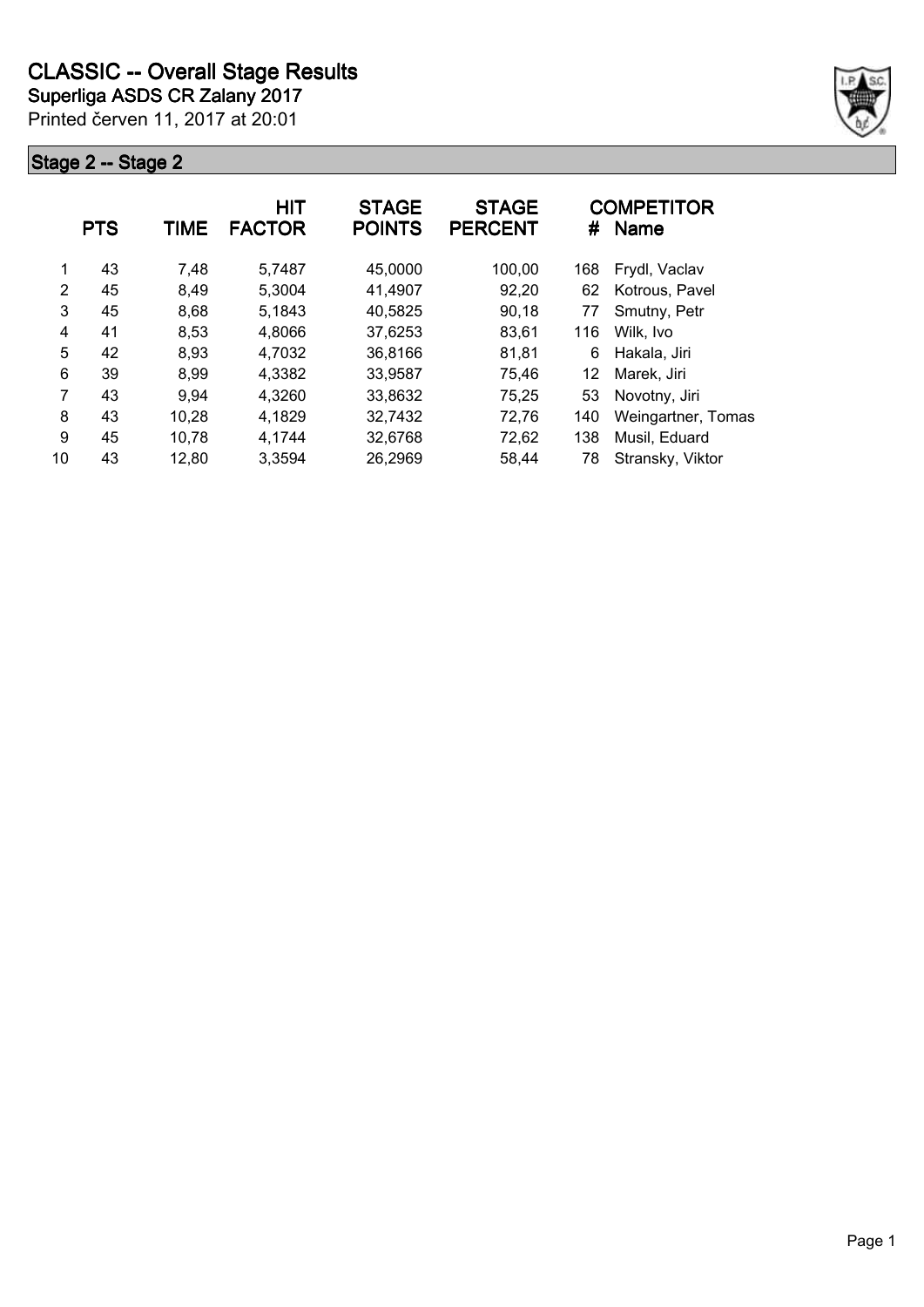|   | <b>PTS</b> | TIME  | <b>HIT</b><br><b>FACTOR</b> | <b>STAGE</b><br><b>POINTS</b> | <b>STAGE</b><br><b>PERCENT</b> | #   | <b>COMPETITOR</b><br><b>Name</b> |
|---|------------|-------|-----------------------------|-------------------------------|--------------------------------|-----|----------------------------------|
|   | 44         | 10.05 | 4.3781                      | 45,0000                       | 100,00                         | 60  | Jedlicka, Jiri                   |
| 2 | 39         | 11,53 | 3,3825                      | 34,7665                       | 77,26                          | 160 | Rossl, Karel                     |
| 3 | 42         | 12,78 | 3,2864                      | 33,7788                       | 75,06                          | 14  | Prepletany, Jan                  |
| 4 | 43         | 27.87 | 1,5429                      | 15,8583                       | 35,24                          | 13  | Pojer, Lubos                     |

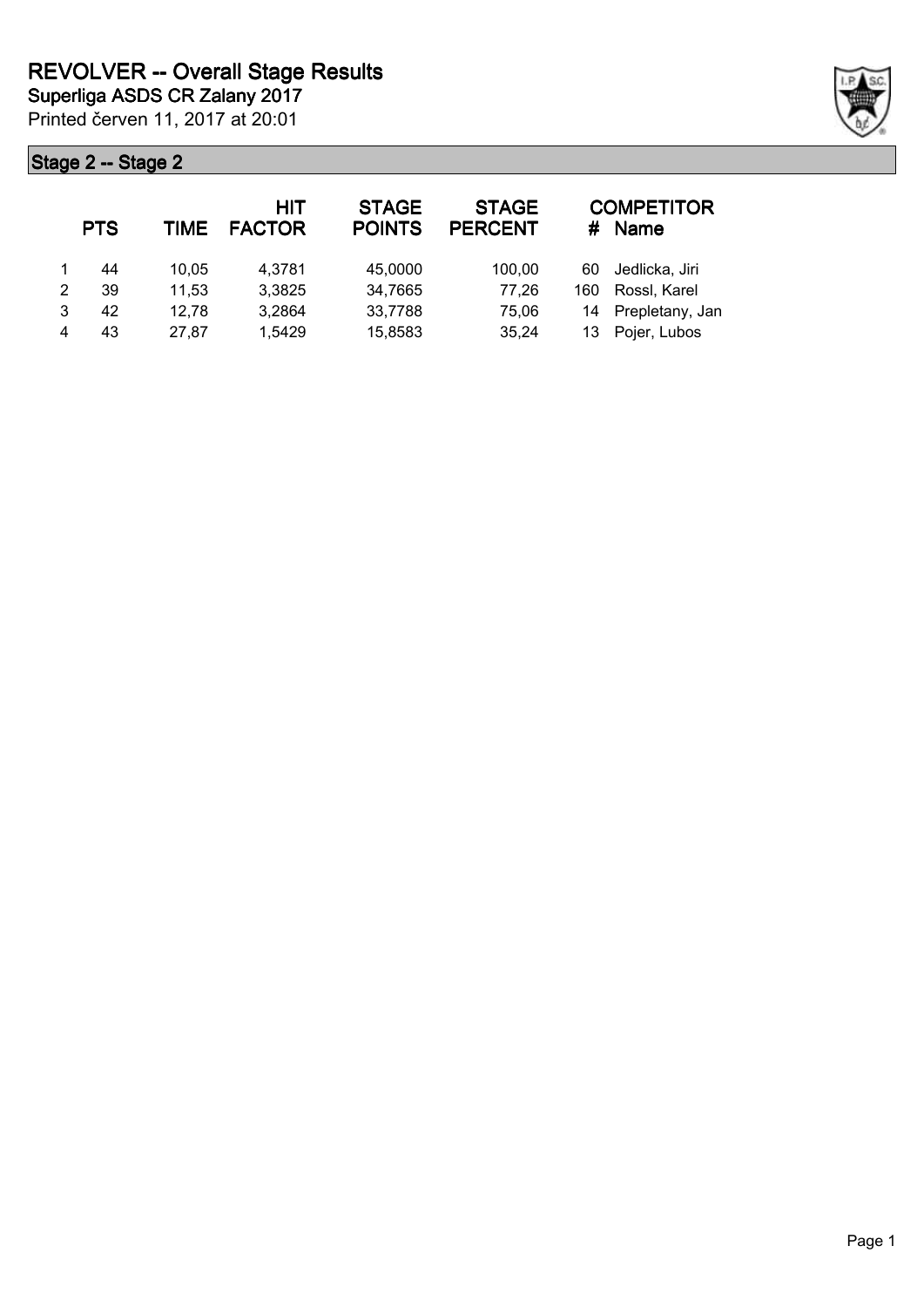**Superliga ASDS CR Zalany 2017**

Printed červen 11, 2017 at 20:01



|    | <b>PTS</b> | TIME  | <b>HIT</b><br><b>FACTOR</b> | <b>STAGE</b><br><b>POINTS</b> | <b>STAGE</b><br><b>PERCENT</b> | #   | <b>COMPETITOR</b><br>Name |
|----|------------|-------|-----------------------------|-------------------------------|--------------------------------|-----|---------------------------|
| 1  | 105        | 10,53 | 9,9715                      | 110,0000                      | 100,00                         | 22  | Horinek, Milos            |
| 2  | 105        | 11,37 | 9,2348                      | 101,8734                      | 92,61                          | 169 | Marik, Milan              |
| 3  | 104        | 12,92 | 8,0495                      | 88,7979                       | 80,73                          | 150 | Schlette, Karsten         |
| 4  | 105        | 14,91 | 7,0423                      | 77,6861                       | 70,62                          | 135 | Marousek, Petr            |
| 5  | 99         | 15,46 | 6,4036                      | 70,6411                       | 64,22                          | 20  | Votocek, Milos            |
| 6  | 87         | 13,60 | 6,3971                      | 70,5687                       | 64,15                          | 131 | Hotra, Tomas              |
| 7  | 82         | 13,51 | 6,0696                      | 66,9561                       | 60,87                          | 30  | Rataj, Jan                |
| 8  | 97         | 16,02 | 6,0549                      | 66,7945                       | 60,72                          | 98  | REHAK, Michael            |
| 9  | 98         | 16,67 | 5,8788                      | 64,8518                       | 58,96                          | 79  | Sustr, Milos              |
| 10 | 100        | 17,73 | 5,6402                      | 62,2190                       | 56,56                          | 42  | Vohnout, Martin           |
| 11 | 106        | 28,41 | 3,7311                      | 41,1591                       | 37,42                          | 84  | Fryzek st., Lubor         |
| 12 | 52         | 14,53 | 3,5788                      | 39,4793                       | 35,89                          | 61  | Jedlicka, Jakub           |
| 13 | 7          | 36,64 | 0,1910                      | 2,1075                        | 1,92                           | 147 | Kolwe, Thomas             |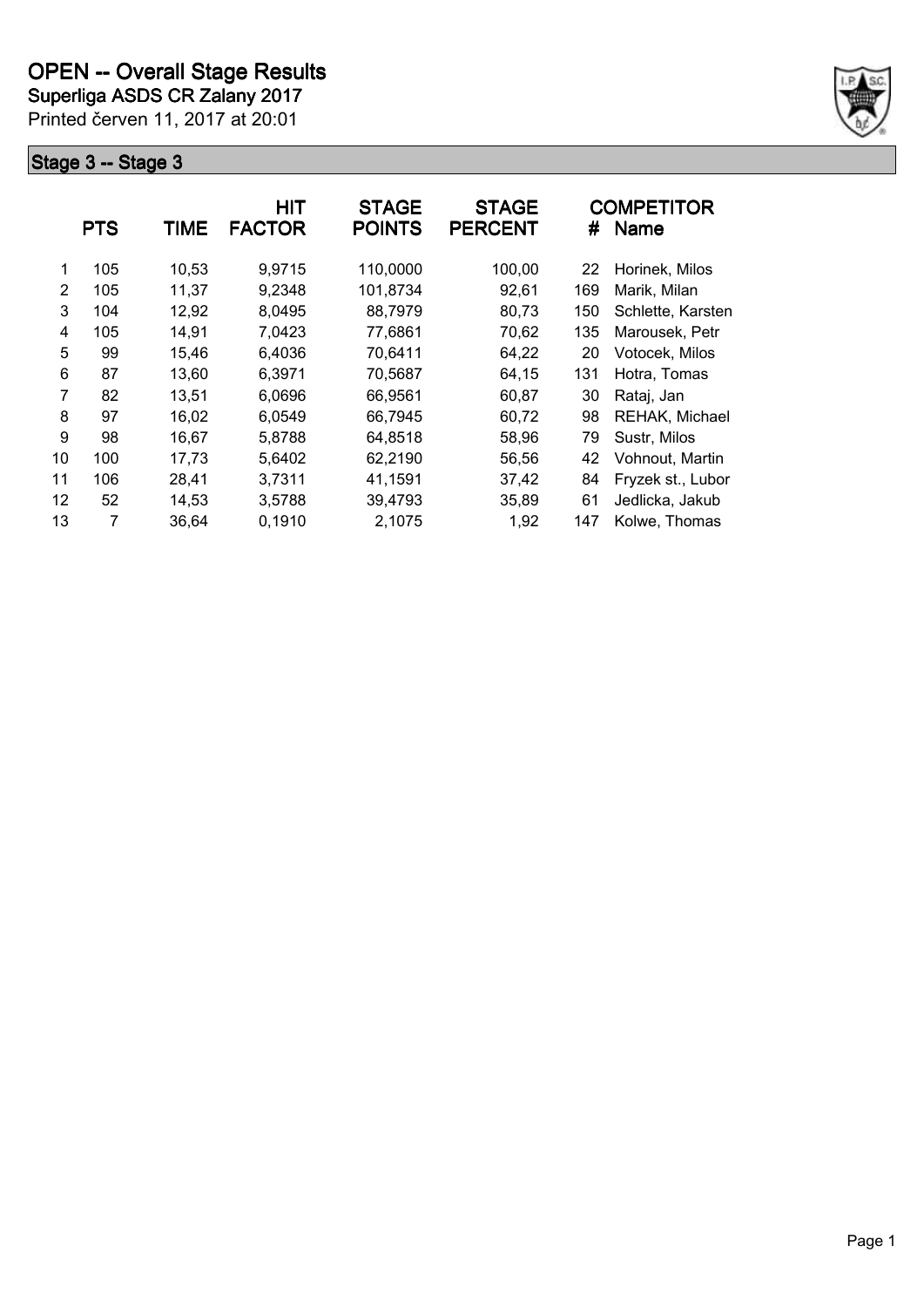

|                         | <b>PTS</b> | <b>TIME</b> | <b>HIT</b><br><b>FACTOR</b> | <b>STAGE</b><br><b>POINTS</b> | <b>STAGE</b><br><b>PERCENT</b> | #   | <b>COMPETITOR</b><br>Name |
|-------------------------|------------|-------------|-----------------------------|-------------------------------|--------------------------------|-----|---------------------------|
| 1                       | 109        | 14,17       | 7,6923                      | 110,0000                      | 100,00                         | 90  | Liehne, Zdenek            |
| $\overline{\mathbf{c}}$ | 92         | 12,44       | 7,3955                      | 105,7556                      | 96,14                          | 170 | Znamenacek, Petr          |
| 3                       | 101        | 14,61       | 6,9131                      | 98,8569                       | 89,87                          | 105 | Dvorak, Petr              |
| 4                       | 92         | 14,05       | 6,5480                      | 93,6370                       | 85,12                          | 27  | Kubik, Karel              |
| 5                       | 104        | 16,36       | 6,3570                      | 90,9047                       | 82,64                          | 128 | Zakostelecky, Frantisek   |
| 6                       | 92         | 14,78       | 6,2246                      | 89,0122                       | 80,92                          | 3   | Cerny, Vaclav             |
| 7                       | 94         | 15,13       | 6,2128                      | 88,8434                       | 80,77                          | 33  | Bocarov, Vasil            |
| 8                       | 98         | 16,12       | 6,0794                      | 86,9355                       | 79,03                          | 37  | Frinta, Petr              |
| $\boldsymbol{9}$        | 98         | 16,16       | 6,0644                      | 86,7203                       | 78,84                          | 117 | Batek, Jaroslav           |
| 10                      | 108        | 18,15       | 5,9504                      | 85,0909                       | 77,36                          | 68  | Volesak, Jan              |
| 11                      | 100        | 16,99       | 5,8858                      | 84,1672                       | 76,52                          | 69  | Zeman, Marcel             |
| 12                      | 102        | 17,64       | 5,7823                      | 82,6871                       | 75,17                          | 91  | Liehne, Irena             |
| 13                      | 88         | 15,57       | 5,6519                      | 80,8221                       | 73,47                          | 133 | Koblasa, Bohumil          |
| 14                      | 84         | 14,90       | 5,6376                      | 80,6174                       | 73,29                          | 58  | Tuček, Jiří               |
| 15                      | 90         | 16,11       | 5,5866                      | 79,8883                       | 72,63                          | 45  | Zolnay, Pavol             |
| 16                      | 89         | 16,52       | 5,3874                      | 77,0400                       | 70,04                          | 32  | Soustar, Ivo              |
| 17                      | 92         | 17,23       | 5,3395                      | 76,3552                       | 69,41                          | 15  | Rehberger, Ivo            |
| 18                      | 90         | 16,90       | 5,3254                      | 76,1538                       | 69,23                          | 31  | Rota, Martin              |
| 19                      | 72         | 13,81       | 5,2136                      | 74,5547                       | 67,78                          | 5   | Habasko, Miloslav         |
| 20                      | 92         | 18,31       | 5,0246                      | 71,8514                       | 65,32                          | 124 | Ptackova Misarova, Petra  |
| 21                      | 84         | 16,98       | 4,9470                      | 70,7421                       | 64,31                          | 146 | Schwarz, Florian          |
| 22                      | 90         | 18,25       | 4,9315                      | 70,5205                       | 64,11                          | 155 | Kuchta, Miroslav          |
| 23                      | 90         | 18,35       | 4,9046                      | 70,1362                       | 63,76                          | 81  | Turkova, Eva              |
| 24                      | 96         | 20,23       | 4,7454                      | 67,8596                       | 61,69                          | 44  | Zolnay, Anna              |
| 25                      | 71         | 15,22       | 4,6649                      | 66,7083                       | 60,64                          | 73  | Kratochvil, Milos         |
| 26                      | 94         | 20,56       | 4,5720                      | 65,3794                       | 59,44                          | 8   | Janouch, Pavel            |
| 27                      | 100        | 22,00       | 4,5455                      | 65,0000                       | 59,09                          | 85  | Kolisch, Petr             |
| 28                      | 77         | 16,99       | 4,5321                      | 64,8087                       | 58,92                          | 83  | Fryzek, Lubor             |
| 29                      | 91         | 20,38       | 4,4652                      | 63,8518                       | 58,05                          | 18  | Simek, Frantisek          |
| 30                      | 88         | 19,94       | 4,4132                      | 63,1093                       | 57,37                          | 17  | Synek, Petr               |
| 31                      | 91         | 20,70       | 4,3961                      | 62,8647                       | 57,15                          | 1   | Beneš, Stanislav          |
| 32                      | 65         | 15,18       | 4,2819                      | 61,2319                       | 55,67                          | 70  | Bocek, Radovan            |
| 33                      | 84         | 19,74       | 4,2553                      | 60,8511                       | 55,32                          | 9   | Kebo, Vekoslav            |
| 34                      | 92         | 21,91       | 4,1990                      | 60,0456                       | 54,59                          | 4   | Fiala, Vlastimil          |
| 35                      | 78         | 20,29       | 3,8443                      | 54,9729                       | 49,98                          | 167 | Spicka, Jan               |
| 36                      | 88         | 23,22       | 3,7898                      | 54,1947                       | 49,27                          | 40  | Kupcik, Pavel             |
| 37                      | 76         | 20,23       | 3,7568                      | 53,7222                       | 48,84                          | 145 | Pietzsch, Felix           |
| 38                      | 61         | 16,42       | 3,7150                      | 53,1242                       | 48,29                          | 35  | Bublak, Martin            |
| 39                      | 90         | 24,25       | 3,7113                      | 53,0722                       | 48,25                          | 123 | Naprstek, Martin          |
| 40                      | 63         | 17,06       | 3,6928                      | 52,8077                       | 48,01                          | 165 | Puncochar, Jaromir        |
| 41                      | 98         | 28,74       | 3,4099                      | 48,7613                       | 44,33                          | 111 | Stahl, Robert             |
| 42                      | 67         | 20,02       | 3,3467                      | 47,8571                       | 43,51                          | 156 | Kuchtova, Jana            |
| 43                      | 65         | 21,30       | 3,0516                      | 43,6385                       | 39,67                          | 127 | Vltavsky, Miroslav        |
| 44                      | 96         | 32,08       | 2,9925                      | 42,7930                       | 38,90                          | 39  | Jadrny, Milos             |
| 45                      | 58         | 23,74       | 2,4431                      | 34,9368                       | 31,76                          | 141 | Szczepanski, Enrico       |
| 46                      | 71         | 34,93       | 2,0326                      | 29,0667                       | 26,42                          | 143 | Hoding, Doris             |
|                         |            |             |                             |                               |                                |     |                           |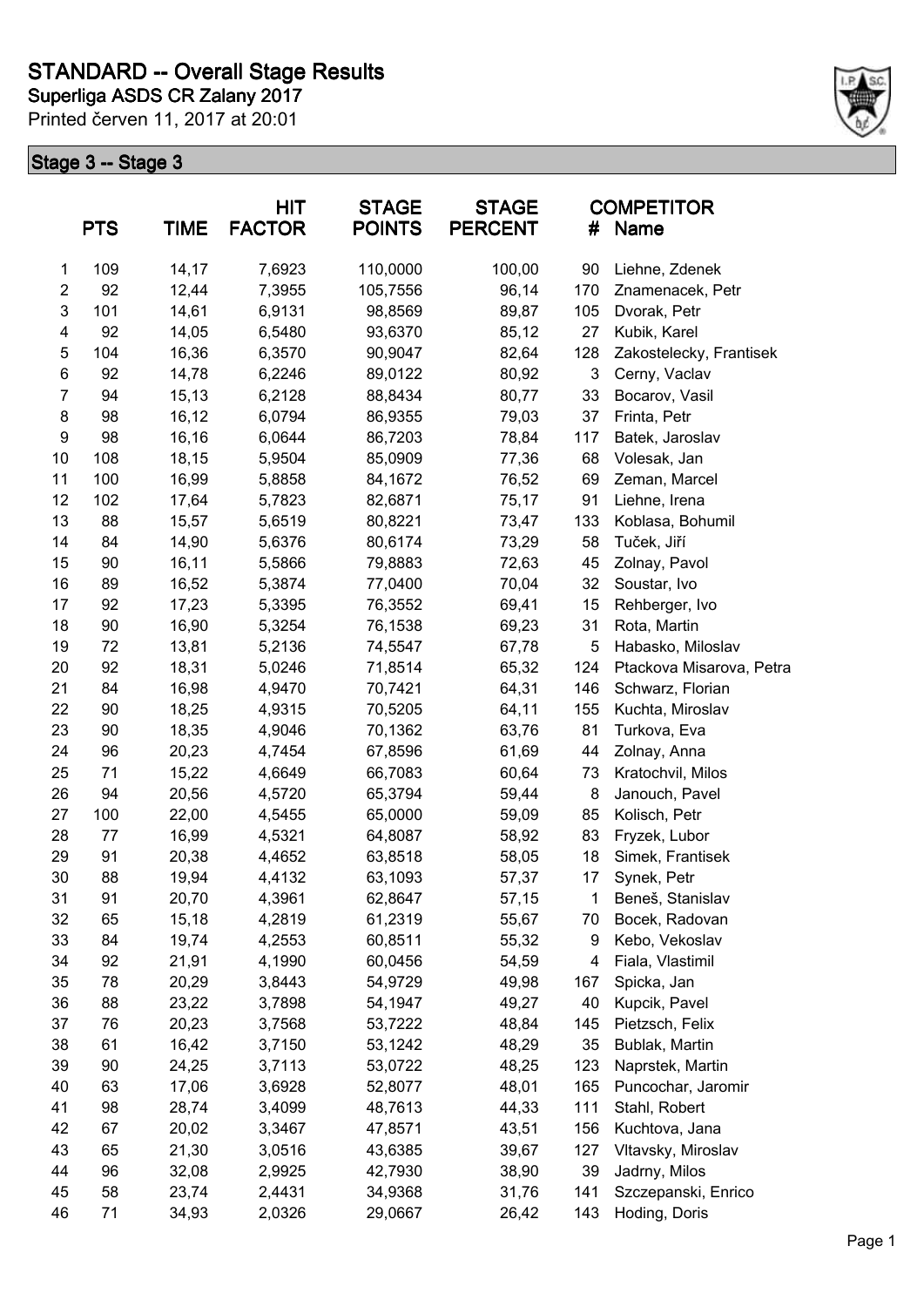**Superliga ASDS CR Zalany 2017 PRODUCTION -- Overall Stage Results**

Printed červen 11, 2017 at 20:01



|                | <b>PTS</b> | <b>TIME</b> | <b>HIT</b><br><b>FACTOR</b> | <b>STAGE</b><br><b>POINTS</b> | <b>STAGE</b><br><b>PERCENT</b> | #   | <b>COMPETITOR</b><br>Name    |
|----------------|------------|-------------|-----------------------------|-------------------------------|--------------------------------|-----|------------------------------|
| 1              | 102        | 13,36       | 7,6347                      | 110,0000                      | 100,00                         | 89  | Liehne, Jan                  |
| $\overline{2}$ | 94         | 13,15       | 7,1483                      | 102,9914                      | 93,63                          | 142 | Braun, Jurgen                |
| 3              | 98         | 14,04       | 6,9801                      | 100,5676                      | 91,43                          | 110 | Kratochvil, Jan              |
| 4              | 106        | 15,19       | 6,9783                      | 100,5419                      | 91,40                          | 159 | Engh, Robert                 |
| 5              | 106        | 15,51       | 6,8343                      | 98,4675                       | 89,52                          | 113 | Silhavy, Erik                |
| 6              | 90         | 13,19       | 6,8234                      | 98,3098                       | 89,37                          | 29  | Nemecek, Zdenek              |
| $\overline{7}$ | 86         | 12,75       | 6,7451                      | 97,1823                       | 88,35                          | 43  | Zapletal, Miroslav           |
| 8              | 100        | 14,99       | 6,6711                      | 96,1164                       | 87,38                          | 47  | Bindik, Frantisek            |
| 9              | 102        | 15,52       | 6,5722                      | 94,6907                       | 86,08                          | 50  | Cervinka, Leos               |
| 10             | 94         | 14,32       | 6,5642                      | 94,5766                       | 85,98                          | 67  | Vavrecka, Michal A           |
| 11             | 102        | 15,56       | 6,5553                      | 94,4473                       | 85,86                          | 134 | Krcal, Jan                   |
| 12             | 81         | 12,78       | 6,3380                      | 91,3173                       | 83,02                          | 126 | Stepan, Michal               |
| 13             | 96         | 15,35       | 6,2541                      | 90,1077                       | 81,92                          | 87  | Kuzel, Zdenek                |
| 14             | 98         | 15,87       | 6,1752                      | 88,9709                       | 80,88                          | 114 | Stryc, Michael               |
| 15             | 104        | 16,89       | 6,1575                      | 88,7161                       | 80,65                          | 92  | Louda, Vratislav             |
| 16             | 102        | 16,60       | 6,1446                      | 88,5301                       | 80,48                          | 112 | Selichar, Daniel             |
| 17             | 87         | 14,43       | 6,0291                      | 86,8664                       | 78,97                          | 166 | Sedy, Roman                  |
| 18             | 98         | 16,56       | 5,9179                      | 85,2638                       | 77,51                          | 97  | Pavlicek, Karel              |
| 19             | 100        | 16,98       | 5,8893                      | 84,8518                       | 77,14                          | 100 | Sochan, Jiri                 |
| 20             | 108        | 18,38       | 5,8760                      | 84,6598                       | 76,96                          | 21  | Zicha, Josef                 |
| 21             | 88         | 15,24       | 5,7743                      | 83,1949                       | 75,63                          | 106 | Heglas, Jakub                |
| 22             | 83         | 14,71       | 5,6424                      | 81,2951                       | 73,90                          | 102 | Svoboda, Pavel               |
| 23             | 77         | 13,80       | 5,5797                      | 80,3916                       | 73,08                          | 64  | Manolevski, Michael          |
| 24             | 94         | 17,14       | 5,4842                      | 79,0162                       | 71,83                          | 101 | Strnad, Ivo                  |
| 25             | 96         | 17,53       | 5,4763                      | 78,9021                       | 71,73                          | 137 | Geiger, Michael              |
| 26             | 92         | 17,00       | 5,4118                      | 77,9719                       | 70,88                          | 36  | Tiefenbach, Martin           |
| 27             | 90         | 16,65       | 5,4054                      | 77,8802                       | 70,80                          | 65  | Rosenberg, Tomas             |
| 28             | 100        | 18,55       | 5,3908                      | 77,6703                       | 70,61                          | 88  | Leitner, Benjamin            |
| 29             | 94         | 17,57       | 5,3500                      | 77,0824                       | 70,07                          | 86  | Kucera, Petr                 |
| 30             | 86         | 16,34       | 5,2632                      | 75,8308                       | 68,94                          | 161 | Kohout, Jaromir              |
| 31             |            | 16,80       |                             |                               |                                | 24  |                              |
| 32             | 88<br>100  | 19,24       | 5,2381<br>5,1975            | 75,4697<br>74,8848            | 68,61<br>68,08                 | 153 | Chabr, Pavel<br>Ulrich, Jens |
| 33             | 79         |             |                             |                               |                                |     |                              |
|                |            | 15,53       | 5,0869                      | 73,2917                       | 66,63                          | 16  | Sykora, Petr                 |
| 34             | 96         | 18,93       | 5,0713                      | 73,0667                       | 66,42                          | 162 | Hulka, Pavel                 |
| 35             | 104        | 20,64       | 5,0388                      | 72,5977                       | 66,00                          | 157 | Kysela, Milos                |
| 36             | 96         | 20,60       | 4,6602                      | 67,1434                       | 61,04                          | 109 | Kramolis, Ivo                |
| 37             | 92         | 19,85       | 4,6348                      | 66,7769                       | 60,71                          | 46  | Bernard, Petr                |
| 38             | 85         | 18,80       | 4,5213                      | 65,1418                       | 59,22                          | 28  | Malach, Miroslav             |
| 39             | 88         | 19,69       | 4,4693                      | 64,3926                       | 58,54                          | 57  | Silhan, Jiri                 |
| 40             | 69         | 15,80       | 4,3671                      | 62,9203                       | 57,20                          | 59  | Valasik, Petr                |
| 41             | 100        | 23,19       | 4,3122                      | 62,1296                       | 56,48                          | 158 | Prosek, Jan                  |
| 42             | 90         | 21,68       | 4,1513                      | 59,8112                       | 54,37                          | 75  | Panek, Ales                  |
| 43             | 66         | 16,26       | 4,0590                      | 58,4820                       | 53,17                          | 149 | Sek, Enrico                  |
| 44             | 86         | 21,20       | 4,0566                      | 58,4469                       | 53,13                          | 148 | Moser, Viola                 |
| 45             | 73         | 19,54       | 3,7359                      | 53,8266                       | 48,93                          | 26  | Kostak, Jan                  |
| 46             | 77         | 21,92       | 3,5128                      | 50,6115                       | 46,01                          | 2   | Beran, Jakub                 |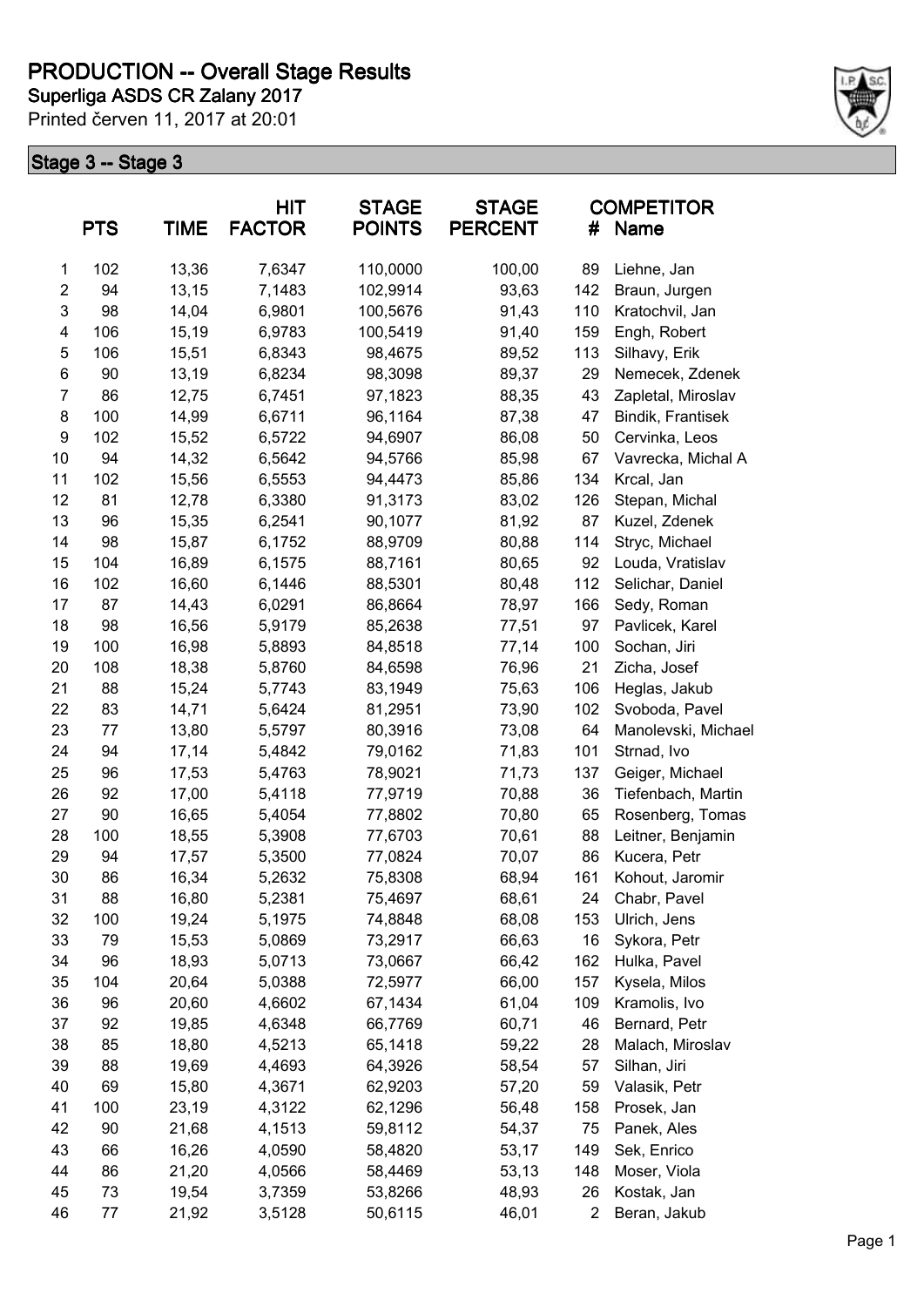

| <b>PTS</b> |    | TIME  | <b>HIT</b><br><b>FACTOR</b> | <b>STAGE</b><br><b>POINTS</b> | <b>STAGE</b><br><b>PERCENT</b> | #   | <b>COMPETITOR</b><br><b>Name</b> |
|------------|----|-------|-----------------------------|-------------------------------|--------------------------------|-----|----------------------------------|
| 47         | 52 | 15,06 | 3,4529                      | 49,7482                       | 45,23                          | 164 | Kolakowski, Jan                  |
| 48         | 87 | 28,11 | 3,0950                      | 44,5920                       | 40,54                          | 144 | Kabatek, Emilia                  |
| 49         | 75 | 24,70 | 3,0364                      | 43,7485                       | 39,77                          | 104 | Vavrouskova, Pavla               |
| 50         | 57 | 18,99 | 3,0016                      | 43,2463                       | 39,31                          | 48  | Bizek, Vojtech                   |
| 51         | 59 | 21,03 | 2,8055                      | 40,4214                       | 36,75                          | 41  | Tichý, Lukáš                     |
| 52         | 44 | 21,56 | 2,0408                      | 29,4038                       | 26,73                          | 74  | Mucka, Karel                     |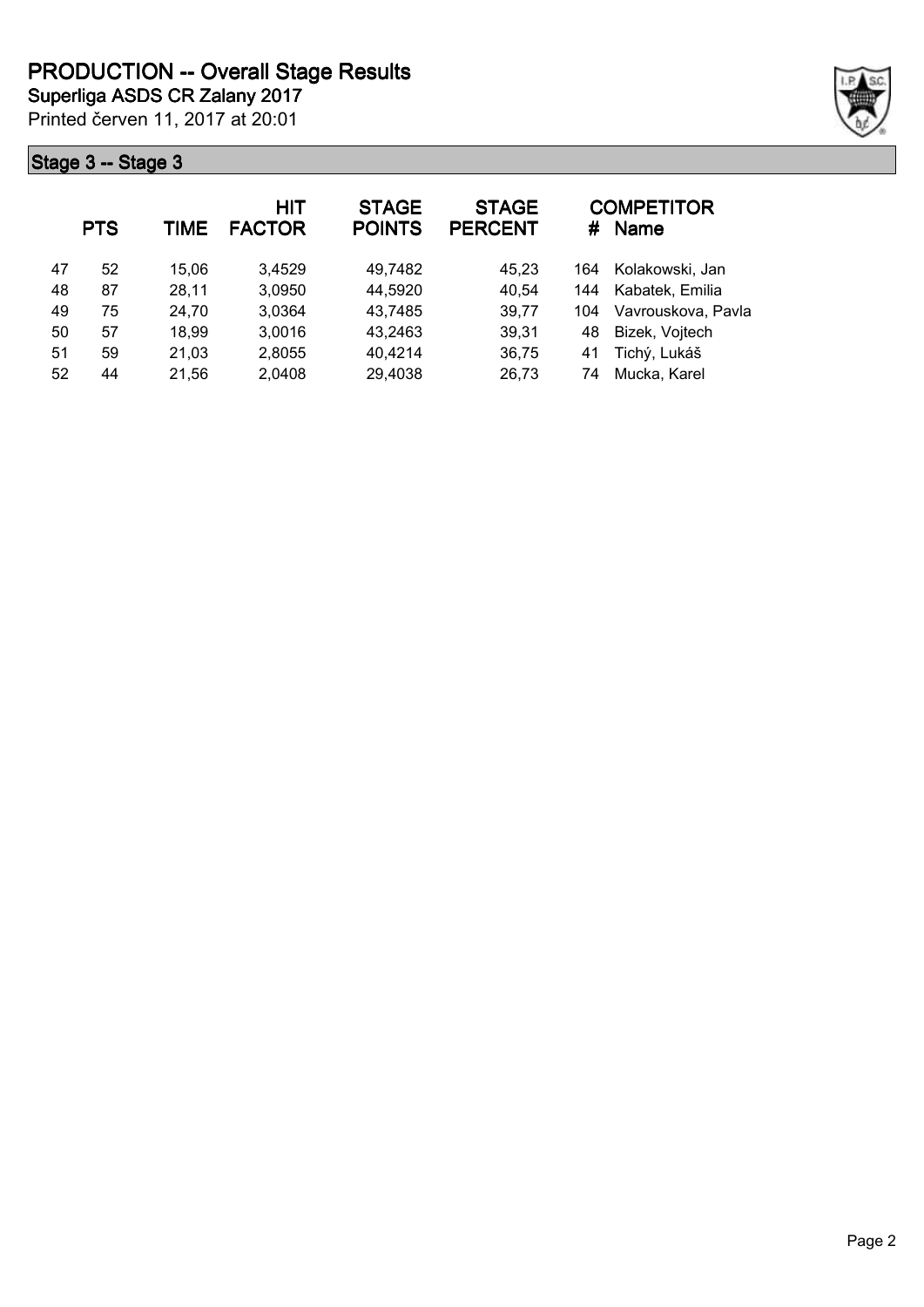

|    | <b>PTS</b> | TIME  | <b>HIT</b><br><b>FACTOR</b> | <b>STAGE</b><br><b>POINTS</b> | <b>STAGE</b><br><b>PERCENT</b> | #   | <b>COMPETITOR</b><br>Name |
|----|------------|-------|-----------------------------|-------------------------------|--------------------------------|-----|---------------------------|
| 1  | 105        | 15,39 | 6,8226                      | 110,0000                      | 100,00                         | 77  | Smutny, Petr              |
| 2  | 104        | 16,96 | 6,1321                      | 98,8666                       | 89,88                          | 6   | Hakala, Jiri              |
| 3  | 96         | 15,72 | 6,1069                      | 98,4602                       | 89,51                          | 62  | Kotrous, Pavel            |
| 4  | 102        | 17,96 | 5,6793                      | 91,5663                       | 83,24                          | 140 | Weingartner, Tomas        |
| 5  | 96         | 19,39 | 4,9510                      | 79,8244                       | 72,57                          | 138 | Musil, Eduard             |
| 6  | 86         | 17,64 | 4,8753                      | 78,6035                       | 71,46                          | 116 | Wilk, Ivo                 |
| 7  | 90         | 19,35 | 4,6512                      | 74,9900                       | 68,17                          | 168 | Frydl, Vaclav             |
| 8  | 95         | 20,60 | 4,6117                      | 74,3530                       | 67,59                          | 78  | Stransky, Viktor          |
| 9  | 94         | 20,39 | 4,6101                      | 74,3280                       | 67,57                          | 53  | Novotny, Jiri             |
| 10 | 88         | 26,23 | 3,3549                      | 54,0912                       | 49,17                          | 12  | Marek, Jiri               |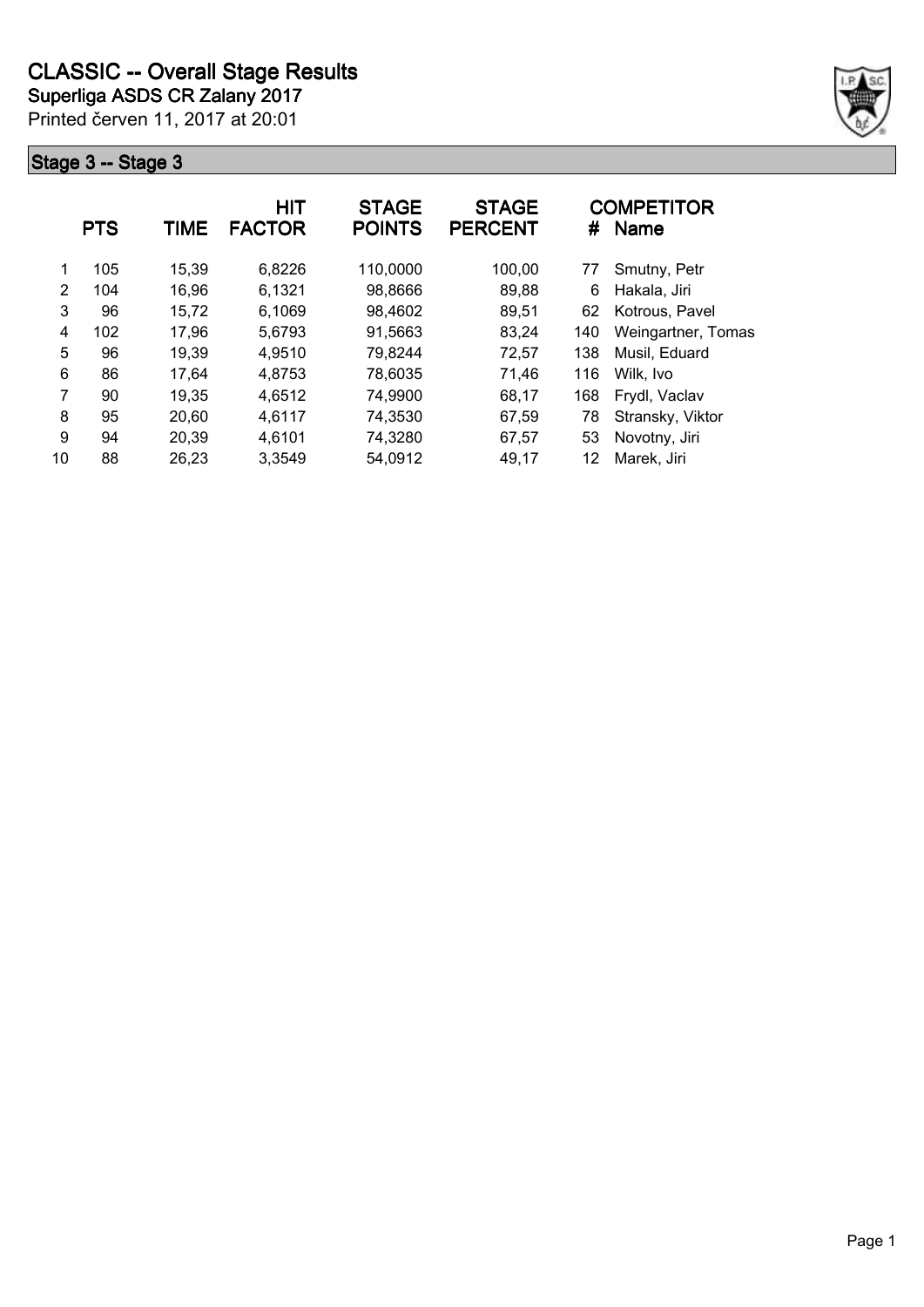|   | <b>PTS</b> | TIME  | <b>HIT</b><br><b>FACTOR</b> | <b>STAGE</b><br><b>POINTS</b> | <b>STAGE</b><br><b>PERCENT</b> | #   | <b>COMPETITOR</b><br><b>Name</b> |
|---|------------|-------|-----------------------------|-------------------------------|--------------------------------|-----|----------------------------------|
|   | 101        | 18.57 | 5,4389                      | 110,0000                      | 100,00                         | 160 | Rossl, Karel                     |
| 2 | 106        | 23,24 | 4,5611                      | 92,2471                       | 83,86                          | 60  | Jedlicka, Jiri                   |
| 3 | 109        | 26,71 | 4,0809                      | 82,5346                       | 75,03                          | 14  | Prepletany, Jan                  |
| 4 | 44         | 36,26 | 1,2135                      | 24,5419                       | 22,31                          | 13. | Pojer, Lubos                     |

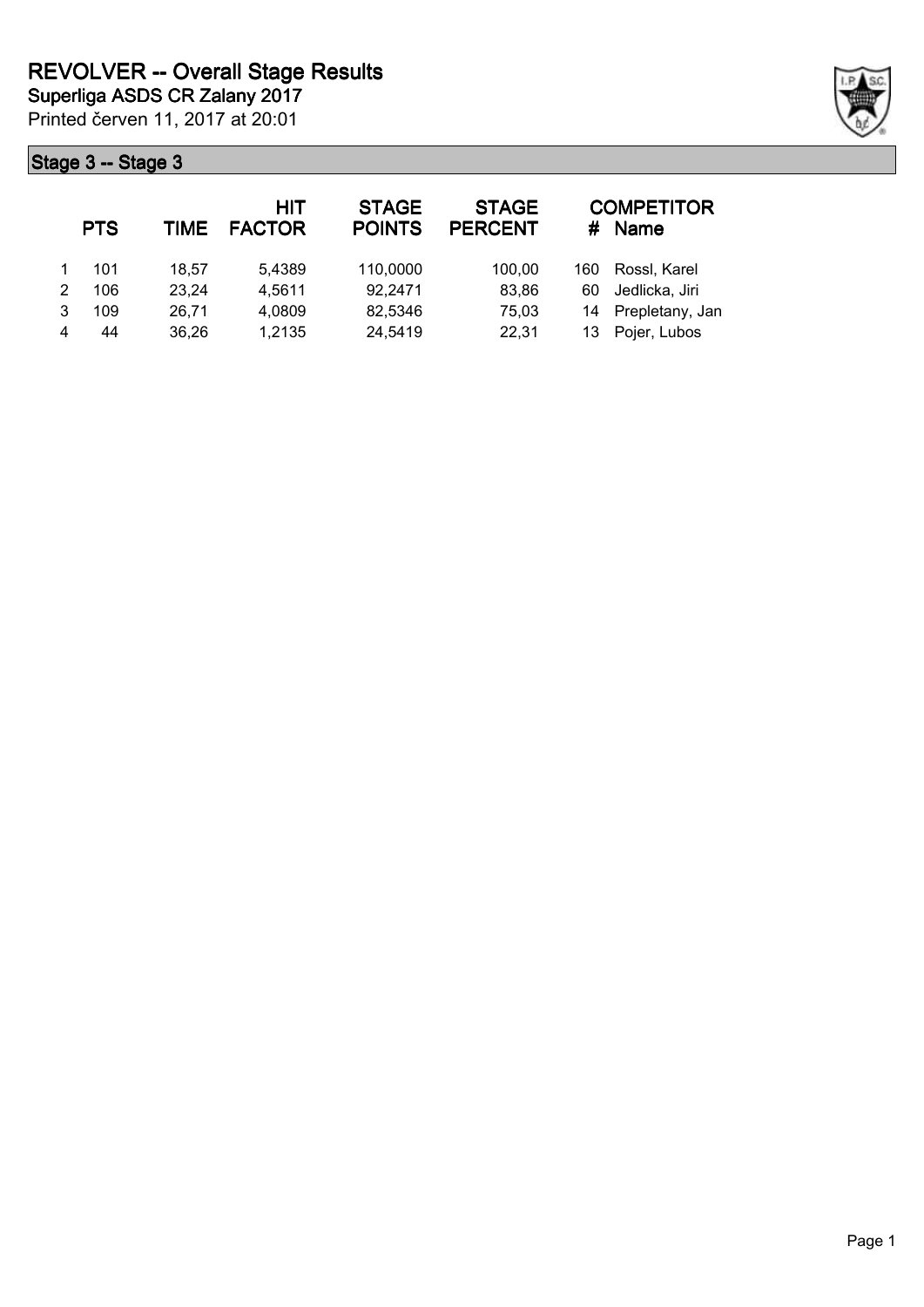**Superliga ASDS CR Zalany 2017**

Printed červen 11, 2017 at 20:01



|    | <b>PTS</b> | TIME  | <b>HIT</b><br><b>FACTOR</b> | <b>STAGE</b><br><b>POINTS</b> | <b>STAGE</b><br><b>PERCENT</b> | #   | <b>COMPETITOR</b><br><b>Name</b> |
|----|------------|-------|-----------------------------|-------------------------------|--------------------------------|-----|----------------------------------|
| 1  | 93         | 9,21  | 10,0977                     | 100,0000                      | 100,00                         | 22  | Horinek, Milos                   |
| 2  | 95         | 10,38 | 9,1522                      | 90,6365                       | 90,64                          | 169 | Marik, Milan                     |
| 3  | 94         | 10,34 | 9,0909                      | 90,0293                       | 90,03                          | 131 | Hotra, Tomas                     |
| 4  | 94         | 10,96 | 8,5766                      | 84,9364                       | 84,94                          | 150 | Schlette, Karsten                |
| 5  | 100        | 12,87 | 7,7700                      | 76,9481                       | 76,95                          | 30  | Rataj, Jan                       |
| 6  | 98         | 13,67 | 7,1690                      | 70,9961                       | 71,00                          | 20  | Votocek, Milos                   |
| 7  | 95         | 13,38 | 7,1001                      | 70,3144                       | 70,31                          | 79  | Sustr, Milos                     |
| 8  | 97         | 13,72 | 7,0700                      | 70,0155                       | 70,02                          | 135 | Marousek. Petr                   |
| 9  | 95         | 14,14 | 6.7185                      | 66,5351                       | 66,54                          | 42  | Vohnout, Martin                  |
| 10 | 92         | 14,14 | 6,5064                      | 64,4340                       | 64,43                          | 61  | Jedlicka, Jakub                  |
| 11 | 44         | 14,09 | 3,1228                      | 30,9256                       | 30,93                          | 98  | REHAK, Michael                   |
| 12 | 88         | 28,82 | 3,0534                      | 30,2389                       | 30,24                          | 84  | Fryzek st., Lubor                |
| 13 | 0          | 0,00  | 0,0000                      | 0,0000                        | 0,00                           | 147 | Kolwe, Thomas                    |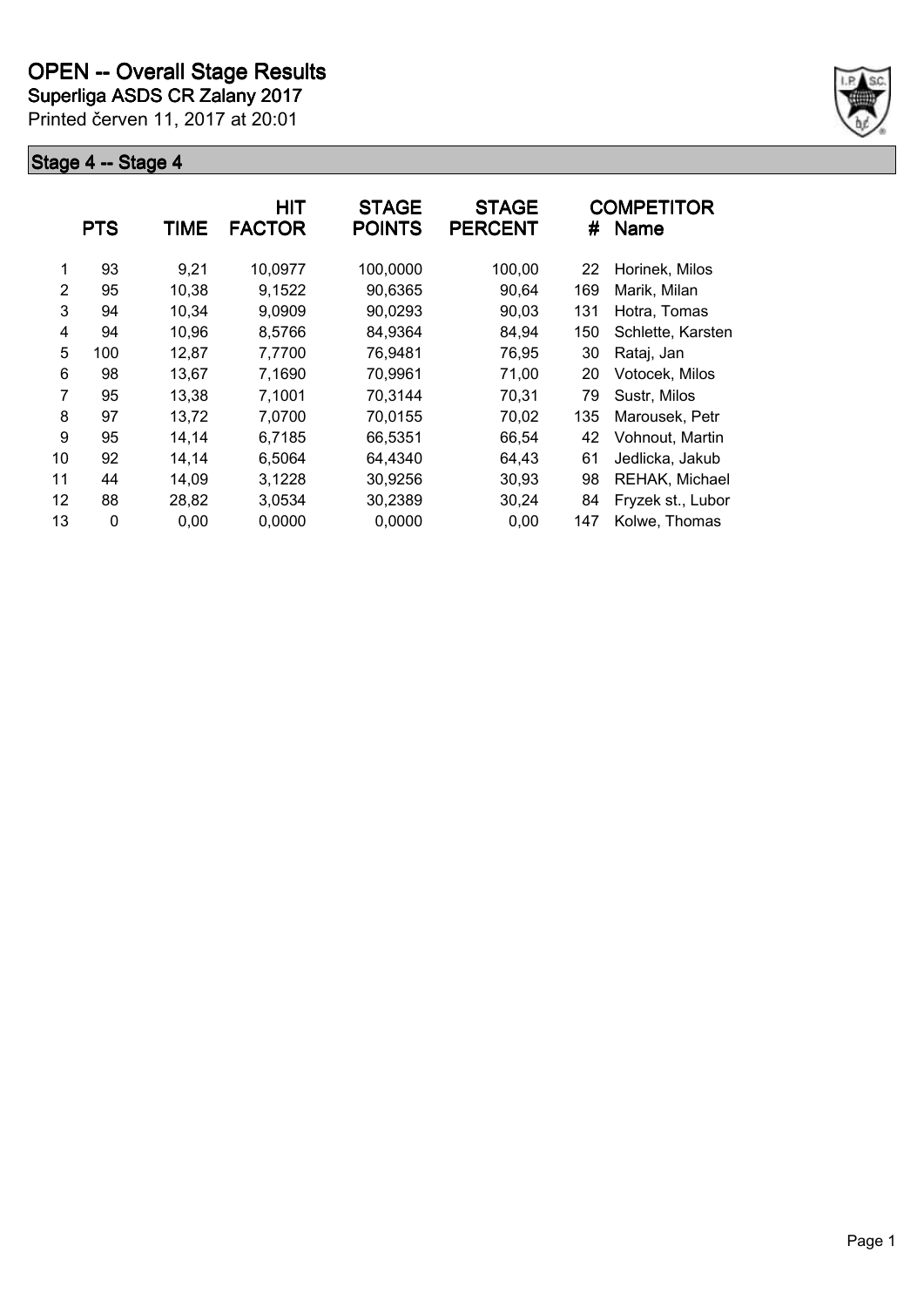

|                         | <b>PTS</b> | <b>TIME</b> | <b>HIT</b><br><b>FACTOR</b> | <b>STAGE</b><br><b>POINTS</b> | <b>STAGE</b><br><b>PERCENT</b> | <b>COMPETITOR</b><br>Name<br># |                          |
|-------------------------|------------|-------------|-----------------------------|-------------------------------|--------------------------------|--------------------------------|--------------------------|
| 1                       | 99         | 11,32       | 8,7456                      | 100,0000                      | 100,00                         | 90                             | Liehne, Zdenek           |
| $\overline{\mathbf{c}}$ | 97         | 11,88       | 8,1650                      | 93,3612                       | 93,36                          | 105                            | Dvorak, Petr             |
| 3                       | 81         | 10,29       | 7,8717                      | 90,0080                       | 90,01                          | 170                            | Znamenacek, Petr         |
| 4                       | 88         | 11,27       | 7,8083                      | 89,2832                       | 89,28                          | 5                              | Habasko, Miloslav        |
| 5                       | 94         | 12,14       | 7,7430                      | 88,5361                       | 88,54                          | 1                              | Beneš, Stanislav         |
| 6                       | 95         | 12,31       | 7,7173                      | 88,2423                       | 88,24                          | 133                            | Koblasa, Bohumil         |
| $\overline{7}$          | 95         | 12,79       | 7,4277                      | 84,9306                       | 84,93                          | 27                             | Kubik, Karel             |
| 8                       | 94         | 12,72       | 7,3899                      | 84,4991                       | 84,50                          | 73                             | Kratochvil, Milos        |
| $\boldsymbol{9}$        | 97         | 13,98       | 6,9385                      | 79,3370                       | 79,34                          | 32                             | Soustar, Ivo             |
| 10                      | 95         | 13,89       | 6,8395                      | 78,2047                       | 78,20                          | 155                            | Kuchta, Miroslav         |
| 11                      | 90         | 13,16       | 6,8389                      | 78,1984                       | 78,20                          | 33                             | Bocarov, Vasil           |
| 12                      | 98         | 14,72       | 6,6576                      | 76,1254                       | 76,13                          | 91                             | Liehne, Irena            |
| 13                      | 92         | 14,23       | 6,4652                      | 73,9255                       | 73,93                          | 117                            | Batek, Jaroslav          |
| 14                      | 94         | 14,55       | 6,4605                      | 73,8714                       | 73,87                          | 18                             | Simek, Frantisek         |
| 15                      | 90         | 13,95       | 6,4516                      | 73,7700                       | 73,77                          | 37                             | Frinta, Petr             |
| 16                      | 94         | 14,72       | 6,3859                      | 73,0182                       | 73,02                          | 31                             | Rota, Martin             |
| 17                      | 78         | 12,29       | 6,3466                      | 72,5695                       | 72,57                          | 3                              | Cerny, Vaclav            |
| 18                      | 98         | 15,47       | 6,3348                      | 72,4348                       | 72,43                          | 68                             | Volesak, Jan             |
| 19                      | 94         | 14,84       | 6,3342                      | 72,4278                       | 72,43                          | 156                            | Kuchtova, Jana           |
| 20                      | 92         | 14,59       | 6,3057                      | 72,1014                       | 72,10                          | 111                            | Stahl, Robert            |
| 21                      | 88         | 14,95       | 5,8863                      | 67,3058                       | 67,31                          | 35                             | Bublak, Martin           |
| 22                      | 92         | 16,17       | 5,6895                      | 65,0563                       | 65,06                          | 70                             | Bocek, Radovan           |
| 23                      | 80         | 14,19       | 5,6378                      | 64,4642                       | 64,46                          | 69                             | Zeman, Marcel            |
| 24                      | 92         | 16,45       | 5,5927                      | 63,9489                       | 63,95                          | 83                             | Fryzek, Lubor            |
| 25                      | 88         | 15,89       | 5,5381                      | 63,3242                       | 63,32                          | 9                              | Kebo, Vekoslav           |
| 26                      | 82         | 15,19       | 5,3983                      | 61,7259                       | 61,73                          | 124                            | Ptackova Misarova, Petra |
| 27                      | 94         | 17,52       | 5,3653                      | 61,3487                       | 61,35                          | 44                             | Zolnay, Anna             |
| 28                      | 82         | 15,44       | 5,3109                      | 60,7264                       | 60,73                          | 81                             | Turkova, Eva             |
| 29                      | 88         | 16,67       | 5,2789                      | 60,3613                       | 60,36                          | 145                            | Pietzsch, Felix          |
| 30                      | 92         | 17,95       | 5,1253                      | 58,6050                       | 58,60                          | 85                             | Kolisch, Petr            |
| 31                      | 86         | 17,08       | 5,0351                      | 57,5734                       | 57,57                          | 58                             | Tuček, Jiří              |
| 32                      | 92         | 18,30       | 5,0273                      | 57,4841                       | 57,48                          | 39                             | Jadrny, Milos            |
| 33                      | 75         | 15,17       | 4,9440                      | 56,5310                       | 56,53                          | 15                             | Rehberger, Ivo           |
| 34                      | 73         | 14,88       | 4,9059                      | 56,0959                       | 56,10                          | 146                            | Schwarz, Florian         |
| 35                      | 93         | 19,05       | 4,8819                      | 55,8212                       | 55,82                          | 8                              | Janouch, Pavel           |
| 36                      | 61         | 12,52       | 4,8722                      | 55,7105                       | 55,71                          | 45                             | Zolnay, Pavol            |
| 37                      | 65         | 13,44       | 4,8363                      | 55,3000                       | 55,30                          | 128                            | Zakostelecky, Frantisek  |
| 38                      | 84         | 17,87       | 4,7006                      | 53,7485                       | 53,75                          | 4                              | Fiala, Vlastimil         |
| 39                      | 75         | 16,16       | 4,6411                      | 53,0678                       | 53,07                          | 127                            | Vltavsky, Miroslav       |
| 40                      | 84         | 18,87       | 4,4515                      | 50,9001                       | 50,90                          | 167                            | Spicka, Jan              |
| 41                      | 94         | 21,32       | 4,4090                      | 50,4141                       | 50,41                          | 123                            | Naprstek, Martin         |
| 42                      | 90         | 22,71       | 3,9630                      | 45,3144                       | 45,31                          | 40                             | Kupcik, Pavel            |
| 43                      | 88         | 22,81       | 3,8580                      | 44,1132                       | 44,11                          | 143                            | Hoding, Doris            |
| 44                      | 88         | 24,35       | 3,6140                      | 41,3233                       | 41,32                          | 17                             | Synek, Petr              |
| 45                      | 82         | 23,67       | 3,4643                      | 39,6120                       | 39,61                          | 165                            | Puncochar, Jaromir       |
| 46                      | 36         | 20,04       | 1,7964                      | 20,5407                       | 20,54                          | 141                            | Szczepanski, Enrico      |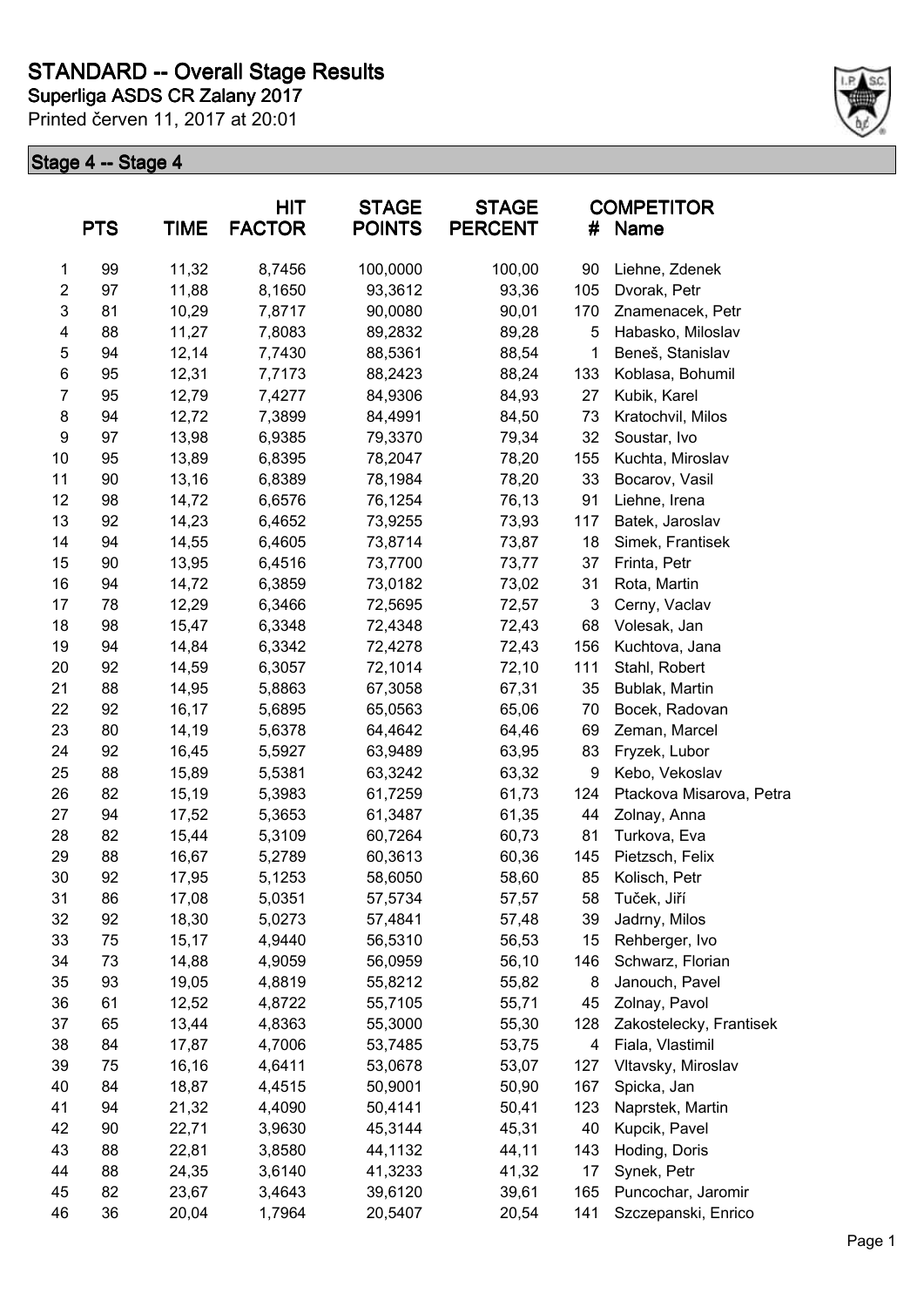

| <b>PTS</b>              |     | <b>TIME</b> | <b>HIT</b><br><b>FACTOR</b> | <b>STAGE</b><br><b>POINTS</b> | <b>STAGE</b><br><b>PERCENT</b> | <b>COMPETITOR</b><br>#<br><b>Name</b> |                     |
|-------------------------|-----|-------------|-----------------------------|-------------------------------|--------------------------------|---------------------------------------|---------------------|
| 1                       | 94  | 10,81       | 8,6957                      | 100,0000                      | 100,00                         | 126                                   | Stepan, Michal      |
| $\overline{\mathbf{c}}$ | 88  | 11,10       | 7,9279                      | 91,1712                       | 91,17                          | 89                                    | Liehne, Jan         |
| 3                       | 90  | 11,57       | 7,7787                      | 89,4555                       | 89,46                          | 113                                   | Silhavy, Erik       |
| 4                       | 100 | 12,96       | 7,7160                      | 88,7346                       | 88,73                          | 47                                    | Bindik, Frantisek   |
| 5                       | 98  | 13,05       | 7,5096                      | 86,3602                       | 86,36                          | 114                                   | Stryc, Michael      |
| 6                       | 92  | 12,61       | 7,2958                      | 83,9017                       | 83,90                          | 29                                    | Nemecek, Zdenek     |
| $\overline{7}$          | 96  | 13,25       | 7,2453                      | 83,3208                       | 83,32                          | 87                                    | Kuzel, Zdenek       |
| 8                       | 100 | 13,86       | 7,2150                      | 82,9726                       | 82,97                          | 106                                   | Heglas, Jakub       |
| $\boldsymbol{9}$        | 96  | 13,46       | 7,1322                      | 82,0208                       | 82,02                          | 92                                    | Louda, Vratislav    |
| 10                      | 88  | 12,58       | 6,9952                      | 80,4452                       | 80,45                          | 102                                   | Svoboda, Pavel      |
| 11                      | 98  | 14,56       | 6,7308                      | 77,4038                       | 77,40                          | 21                                    | Zicha, Josef        |
| 12                      | 90  | 13,38       | 6,7265                      | 77,3543                       | 77,35                          | 59                                    | Valasik, Petr       |
| 13                      | 84  | 12,62       | 6,6561                      | 76,5452                       | 76,55                          | 16                                    | Sykora, Petr        |
| 14                      | 88  | 13,24       | 6,6465                      | 76,4351                       | 76,44                          | 159                                   | Engh, Robert        |
| 15                      | 94  | 14,16       | 6,6384                      | 76,3418                       | 76,34                          | 134                                   | Krcal, Jan          |
| 16                      | 94  | 14,17       | 6,6337                      | 76,2879                       | 76,29                          | 36                                    | Tiefenbach, Martin  |
| 17                      | 90  | 13,59       | 6,6225                      | 76,1589                       | 76,16                          | 110                                   | Kratochvil, Jan     |
| 18                      | 92  | 14,06       | 6,5434                      | 75,2489                       | 75,25                          | 65                                    | Rosenberg, Tomas    |
| 19                      | 84  | 13,07       | 6,4269                      | 73,9097                       | 73,91                          | 142                                   | Braun, Jurgen       |
| 20                      | 98  | 15,40       | 6,3636                      | 73,1818                       | 73,18                          | 166                                   | Sedy, Roman         |
| 21                      | 84  | 13,41       | 6,2640                      | 72,0358                       | 72,04                          | 64                                    | Manolevski, Michael |
| 22                      | 90  | 14,77       | 6,0934                      | 70,0745                       | 70,07                          | 24                                    | Chabr, Pavel        |
| 23                      | 65  | 10,87       | 5,9798                      | 68,7673                       | 68,77                          | 43                                    | Zapletal, Miroslav  |
| 24                      | 88  | 14,79       | 5,9500                      | 68,4246                       | 68,42                          | 101                                   | Strnad, Ivo         |
| 25                      | 86  | 14,55       | 5,9107                      | 67,9725                       | 67,97                          | 88                                    | Leitner, Benjamin   |
| 26                      | 80  | 13,65       | 5,8608                      | 67,3993                       | 67,40                          | 112                                   | Selichar, Daniel    |
| 27                      | 84  | 14,45       | 5,8131                      | 66,8512                       | 66,85                          | 86                                    | Kucera, Petr        |
| 28                      | 88  | 15,37       | 5,7254                      | 65,8426                       | 65,84                          | 50                                    | Cervinka, Leos      |
| 29                      | 94  | 16,46       | 5,7108                      | 65,6744                       | 65,67                          | 162                                   | Hulka, Pavel        |
| 30                      | 92  | 16,38       | 5,6166                      | 64,5910                       | 64,59                          | 28                                    | Malach, Miroslav    |
| 31                      | 88  | 15,76       | 5,5838                      | 64,2132                       | 64,21                          | 100                                   | Sochan, Jiri        |
| 32                      | 82  | 14,74       | 5,5631                      | 63,9756                       | 63,98                          | 149                                   | Sek, Enrico         |
| 33                      | 88  | 15,84       | 5,5556                      | 63,8889                       | 63,89                          | 46                                    | Bernard, Petr       |
| 34                      | 86  | 15,50       | 5,5484                      | 63,8064                       | 63,81                          | $\overline{2}$                        | Beran, Jakub        |
| 35                      | 90  | 16,78       | 5,3635                      | 61,6806                       | 61,68                          | 109                                   | Kramolis, Ivo       |
| 36                      | 75  | 14,20       | 5,2817                      | 60,7394                       | 60,74                          | 137                                   | Geiger, Michael     |
| 37                      | 92  | 17,77       | 5,1773                      | 59,5385                       | 59,54                          | 153                                   | Ulrich, Jens        |
| 38                      | 92  | 17,82       | 5,1627                      | 59,3715                       | 59,37                          | 148                                   | Moser, Viola        |
| 39                      | 68  | 13,23       | 5,1398                      | 59,1081                       | 59,11                          | 164                                   | Kolakowski, Jan     |
| 40                      | 69  | 13,97       | 4,9392                      | 56,8003                       | 56,80                          | 161                                   | Kohout, Jaromir     |
| 41                      | 96  | 19,47       | 4,9307                      | 56,7026                       | 56,70                          | 157                                   | Kysela, Milos       |
| 42                      | 92  | 19,34       | 4,7570                      | 54,7053                       | 54,71                          | 158                                   | Prosek, Jan         |
| 43                      | 88  | 18,64       | 4,7210                      | 54,2919                       | 54,29                          | 48                                    | Bizek, Vojtech      |
| 44                      | 82  | 17,49       | 4,6884                      | 53,9165                       | 53,92                          | 75                                    | Panek, Ales         |
| 45                      | 73  | 16,04       | 4,5511                      | 52,3379                       | 52,34                          | 97                                    | Pavlicek, Karel     |
| 46                      | 98  | 21,87       | 4,4810                      | 51,5318                       | 51,53                          | 104                                   | Vavrouskova, Pavla  |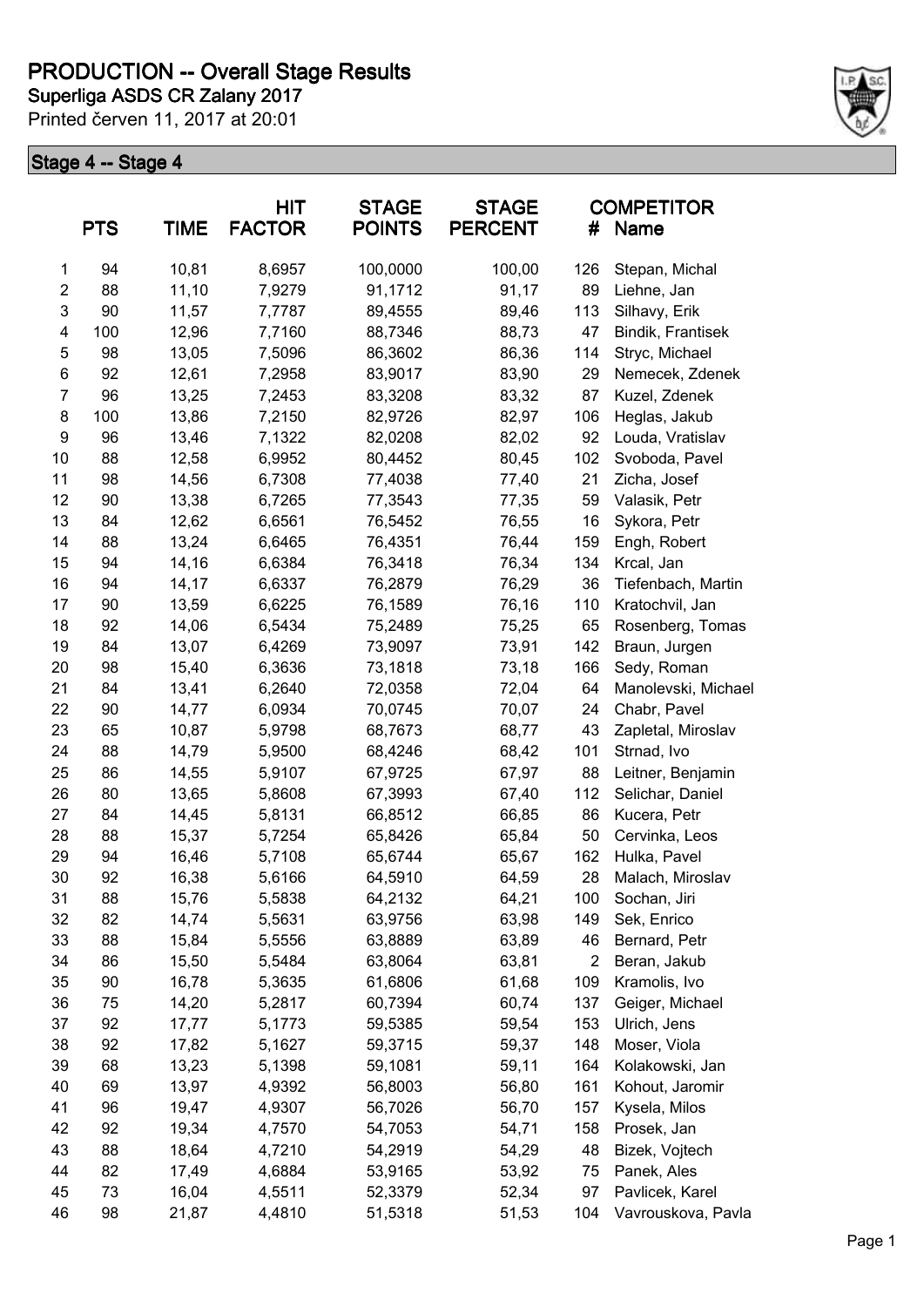

|    | <b>PTS</b> | <b>TIME</b> | HIT<br><b>FACTOR</b> | <b>STAGE</b><br><b>POINTS</b> | <b>STAGE</b><br><b>PERCENT</b> | #   | <b>COMPETITOR</b><br><b>Name</b> |
|----|------------|-------------|----------------------|-------------------------------|--------------------------------|-----|----------------------------------|
| 47 | 75         | 17.91       | 4,1876               | 48,1575                       | 48,16                          | 26  | Kostak, Jan                      |
| 48 | 84         | 20,35       | 4,1278               | 47,4693                       | 47,47                          | 74  | Mucka, Karel                     |
| 49 | 79         | 19,43       | 4,0659               | 46,7576                       | 46,76                          | 41  | Tichý, Lukáš                     |
| 50 | 59         | 17,04       | 3,4624               | 39,8181                       | 39,82                          | 57  | Silhan, Jiri                     |
| 51 | 44         | 12,82       | 3,4321               | 39,4696                       | 39,47                          | 67  | Vavrecka, Michal A               |
| 52 | 88         | 28,65       | 3,0716               | 35,3229                       | 35,32                          | 144 | Kabatek, Emilia                  |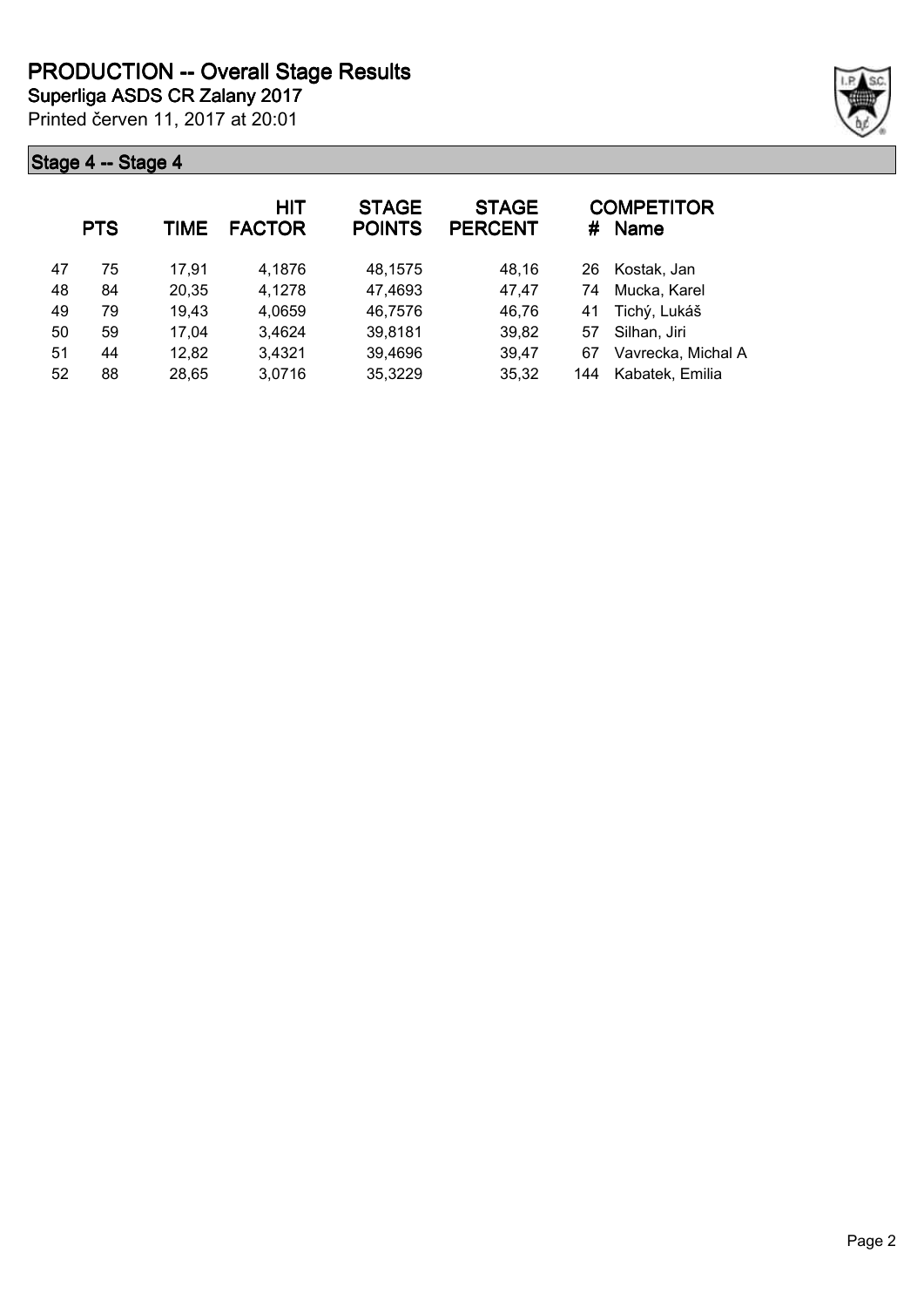

|    | <b>PTS</b> | TIME  | <b>HIT</b><br><b>FACTOR</b> | <b>STAGE</b><br><b>POINTS</b> | <b>STAGE</b><br><b>PERCENT</b> | #   | <b>COMPETITOR</b><br><b>Name</b> |
|----|------------|-------|-----------------------------|-------------------------------|--------------------------------|-----|----------------------------------|
| 1  | 99         | 13,38 | 7,3991                      | 100,0000                      | 100,00                         | 77  | Smutny, Petr                     |
| 2  | 96         | 13,67 | 7,0227                      | 94,9125                       | 94,91                          | 116 | Wilk, Ivo                        |
| 3  | 94         | 14,27 | 6,5872                      | 89,0276                       | 89,03                          | 6   | Hakala, Jiri                     |
| 4  | 94         | 15,25 | 6,1639                      | 83,3065                       | 83,31                          | 62  | Kotrous, Pavel                   |
| 5  | 86         | 14,27 | 6,0266                      | 81,4508                       | 81,45                          | 138 | Musil, Eduard                    |
| 6  | 90         | 16,07 | 5,6005                      | 75,6916                       | 75,69                          | 12  | Marek, Jiri                      |
| 7  | 84         | 15,04 | 5,5851                      | 75,4836                       | 75,48                          | 168 | Frydl, Vaclav                    |
| 8  | 96         | 17,31 | 5,5459                      | 74,9540                       | 74,95                          | 78  | Stransky, Viktor                 |
| 9  | 92         | 16,64 | 5,5288                      | 74,7232                       | 74,72                          | 53  | Novotny, Jiri                    |
| 10 | 88         | 16,07 | 5,4760                      | 74,0095                       | 74,01                          | 140 | Weingartner, Tomas               |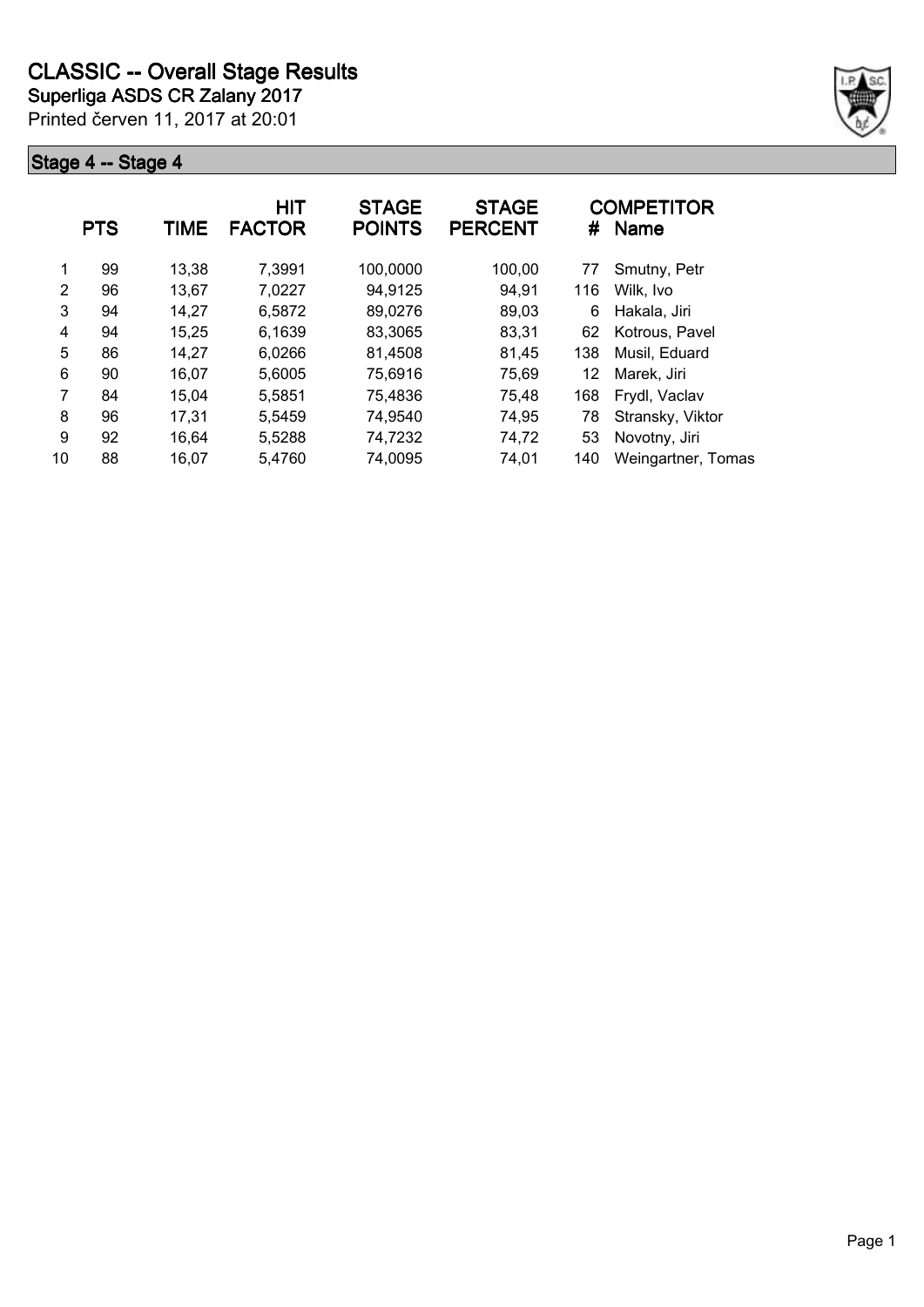|   | <b>PTS</b> | <b>TIME</b> | HIT<br><b>FACTOR</b> | <b>STAGE</b><br><b>POINTS</b> | <b>STAGE</b><br><b>PERCENT</b> | #   | <b>COMPETITOR</b><br><b>Name</b> |
|---|------------|-------------|----------------------|-------------------------------|--------------------------------|-----|----------------------------------|
|   | 93         | 14,94       | 6,2249               | 100,0000                      | 100,00                         | 60  | Jedlicka, Jiri                   |
| 2 | 83         | 18,57       | 4,4696               | 71,8016                       | 71,80                          | 160 | Rossl, Karel                     |
| 3 | 98         | 28,70       | 3,4146               | 54,8544                       | 54,85                          | 14  | Prepletany, Jan                  |
|   | 76         | 32,15       | 2,3639               | 37,9752                       | 37,98                          | 13  | Pojer, Lubos                     |

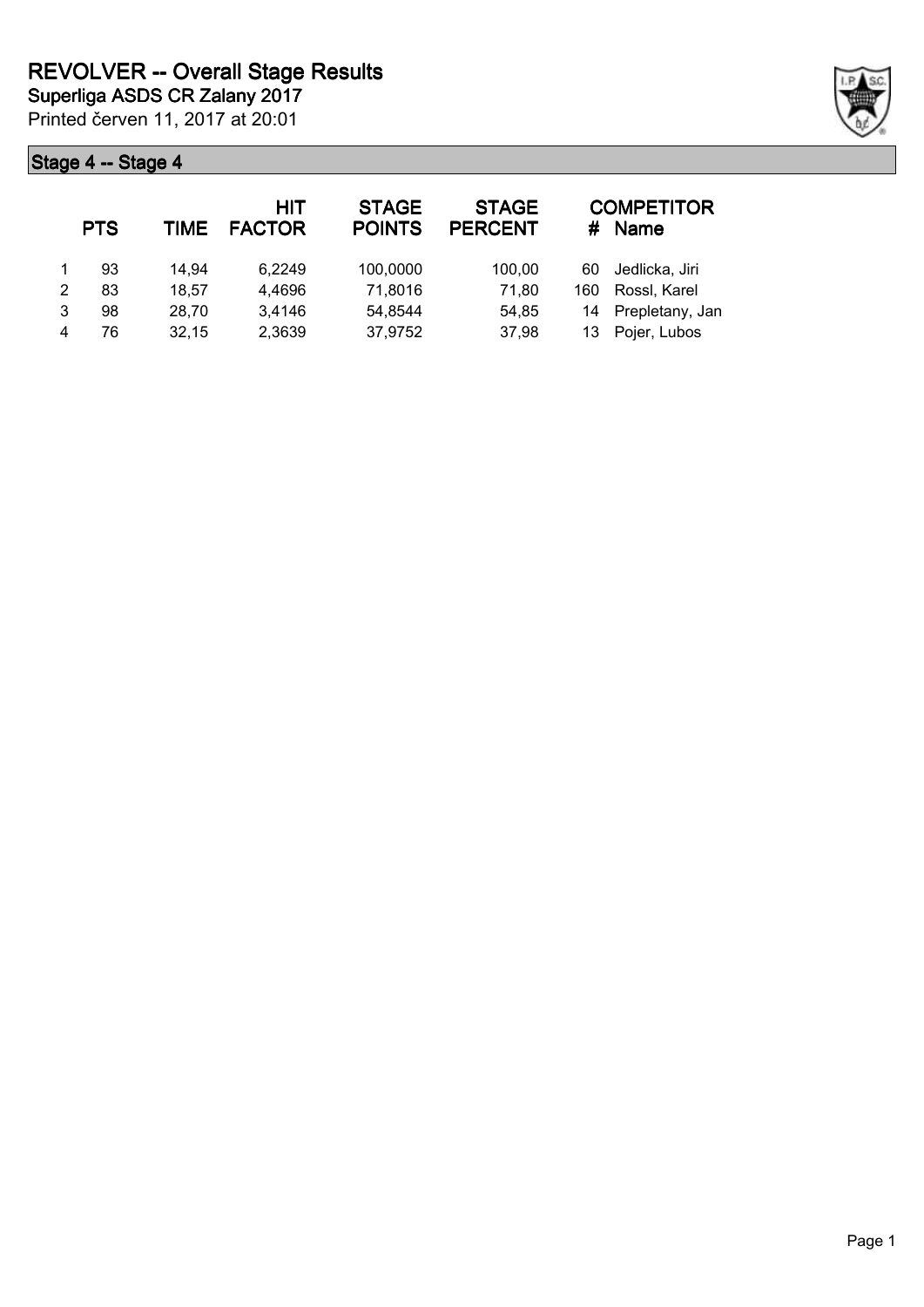**Superliga ASDS CR Zalany 2017**

Printed červen 11, 2017 at 20:01



|    | <b>PTS</b> | TIME  | HIT<br><b>FACTOR</b> | <b>STAGE</b><br><b>POINTS</b> | <b>STAGE</b><br><b>PERCENT</b> | #   | <b>COMPETITOR</b><br><b>Name</b> |
|----|------------|-------|----------------------|-------------------------------|--------------------------------|-----|----------------------------------|
| 1  | 59         | 4,87  | 12,1150              | 60,0000                       | 100,00                         | 169 | Marik, Milan                     |
| 2  | 60         | 5,33  | 11,2570              | 55,7509                       | 92,92                          | 131 | Hotra, Tomas                     |
| 3  | 55         | 4,91  | 11,2016              | 55,4765                       | 92,46                          | 150 | Schlette, Karsten                |
| 4  | 54         | 4,91  | 10,9980              | 54,4679                       | 90,78                          | 22  | Horinek, Milos                   |
| 5  | 59         | 5,57  | 10,5925              | 52,4596                       | 87,43                          | 79  | Sustr, Milos                     |
| 6  | 59         | 6,44  | 9,1615               | 45,3727                       | 75,62                          | 135 | Marousek, Petr                   |
| 7  | 59         | 6,81  | 8,6637               | 42,9075                       | 71,51                          | 20  | Votocek, Milos                   |
| 8  | 59         | 6,91  | 8,5384               | 42,2865                       | 70,48                          | 42  | Vohnout, Martin                  |
| 9  | 40         | 4,92  | 8,1301               | 40,2646                       | 67,11                          | 30  | Rataj, Jan                       |
| 10 | 60         | 7,64  | 7,8534               | 38,8943                       | 64,82                          | 61  | Jedlicka, Jakub                  |
| 11 | 54         | 7,61  | 7,0959               | 35,1429                       | 58,57                          | 98  | REHAK, Michael                   |
| 12 | 58         | 12,24 | 4,7386               | 23,4679                       | 39,11                          | 84  | Fryzek st., Lubor                |
| 13 | 0          | 0,00  | 0,0000               | 0,0000                        | 0,00                           | 147 | Kolwe, Thomas                    |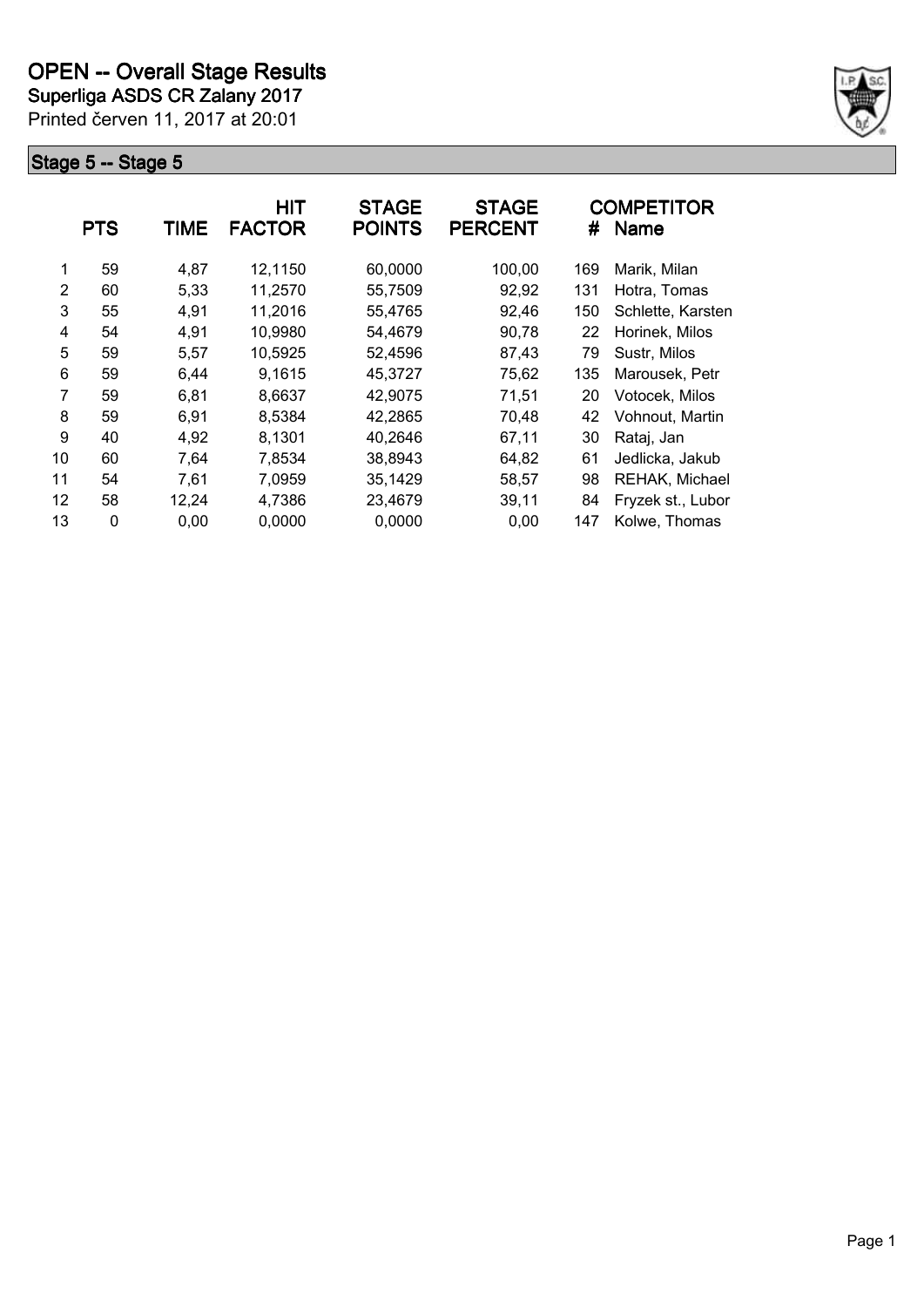

|                | <b>PTS</b> | <b>TIME</b> | HIT<br><b>FACTOR</b> | <b>STAGE</b><br><b>POINTS</b> | <b>STAGE</b><br><b>PERCENT</b> | <b>COMPETITOR</b><br><b>Name</b><br># |                          |
|----------------|------------|-------------|----------------------|-------------------------------|--------------------------------|---------------------------------------|--------------------------|
| $\mathbf{1}$   | 56         | 4,62        | 12,1212              | 60,0000                       | 100,00                         | 5                                     | Habasko, Miloslav        |
| $\overline{2}$ | 55         | 4,55        | 12,0879              | 59,8352                       | 99,73                          | 90                                    | Liehne, Zdenek           |
| 3              | 55         | 4,84        | 11,3636              | 56,2500                       | 93,75                          | 170                                   | Znamenacek, Petr         |
| 4              | 56         | 5,26        | 10,6464              | 52,6996                       | 87,83                          | 105                                   | Dvorak, Petr             |
| 5              | 57         | 5,52        | 10,3261              | 51,1141                       | 85,19                          | 32                                    | Soustar, Ivo             |
| $\,6$          | 55         | 5,34        | 10,2996              | 50,9831                       | 84,97                          | 27                                    | Kubik, Karel             |
| $\overline{7}$ | 58         | 5,66        | 10,2473              | 50,7244                       | 84,54                          | 35                                    | Bublak, Martin           |
| 8              | 54         | 5,39        | 10,0186              | 49,5918                       | 82,65                          | 1                                     | Beneš, Stanislav         |
| 9              | 56         | 5,59        | 10,0179              | 49,5886                       | 82,65                          | 111                                   | Stahl, Robert            |
| 10             | 59         | 5,94        | 9,9327               | 49,1667                       | 81,94                          | 133                                   | Koblasa, Bohumil         |
| 11             | 54         | 5,63        | 9,5915               | 47,4778                       | 79,13                          | 33                                    | Bocarov, Vasil           |
| 12             | 60         | 6,28        | 9,5541               | 47,2930                       | 78,82                          | 91                                    | Liehne, Irena            |
| 13             | 60         | 6,45        | 9,3023               | 46,0465                       | 76,74                          | 69                                    | Zeman, Marcel            |
| 14             | 60         | 6,46        | 9,2879               | 45,9752                       | 76,63                          | 73                                    | Kratochvil, Milos        |
| 15             | 49         | 5,34        | 9,1760               | 45,4213                       | 75,70                          | 58                                    | Tuček, Jiří              |
| 16             | 56         | 6,26        | 8,9457               | 44,2812                       | 73,80                          | 83                                    | Fryzek, Lubor            |
| 17             | 54         | 6,04        | 8,9404               | 44,2550                       | 73,76                          | 117                                   | Batek, Jaroslav          |
| 18             | 59         | 6,86        | 8,6006               | 42,5729                       | 70,95                          | 155                                   | Kuchta, Miroslav         |
| 19             | 58         | 6,79        | 8,5420               | 42,2828                       | 70,47                          | 8                                     | Janouch, Pavel           |
| 20             | 48         | 5,65        | 8,4956               | 42,0531                       | 70,09                          | 3                                     | Cerny, Vaclav            |
| 21             | 52         | 6,25        | 8,3200               | 41,1840                       | 68,64                          | 9                                     | Kebo, Vekoslav           |
| 22             | 54         | 6,75        | 8,0000               | 39,6000                       | 66,00                          | 81                                    | Turkova, Eva             |
| 23             | 56         | 7,06        | 7,9320               | 39,2635                       | 65,44                          | 128                                   | Zakostelecky, Frantisek  |
| 24             | 60         | 7,60        | 7,8947               | 39,0789                       | 65,13                          | 39                                    | Jadrny, Milos            |
| 25             | 56         | 7,29        | 7,6818               | 38,0247                       | 63,37                          | 85                                    | Kolisch, Petr            |
| 26             | 44         | 5,82        | 7,5601               | 37,4227                       | 62,37                          | 37                                    | Frinta, Petr             |
| 27             | 58         | 7,80        | 7,4359               | 36,8077                       | 61,35                          | 124                                   | Ptackova Misarova, Petra |
| 28             | 50         | 6,76        | 7,3964               | 36,6124                       | 61,02                          | 146                                   | Schwarz, Florian         |
| 29             | 56         | 7,78        | 7,1979               | 35,6298                       | 59,38                          | 4                                     | Fiala, Vlastimil         |
| 30             | 48         | 6,73        | 7,1322               | 35,3046                       | 58,84                          | 145                                   | Pietzsch, Felix          |
| 31             | 38         | 5,37        | 7,0764               | 35,0279                       | 58,38                          | 18                                    | Simek, Frantisek         |
| 32             | 58         | 8,22        | 7,0560               | 34,9270                       | 58,21                          | 68                                    | Volesak, Jan             |
| 33             | 56         | 8,02        | 6,9825               | 34,5636                       | 57,61                          | 70                                    | Bocek, Radovan           |
| 34             | 50         | 7,32        | 6,8306               | 33,8115                       | 56,35                          | 127                                   | Vltavsky, Miroslav       |
| 35             | 60         | 9,80        | 6,1224               | 30,3061                       | 50,51                          | 40                                    | Kupcik, Pavel            |
| 36             | 58         | 10,18       | 5,6974               | 28,2024                       | 47,00                          | 165                                   | Puncochar, Jaromir       |
| 37             | 38         | 6,88        | 5,5233               | 27,3401                       | 45,57                          | 15                                    | Rehberger, Ivo           |
| 38             | 52         | 9,46        | 5,4968               | 27,2093                       | 45,35                          | 17                                    | Synek, Petr              |
| 39             | 54         | 9,83        | 5,4934               | 27,1923                       | 45,32                          | 123                                   | Naprstek, Martin         |
| 40             | 33         | 6,21        | 5,3140               | 26,3043                       | 43,84                          | 31                                    | Rota, Martin             |
| 41             | 35         | 6,82        | 5,1320               | 25,4032                       | 42,34                          | 156                                   | Kuchtova, Jana           |
| 42             | 60         | 11,87       | 5,0548               | 25,0211                       | 41,70                          | 44                                    | Zolnay, Anna             |
| 43             | 42         | 9,49        | 4,4257               | 21,9073                       | 36,51                          | 141                                   | Szczepanski, Enrico      |
| 44             | 35         | 8,18        | 4,2787               | 21,1797                       | 35,30                          | 167                                   | Spicka, Jan              |
| 45             | 54         | 20,40       | 2,6471               | 13,1029                       | 21,84                          | 143                                   | Hoding, Doris            |
| 46             | 16         | 6,90        | 2,3188               | 11,4783                       | 19,13                          | 45                                    | Zolnay, Pavol            |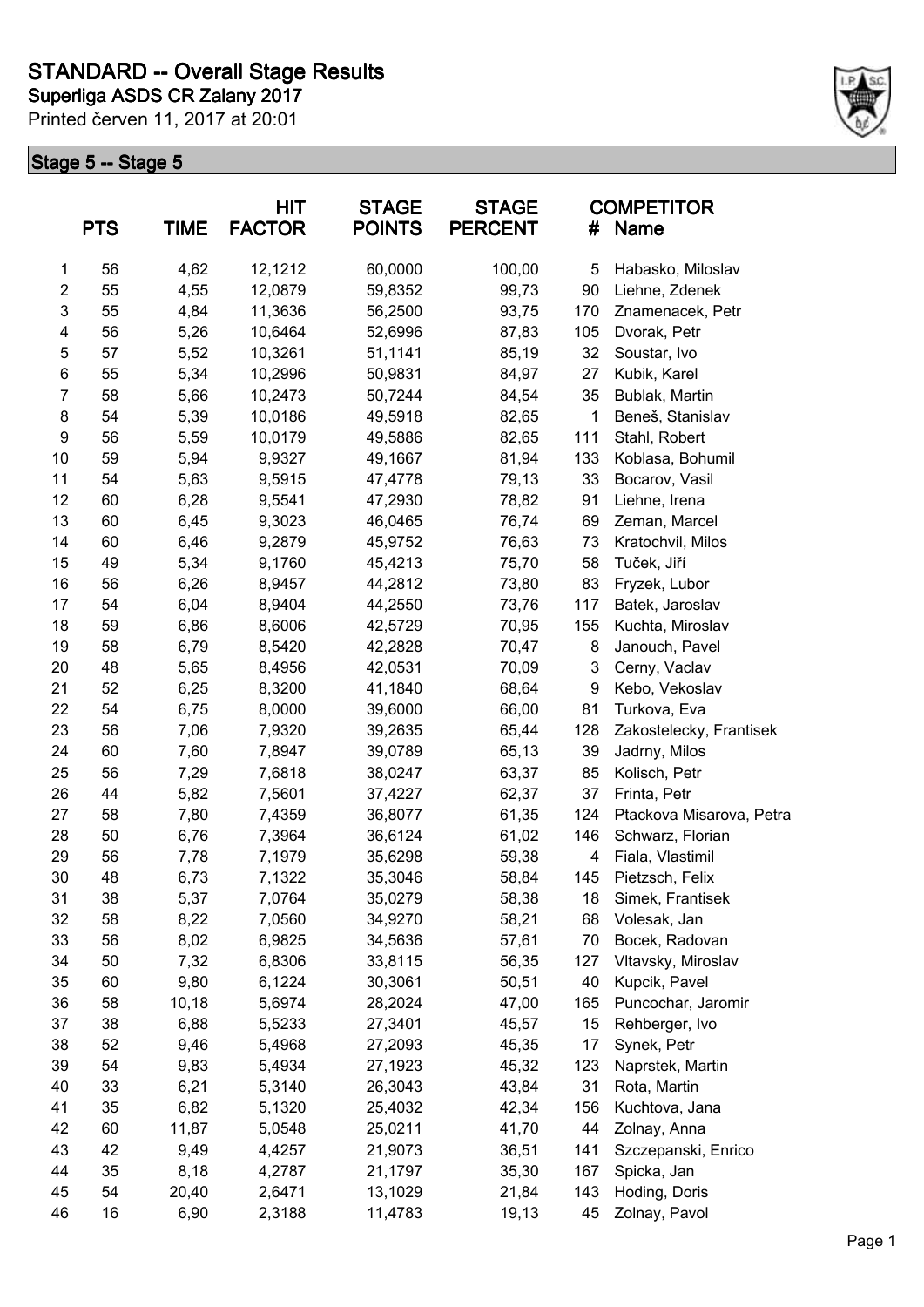**Superliga ASDS CR Zalany 2017 PRODUCTION -- Overall Stage Results**

Printed červen 11, 2017 at 20:01



| <b>PTS</b><br><b>TIME</b> |    | <b>HIT</b><br><b>STAGE</b><br><b>FACTOR</b><br><b>POINTS</b> |         | <b>STAGE</b><br><b>PERCENT</b><br># |        | <b>COMPETITOR</b><br>Name |                     |
|---------------------------|----|--------------------------------------------------------------|---------|-------------------------------------|--------|---------------------------|---------------------|
| 1                         | 60 | 4,69                                                         | 12,7932 | 60,0000                             | 100,00 | 43                        | Zapletal, Miroslav  |
| $\overline{2}$            | 54 | 4,66                                                         | 11,5880 | 54,3476                             | 90,58  | 126                       | Stepan, Michal      |
| $\mathsf 3$               | 56 | 4,91                                                         | 11,4053 | 53,4908                             | 89,15  | 29                        | Nemecek, Zdenek     |
| 4                         | 60 | 5,29                                                         | 11,3422 | 53,1947                             | 88,66  | 89                        | Liehne, Jan         |
| 5                         | 58 | 5,13                                                         | 11,3060 | 53,0253                             | 88,38  | 110                       | Kratochvil, Jan     |
| 6                         | 56 | 5,43                                                         | 10,3131 | 48,3683                             | 80,61  | 114                       | Stryc, Michael      |
| $\overline{7}$            | 50 | 4,90                                                         | 10,2041 | 47,8571                             | 79,76  | 142                       | Braun, Jurgen       |
| 8                         | 52 | 5,14                                                         | 10,1167 | 47,4475                             | 79,08  | 102                       | Svoboda, Pavel      |
| $\boldsymbol{9}$          | 60 | 5,94                                                         | 10,1010 | 47,3737                             | 78,96  | 113                       | Silhavy, Erik       |
| 10                        | 56 | 5,59                                                         | 10,0179 | 46,9839                             | 78,31  | 159                       | Engh, Robert        |
| 11                        | 52 | 5,20                                                         | 10,0000 | 46,9000                             | 78,17  | 16                        | Sykora, Petr        |
| 12                        | 58 | 5,87                                                         | 9,8807  | 46,3407                             | 77,23  | 134                       | Krcal, Jan          |
| 13                        | 54 | 5,52                                                         | 9,7826  | 45,8804                             | 76,47  | 47                        | Bindik, Frantisek   |
| 14                        | 58 | 5,96                                                         | 9,7315  | 45,6409                             | 76,07  | 166                       | Sedy, Roman         |
| 15                        | 60 | 6,36                                                         | 9,4340  | 44,2453                             | 73,74  | 87                        | Kuzel, Zdenek       |
| 16                        | 56 | 6,12                                                         | 9,1503  | 42,9150                             | 71,53  | 112                       | Selichar, Daniel    |
| 17                        | 52 | 5,79                                                         | 8,9810  | 42,1209                             | 70,20  | 101                       | Strnad, Ivo         |
| 18                        | 56 | 6,33                                                         | 8,8468  | 41,4913                             | 69,15  | 92                        | Louda, Vratislav    |
| 19                        | 56 | 6,58                                                         | 8,5106  | 39,9149                             | 66,52  | 67                        | Vavrecka, Michal A  |
| 20                        | 54 | 6,35                                                         | 8,5039  | 39,8835                             | 66,47  | 88                        | Leitner, Benjamin   |
| 21                        | 56 | 6,63                                                         | 8,4465  | 39,6139                             | 66,02  | 50                        | Cervinka, Leos      |
| 22                        | 48 | 5,76                                                         | 8,3333  | 39,0833                             | 65,14  | 64                        | Manolevski, Michael |
| 23                        | 54 | 6,54                                                         | 8,2569  | 38,7248                             | 64,54  | 161                       | Kohout, Jaromir     |
| 24                        | 58 | 7,07                                                         | 8,2037  | 38,4752                             | 64,13  | 21                        | Zicha, Josef        |
| 25                        | 54 | 6,63                                                         | 8,1448  | 38,1991                             | 63,67  | $\overline{2}$            | Beran, Jakub        |
| 26                        | 54 | 6,63                                                         | 8,1448  | 38,1991                             | 63,67  | 106                       | Heglas, Jakub       |
| 27                        | 50 | 6,17                                                         | 8,1037  | 38,0065                             | 63,34  | 59                        | Valasik, Petr       |
| 28                        | 50 | 6,21                                                         | 8,0515  | 37,7617                             | 62,94  | 100                       | Sochan, Jiri        |
| 29                        | 56 | 7,10                                                         | 7,8873  | 36,9916                             | 61,65  | 48                        | Bizek, Vojtech      |
| 30                        | 56 | 7,12                                                         | 7,8652  | 36,8876                             | 61,48  | 86                        | Kucera, Petr        |
| 31                        | 60 | 7,67                                                         | 7,8227  | 36,6884                             | 61,15  | 26                        | Kostak, Jan         |
| 32                        | 54 | 7,04                                                         | 7,6705  | 35,9744                             | 59,96  | 162                       | Hulka, Pavel        |
| 33                        | 54 | 7,06                                                         | 7,6487  | 35,8725                             | 59,79  | 28                        | Malach, Miroslav    |
| 34                        | 60 | 7,92                                                         | 7,5758  | 35,5303                             | 59,22  | 153                       | Ulrich, Jens        |
| 35                        | 52 | 6,95                                                         | 7,4820  | 35,0906                             | 58,48  | 46                        | Bernard, Petr       |
| 36                        | 52 | 7,02                                                         | 7,4074  | 34,7407                             | 57,90  | 148                       | Moser, Viola        |
| 37                        | 54 | 7,37                                                         | 7,3270  | 34,3636                             | 57,27  | 97                        | Pavlicek, Karel     |
| 38                        | 44 | 6,02                                                         | 7,3090  | 34,2791                             | 57,13  | 164                       | Kolakowski, Jan     |
| 39                        | 52 | 7,12                                                         | 7,3034  | 34,2528                             | 57,09  | 24                        | Chabr, Pavel        |
| 40                        | 43 | 6,01                                                         | 7,1547  | 33,5557                             | 55,93  | 36                        | Tiefenbach, Martin  |
| 41                        | 52 | 7,27                                                         | 7,1527  | 33,5461                             | 55,91  | 57                        | Silhan, Jiri        |
| 42                        | 45 | 6,30                                                         | 7,1429  | 33,5000                             | 55,83  | 137                       | Geiger, Michael     |
| 43                        | 56 | 7,87                                                         | 7,1156  | 33,3723                             | 55,62  | 75                        | Panek, Ales         |
| 44                        | 58 | 8,21                                                         | 7,0646  | 33,1328                             | 55,22  | 158                       | Prosek, Jan         |
| 45                        | 48 | 7,23                                                         | 6,6390  | 31,1369                             | 51,89  | 74                        | Mucka, Karel        |
| 46                        | 56 | 8,68                                                         | 6,4516  | 30,2581                             | 50,43  | 109                       | Kramolis, Ivo       |
|                           |    |                                                              |         |                                     |        |                           |                     |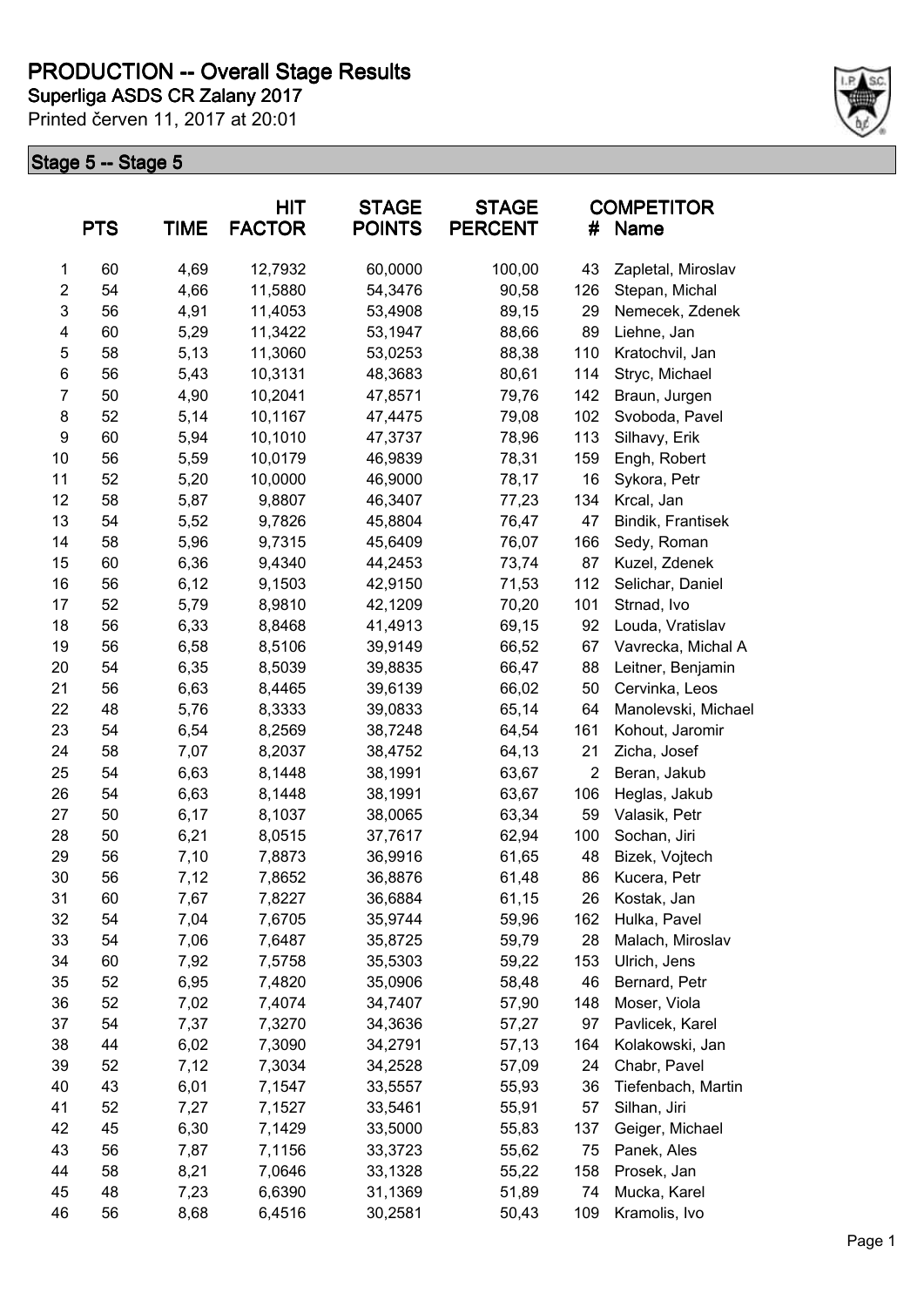

|    | <b>PTS</b> | <b>TIME</b> | <b>HIT</b><br><b>FACTOR</b> | <b>STAGE</b><br><b>POINTS</b> | <b>STAGE</b><br><b>PERCENT</b> | #   | <b>COMPETITOR</b><br><b>Name</b> |
|----|------------|-------------|-----------------------------|-------------------------------|--------------------------------|-----|----------------------------------|
| 47 | 56         | 8,98        | 6,2361                      | 29,2472                       | 48,75                          | 157 | Kysela, Milos                    |
| 48 | 54         | 8,82        | 6,1224                      | 28,7143                       | 47,86                          | 104 | Vavrouskova, Pavla               |
| 49 | 58         | 9,65        | 6,0104                      | 28,1886                       | 46,98                          | 41  | Tichý, Lukáš                     |
| 50 | 31         | 5,53        | 5,6058                      | 26,2911                       | 43,82                          | 149 | Sek, Enrico                      |
| 51 | 56         | 10,88       | 5,1471                      | 24,1397                       | 40,23                          | 144 | Kabatek, Emilia                  |
| 52 | 54         | 11,79       | 4,5802                      | 21,4809                       | 35,80                          | 65  | Rosenberg, Tomas                 |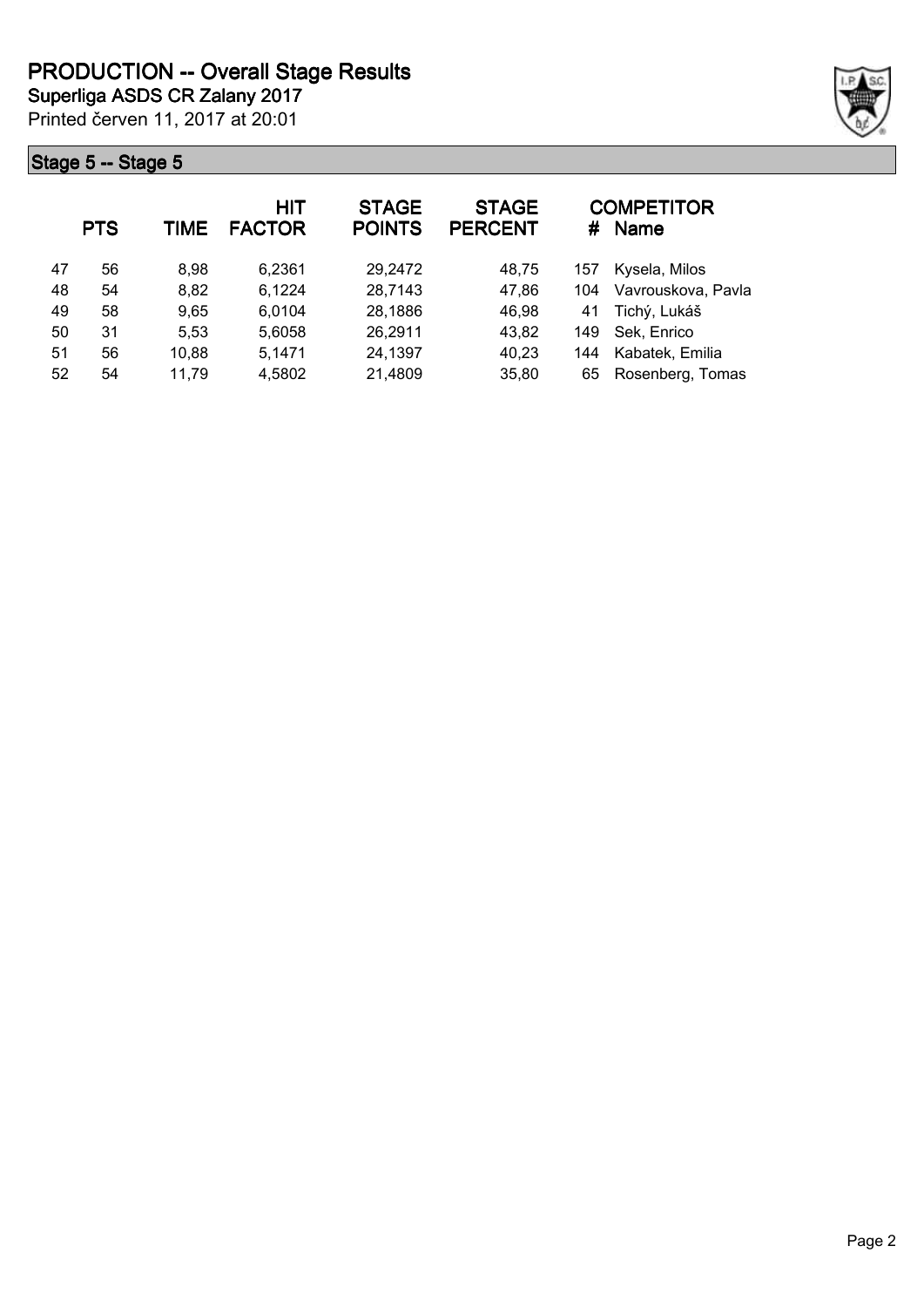

|    | <b>PTS</b> | TIME | <b>HIT</b><br><b>FACTOR</b> | <b>STAGE</b><br><b>POINTS</b> | <b>STAGE</b><br><b>PERCENT</b> | #   | <b>COMPETITOR</b><br><b>Name</b> |
|----|------------|------|-----------------------------|-------------------------------|--------------------------------|-----|----------------------------------|
| 1  | 57         | 5,67 | 10,0529                     | 60,0000                       | 100,00                         | 6   | Hakala, Jiri                     |
| 2  | 59         | 6,93 | 8,5137                      | 50,8134                       | 84,69                          | 77  | Smutny, Petr                     |
| 3  | 52         | 6,37 | 8,1633                      | 48,7218                       | 81,20                          | 116 | Wilk, Ivo                        |
| 4  | 54         | 6,71 | 8,0477                      | 48,0320                       | 80,05                          | 62  | Kotrous, Pavel                   |
| 5  | 60         | 7,46 | 8,0429                      | 48,0034                       | 80,01                          | 78  | Stransky, Viktor                 |
| 6  | 52         | 6,58 | 7,9027                      | 47,1669                       | 78,61                          | 138 | Musil, Eduard                    |
| 7  | 56         | 7,92 | 7,0707                      | 42,2010                       | 70,33                          | 53  | Novotny, Jiri                    |
| 8  | 46         | 7,13 | 6,4516                      | 38,5059                       | 64,18                          | 140 | Weingartner, Tomas               |
| 9  | 42         | 6,67 | 6,2969                      | 37,5823                       | 62,64                          | 168 | Frydl, Vaclav                    |
| 10 | 32         | 8,67 | 3,6909                      | 22,0288                       | 36,71                          | 12  | Marek, Jiri                      |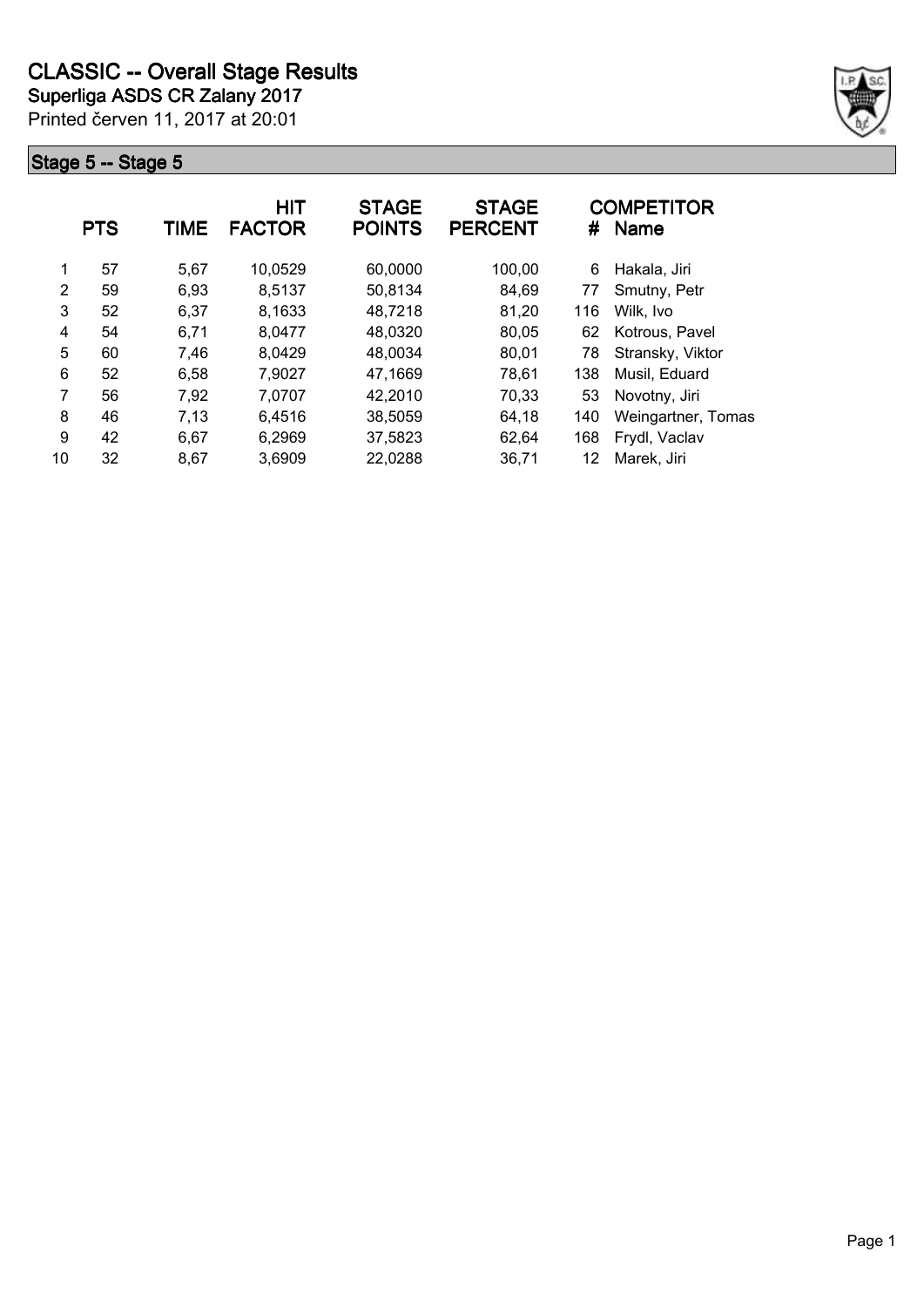|   | <b>PTS</b> | TIME  | <b>HIT</b><br><b>FACTOR</b> | <b>STAGE</b><br><b>POINTS</b> | <b>STAGE</b><br><b>PERCENT</b> | #   | <b>COMPETITOR</b><br><b>Name</b> |
|---|------------|-------|-----------------------------|-------------------------------|--------------------------------|-----|----------------------------------|
|   | 59         | 7.04  | 8,3807                      | 60,0000                       | 100,00                         | 60  | Jedlicka, Jiri                   |
| 2 | 59         | 8.07  | 7,3110                      | 52,3420                       | 87,24                          | 160 | Rossl, Karel                     |
| 3 | 58         | 10,73 | 5.4054                      | 38,6990                       | 64,50                          | 14  | Prepletany, Jan                  |
| 4 | 56         | 14,04 | 3,9886                      | 28,5557                       | 47,59                          | 13  | Pojer, Lubos                     |

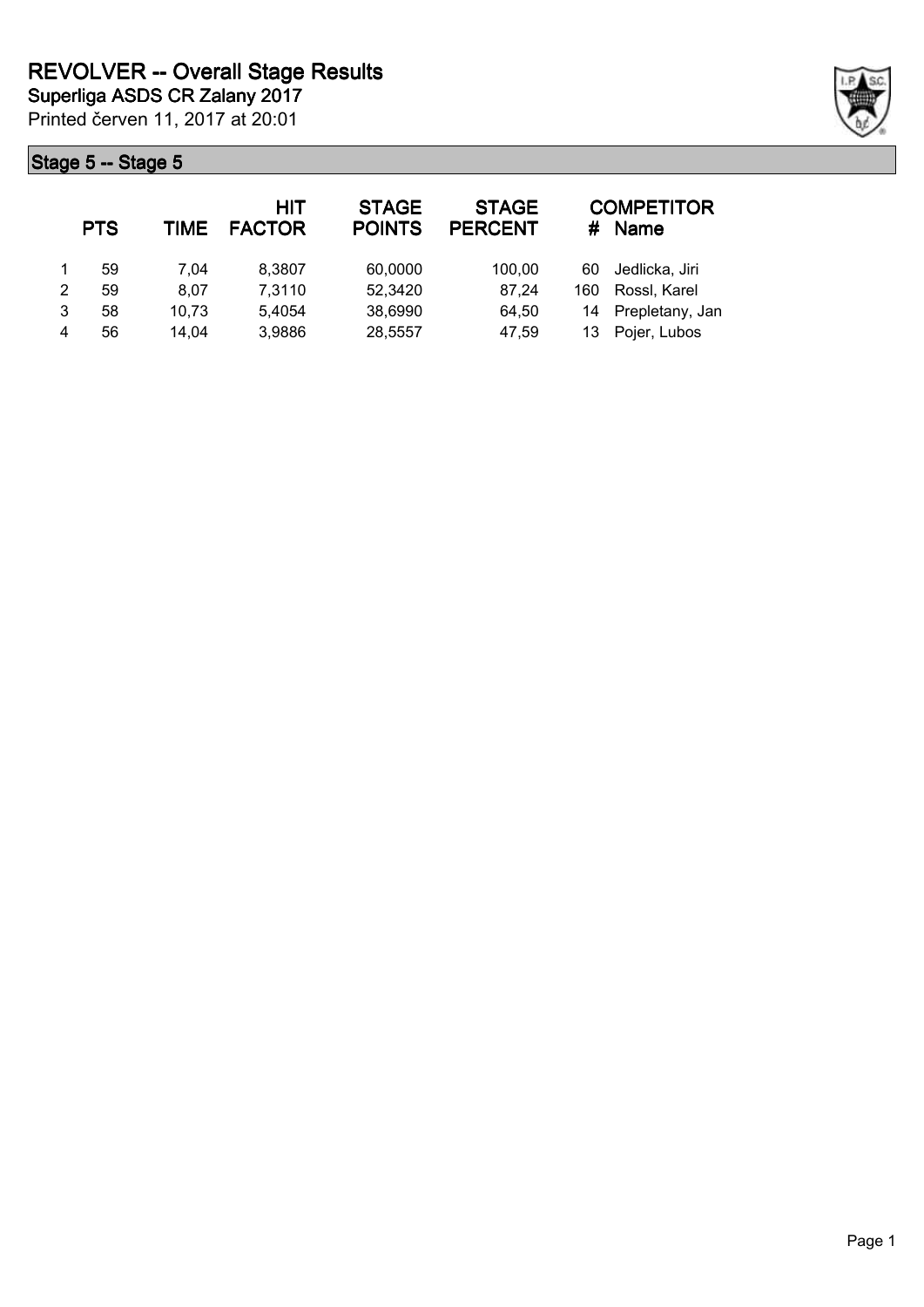**Superliga ASDS CR Zalany 2017**

Printed červen 11, 2017 at 20:01



|    | <b>PTS</b> | TIME  | <b>HIT</b><br><b>FACTOR</b> | <b>STAGE</b><br><b>POINTS</b> | <b>STAGE</b><br><b>PERCENT</b> | #   | <b>COMPETITOR</b><br><b>Name</b> |
|----|------------|-------|-----------------------------|-------------------------------|--------------------------------|-----|----------------------------------|
| 1  | 49         | 5,69  | 8,6116                      | 50,0000                       | 100,00                         | 22  | Horinek, Milos                   |
| 2  | 47         | 5,99  | 7,8464                      | 45,5572                       | 91,11                          | 169 | Marik, Milan                     |
| 3  | 46         | 6,42  | 7,1651                      | 41,6015                       | 83,20                          | 30  | Rataj, Jan                       |
| 4  | 47         | 6,69  | 7,0254                      | 40,7904                       | 81,58                          | 79  | Sustr, Milos                     |
| 5  | 48         | 7,00  | 6,8571                      | 39,8134                       | 79,63                          | 61  | Jedlicka, Jakub                  |
| 6  | 46         | 7,75  | 5,9355                      | 34,4621                       | 68,92                          | 20  | Votocek, Milos                   |
| 7  | 45         | 7,77  | 5,7915                      | 33,6262                       | 67,25                          | 98  | REHAK, Michael                   |
| 8  | 35         | 6,35  | 5,5118                      | 32,0023                       | 64,00                          | 131 | Hotra, Tomas                     |
| 9  | 46         | 8,51  | 5,4054                      | 31,3844                       | 62,77                          | 42  | Vohnout, Martin                  |
| 10 | 47         | 8,74  | 5,3776                      | 31,2229                       | 62,45                          | 135 | Marousek, Petr                   |
| 11 | 38         | 7,37  | 5,1560                      | 29,9366                       | 59,87                          | 150 | Schlette, Karsten                |
| 12 | 9          | 11,17 | 0,8057                      | 4,6782                        | 9,36                           | 84  | Fryzek st., Lubor                |
| 13 | 0          | 0,00  | 0,0000                      | 0,0000                        | 0,00                           | 147 | Kolwe, Thomas                    |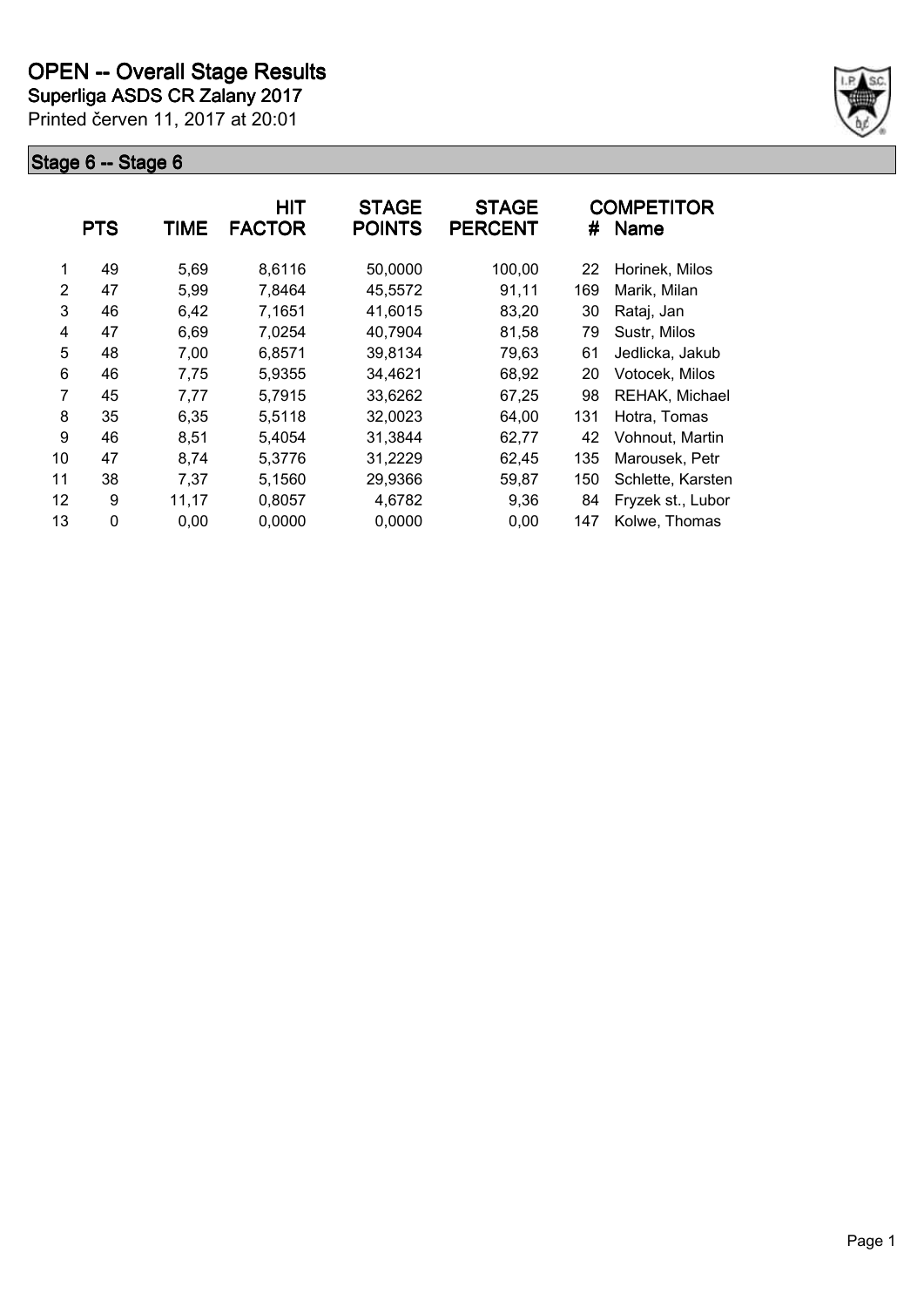

|                | <b>PTS</b> | <b>TIME</b> | <b>HIT</b><br><b>FACTOR</b> | <b>STAGE</b><br><b>POINTS</b> | <b>STAGE</b><br><b>PERCENT</b> | #   | <b>COMPETITOR</b><br>Name |
|----------------|------------|-------------|-----------------------------|-------------------------------|--------------------------------|-----|---------------------------|
| 1              | 48         | 6,26        | 7,6677                      | 50,0000                       | 100,00                         | 170 | Znamenacek, Petr          |
| $\overline{c}$ | 50         | 7,00        | 7,1429                      | 46,5774                       | 93,15                          | 1   | Beneš, Stanislav          |
| 3              | 49         | 7,07        | 6,9307                      | 45,1939                       | 90,39                          | 58  | Tuček, Jiří               |
| 4              | 50         | 7,46        | 6,7024                      | 43,7053                       | 87,41                          | 69  | Zeman, Marcel             |
| 5              | 44         | 6,60        | 6,6667                      | 43,4722                       | 86,94                          | 5   | Habasko, Miloslav         |
| 6              | 47         | 7,18        | 6,5460                      | 42,6851                       | 85,37                          | 32  | Soustar, Ivo              |
| $\overline{7}$ | 39         | 6,13        | 6,3622                      | 41,4865                       | 82,97                          | 105 | Dvorak, Petr              |
| 8              | 42         | 6,73        | 6,2407                      | 40,6946                       | 81,39                          | 3   | Cerny, Vaclav             |
| 9              | 44         | 7,21        | 6,1026                      | 39,7943                       | 79,59                          | 146 | Schwarz, Florian          |
| 10             | 36         | 5,94        | 6,0606                      | 39,5202                       | 79,04                          | 90  | Liehne, Zdenek            |
| 11             | 46         | 7,84        | 5,8673                      | 38,2600                       | 76,52                          | 73  | Kratochvil, Milos         |
| 12             | 46         | 7,85        | 5,8599                      | 38,2113                       | 76,42                          | 31  | Rota, Martin              |
| 13             | 46         | 7,86        | 5,8524                      | 38,1626                       | 76,33                          | 133 | Koblasa, Bohumil          |
| 14             | 48         | 8,37        | 5,7348                      | 37,3955                       | 74,79                          | 18  | Simek, Frantisek          |
| 15             | 44         | 7,71        | 5,7069                      | 37,2136                       | 74,43                          | 128 | Zakostelecky, Frantisek   |
| 16             | 46         | 8,15        | 5,6442                      | 36,8047                       | 73,61                          | 9   | Kebo, Vekoslav            |
| 17             | 46         | 8,45        | 5,4438                      | 35,4980                       | 71,00                          | 145 | Pietzsch, Felix           |
| 18             | 48         | 8,89        | 5,3993                      | 35,2081                       | 70,42                          | 167 | Spicka, Jan               |
| 19             | 40         | 7,63        | 5,2425                      | 34,1852                       | 68,37                          | 91  | Liehne, Irena             |
| 20             | 44         | 8,57        | 5,1342                      | 33,4792                       | 66,96                          | 85  | Kolisch, Petr             |
| 21             | 42         | 8,20        | 5,1220                      | 33,3994                       | 66,80                          | 81  | Turkova, Eva              |
| 22             | 42         | 8,54        | 4,9180                      | 32,0697                       | 64,14                          | 15  | Rehberger, Ivo            |
| 23             | 40         | 8,23        | 4,8603                      | 31,6930                       | 63,39                          | 68  | Volesak, Jan              |
| 24             | 31         | 6,38        | 4,8589                      | 31,6843                       | 63,37                          | 37  | Frinta, Petr              |
| 25             | 46         | 9,56        | 4,8117                      | 31,3764                       | 62,75                          | 8   | Janouch, Pavel            |
| 26             | 42         | 8,73        | 4,8110                      | 31,3717                       | 62,74                          | 70  | Bocek, Radovan            |
| 27             | 46         | 9,97        | 4,6138                      | 30,0861                       | 60,17                          | 44  | Zolnay, Anna              |
| 28             | 40         | 9,06        | 4,4150                      | 28,7896                       | 57,58                          | 83  | Fryzek, Lubor             |
| 29             | 38         | 8,66        | 4,3880                      | 28,6134                       | 57,23                          | 127 | Vltavsky, Miroslav        |
| 30             | 38         | 8,69        | 4,3728                      | 28,5146                       | 57,03                          | 141 | Szczepanski, Enrico       |
| 31             | 38         | 8,71        | 4,3628                      | 28,4491                       | 56,90                          | 124 | Ptackova Misarova, Petra  |
| 32             | 46         | 10,80       | 4,2593                      | 27,7739                       | 55,55                          | 39  | Jadrny, Milos             |
| 33             | 31         | 7,45        | 4,1611                      | 27,1337                       | 54,27                          | 155 | Kuchta, Miroslav          |
| 34             | 40         | 9,67        | 4,1365                      | 26,9735                       | 53,95                          | 17  | Synek, Petr               |
| 35             | 46         | 11,24       | 4,0925                      | 26,6867                       | 53,37                          | 123 | Naprstek, Martin          |
| 36             | 27         | 7,15        | 3,7762                      | 24,6241                       | 49,25                          | 117 | Batek, Jaroslav           |
| 37             | 42         | 11,57       | 3,6301                      | 23,6711                       | 47,34                          | 156 | Kuchtova, Jana            |
| 38             | 23         | 6,50        | 3,5385                      | 23,0737                       | 46,15                          | 45  | Zolnay, Pavol             |
| 39             | 32         | 9,34        | 3,4261                      | 22,3412                       | 44,68                          | 35  | Bublak, Martin            |
| 40             | 36         | 11,03       | 3,2638                      | 21,2829                       | 42,57                          | 143 | Hoding, Doris             |
| 41             | 32         | 10,14       | 3,1558                      | 20,5786                       | 41,16                          | 4   | Fiala, Vlastimil          |
| 42             | 44         | 14,24       | 3,0899                      | 20,1486                       | 40,30                          | 165 | Puncochar, Jaromir        |
| 43             | 23         | 7,92        | 2,9040                      | 18,9368                       | 37,87                          | 33  | Bocarov, Vasil            |
| 44             | 30         | 11,59       | 2,5884                      | 16,8788                       | 33,76                          | 40  | Kupcik, Pavel             |
| 45             | 17         | 6,99        | 2,4320                      | 15,8590                       | 31,72                          | 27  | Kubik, Karel              |
| 46             | 34         | 14,97       | 2,2712                      | 14,8102                       | 29,62                          | 111 | Stahl, Robert             |
|                |            |             |                             |                               |                                |     |                           |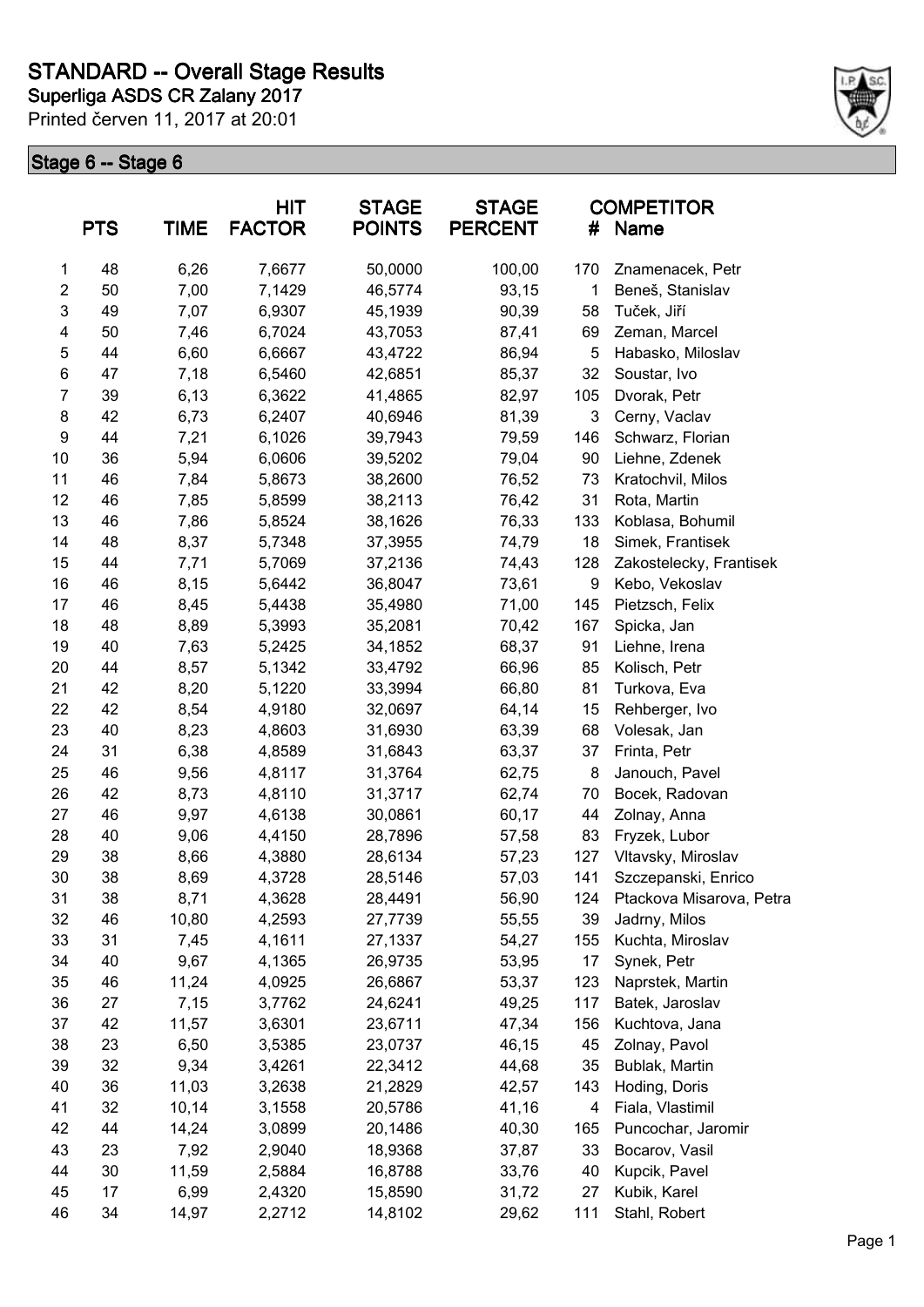**Superliga ASDS CR Zalany 2017 PRODUCTION -- Overall Stage Results**

Printed červen 11, 2017 at 20:01



| <b>PTS</b>     |    | HIT<br><b>FACTOR</b><br><b>TIME</b> |        | <b>STAGE</b><br><b>POINTS</b> | <b>STAGE</b><br><b>PERCENT</b> | <b>COMPETITOR</b><br><b>Name</b><br># |                     |  |
|----------------|----|-------------------------------------|--------|-------------------------------|--------------------------------|---------------------------------------|---------------------|--|
| 1              | 50 | 5,97                                | 8,3752 | 50,0000                       | 100,00                         | 43                                    | Zapletal, Miroslav  |  |
| $\overline{2}$ | 50 | 6,33                                | 7,8989 | 47,1564                       | 94,31                          | 113                                   | Silhavy, Erik       |  |
| $\mathsf 3$    | 46 | 6, 15                               | 7,4797 | 44,6537                       | 89,31                          | 126                                   | Stepan, Michal      |  |
| 4              | 50 | 6,87                                | 7,2780 | 43,4498                       | 86,90                          | 114                                   | Stryc, Michael      |  |
| 5              | 46 | 6,69                                | 6,8759 | 41,0493                       | 82,10                          | 89                                    | Liehne, Jan         |  |
| 6              | 46 | 6,87                                | 6,6958 | 39,9738                       | 79,95                          | 106                                   | Heglas, Jakub       |  |
| $\overline{7}$ | 48 | 7,20                                | 6,6667 | 39,8000                       | 79,60                          | 159                                   | Engh, Robert        |  |
| 8              | 42 | 6,36                                | 6,6038 | 39,4245                       | 78,85                          | 142                                   | Braun, Jurgen       |  |
| 9              | 44 | 6,98                                | 6,3037 | 37,6332                       | 75,27                          | 166                                   | Sedy, Roman         |  |
| 10             | 40 | 6,35                                | 6,2992 | 37,6063                       | 75,21                          | 102                                   | Svoboda, Pavel      |  |
| 11             | 44 | 7,00                                | 6,2857 | 37,5257                       | 75,05                          | 110                                   | Kratochvil, Jan     |  |
| 12             | 44 | 7,08                                | 6,2147 | 37,1017                       | 74,20                          | 36                                    | Tiefenbach, Martin  |  |
| 13             | 44 | 7,14                                | 6,1625 | 36,7899                       | 73,58                          | 24                                    | Chabr, Pavel        |  |
| 14             | 44 | 7,20                                | 6,1111 | 36,4833                       | 72,97                          | 65                                    | Rosenberg, Tomas    |  |
| 15             | 38 | 6,22                                | 6,1093 | 36,4727                       | 72,95                          | 29                                    | Nemecek, Zdenek     |  |
| 16             | 46 | 7,57                                | 6,0766 | 36,2774                       | 72,55                          | 134                                   | Krcal, Jan          |  |
| 17             | 46 | 7,64                                | 6,0209 | 35,9450                       | 71,89                          | 148                                   | Moser, Viola        |  |
| 18             | 44 | 7,32                                | 6,0109 | 35,8852                       | 71,77                          | 64                                    | Manolevski, Michael |  |
| 19             | 48 | 8,00                                | 6,0000 | 35,8200                       | 71,64                          | 59                                    | Valasik, Petr       |  |
| 20             | 44 | 7,36                                | 5,9783 | 35,6902                       | 71,38                          | 100                                   | Sochan, Jiri        |  |
| 21             | 48 | 8,35                                | 5,7485 | 34,3186                       | 68,64                          | 92                                    | Louda, Vratislav    |  |
| 22             | 36 | 6,29                                | 5,7234 | 34,1685                       | 68,34                          | 149                                   | Sek, Enrico         |  |
| 23             | 46 | 8,29                                | 5,5489 | 33,1267                       | 66,25                          | 164                                   | Kolakowski, Jan     |  |
| 24             | 38 | 6,91                                | 5,4993 | 32,8307                       | 65,66                          | 137                                   | Geiger, Michael     |  |
| 25             | 44 | 8,04                                | 5,4726 | 32,6716                       | 65,34                          | 67                                    | Vavrecka, Michal A  |  |
| 26             | 44 | 8,13                                | 5,4121 | 32,3100                       | 64,62                          | 21                                    | Zicha, Josef        |  |
| 27             | 44 | 8,16                                | 5,3922 | 32,1912                       | 64,38                          | 46                                    | Bernard, Petr       |  |
| 28             | 48 | 9,10                                | 5,2747 | 31,4901                       | 62,98                          | 75                                    | Panek, Ales         |  |
| 29             | 44 | 8,36                                | 5,2632 | 31,4211                       | 62,84                          | 109                                   | Kramolis, Ivo       |  |
| 30             | 36 | 6,84                                | 5,2632 | 31,4211                       | 62,84                          | 112                                   | Selichar, Daniel    |  |
| 31             | 44 | 8,40                                | 5,2381 | 31,2714                       | 62,54                          | 97                                    | Pavlicek, Karel     |  |
| 32             | 36 | 6,97                                | 5,1650 | 30,8350                       | 61,67                          | 87                                    | Kuzel, Zdenek       |  |
| 33             | 40 | 7,87                                | 5,0826 | 30,3431                       | 60,69                          | 86                                    | Kucera, Petr        |  |
| 34             | 46 | 9,11                                | 5,0494 | 30,1449                       | 60,29                          | 28                                    | Malach, Miroslav    |  |
| 35             | 46 | 9,37                                | 4,9093 | 29,3084                       | 58,62                          | 47                                    | Bindik, Frantisek   |  |
| 36             | 46 | 9,48                                | 4,8523 | 28,9684                       | 57,94                          | 88                                    | Leitner, Benjamin   |  |
| 37             | 48 | 9,91                                | 4,8436 | 28,9162                       | 57,83                          | 41                                    | Tichý, Lukáš        |  |
| 38             | 40 | 8,39                                | 4,7676 | 28,4625                       | 56,92                          | 48                                    | Bizek, Vojtech      |  |
| 39             | 40 | 8,44                                | 4,7393 | 28,2938                       | 56,59                          | 158                                   | Prosek, Jan         |  |
| 40             | 46 | 9,73                                | 4,7276 | 28,2240                       | 56,45                          | 161                                   | Kohout, Jaromir     |  |
| 41             | 42 | 9,53                                | 4,4071 | 26,3106                       | 52,62                          | 153                                   | Ulrich, Jens        |  |
|                |    |                                     |        |                               |                                |                                       |                     |  |
| 42             | 33 | 7,98                                | 4,1353 | 24,6880                       | 49,38                          | 26<br>74                              | Kostak, Jan         |  |
| 43             | 44 | 11,16                               | 3,9427 | 23,5376                       | 47,08                          |                                       | Mucka, Karel        |  |
| 44             | 42 | 10,73                               | 3,9143 | 23,3681                       | 46,74                          | 157                                   | Kysela, Milos       |  |
| 45             | 34 | 8,76                                | 3,8813 | 23,1712                       | 46,34                          | $\overline{2}$                        | Beran, Jakub        |  |
| 46             | 40 | 11,47                               | 3,4874 | 20,8195                       | 41,64                          | 104                                   | Vavrouskova, Pavla  |  |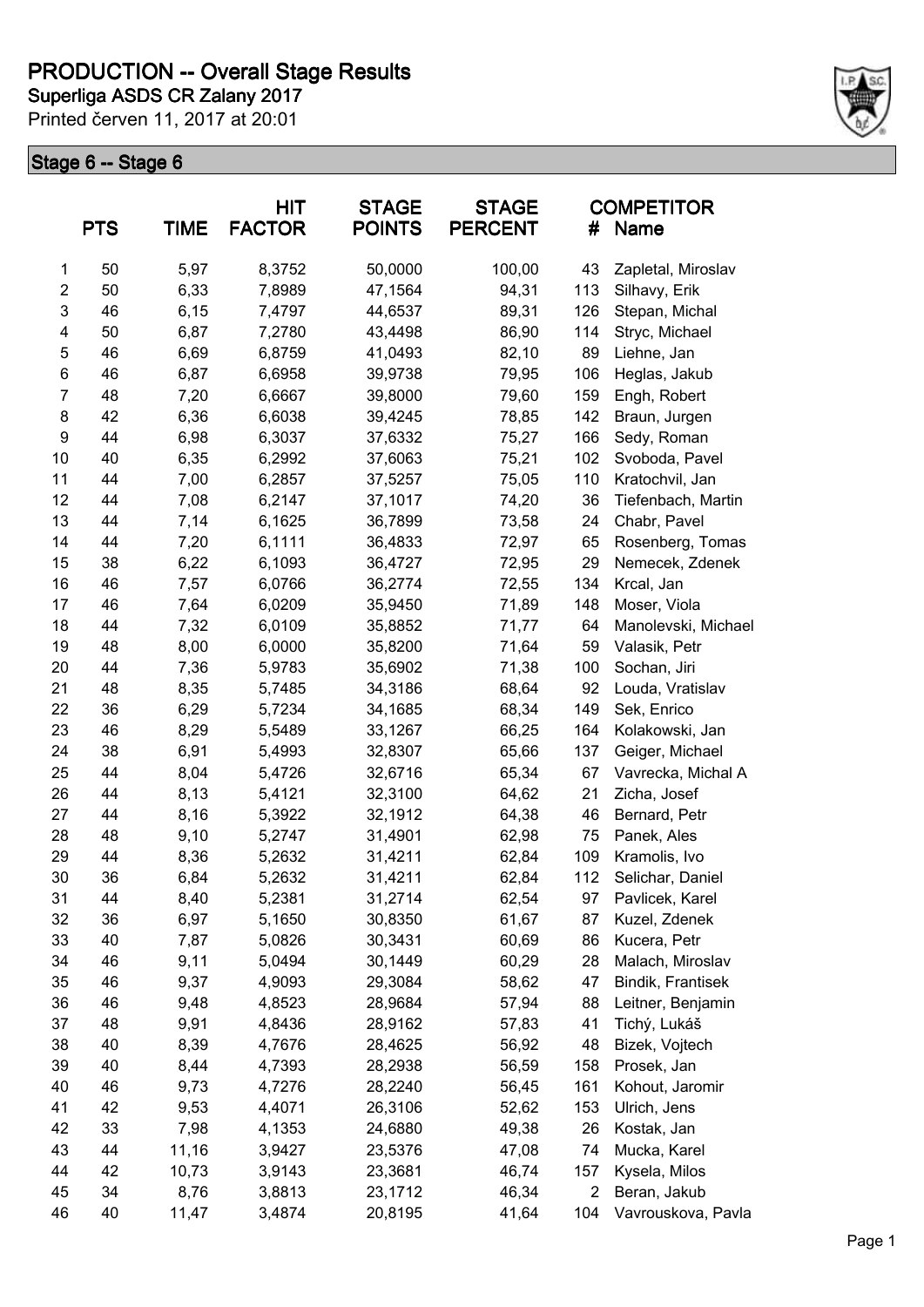

|    | <b>PTS</b> | TIME  | HIT<br><b>FACTOR</b> | <b>STAGE</b><br><b>POINTS</b> | <b>STAGE</b><br><b>PERCENT</b> | #   | <b>COMPETITOR</b><br><b>Name</b> |
|----|------------|-------|----------------------|-------------------------------|--------------------------------|-----|----------------------------------|
| 47 | 27         | 8,35  | 3,2335               | 19,3042                       | 38,61                          | 162 | Hulka, Pavel                     |
| 48 | 32         | 10,68 | 2,9963               | 17,8876                       | 35,78                          | 57  | Silhan, Jiri                     |
| 49 | 29         | 13,69 | 2,1183               | 12,6465                       | 25,29                          | 144 | Kabatek, Emilia                  |
| 50 | 12         | 6,77  | 1,7725               | 10,5820                       | 21,16                          | 16  | Sykora, Petr                     |
| 51 | 14         | 8,74  | 1,6018               | 9,5629                        | 19,13                          | 101 | Strnad, Ivo                      |
| 52 | 5          | 7,55  | 0,6623               | 3,9536                        | 7,91                           | 50  | Cervinka, Leos                   |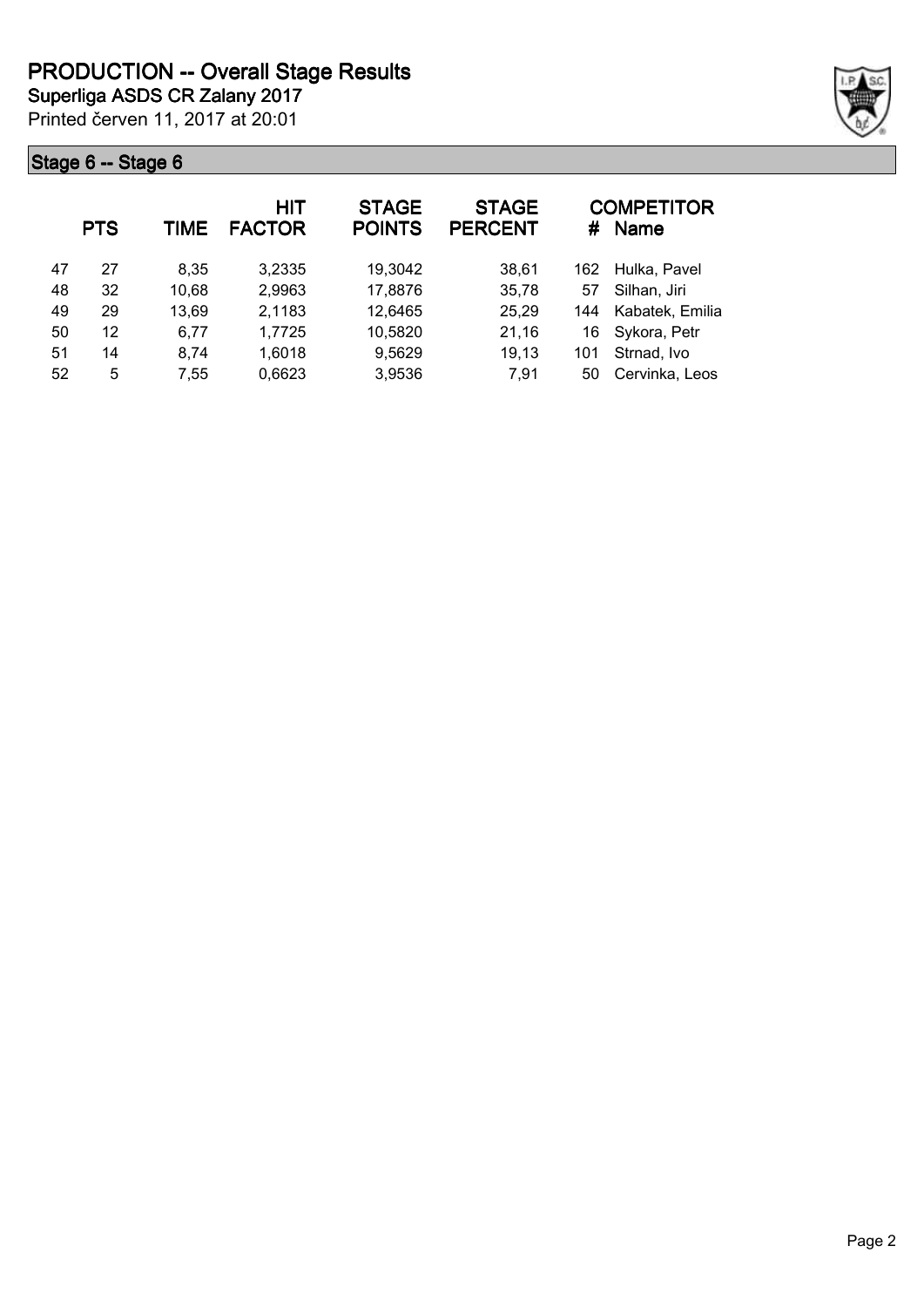

|               | <b>PTS</b> | <b>TIME</b> | <b>HIT</b><br><b>FACTOR</b> | <b>STAGE</b><br><b>POINTS</b> | <b>STAGE</b><br><b>PERCENT</b> | #   | <b>COMPETITOR</b><br>Name |
|---------------|------------|-------------|-----------------------------|-------------------------------|--------------------------------|-----|---------------------------|
| 1             | 47         | 7,31        | 6,4295                      | 50,0000                       | 100,00                         | 77  | Smutny, Petr              |
| $\mathcal{P}$ | 49         | 8,03        | 6,1021                      | 47,4537                       | 94,91                          | 6   | Hakala, Jiri              |
| 3             | 40         | 6,82        | 5,8651                      | 45,6105                       | 91,22                          | 116 | Wilk, Ivo                 |
| 4             | 48         | 8,59        | 5,5879                      | 43,4548                       | 86,91                          | 53  | Novotny, Jiri             |
| 5             | 44         | 8,03        | 5,4795                      | 42,6115                       | 85,22                          | 62  | Kotrous, Pavel            |
| 6             | 48         | 10,28       | 4,6693                      | 36,3110                       | 72,62                          | 12  | Marek, Jiri               |
| 7             | 31         | 7,01        | 4,4223                      | 34,3901                       | 68,78                          | 138 | Musil, Eduard             |
| 8             | 34         | 7,95        | 4,2767                      | 33,2584                       | 66,52                          | 140 | Weingartner, Tomas        |
| 9             | 46         | 11,17       | 4,1182                      | 32,0254                       | 64,05                          | 78  | Stransky, Viktor          |
| 10            | 40         | 12,08       | 3,3113                      | 25,7503                       | 51,50                          | 168 | Frydl, Vaclav             |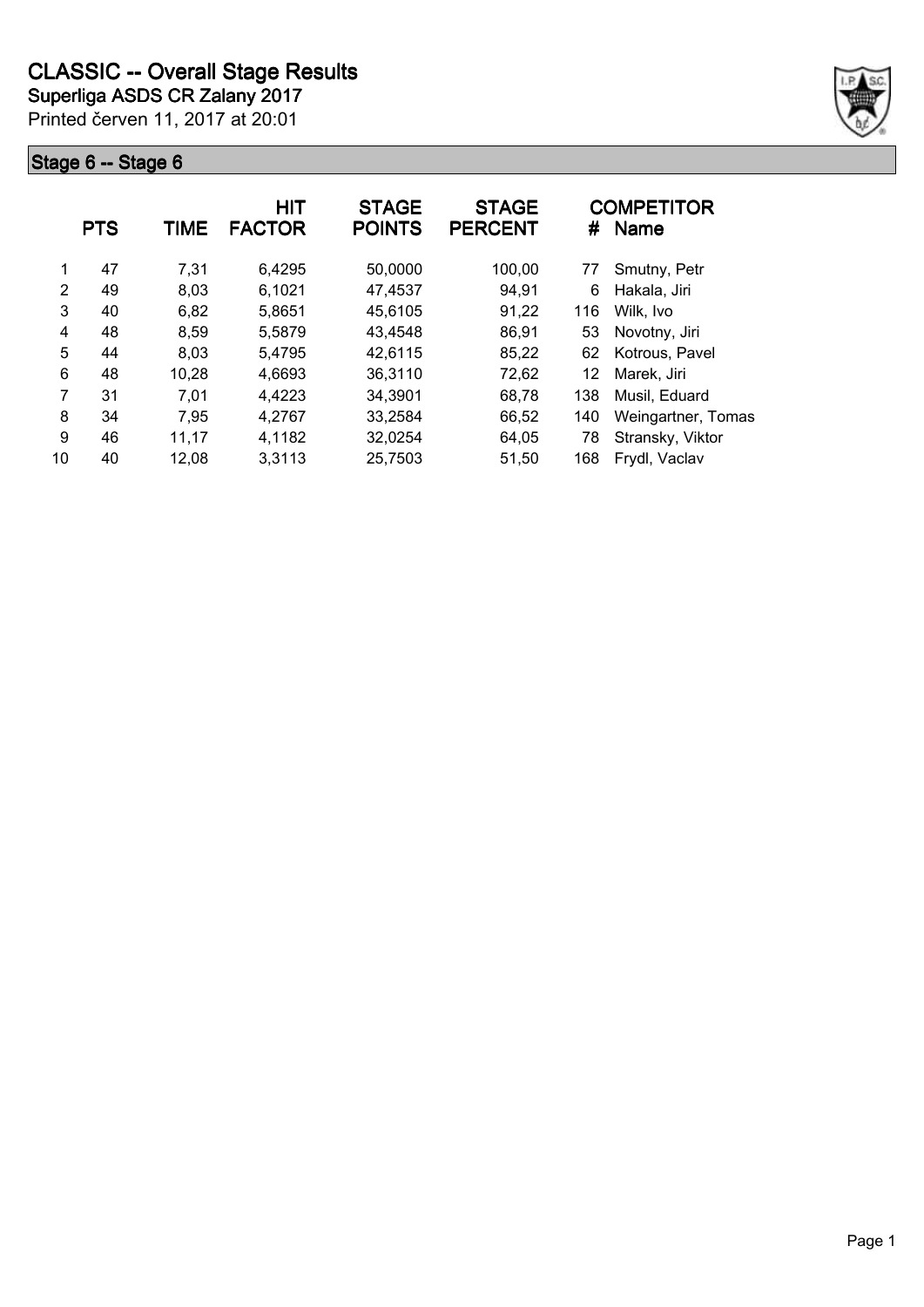|   | <b>PTS</b> | TIME  | <b>HIT</b><br><b>FACTOR</b> | <b>STAGE</b><br><b>POINTS</b> | <b>STAGE</b><br><b>PERCENT</b> | #   | <b>COMPETITOR</b><br><b>Name</b> |
|---|------------|-------|-----------------------------|-------------------------------|--------------------------------|-----|----------------------------------|
|   | 49         | 8.07  | 6,0719                      | 50,0000                       | 100,00                         | 60  | Jedlicka, Jiri                   |
| 2 | 50         | 9,28  | 5,3879                      | 44,3680                       | 88,74                          | 160 | Rossl, Karel                     |
| 3 | 49         | 12.17 | 4,0263                      | 33,1553                       | 66,31                          | 14  | Prepletany, Jan                  |
| 4 | 32         | 15.64 | 2,0460                      | 16,8485                       | 33,70                          | 13  | Pojer, Lubos                     |

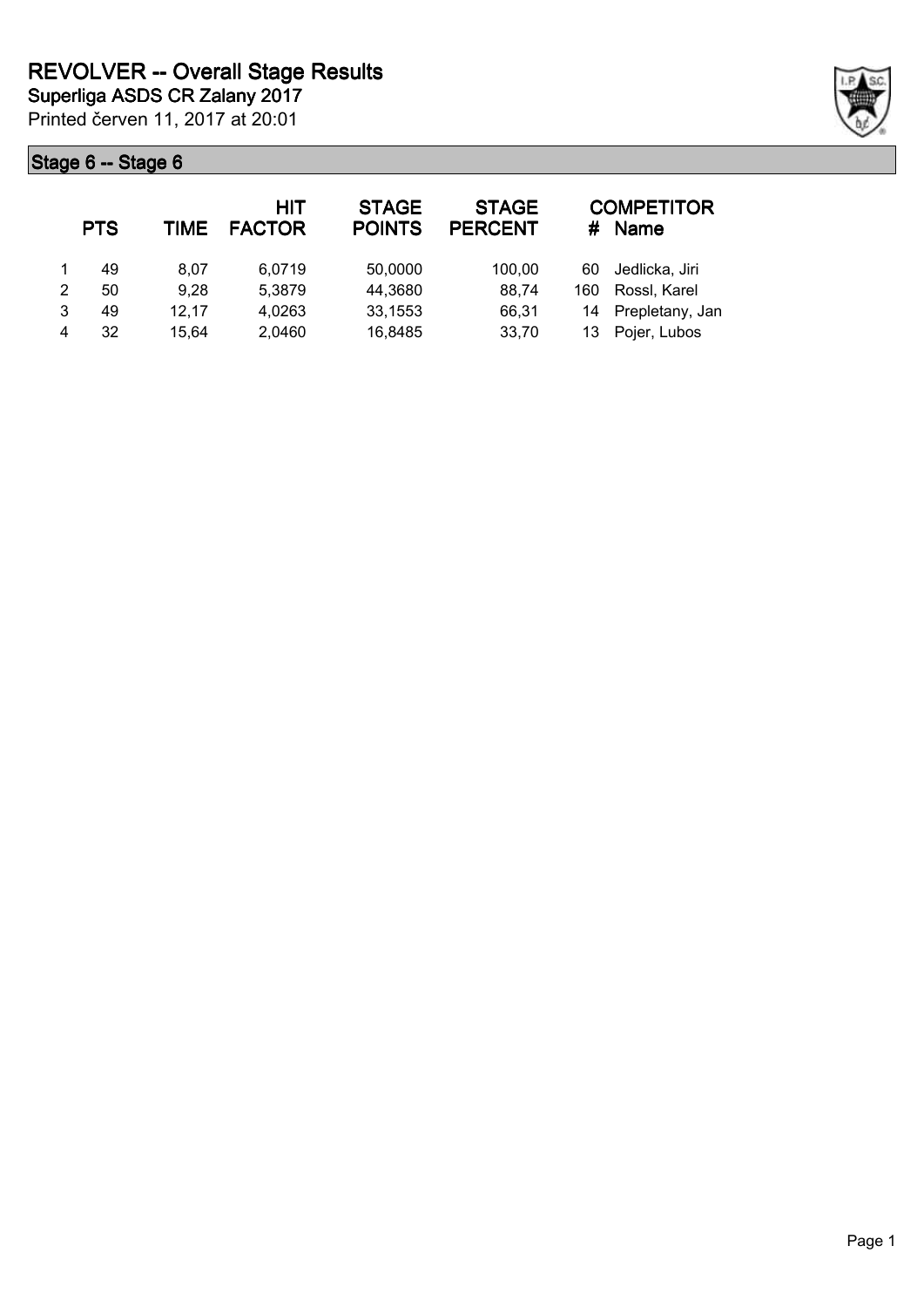Printed červen 11, 2017 at 20:01 **Superliga ASDS CR Zalany 2017**



|    | <b>PTS</b> | <b>TIME</b> | <b>HIT</b><br><b>FACTOR</b> | <b>STAGE</b><br><b>POINTS</b> | <b>STAGE</b><br><b>PERCENT</b> | #   | <b>COMPETITOR</b><br><b>Name</b> |
|----|------------|-------------|-----------------------------|-------------------------------|--------------------------------|-----|----------------------------------|
| 1  | 57         | 9,12        | 6,2500                      | 60,0000                       | 100,00                         | 169 | Marik, Milan                     |
| 2  | 56         | 9,07        | 6.1742                      | 59,2723                       | 98,79                          | 22  | Horinek, Milos                   |
| 3  | 58         | 10,63       | 5,4563                      | 52,3801                       | 87,30                          | 131 | Hotra, Tomas                     |
| 4  | 60         | 11,23       | 5,3428                      | 51,2912                       | 85,49                          | 135 | Marousek, Petr                   |
| 5  | 58         | 10,91       | 5,3162                      | 51,0357                       | 85,06                          | 30  | Rataj, Jan                       |
| 6  | 58         | 11,66       | 4.9743                      | 47,7530                       | 79,59                          | 79  | Sustr, Milos                     |
| 7  | 58         | 12,92       | 4,4892                      | 43,0960                       | 71,83                          | 20  | Votocek, Milos                   |
| 8  | 60         | 13,78       | 4,3541                      | 41,7997                       | 69,67                          | 42  | Vohnout, Martin                  |
| 9  | 57         | 13,21       | 4,3149                      | 41,4232                       | 69,04                          | 98  | REHAK, Michael                   |
| 10 | 59         | 15,08       | 3,9125                      | 37,5597                       | 62,60                          | 61  | Jedlicka, Jakub                  |
| 11 | 43         | 12,37       | 3,4762                      | 33,3711                       | 55,62                          | 150 | Schlette, Karsten                |
| 12 | 58         | 17,72       | 3,2731                      | 31,4221                       | 52,37                          | 84  | Fryzek st., Lubor                |
| 13 | 0          | 0,00        | 0,0000                      | 0,0000                        | 0,00                           | 147 | Kolwe, Thomas                    |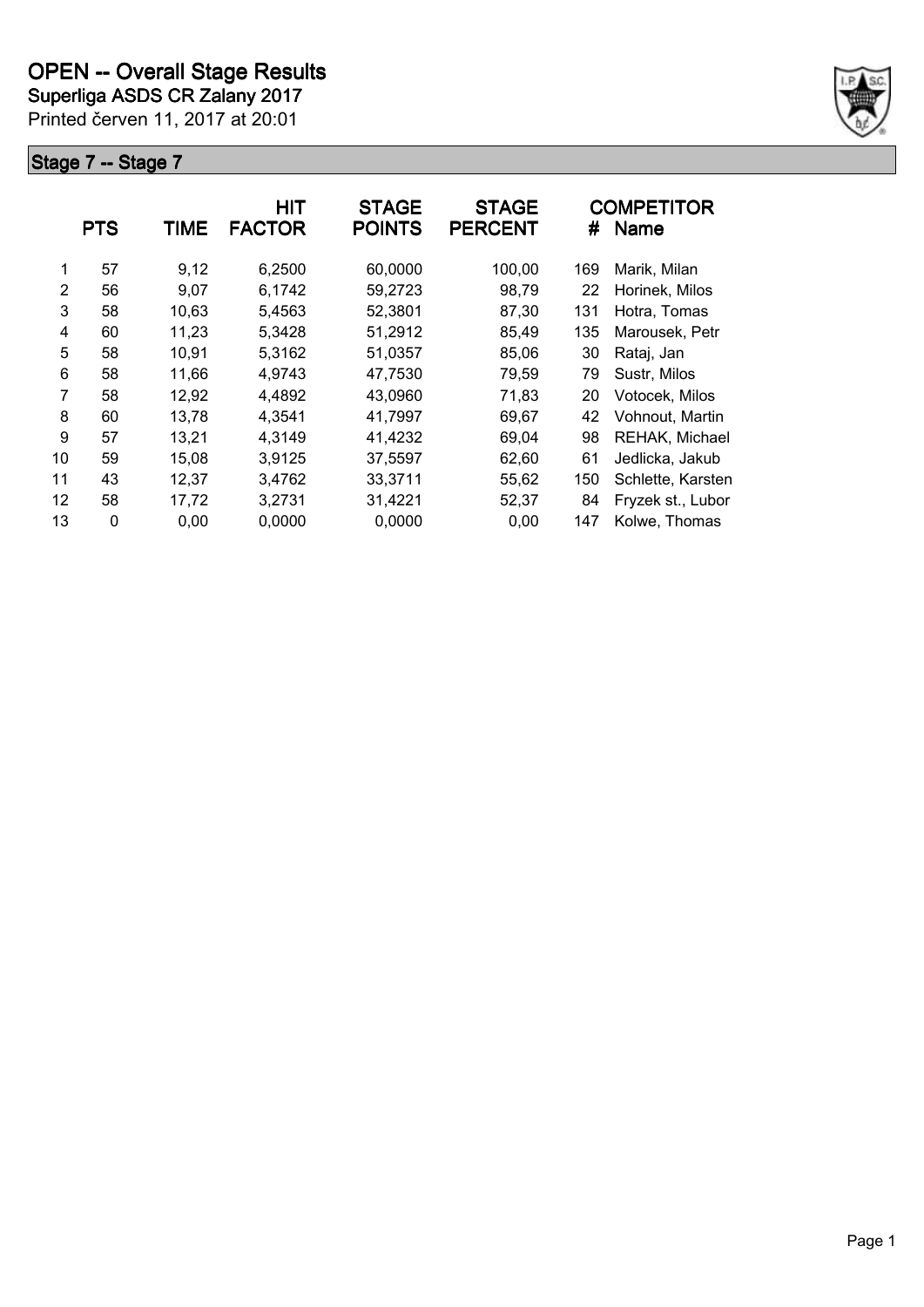

|                         | <b>PTS</b> | <b>TIME</b> | HIT<br><b>FACTOR</b> | <b>STAGE</b><br><b>POINTS</b> | <b>STAGE</b><br><b>PERCENT</b> | #   | <b>COMPETITOR</b><br>Name |
|-------------------------|------------|-------------|----------------------|-------------------------------|--------------------------------|-----|---------------------------|
| 1                       | 60         | 9,56        | 6,2762               | 60,0000                       | 100,00                         | 90  | Liehne, Zdenek            |
| $\overline{\mathbf{c}}$ | 59         | 9,42        | 6,2633               | 59,8769                       | 99,79                          | 170 | Znamenacek, Petr          |
| 3                       | 59         | 10,98       | 5,3734               | 51,3698                       | 85,62                          | 32  | Soustar, Ivo              |
| 4                       | 58         | 10,99       | 5,2775               | 50,4531                       | 84,09                          | 27  | Kubik, Karel              |
| 5                       | 58         | 11,19       | 5,1832               | 49,5514                       | 82,59                          | 45  | Zolnay, Pavol             |
| $\,6$                   | 58         | 11,33       | 5,1192               | 48,9391                       | 81,57                          | 133 | Koblasa, Bohumil          |
| $\overline{7}$          | 54         | 10,90       | 4,9541               | 47,3615                       | 78,94                          | 165 | Puncochar, Jaromir        |
| 8                       | 60         | 12,26       | 4,8940               | 46,7863                       | 77,98                          | 91  | Liehne, Irena             |
| 9                       | 50         | 10,23       | 4,8876               | 46,7253                       | 77,88                          | 5   | Habasko, Miloslav         |
| 10                      | 52         | 10,81       | 4,8104               | 45,9870                       | 76,65                          | 37  | Frinta, Petr              |
| 11                      | 56         | 11,82       | 4,7377               | 45,2927                       | 75,49                          | 35  | Bublak, Martin            |
| 12                      | 56         | 12,21       | 4,5864               | 43,8460                       | 73,08                          | 33  | Bocarov, Vasil            |
| 13                      | 54         | 12,05       | 4,4813               | 42,8415                       | 71,40                          | 31  | Rota, Martin              |
| 14                      | 56         | 12,58       | 4,4515               | 42,5564                       | 70,93                          | 69  | Zeman, Marcel             |
| 15                      | 56         | 12,87       | 4,3512               | 41,5975                       | 69,33                          | 73  | Kratochvil, Milos         |
| 16                      | 56         | 12,95       | 4,3243               | 41,3405                       | 68,90                          | 155 | Kuchta, Miroslav          |
| 17                      | 54         | 12,67       | 4,2620               | 40,7451                       | 67,91                          | 117 | Batek, Jaroslav           |
| 18                      | 60         | 14,08       | 4,2614               | 40,7386                       | 67,90                          | 81  | Turkova, Eva              |
| 19                      | 51         | 12,10       | 4,2149               | 40,2942                       | 67,16                          | 18  | Simek, Frantisek          |
| 20                      | 58         | 13,89       | 4,1757               | 39,9194                       | 66,53                          | 83  | Fryzek, Lubor             |
| 21                      | 58         | 14,54       | 3,9890               | 38,1348                       | 63,56                          | 85  | Kolisch, Petr             |
| 22                      | 56         | 14,04       | 3,9886               | 38,1311                       | 63,55                          | 70  | Bocek, Radovan            |
| 23                      | 58         | 14,61       | 3,9699               | 37,9521                       | 63,25                          | 68  | Volesak, Jan              |
| 24                      | 54         | 13,63       | 3,9618               | 37,8753                       | 63,13                          | 128 | Zakostelecky, Frantisek   |
| 25                      | 56         | 14,29       | 3,9188               | 37,4640                       | 62,44                          | 124 | Ptackova Misarova, Petra  |
| 26                      | 56         | 14,32       | 3,9106               | 37,3855                       | 62,31                          | 44  | Zolnay, Anna              |
| 27                      | 48         | 12,30       | 3,9024               | 37,3073                       | 62,18                          | 3   | Cerny, Vaclav             |
| 28                      | 54         | 13,84       | 3,9017               | 37,3006                       | 62,17                          | 145 | Pietzsch, Felix           |
| 29                      | 50         | 13,13       | 3,8081               | 36,4052                       | 60,68                          | 111 | Stahl, Robert             |
| 30                      | 52         | 14,04       | 3,7037               | 35,4074                       | 59,01                          | 39  | Jadrny, Milos             |
| 31                      | 50         | 13,53       | 3,6955               | 35,3289                       | 58,88                          | 146 | Schwarz, Florian          |
| 32                      | 56         | 15,17       | 3,6915               | 35,2907                       | 58,82                          | 167 | Spicka, Jan               |
| 33                      | 60         | 17,02       | 3,5253               | 33,7015                       | 56,17                          | 40  | Kupcik, Pavel             |
| 34                      | 45         | 12,78       | 3,5211               | 33,6620                       | 56,10                          | 105 | Dvorak, Petr              |
| 35                      | 54         | 15,42       | 3,5019               | 33,4786                       | 55,80                          | 4   | Fiala, Vlastimil          |
| 36                      | 50         | 15,14       | 3,3025               | 31,5720                       | 52,62                          | 9   | Kebo, Vekoslav            |
| 37                      | 48         | 15,38       | 3,1209               | 29,8362                       | 49,73                          | 127 | Vltavsky, Miroslav        |
| 38                      | 46         | 14,82       | 3,1039               | 29,6734                       | 49,46                          | 15  | Rehberger, Ivo            |
| 39                      | 58         | 19,35       | 2,9974               | 28,6553                       | 47,76                          | 143 | Hoding, Doris             |
| 40                      | 44         | 14,70       | 2,9932               | 28,6150                       | 47,69                          | 156 | Kuchtova, Jana            |
| 41                      | 42         | 14,88       | 2,8226               | 26,9839                       | 44,97                          | 1   | Beneš, Stanislav          |
| 42                      | 52         | 19,55       | 2,6598               | 25,4281                       | 42,38                          | 123 | Naprstek, Martin          |
| 43                      | 54         | 20,32       | 2,6575               | 25,4055                       | 42,34                          | 8   | Janouch, Pavel            |
| 44                      | 33         | 12,72       | 2,5943               | 24,8019                       | 41,34                          | 141 | Szczepanski, Enrico       |
| 45                      | 32         | 20,34       | 1,5733               | 15,0403                       | 25,07                          | 58  | Tuček, Jiří               |
| 46                      | 13         | 16,25       | 0,8000               | 7,6480                        | 12,75                          | 17  | Synek, Petr               |
|                         |            |             |                      |                               |                                |     |                           |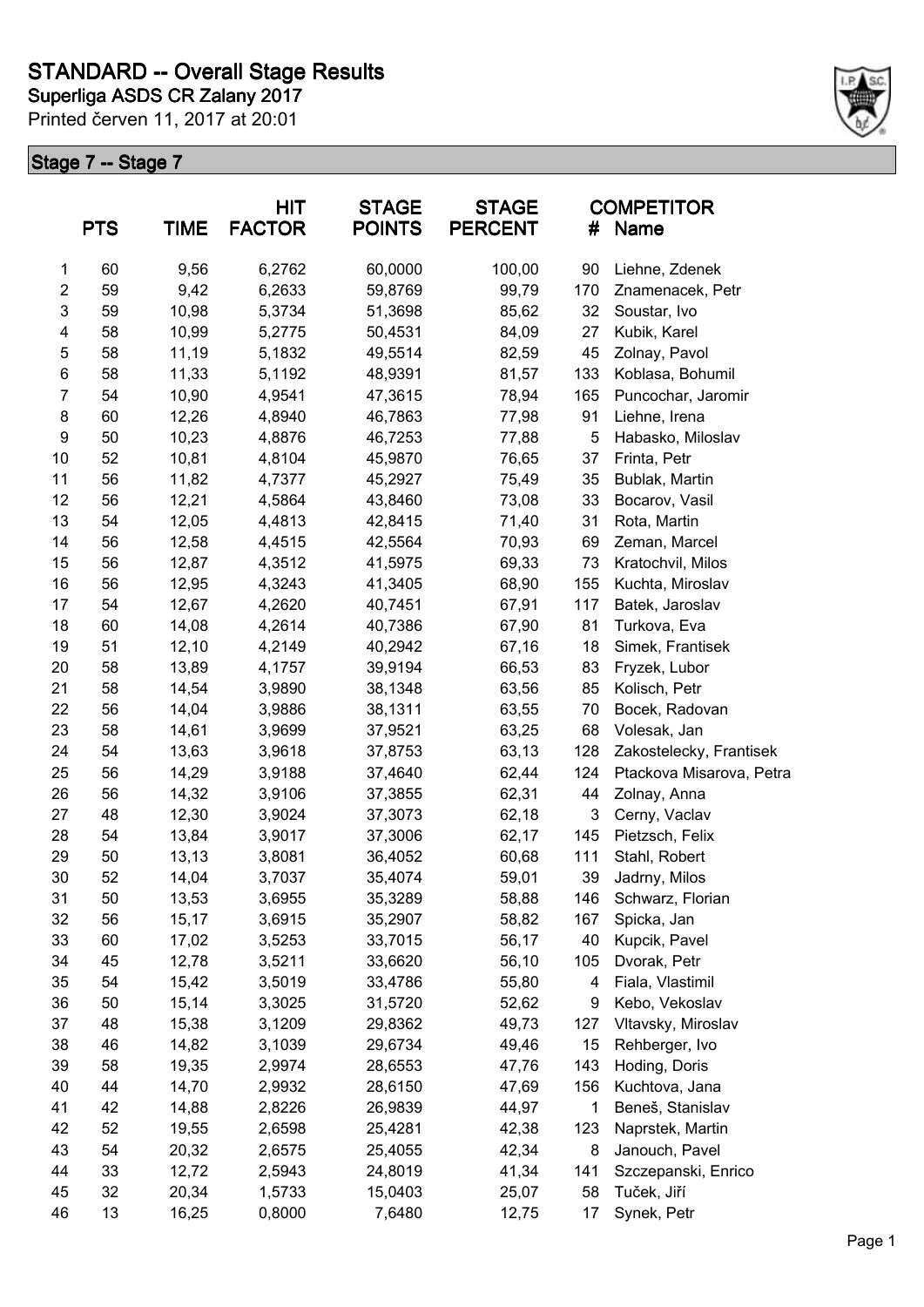**Superliga ASDS CR Zalany 2017 PRODUCTION -- Overall Stage Results**

Printed červen 11, 2017 at 20:01



|                | <b>PTS</b> | <b>TIME</b> | HIT<br><b>FACTOR</b> | <b>STAGE</b><br><b>POINTS</b> | <b>STAGE</b><br><b>PERCENT</b> | #              | <b>COMPETITOR</b><br><b>Name</b> |
|----------------|------------|-------------|----------------------|-------------------------------|--------------------------------|----------------|----------------------------------|
| 1              | 58         | 8,95        | 6,4804               | 60,0000                       | 100,00                         | 43             | Zapletal, Miroslav               |
| $\overline{c}$ | 60         | 9,85        | 6,0914               | 56,3977                       | 94,00                          | 126            | Stepan, Michal                   |
| 3              | 56         | 10,28       | 5,4475               | 50,4361                       | 84,06                          | 36             | Tiefenbach, Martin               |
| 4              | 58         | 10,80       | 5,3704               | 49,7222                       | 82,87                          | 159            | Engh, Robert                     |
| 5              | 56         | 10,43       | 5,3691               | 49,7107                       | 82,85                          | 47             | Bindik, Frantisek                |
| $\,6$          | 52         | 9,75        | 5,3333               | 49,3793                       | 82,30                          | 29             | Nemecek, Zdenek                  |
| $\overline{7}$ | 58         | 11,05       | 5,2489               | 48,5973                       | 81,00                          | 114            | Stryc, Michael                   |
| 8              | 60         | 11,49       | 5,2219               | 48,3479                       | 80,58                          | 113            | Silhavy, Erik                    |
| 9              | 58         | 11,22       | 5,1693               | 47,8610                       | 79,77                          | 65             | Rosenberg, Tomas                 |
| 10             | 56         | 10,84       | 5,1661               | 47,8305                       | 79,72                          | 87             | Kuzel, Zdenek                    |
| 11             | 54         | 10,48       | 5,1527               | 47,7066                       | 79,51                          | 89             | Liehne, Jan                      |
| 12             | 58         | 11,27       | 5,1464               | 47,6486                       | 79,41                          | 142            | Braun, Jurgen                    |
| 13             | 58         | 11,65       | 4,9785               | 46,0944                       | 76,82                          | 92             | Louda, Vratislav                 |
| 14             | 60         | 12,37       | 4,8504               | 44,9084                       | 74,85                          | 67             | Vavrecka, Michal A               |
| 15             | 56         | 11,62       | 4,8193               | 44,6199                       | 74,37                          | 59             | Valasik, Petr                    |
| 16             | 54         | 11,28       | 4,7872               | 44,3232                       | 73,87                          | 110            | Kratochvil, Jan                  |
| 17             | 56         | 11,80       | 4,7458               | 43,9392                       | 73,23                          | $\overline{2}$ | Beran, Jakub                     |
| 18             | 58         | 12,34       | 4,7002               | 43,5170                       | 72,53                          | 64             | Manolevski, Michael              |
| 19             | 58         | 12,37       | 4,6888               | 43,4115                       | 72,35                          | 21             | Zicha, Josef                     |
| 20             | 50         | 10,82       | 4,6211               | 42,7848                       | 71,31                          | 102            | Svoboda, Pavel                   |
| 21             | 52         | 11,33       | 4,5896               | 42,4932                       | 70,82                          | 149            | Sek, Enrico                      |
| 22             | 56         | 12,42       | 4,5089               | 41,7458                       | 69,58                          | 134            | Krcal, Jan                       |
| 23             | 56         | 12,69       | 4,4129               | 40,8576                       | 68,10                          | 88             | Leitner, Benjamin                |
| 24             | 50         | 11,46       | 4,3630               | 40,3954                       | 67,33                          | 16             | Sykora, Petr                     |
| 25             | 52         | 11,97       | 4,3442               | 40,2212                       | 67,04                          | 100            | Sochan, Jiri                     |
| 26             | 54         | 12,44       | 4,3408               | 40,1902                       | 66,98                          | 46             | Bernard, Petr                    |
| 27             | 60         | 14,07       | 4,2644               | 39,4824                       | 65,80                          | 166            | Sedy, Roman                      |
| 28             | 56         | 13,39       | 4,1822               | 38,7216                       | 64,54                          | 50             | Cervinka, Leos                   |
| 29             | 52         | 12,48       | 4,1667               | 38,5776                       | 64,30                          | 137            | Geiger, Michael                  |
| 30             | 54         | 13,14       | 4,1096               | 38,0491                       | 63,42                          | 109            | Kramolis, Ivo                    |
| 31             | 56         | 13,70       | 4,0876               | 37,8455                       | 63,08                          | 101            | Strnad, Ivo                      |
| 32             | 52         | 12,75       | 4,0784               | 37,7607                       | 62,93                          | 86             | Kucera, Petr                     |
| 33             | 54         | 13,25       | 4,0755               | 37,7332                       | 62,89                          | 148            | Moser, Viola                     |
| 34             | 52         | 12,85       | 4,0467               | 37,4668                       | 62,44                          | 97             | Pavlicek, Karel                  |
| 35             | 50         | 12,43       | 4,0225               | 37,2430                       | 62,07                          | 112            | Selichar, Daniel                 |
| 36             | 56         | 14,10       | 3,9716               | 36,7718                       | 61,29                          | 75             | Panek, Ales                      |
| 37             | 48         | 12,37       | 3,8804               | 35,9267                       | 59,88                          | 24             | Chabr, Pavel                     |
| 38             | 50         | 12,93       | 3,8670               | 35,8029                       | 59,67                          | 153            | Ulrich, Jens                     |
| 39             | 54         | 14,02       | 3,8516               | 35,6609                       | 59,43                          | 48             | Bizek, Vojtech                   |
| 40             | 54         | 14,10       | 3,8298               | 35,4585                       | 59,10                          | 158            | Prosek, Jan                      |
| 41             | 58         | 15,16       | 3,8259               | 35,4222                       | 59,04                          | 161            | Kohout, Jaromir                  |
| 42             | 50         | 13,64       | 3,6657               | 33,9392                       | 56,57                          | 26             | Kostak, Jan                      |
| 43             | 54         | 15,36       | 3,5156               | 32,5498                       | 54,25                          | 57             | Silhan, Jiri                     |
| 44             | 42         | 12,71       | 3,3045               | 30,5950                       | 50,99                          | 106            | Heglas, Jakub                    |
| 45             | 56         | 16,95       | 3,3038               | 30,5890                       | 50,98                          | 157            | Kysela, Milos                    |
| 46             | 54         | 17,03       | 3,1709               | 29,3579                       | 48,93                          | 74             | Mucka, Karel                     |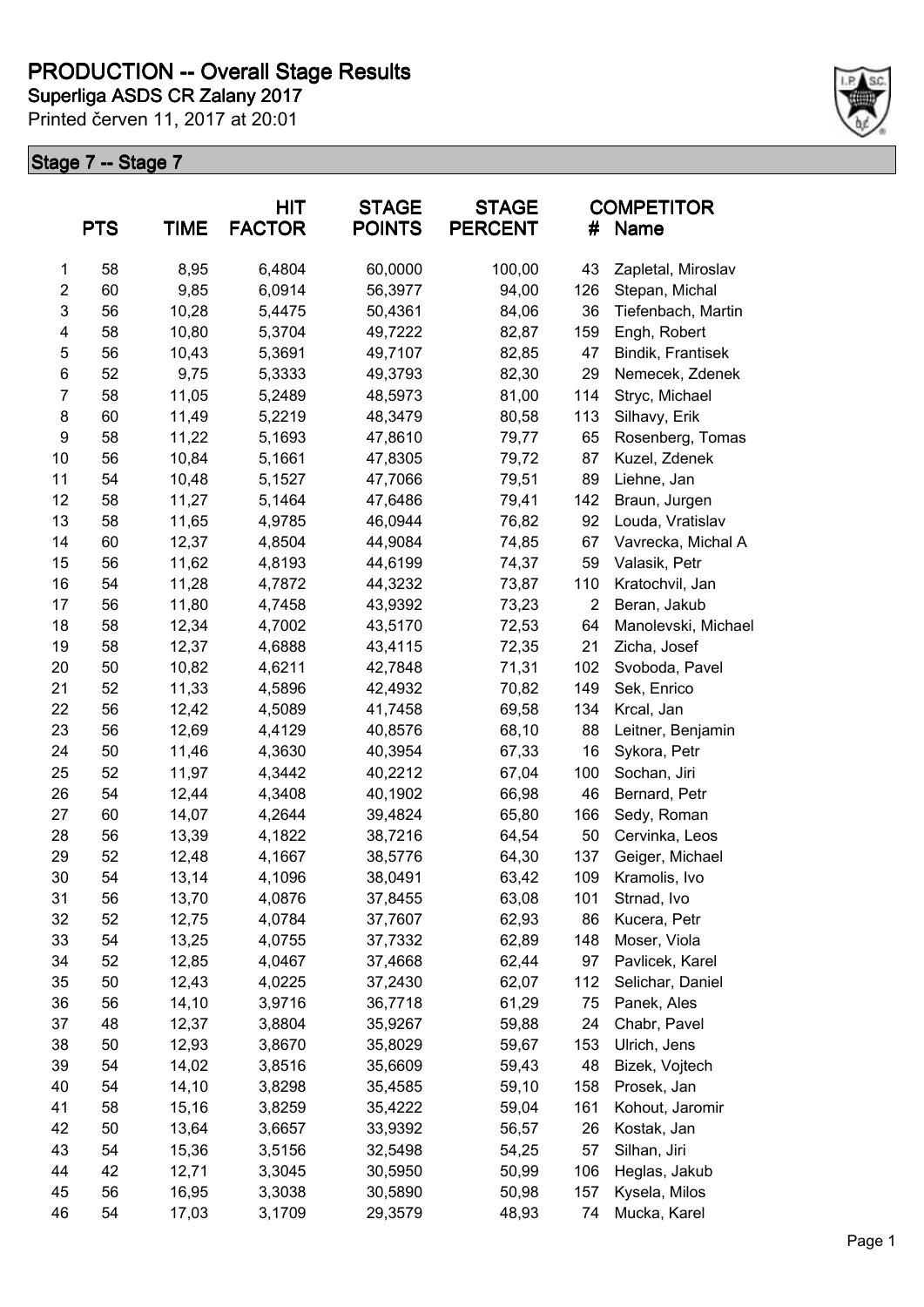

|    | <b>PTS</b> | TIME  | <b>HIT</b><br><b>FACTOR</b> | <b>STAGE</b><br><b>POINTS</b> | <b>STAGE</b><br><b>PERCENT</b> | #   | <b>COMPETITOR</b><br><b>Name</b> |
|----|------------|-------|-----------------------------|-------------------------------|--------------------------------|-----|----------------------------------|
| 47 | 46         | 15.41 | 2,9851                      | 27,6377                       | 46,06                          | 162 | Hulka, Pavel                     |
| 48 | 54         | 18,19 | 2,9687                      | 27,4857                       | 45,81                          | 41  | Tichý, Lukáš                     |
| 49 | 39         | 13,23 | 2,9478                      | 27,2930                       | 45,49                          | 28  | Malach, Miroslav                 |
| 50 | 56         | 20,20 | 2,7723                      | 25,6675                       | 42,78                          | 104 | Vavrouskova, Pavla               |
| 51 | 23         | 12,80 | 1,7969                      | 16,6366                       | 27,73                          | 164 | Kolakowski, Jan                  |
| 52 | 33         | 18,75 | 1,7600                      | 16,2952                       | 27,16                          | 144 | Kabatek, Emilia                  |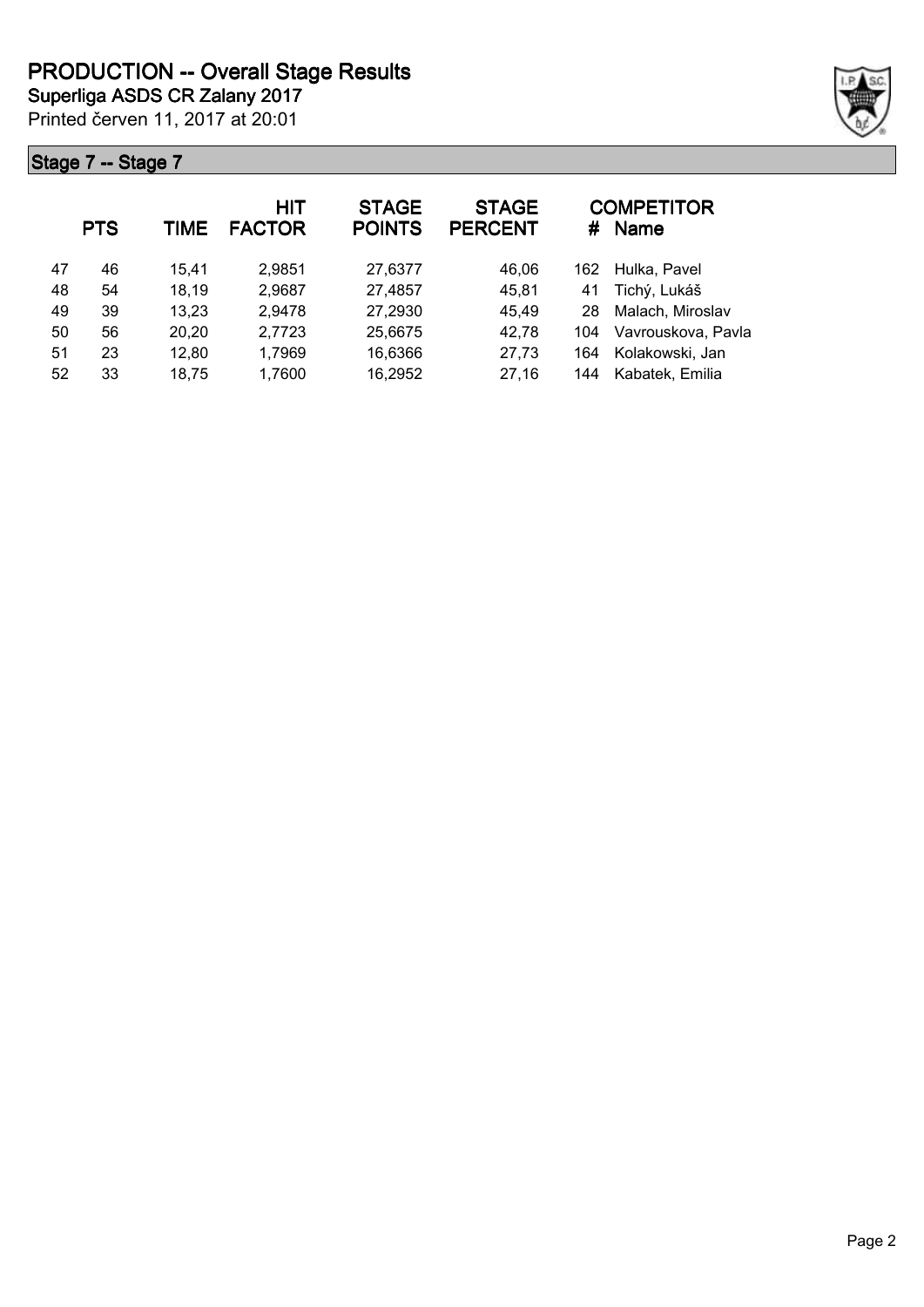

|    | <b>PTS</b> | TIME  | <b>HIT</b><br><b>FACTOR</b> | <b>STAGE</b><br><b>POINTS</b> | <b>STAGE</b><br><b>PERCENT</b> | #   | <b>COMPETITOR</b><br><b>Name</b> |
|----|------------|-------|-----------------------------|-------------------------------|--------------------------------|-----|----------------------------------|
| 1  | 57         | 10,42 | 5,4702                      | 60,0000                       | 100,00                         | 77  | Smutny, Petr                     |
| 2  | 60         | 11,86 | 5,0590                      | 55,4895                       | 92,48                          | 6   | Hakala, Jiri                     |
| 3  | 60         | 12,86 | 4,6656                      | 51,1746                       | 85,29                          | 53  | Novotny, Jiri                    |
| 4  | 58         | 12,72 | 4,5597                      | 50,0132                       | 83,36                          | 62  | Kotrous, Pavel                   |
| 5  | 56         | 12,35 | 4,5344                      | 49,7353                       | 82,89                          | 140 | Weingartner, Tomas               |
| 6  | 54         | 12,30 | 4,3902                      | 48,1540                       | 80,26                          | 116 | Wilk, Ivo                        |
| 7  | 57         | 15,76 | 3,6168                      | 39,6701                       | 66,12                          | 78  | Stransky, Viktor                 |
| 8  | 52         | 14,63 | 3,5543                      | 38,9855                       | 64,98                          | 12  | Marek, Jiri                      |
| 9  | 54         | 15,29 | 3,5317                      | 38,7374                       | 64,56                          | 168 | Frydl, Vaclav                    |
| 10 | 29         | 11,52 | 2,5174                      | 27,6115                       | 46,02                          | 138 | Musil, Eduard                    |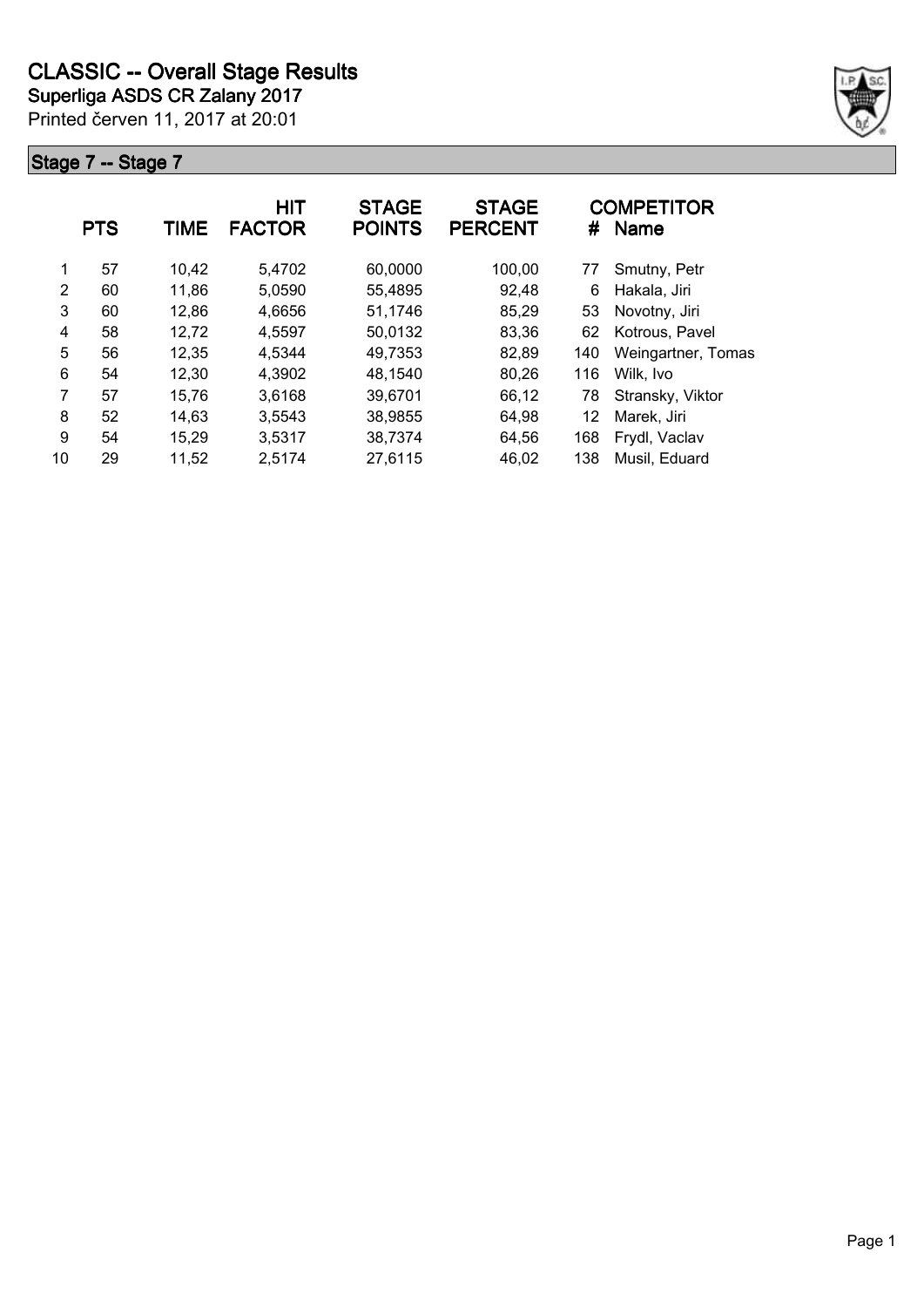|   | <b>PTS</b> | TIME  | HIT<br><b>FACTOR</b> | <b>STAGE</b><br><b>POINTS</b> | <b>STAGE</b><br><b>PERCENT</b> | #   | <b>COMPETITOR</b><br><b>Name</b> |
|---|------------|-------|----------------------|-------------------------------|--------------------------------|-----|----------------------------------|
|   | 59         | 11.40 | 5,1754               | 60,0000                       | 100,00                         | 60  | Jedlicka, Jiri                   |
| 2 | 58         | 15,17 | 3,8233               | 44,3248                       | 73,87                          | 160 | Rossl, Karel                     |
| 3 | 58         | 17,32 | 3,3487               | 38,8226                       | 64,70                          | 14  | Prepletany, Jan                  |
| 4 | 41         | 28,96 | 1,4157               | 16,4131                       | 27,36                          | 13  | Pojer, Lubos                     |

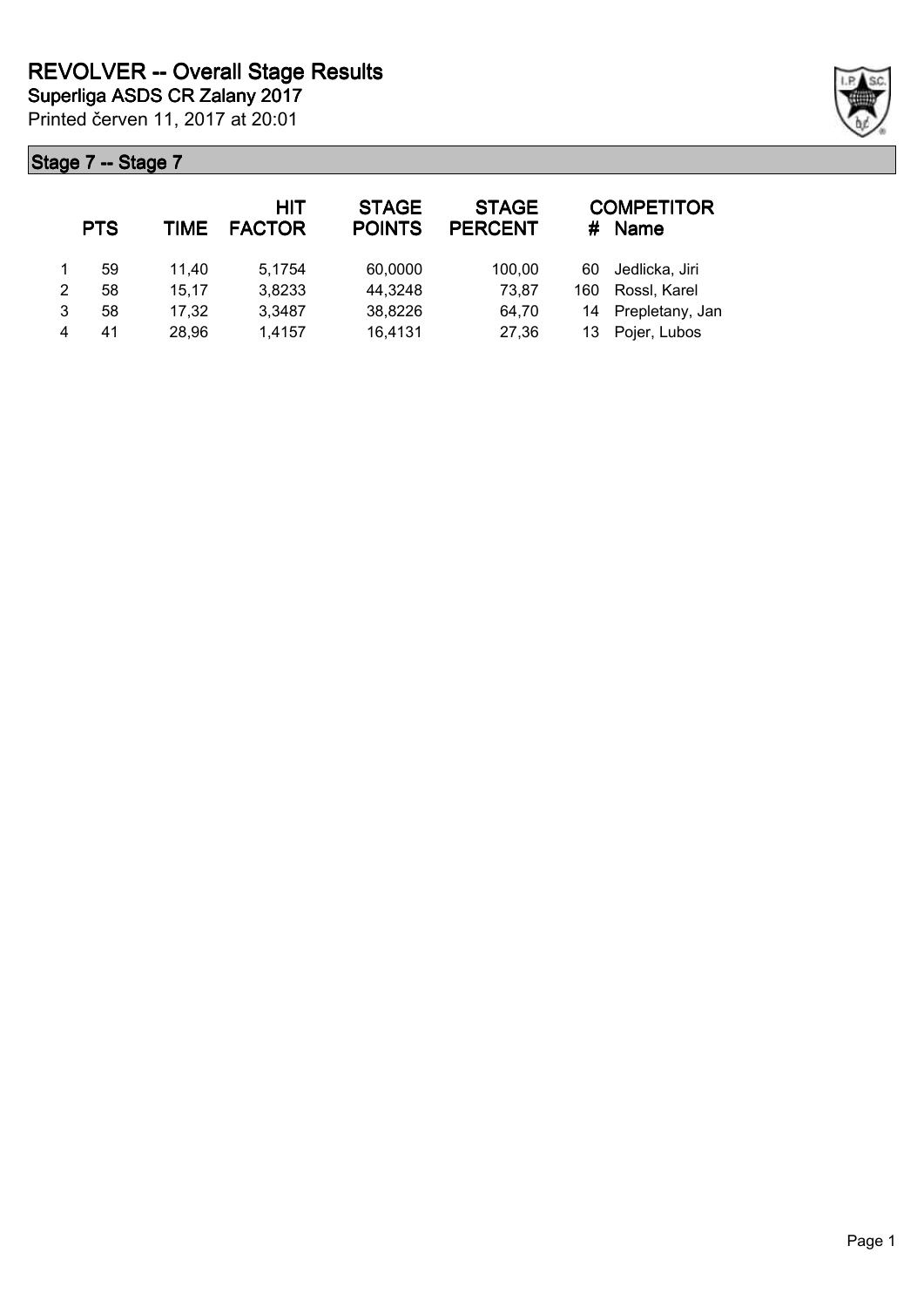**Superliga ASDS CR Zalany 2017**

Printed červen 11, 2017 at 20:01



|    | <b>PTS</b> | TIME  | HIT<br><b>FACTOR</b> | <b>STAGE</b><br><b>POINTS</b> | <b>STAGE</b><br><b>PERCENT</b> | #   | <b>COMPETITOR</b><br><b>Name</b> |
|----|------------|-------|----------------------|-------------------------------|--------------------------------|-----|----------------------------------|
| 1  | 79         | 9,33  | 8,4673               | 80,0000                       | 100,00                         | 22  | Horinek, Milos                   |
| 2  | 79         | 10,04 | 7,8685               | 74,3426                       | 92,93                          | 131 | Hotra, Tomas                     |
| 3  | 71         | 9,86  | 7,2008               | 68,0340                       | 85,04                          | 169 | Marik, Milan                     |
| 4  | 70         | 10,55 | 6,6351               | 62,6888                       | 78,36                          | 150 | Schlette, Karsten                |
| 5  | 75         | 11,51 | 6.5161               | 61,5645                       | 76,96                          | 79  | Sustr, Milos                     |
| 6  | 75         | 11,84 | 6,3345               | 59,8486                       | 74,81                          | 98  | REHAK, Michael                   |
| 7  | 77         | 12,37 | 6,2247               | 58,8119                       | 73,51                          | 30  | Rataj, Jan                       |
| 8  | 77         | 12,58 | 6,1208               | 57,8302                       | 72,29                          | 61  | Jedlicka, Jakub                  |
| 9  | 77         | 12,72 | 6,0535               | 57,1937                       | 71,49                          | 42  | Vohnout, Martin                  |
| 10 | 75         | 12,49 | 6,0048               | 56,7340                       | 70,92                          | 135 | Marousek, Petr                   |
| 11 | 48         | 14,07 | 3,4115               | 32,2323                       | 40,29                          | 20  | Votocek, Milos                   |
| 12 | 44         | 35,71 | 1,2321               | 11,6415                       | 14,55                          | 84  | Fryzek st., Lubor                |
| 13 | 0          | 0,00  | 0,0000               | 0,0000                        | 0,00                           | 147 | Kolwe, Thomas                    |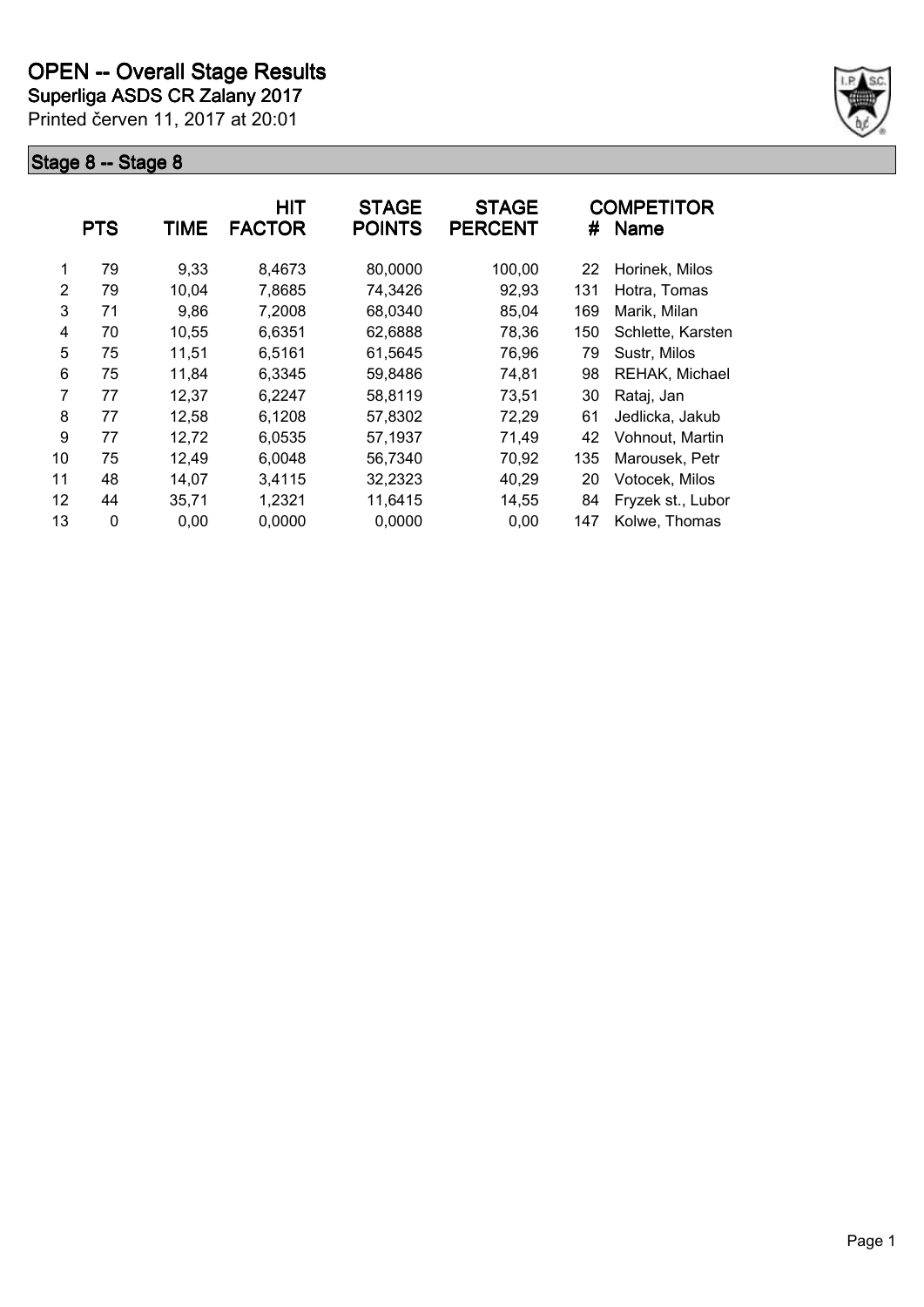

|                  | <b>PTS</b> | <b>TIME</b> | HIT<br><b>FACTOR</b> | <b>STAGE</b><br><b>POINTS</b> | <b>STAGE</b><br><b>PERCENT</b> | #   | <b>COMPETITOR</b><br>Name           |
|------------------|------------|-------------|----------------------|-------------------------------|--------------------------------|-----|-------------------------------------|
| 1                | 79         | 9,88        | 7,9960               | 80,0000                       | 100,00                         | 90  | Liehne, Zdenek                      |
| $\boldsymbol{2}$ | 74         | 10,32       | 7,1705               | 71,7417                       | 89,68                          | 170 | Znamenacek, Petr                    |
| 3                | 75         | 10,59       | 7,0822               | 70,8574                       | 88,57                          | 27  | Kubik, Karel                        |
| 4                | 76         | 10,94       | 6,9470               | 69,5050                       | 86,88                          | 105 | Dvorak, Petr                        |
| 5                | 72         | 10,37       | 6,9431               | 69,4662                       | 86,83                          | 5   | Habasko, Miloslav                   |
| 6                | 74         | 11,55       | 6,4069               | 64,1017                       | 80,13                          | 33  | Bocarov, Vasil                      |
| 7                | 74         | 11,57       | 6,3959               | 63,9909                       | 79,99                          | 58  | Tuček, Jiří                         |
| 8                | 73         | 11,42       | 6,3923               | 63,9553                       | 79,94                          | 1   | Beneš, Stanislav                    |
| 9                | 78         | 12,26       | 6,3622               | 63,6537                       | 79,57                          | 133 | Koblasa, Bohumil                    |
| 10               | 76         | 12,12       | 6,2706               | 62,7380                       | 78,42                          | 37  | Frinta, Petr                        |
| 11               | 68         | 10,93       | 6,2214               | 62,2456                       | 77,81                          | 3   | Cerny, Vaclav                       |
| 12               | 72         | 11,97       | 6,0150               | 60,1808                       | 75,23                          | 117 | Batek, Jaroslav                     |
| 13               | 76         | 12,69       | 5,9890               | 59,9200                       | 74,90                          | 111 | Stahl, Robert                       |
| 14               | 78         | 13,06       | 5,9724               | 59,7546                       | 74,69                          | 91  | Liehne, Irena                       |
| 15               | 74         | 12,65       | 5,8498               | 58,5276                       | 73,16                          | 31  | Rota, Martin                        |
| 16               | 74         | 12,98       | 5,7011               | 57,0396                       | 71,30                          | 128 | Zakostelecky, Frantisek             |
| 17               | 76         | 13,57       | 5,6006               | 56,0343                       | 70,04                          | 155 | Kuchta, Miroslav                    |
| 18               | 74         | 13,31       | 5,5597               | 55,6254                       | 69,53                          | 69  | Zeman, Marcel                       |
| 19               | 74         | 13,38       | 5,5306               | 55,3344                       | 69,17                          | 81  | Turkova, Eva                        |
| 20               | 78         | 14,31       | 5,4507               | 54,5349                       | 68,17                          | 83  | Fryzek, Lubor                       |
| 21               | 80         | 14,70       | 5,4422               | 54,4493                       | 68,06                          | 146 | Schwarz, Florian                    |
| 22               | 76         | 14,47       | 5,2522               | 52,5491                       | 65,69                          | 39  | Jadrny, Milos                       |
| 23               | 60         | 11,57       | 5,1858               | 51,8845                       | 64,86                          | 45  | Zolnay, Pavol                       |
| 24               | 74         | 14,31       | 5,1712               | 51,7383                       | 64,67                          | 18  | Simek, Frantisek                    |
| 25               | 72         | 14,07       | 5,1173               | 51,1986                       | 64,00                          | 156 | Kuchtova, Jana                      |
| 26               | 70         | 13,71       | 5,1058               | 51,0835                       | 63,85                          | 73  | Kratochvil, Milos                   |
| 27               | 74         | 14,70       | 5,0340               | 50,3656                       | 62,96                          | 9   | Kebo, Vekoslav                      |
| 28               | 72         | 14,32       | 5,0279               | 50,3048                       | 62,88                          | 68  | Volesak, Jan                        |
| 29               | 74         | 14,77       | 5,0102               | 50,1269                       | 62,66                          | 44  | Zolnay, Anna                        |
| 30               | 74         | 14,89       | 4,9698               | 49,7229                       | 62,15                          | 85  | Kolisch, Petr                       |
| 31               | 74         | 15,63       | 4,7345               | 47,3688                       | 59,21                          | 4   | Fiala, Vlastimil                    |
| 32               | 54         | 11,48       | 4,7038               | 47,0621                       | 58,83                          | 32  | Soustar, Ivo                        |
| 33               | 59         | 12,68       | 4,6530               | 46,5535                       | 58,19                          | 70  | Bocek, Radovan                      |
| 34               | 62         | 13,40       | 4,6269               | 46,2921                       | 57,87                          | 15  | Rehberger, Ivo                      |
| 35               | 64         | 14,06       | 4,5519               | 45,5423                       | 56,93                          | 124 | Ptackova Misarova, Petra            |
| 36               | 68         | 15,13       | 4,4944               | 44,9666                       | 56,21                          | 127 | Vltavsky, Miroslav                  |
| 37               | 78         | 18,56       | 4,2026               | 42,0471                       | 52,56                          | 8   | Janouch, Pavel                      |
| 38               | 66         | 16,16       | 4,0842               | 40,8623                       | 51,08                          | 17  | Synek, Petr                         |
| 39               | 68         | 17,30       | 3,9306               | 39,3263                       | 49,16                          | 167 | Spicka, Jan                         |
| 40               | 70         | 18,27       | 3,8314               | 38,3336                       | 47,92                          | 123 | Naprstek, Martin                    |
| 41               | 72         | 19,12       | 3,7657               | 37,6760                       |                                | 40  |                                     |
| 42               | 66         | 19,41       | 3,4003               | 34,0203                       | 47,09<br>42,53                 | 165 | Kupcik, Pavel<br>Puncochar, Jaromir |
| 43               | 52         | 16,69       |                      | 31,1722                       |                                | 141 |                                     |
|                  | 38         |             | 3,1156               |                               | 38,97                          |     | Szczepanski, Enrico                 |
| 44               |            | 12,63       | 3,0087               | 30,1023                       | 37,63                          | 145 | Pietzsch, Felix                     |
| 45               | 66         | 25,83       | 2,5552               | 25,5646                       | 31,96                          | 143 | Hoding, Doris                       |
| 46               | 21         | 11,08       | 1,8953               | 18,9627                       | 23,70                          | 35  | Bublak, Martin                      |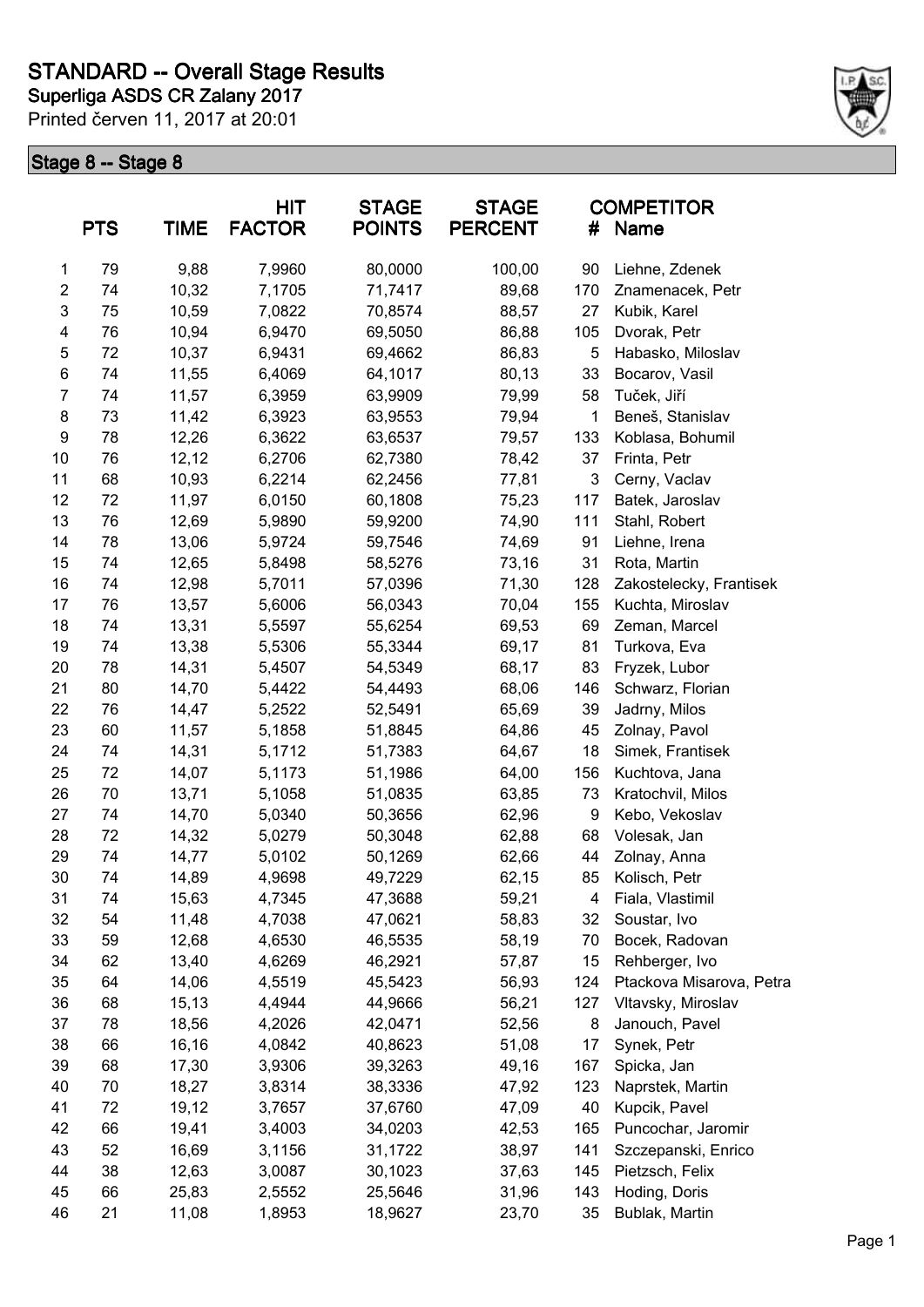### **Superliga ASDS CR Zalany 2017 PRODUCTION -- Overall Stage Results**

Printed červen 11, 2017 at 20:01



| <b>PTS</b>              |    | <b>TIME</b> | HIT<br><b>FACTOR</b> | <b>STAGE</b><br><b>POINTS</b> | <b>STAGE</b><br><b>PERCENT</b> | #   | <b>COMPETITOR</b><br>Name |
|-------------------------|----|-------------|----------------------|-------------------------------|--------------------------------|-----|---------------------------|
| 1                       | 80 | 10,28       | 7,7821               | 80,0000                       | 100,00                         | 43  | Zapletal, Miroslav        |
| $\overline{\mathbf{c}}$ | 76 | 10,26       | 7,4074               | 76,1481                       | 95,19                          | 126 | Stepan, Michal            |
| 3                       | 74 | 10,24       | 7,2266               | 74,2891                       | 92,86                          | 29  | Nemecek, Zdenek           |
| 4                       | 80 | 11,67       | 6,8552               | 70,4713                       | 88,09                          | 114 | Stryc, Michael            |
| 5                       | 78 | 11,53       | 6,7650               | 69,5438                       | 86,93                          | 159 | Engh, Robert              |
| 6                       | 74 | 11,12       | 6,6547               | 68,4101                       | 85,51                          | 64  | Manolevski, Michael       |
| 7                       | 80 | 12,20       | 6,5574               | 67,4098                       | 84,26                          | 113 | Silhavy, Erik             |
| 8                       | 78 | 11,92       | 6,5436               | 67,2685                       | 84,09                          | 65  | Rosenberg, Tomas          |
| 9                       | 76 | 11,64       | 6,5292               | 67,1203                       | 83,90                          | 110 | Kratochvil, Jan           |
| 10                      | 72 | 11,09       | 6,4923               | 66,7412                       | 83,43                          | 87  | Kuzel, Zdenek             |
| 11                      | 76 | 11,89       | 6,3919               | 65,7090                       | 82,14                          | 112 | Selichar, Daniel          |
| 12                      | 74 | 11,59       | 6,3848               | 65,6359                       | 82,04                          | 142 | Braun, Jurgen             |
| 13                      | 78 | 12,23       | 6,3778               | 65,5634                       | 81,95                          | 92  | Louda, Vratislav          |
| 14                      | 80 | 12,57       | 6,3644               | 65,4256                       | 81,78                          | 47  | Bindik, Frantisek         |
| 15                      | 72 | 11,67       | 6,1697               | 63,4242                       | 79,28                          | 102 | Svoboda, Pavel            |
| 16                      | 76 | 12,37       | 6,1439               | 63,1593                       | 78,95                          | 134 | Krcal, Jan                |
| 17                      | 72 | 11,77       | 6,1172               | 62,8853                       | 78,61                          | 36  | Tiefenbach, Martin        |
| 18                      | 70 | 11,66       | 6,0034               | 61,7153                       | 77,14                          | 89  | Liehne, Jan               |
| 19                      | 74 | 12,50       | 5,9200               | 60,8576                       | 76,07                          | 166 | Sedy, Roman               |
| 20                      | 76 | 13,22       | 5,7489               | 59,0983                       | 73,87                          | 50  | Cervinka, Leos            |
| 21                      | 78 | 13,59       | 5,7395               | 59,0022                       | 73,75                          | 100 | Sochan, Jiri              |
| 22                      | 72 | 12,62       | 5,7052               | 58,6498                       | 73,31                          | 97  | Pavlicek, Karel           |
| 23                      | 74 | 13,02       | 5,6836               | 58,4270                       | 73,03                          | 137 | Geiger, Michael           |
| 24                      | 70 | 12,70       | 5,5118               | 56,6614                       | 70,83                          | 149 | Sek, Enrico               |
| 25                      | 70 | 12,76       | 5,4859               | 56,3950                       | 70,49                          | 161 | Kohout, Jaromir           |
| 26                      | 64 | 11,67       | 5,4841               | 56,3770                       | 70,47                          | 16  | Sykora, Petr              |
| 27                      | 74 | 13,58       | 5,4492               | 56,0177                       | 70,02                          | 88  | Leitner, Benjamin         |
| 28                      | 70 | 12,91       | 5,4222               | 55,7397                       | 69,67                          | 109 | Kramolis, Ivo             |
| 29                      | 68 | 12,72       | 5,3459               | 54,9560                       | 68,69                          | 101 | Strnad, Ivo               |
| 30                      | 76 | 14,22       | 5,3446               | 54,9423                       | 68,68                          | 75  | Panek, Ales               |
| 31                      | 72 | 13,80       | 5,2174               | 53,6348                       | 67,04                          | 24  | Chabr, Pavel              |
| 32                      | 72 | 13,98       | 5,1502               | 52,9442                       | 66,18                          | 153 | Ulrich, Jens              |
| 33                      | 72 | 14,06       | 5,1209               | 52,6430                       | 65,80                          | 26  | Kostak, Jan               |
| 34                      | 68 | 13,38       | 5,0822               | 52,2451                       | 65,31                          | 46  | Bernard, Petr             |
| 35                      | 78 | 15,43       | 5,0551               | 51,9663                       | 64,96                          | 158 | Prosek, Jan               |
| 36                      | 68 | 13,50       | 5,0370               | 51,7807                       | 64,73                          | 48  | Bizek, Vojtech            |
| 37                      | 76 | 15,09       | 5,0364               | 51,7747                       | 64,72                          | 21  | Zicha, Josef              |
| 38                      | 76 | 15,42       | 4,9287               | 50,6667                       | 63,33                          | 157 | Kysela, Milos             |
| 39                      | 76 | 15,62       | 4,8656               | 50,0179                       | 62,52                          | 28  | Malach, Miroslav          |
| 40                      | 72 | 14,83       | 4,8550               | 49,9096                       | 62,39                          | 2   | Beran, Jakub              |
| 41                      | 70 | 14,74       | 4,7490               | 48,8195                       | 61,02                          | 162 | Hulka, Pavel              |
| 42                      | 57 | 12,30       | 4,6341               | 47,6390                       | 59,55                          | 86  | Kucera, Petr              |
| 43                      | 64 | 13,88       | 4,6110               | 47,4006                       | 59,25                          | 67  | Vavrecka, Michal A        |
| 44                      | 70 | 15,46       | 4,5278               | 46,5459                       | 58,18                          | 148 | Moser, Viola              |
| 45                      | 59 | 13,09       | 4,5073               | 46,3346                       | 57,92                          | 59  | Valasik, Petr             |
| 46                      | 55 | 12,27       | 4,4825               | 46,0799                       | 57,60                          | 106 | Heglas, Jakub             |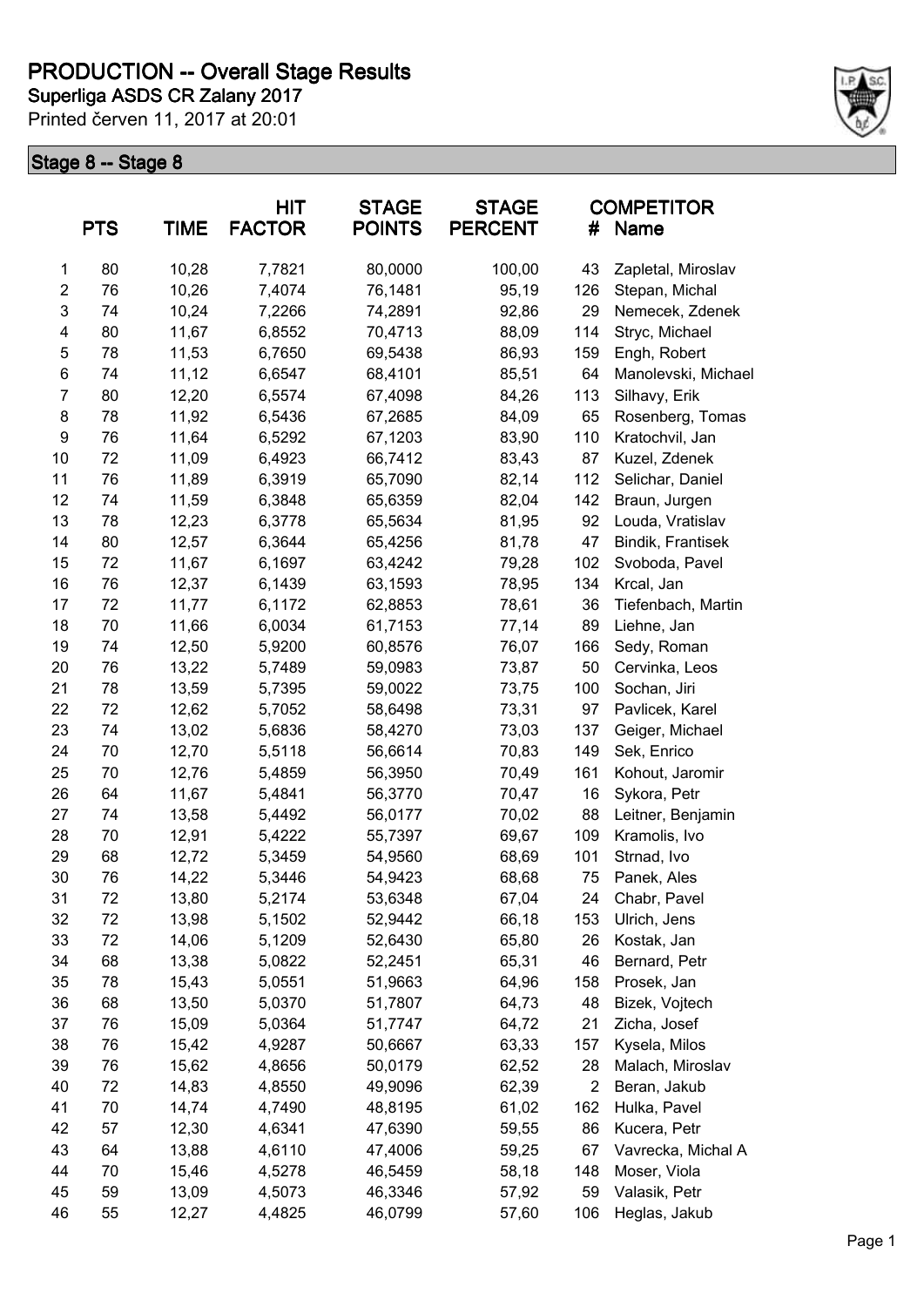

|    | <b>PTS</b> | TIME  | <b>HIT</b><br><b>FACTOR</b> | <b>STAGE</b><br><b>POINTS</b> | <b>STAGE</b><br><b>PERCENT</b> | #   | <b>COMPETITOR</b><br><b>Name</b> |
|----|------------|-------|-----------------------------|-------------------------------|--------------------------------|-----|----------------------------------|
| 47 | 68         | 15,20 | 4,4737                      | 45,9895                       | 57,49                          | 74  | Mucka, Karel                     |
| 48 | 76         | 17,70 | 4,2938                      | 44,1401                       | 55,18                          | 104 | Vavrouskova, Pavla               |
| 49 | 74         | 17,80 | 4,1573                      | 42,7371                       | 53,42                          | 41  | Tichý, Lukáš                     |
| 50 | 61         | 16,37 | 3,7263                      | 38,3067                       | 47,88                          | 57  | Silhan, Jiri                     |
| 51 | 70         | 19,12 | 3,6611                      | 37,6360                       | 47,04                          | 164 | Kolakowski, Jan                  |
| 52 | 70         | 19,53 | 3,5842                      | 36,8459                       | 46,06                          | 144 | Kabatek, Emilia                  |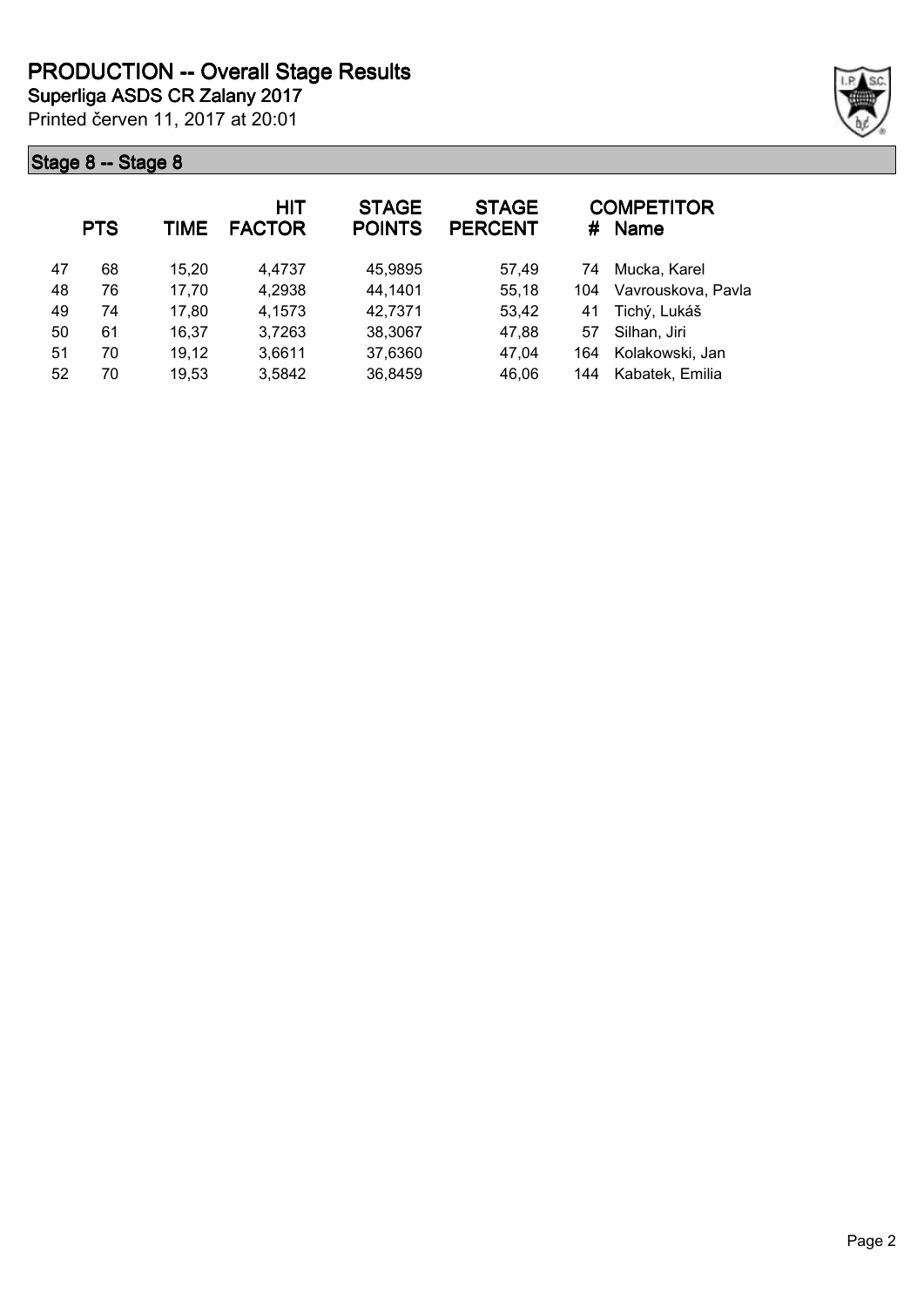

|    | <b>PTS</b> | TIME  | <b>HIT</b><br><b>FACTOR</b> | <b>STAGE</b><br><b>POINTS</b> | <b>STAGE</b><br><b>PERCENT</b> | #   | <b>COMPETITOR</b><br><b>Name</b> |
|----|------------|-------|-----------------------------|-------------------------------|--------------------------------|-----|----------------------------------|
| 1  | 79         | 11,00 | 7,1818                      | 80,0000                       | 100,00                         | 77  | Smutny, Petr                     |
| 2  | 74         | 11,10 | 6,6667                      | 74,2616                       | 92,83                          | 6   | Hakala, Jiri                     |
| 3  | 74         | 13,39 | 5,5265                      | 61,5611                       | 76,95                          | 78  | Stransky, Viktor                 |
| 4  | 80         | 15,04 | 5,3191                      | 59,2513                       | 74,06                          | 53  | Novotny, Jiri                    |
| 5  | 66         | 12,83 | 5,1442                      | 57,3024                       | 71,63                          | 140 | Weingartner, Tomas               |
| 6  | 60         | 11,91 | 5,0378                      | 56,1171                       | 70,15                          | 116 | Wilk, Ivo                        |
| 7  | 70         | 14,15 | 4,9470                      | 55,1058                       | 68,88                          | 12  | Marek, Jiri                      |
| 8  | 68         | 13,89 | 4,8956                      | 54,5334                       | 68,17                          | 168 | Frydl, Vaclav                    |
| 9  | 60         | 13,15 | 4,5627                      | 50,8254                       | 63,53                          | 62  | Kotrous, Pavel                   |
| 10 | 57         | 12,78 | 4,4601                      | 49,6821                       | 62,10                          | 138 | Musil, Eduard                    |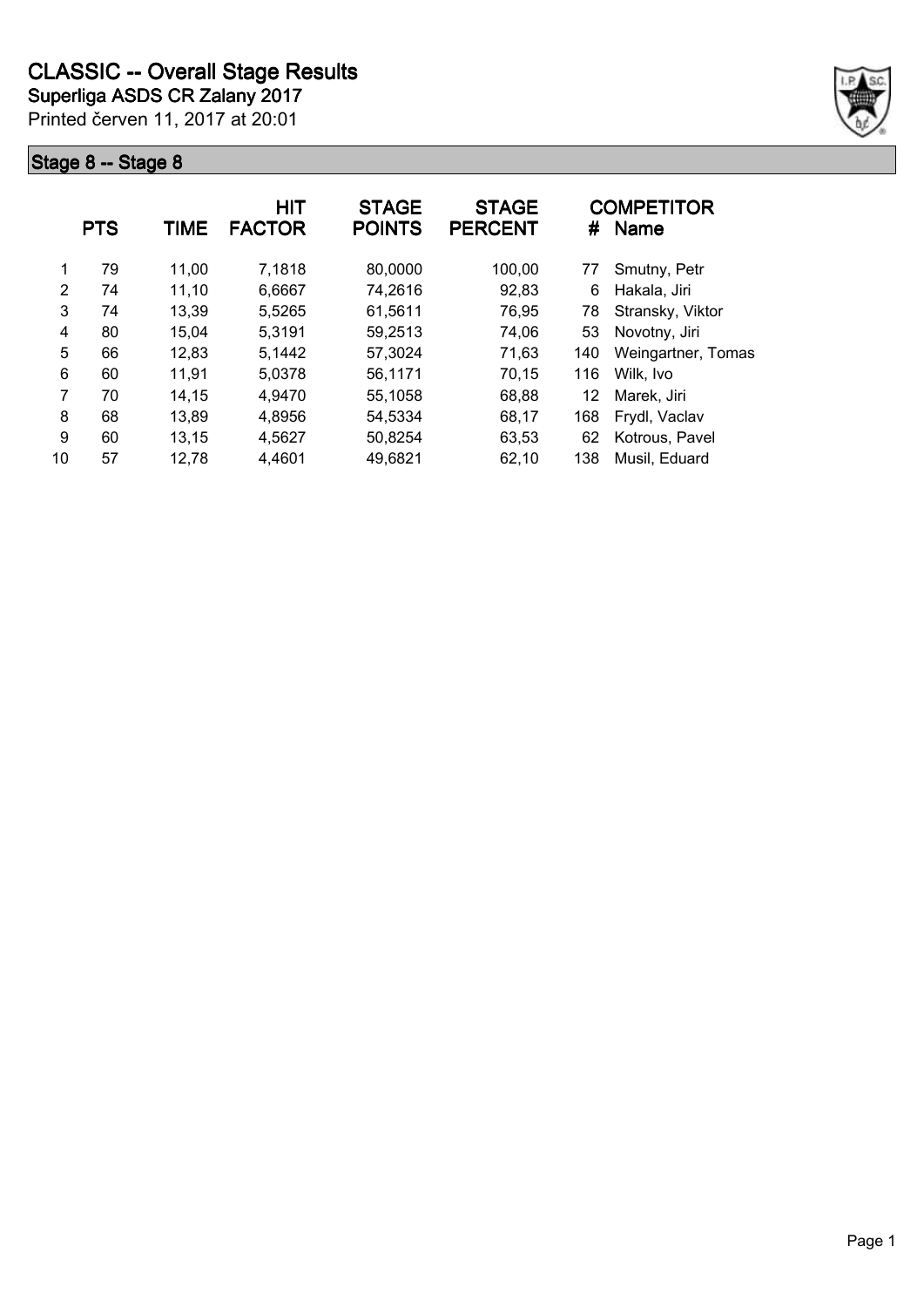|   | <b>PTS</b> | TIME  | <b>HIT</b><br><b>FACTOR</b> | <b>STAGE</b><br><b>POINTS</b> | <b>STAGE</b><br><b>PERCENT</b> | #   | <b>COMPETITOR</b><br><b>Name</b> |
|---|------------|-------|-----------------------------|-------------------------------|--------------------------------|-----|----------------------------------|
|   | 77         | 11.51 | 6,6898                      | 80,0000                       | 100.00                         | 60  | Jedlicka, Jiri                   |
| 2 | 78         | 14,06 | 5,5477                      | 66,3413                       | 82,93                          | 160 | Rossl, Karel                     |
| 3 | 79         | 18,38 | 4,2982                      | 51,3992                       | 64,25                          |     | 14 Prepletany, Jan               |
| 4 | 64         | 23,35 | 2,7409                      | 32,7769                       | 40,97                          | 13  | Pojer, Lubos                     |

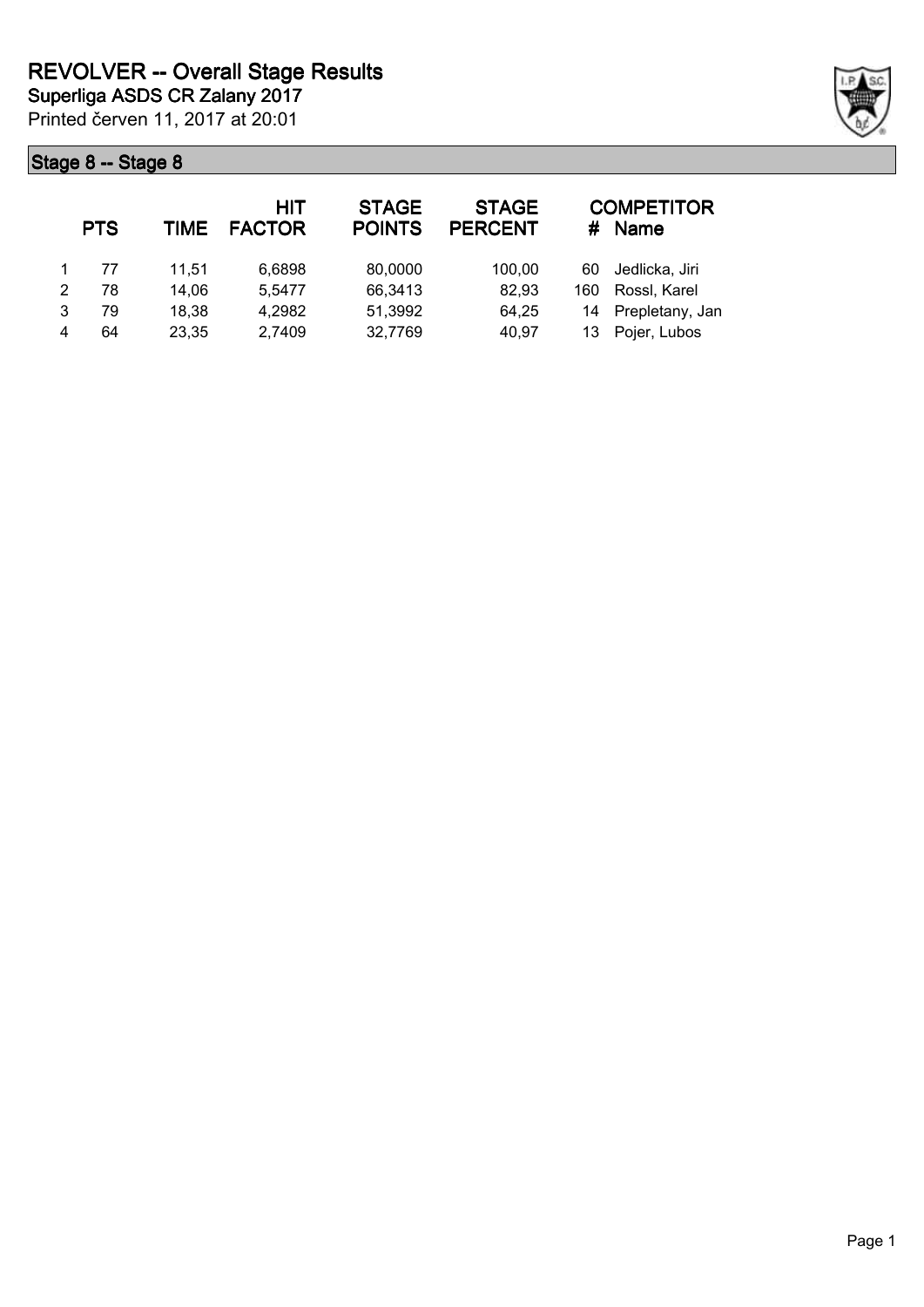**Superliga ASDS CR Zalany 2017**

Printed červen 11, 2017 at 20:01



|               | <b>PTS</b>  | TIME  | <b>HIT</b><br><b>FACTOR</b> | <b>STAGE</b><br><b>POINTS</b> | <b>STAGE</b><br><b>PERCENT</b> | #   | <b>COMPETITOR</b><br><b>Name</b> |
|---------------|-------------|-------|-----------------------------|-------------------------------|--------------------------------|-----|----------------------------------|
| 1             | 56          | 8,31  | 6,7389                      | 60,0000                       | 100,00                         | 22  | Horinek, Milos                   |
| $\mathcal{P}$ | 60          | 10.01 | 5,9940                      | 53,3681                       | 88,95                          | 131 | Hotra, Tomas                     |
| 3             | 53          | 9,58  | 5,5324                      | 49,2578                       | 82,10                          | 30  | Rataj, Jan                       |
| 4             | 55          | 10,09 | 5,4509                      | 48,5328                       | 80,89                          | 20  | Votocek, Milos                   |
| 5             | 50          | 9.35  | 5,3476                      | 47,6127                       | 79,35                          | 150 | Schlette, Karsten                |
| 6             | 59          | 11,39 | 5,1800                      | 46,1203                       | 76,87                          | 169 | Marik, Milan                     |
| 7             | 57          | 11,21 | 5,0847                      | 45,2724                       | 75,45                          | 61  | Jedlicka, Jakub                  |
| 8             | 51          | 10,53 | 4,8433                      | 43,1227                       | 71,87                          | 79  | Sustr, Milos                     |
| 9             | 57          | 12,26 | 4,6493                      | 41,3951                       | 68,99                          | 135 | Marousek, Petr                   |
| 10            | 54          | 11,69 | 4,6193                      | 41,1286                       | 68,55                          | 42  | Vohnout, Martin                  |
| 11            | 54          | 14,82 | 3,6437                      | 32,4422                       | 54,07                          | 84  | Fryzek st., Lubor                |
| 12            | 47          | 22,21 | 2,1162                      | 18,8414                       | 31,40                          | 98  | REHAK, Michael                   |
| 13            | $\mathbf 0$ | 0,00  | 0,0000                      | 0,0000                        | 0,00                           | 147 | Kolwe, Thomas                    |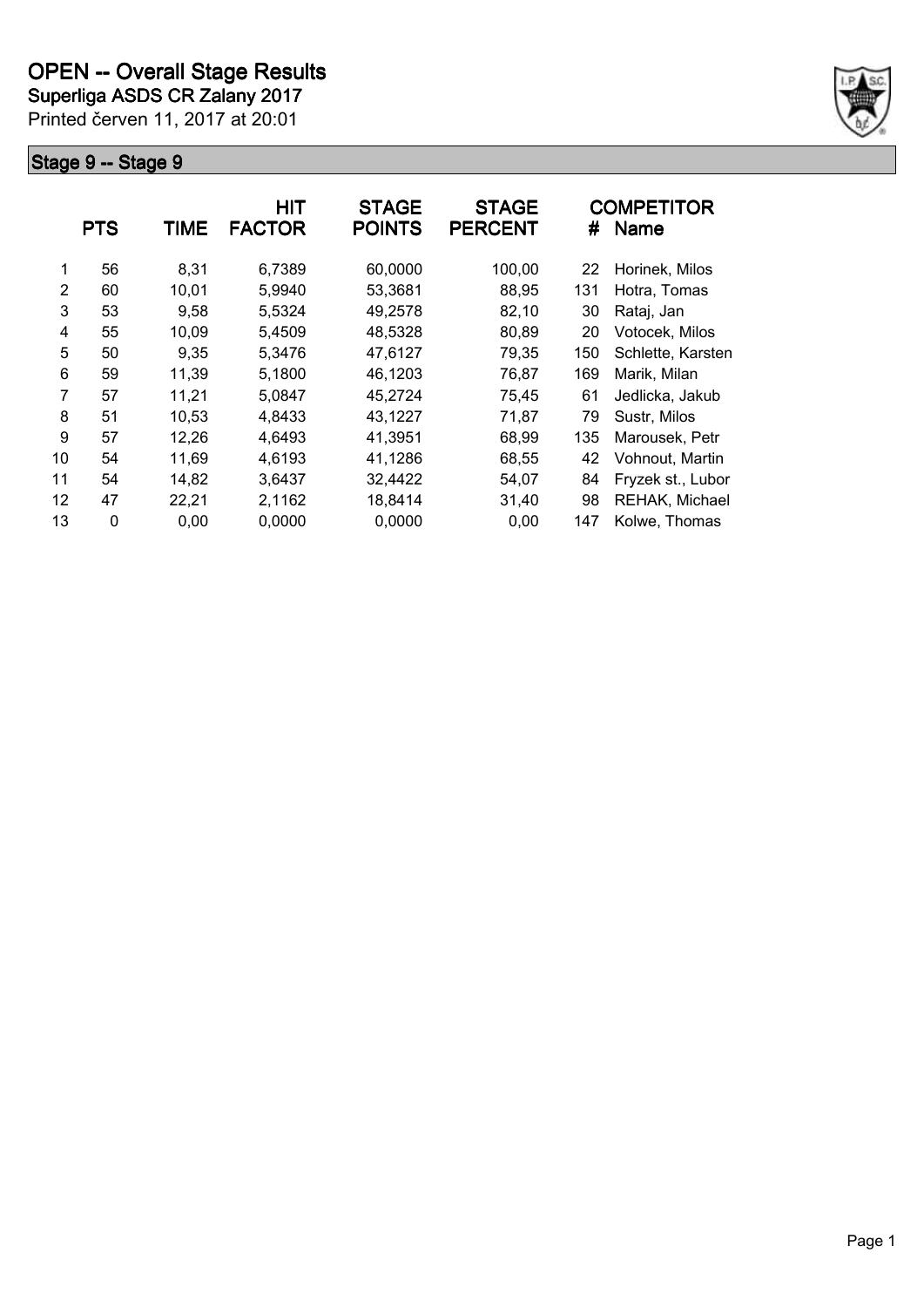

|                  | <b>PTS</b> | <b>TIME</b> | HIT<br><b>FACTOR</b> | <b>STAGE</b><br><b>POINTS</b> | <b>STAGE</b><br><b>PERCENT</b> | #   | <b>COMPETITOR</b><br><b>Name</b> |
|------------------|------------|-------------|----------------------|-------------------------------|--------------------------------|-----|----------------------------------|
| $\mathbf{1}$     | 57         | 8,45        | 6,7456               | 60,0000                       | 100,00                         | 170 | Znamenacek, Petr                 |
| $\overline{2}$   | 54         | 8,97        | 6,0201               | 53,5469                       | 89,24                          | 90  | Liehne, Zdenek                   |
| 3                | 57         | 9,75        | 5,8462               | 52,0000                       | 86,67                          | 105 | Dvorak, Petr                     |
| 4                | 54         | 9,37        | 5,7631               | 51,2610                       | 85,44                          | 5   | Habasko, Miloslav                |
| 5                | 56         | 9,89        | 5,6623               | 50,3645                       | 83,94                          | 27  | Kubik, Karel                     |
| $\,6$            | 58         | 10,31       | 5,6256               | 50,0383                       | 83,40                          | 73  | Kratochvil, Milos                |
| $\overline{7}$   | 58         | 11,39       | 5,0922               | 45,2937                       | 75,49                          | 32  | Soustar, Ivo                     |
| 8                | 56         | 11,14       | 5,0269               | 44,7132                       | 74,52                          | 58  | Tuček, Jiří                      |
| $\boldsymbol{9}$ | 56         | 11,21       | 4,9955               | 44,4340                       | 74,06                          | 69  | Zeman, Marcel                    |
| 10               | 54         | 11,15       | 4,8430               | 43,0777                       | 71,80                          | 91  | Liehne, Irena                    |
| 11               | 56         | 11,86       | 4,7218               | 41,9988                       | 70,00                          | 133 | Koblasa, Bohumil                 |
| 12               | 58         | 12,45       | 4,6586               | 41,4373                       | 69,06                          | 155 | Kuchta, Miroslav                 |
| 13               | 53         | 11,48       | 4,6167               | 41,0646                       | 68,44                          | 18  | Simek, Frantisek                 |
| 14               | 54         | 11,72       | 4,6075               | 40,9826                       | 68,30                          | 128 | Zakostelecky, Frantisek          |
| 15               | 52         | 11,39       | 4,5654               | 40,6081                       | 67,68                          | 117 | Batek, Jaroslav                  |
| 16               | 54         | 11,84       | 4,5608               | 40,5672                       | 67,61                          | 35  | Bublak, Martin                   |
| 17               | 56         | 12,28       | 4,5603               | 40,5623                       | 67,60                          | 68  | Volesak, Jan                     |
| 18               | 56         | 12,30       | 4,5528               | 40,4964                       | 67,49                          | 85  | Kolisch, Petr                    |
| 19               | 54         | 12,07       | 4,4739               | 39,7942                       | 66,32                          | 31  | Rota, Martin                     |
| 20               | 52         | 11,64       | 4,4674               | 39,7359                       | 66,23                          | 124 | Ptackova Misarova, Petra         |
| 21               | 48         | 10,76       | 4,4610               | 39,6791                       | 66,13                          | 3   | Cerny, Vaclav                    |
| 22               | 56         | 12,63       | 4,4339               | 39,4383                       | 65,73                          | 44  | Zolnay, Anna                     |
| 23               | 50         | 11,31       | 4,4209               | 39,3224                       | 65,54                          | 111 | Stahl, Robert                    |
| 24               | 56         | 12,68       | 4,4164               | 39,2827                       | 65,47                          | 4   | Fiala, Vlastimil                 |
| 25               | 56         | 12,68       | 4,4164               | 39,2827                       | 65,47                          | 9   | Kebo, Vekoslav                   |
| 26               | 48         | 11,02       | 4,3557               | 38,7430                       | 64,57                          | 37  | Frinta, Petr                     |
| 27               | 56         | 12,86       | 4,3546               | 38,7329                       | 64,55                          | 81  | Turkova, Eva                     |
| 28               | 48         | 11,05       | 4,3439               | 38,6378                       | 64,40                          | 1   | Beneš, Stanislav                 |
| 29               | 54         | 13,28       | 4,0663               | 36,1684                       | 60,28                          | 146 | Schwarz, Florian                 |
| 30               | 41         | 10,14       | 4,0434               | 35,9649                       | 59,94                          | 33  | Bocarov, Vasil                   |
| 31               | 52         | 13,11       | 3,9664               | 35,2804                       | 58,80                          | 145 | Pietzsch, Felix                  |
| 32               | 52         | 13,11       | 3,9664               | 35,2804                       | 58,80                          | 167 | Spicka, Jan                      |
| 33               | 46         | 11,66       | 3,9451               | 35,0907                       | 58,48                          | 15  | Rehberger, Ivo                   |
| 34               | 54         | 13,99       | 3,8599               | 34,3328                       | 57,22                          | 156 | Kuchtova, Jana                   |
| 35               | 52         | 13,88       | 3,7464               | 33,3232                       | 55,54                          | 39  | Jadrny, Milos                    |
| 36               | 55         | 15,31       | 3,5924               | 31,9537                       | 53,26                          | 8   | Janouch, Pavel                   |
| 37               | 44         | 12,60       | 3,4921               | 31,0610                       | 51,77                          | 141 | Szczepanski, Enrico              |
| 38               | 41         | 11,87       | 3,4541               | 30,7232                       | 51,21                          | 83  | Fryzek, Lubor                    |
| 39               | 54         | 15,96       | 3,3835               | 30,0950                       | 50,16                          | 70  | Bocek, Radovan                   |
| 40               | 52         | 16,82       | 3,0916               | 27,4986                       | 45,83                          | 123 | Naprstek, Martin                 |
| 41               | 54         | 17,57       | 3,0734               | 27,3373                       | 45,56                          | 165 | Puncochar, Jaromir               |
| 42               | 52         | 17,64       | 2,9478               | 26,2203                       | 43,70                          | 40  | Kupcik, Pavel                    |
| 43               | 37         | 13,31       | 2,7799               | 24,7262                       | 41,21                          | 45  | Zolnay, Pavol                    |
| 44               | 35         | 16,36       | 2,1394               | 19,0291                       | 31,72                          | 143 | Hoding, Doris                    |
| 45               | 37         | 17,66       | 2,0951               | 18,6356                       | 31,06                          | 17  | Synek, Petr                      |
| 46               | 22         | 13,73       | 1,6023               | 14,2523                       | 23,75                          | 127 | Vltavsky, Miroslav               |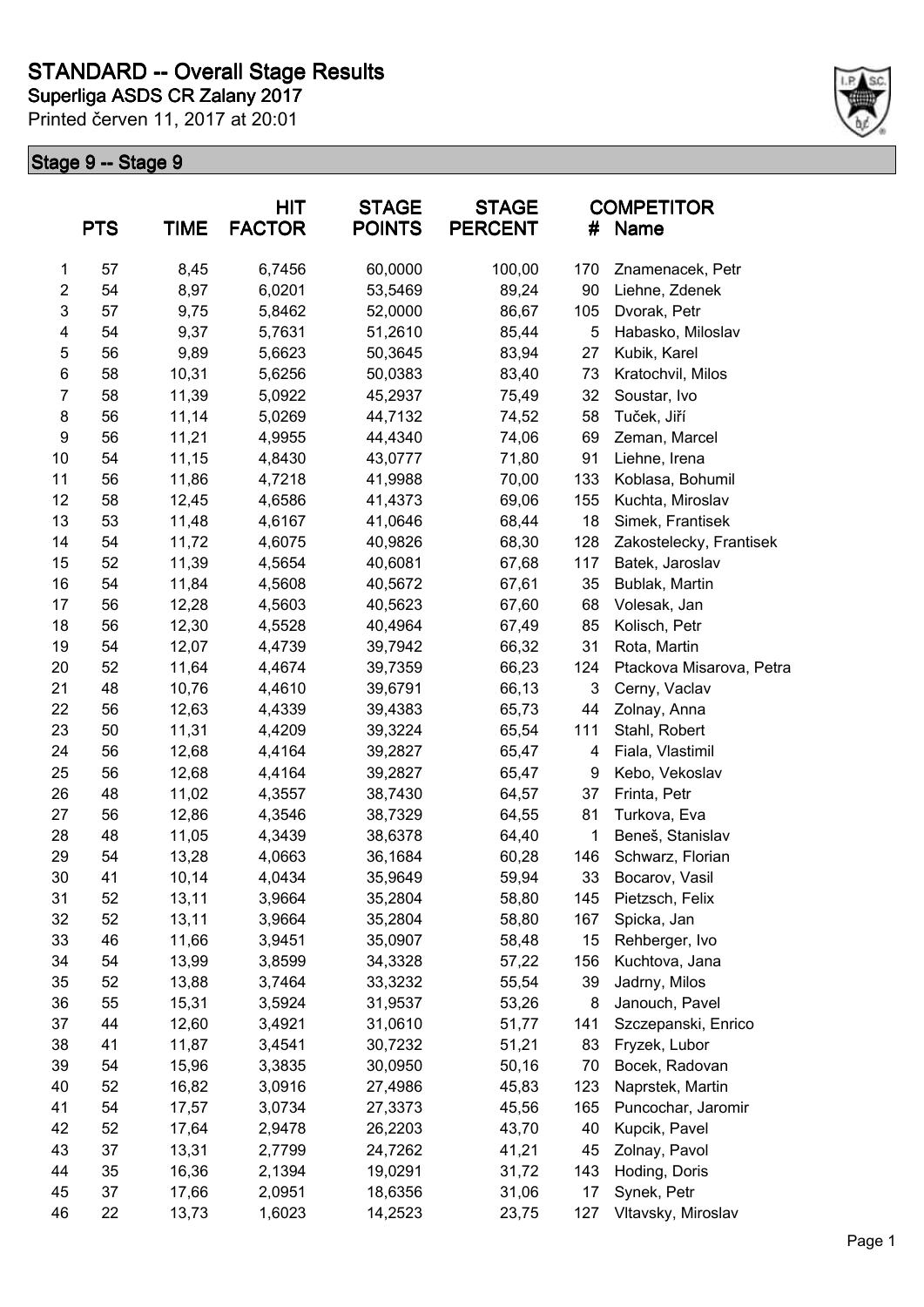**Superliga ASDS CR Zalany 2017 PRODUCTION -- Overall Stage Results**

Printed červen 11, 2017 at 20:01



|                         | <b>PTS</b> | <b>TIME</b> | <b>HIT</b><br><b>FACTOR</b> | <b>STAGE</b><br><b>POINTS</b> | <b>STAGE</b><br><b>PERCENT</b> | #   | <b>COMPETITOR</b><br>Name |  |
|-------------------------|------------|-------------|-----------------------------|-------------------------------|--------------------------------|-----|---------------------------|--|
| $\mathbf 1$             | 58         | 9,30        | 6,2366                      | 60,0000                       | 100,00                         | 126 | Stepan, Michal            |  |
| $\overline{\mathbf{c}}$ | 54         | 9,09        | 5,9406                      | 57,1526                       | 95,25                          | 87  | Kuzel, Zdenek             |  |
| 3                       | 52         | 8,80        | 5,9091                      | 56,8495                       | 94,75                          | 29  | Nemecek, Zdenek           |  |
| 4                       | 54         | 9,20        | 5,8696                      | 56,4693                       | 94,12                          | 110 | Kratochvil, Jan           |  |
| 5                       | 58         | 9,92        | 5,8468                      | 56,2500                       | 93,75                          | 114 | Stryc, Michael            |  |
| 6                       | 58         | 10,00       | 5,8000                      | 55,8000                       | 93,00                          | 113 | Silhavy, Erik             |  |
| $\overline{7}$          | 60         | 10,51       | 5,7088                      | 54,9231                       | 91,54                          | 166 | Sedy, Roman               |  |
| 8                       | 58         | 10,26       | 5,6530                      | 54,3860                       | 90,64                          | 89  | Liehne, Jan               |  |
| $\boldsymbol{9}$        | 58         | 10,31       | 5,6256                      | 54,1222                       | 90,20                          | 92  | Louda, Vratislav          |  |
| 10                      | 58         | 10,33       | 5,6147                      | 54,0174                       | 90,03                          | 106 | Heglas, Jakub             |  |
| 11                      | 54         | 9,70        | 5,5670                      | 53,5585                       | 89,26                          | 47  | Bindik, Frantisek         |  |
| 12                      | 50         | 9,04        | 5,5310                      | 53,2118                       | 88,69                          | 43  | Zapletal, Miroslav        |  |
| 13                      | 56         | 10,15       | 5,5172                      | 53,0797                       | 88,47                          | 159 | Engh, Robert              |  |
| 14                      | 52         | 9,60        | 5,4167                      | 52,1121                       | 86,85                          | 59  | Valasik, Petr             |  |
| 15                      | 58         | 10,72       | 5,4104                      | 52,0522                       | 86,75                          | 46  | Bernard, Petr             |  |
| 16                      | 52         | 9,87        | 5,2685                      | 50,6865                       | 84,48                          | 102 | Svoboda, Pavel            |  |
| 17                      | 58         | 11,16       | 5,1971                      | 50,0000                       | 83,33                          | 100 | Sochan, Jiri              |  |
| 18                      | 52         | 10,16       | 5,1181                      | 49,2397                       | 82,07                          | 142 | Braun, Jurgen             |  |
| 19                      | 52         | 10,18       | 5,1081                      | 49,1430                       | 81,91                          | 24  | Chabr, Pavel              |  |
| 20                      | 60         | 11,85       | 5,0633                      | 48,7124                       | 81,19                          | 112 | Selichar, Daniel          |  |
| 21                      | 58         | 11,48       | 5,0523                      | 48,6063                       | 81,01                          | 50  | Cervinka, Leos            |  |
| 22                      | 56         | 11,13       | 5,0314                      | 48,4060                       | 80,68                          | 97  | Pavlicek, Karel           |  |
| 23                      | 58         | 11,60       | 5,0000                      | 48,1035                       | 80,17                          | 36  | Tiefenbach, Martin        |  |
| 24                      | 56         | 11,21       | 4,9955                      | 48,0605                       | 80,10                          | 101 | Strnad, Ivo               |  |
| 25                      | 56         | 11,30       | 4,9558                      | 47,6778                       | 79,46                          | 88  | Leitner, Benjamin         |  |
| 26                      | 56         | 11,35       | 4,9339                      | 47,4677                       | 79,11                          | 67  | Vavrecka, Michal A        |  |
| 27                      | 56         | 11,71       | 4,7822                      | 46,0084                       | 76,68                          | 26  | Kostak, Jan               |  |
| 28                      | 54         |             | 4,7120                      | 45,3331                       |                                | 134 | Krcal, Jan                |  |
|                         | 58         | 11,46       |                             |                               | 75,56                          |     |                           |  |
| 29                      |            | 12,37       | 4,6888                      | 45,1091                       | 75,18                          | 162 | Hulka, Pavel              |  |
| 30                      | 52         | 11,10       | 4,6847                      | 45,0699                       | 75,12                          | 161 | Kohout, Jaromir           |  |
| 31                      | 48         | 10,50       | 4,5714                      | 43,9803                       | 73,30                          | 16  | Sykora, Petr              |  |
| 32                      | 54         | 11,89       | 4,5416                      | 43,6936                       | 72,82                          | 21  | Zicha, Josef              |  |
| 33                      | 56         | 12,52       | 4,4728                      | 43,0318                       | 71,72                          | 149 | Sek, Enrico               |  |
| 34                      | 50         | 11,22       | 4,4563                      | 42,8730                       | 71,45                          | 64  | Manolevski, Michael       |  |
| 35                      | 52         | 11,81       | 4,4030                      | 42,3604                       | 70,60                          | 137 | Geiger, Michael           |  |
| 36                      | 54         | 12,29       | 4,3938                      | 42,2715                       | 70,45                          | 75  | Panek, Ales               |  |
| 37                      | 56         | 13,15       | 4,2586                      | 40,9702                       | 68,28                          | 153 | Ulrich, Jens              |  |
| 38                      | 56         | 13,56       | 4,1298                      | 39,7315                       | 66,22                          | 109 | Kramolis, Ivo             |  |
| 39                      | 56         | 13,65       | 4,1026                      | 39,4695                       | 65,78                          | 158 | Prosek, Jan               |  |
| 40                      | 58         | 14,76       | 3,9295                      | 37,8049                       | 63,01                          | 157 | Kysela, Milos             |  |
| 41                      | 48         | 12,24       | 3,9216                      | 37,7282                       | 62,88                          | 65  | Rosenberg, Tomas          |  |
| 42                      | 50         | 12,93       | 3,8670                      | 37,2030                       | 62,00                          | 148 | Moser, Viola              |  |
| 43                      | 52         | 13,73       | 3,7873                      | 36,4367                       | 60,73                          | 57  | Silhan, Jiri              |  |
| 44                      | 39         | 10,91       | 3,5747                      | 34,3911                       | 57,32                          | 164 | Kolakowski, Jan           |  |
| 45                      | 54         | 15,42       | 3,5019                      | 33,6911                       | 56,15                          | 41  | Tichý, Lukáš              |  |
| 46                      | 44         | 13,08       | 3,3639                      | 32,3632                       | 53,94                          | 2   | Beran, Jakub              |  |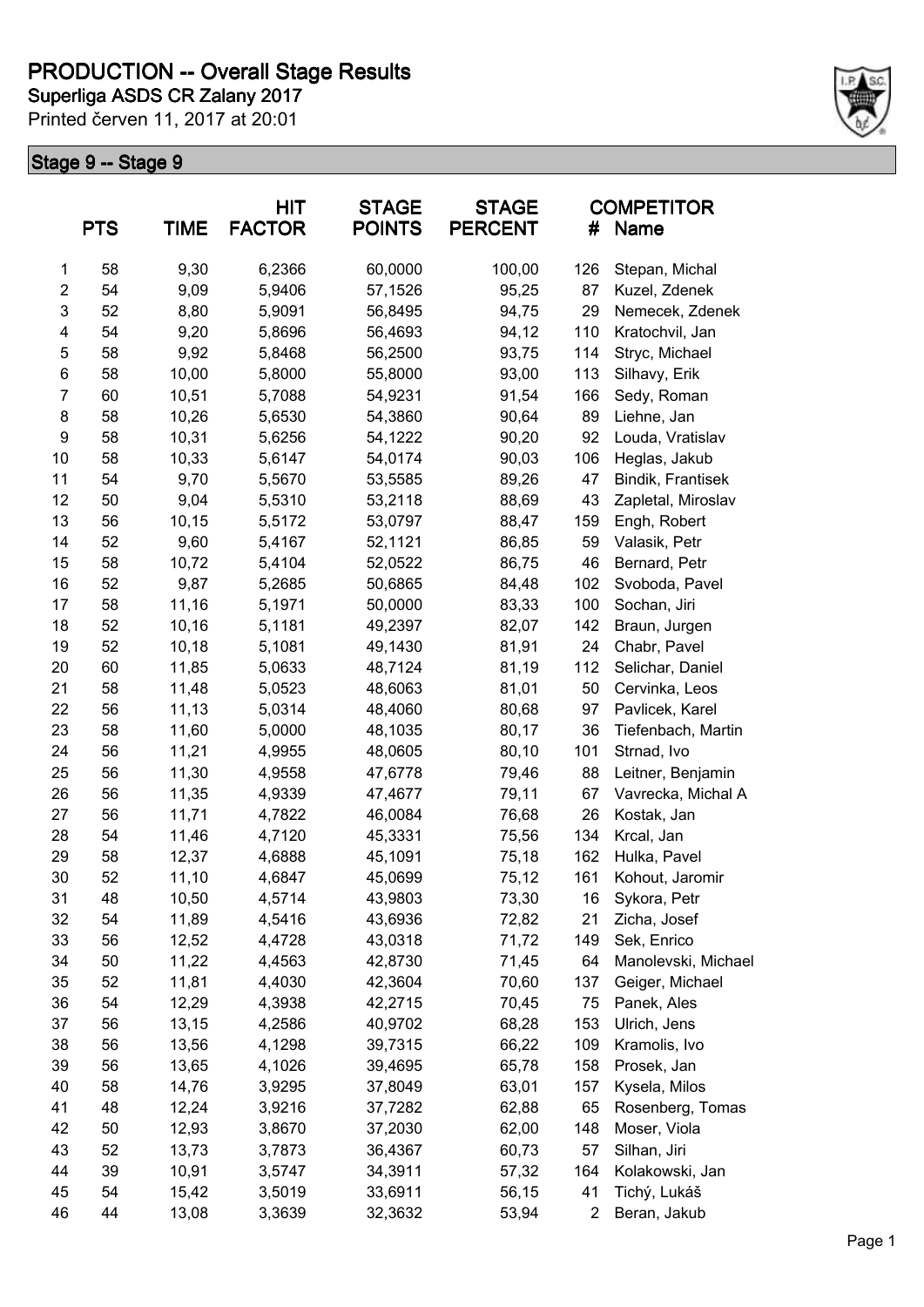

|    | <b>PTS</b> | <b>TIME</b> | <b>HIT</b><br><b>FACTOR</b> | <b>STAGE</b><br><b>POINTS</b> | <b>STAGE</b><br><b>PERCENT</b> | #   | <b>COMPETITOR</b><br><b>Name</b> |
|----|------------|-------------|-----------------------------|-------------------------------|--------------------------------|-----|----------------------------------|
| 47 | 41         | 12,33       | 3,3252                      | 31,9909                       | 53,32                          | 48  | Bizek, Vojtech                   |
| 48 | 56         | 16,98       | 3,2980                      | 31,7290                       | 52,88                          | 104 | Vavrouskova, Pavla               |
| 49 | 46         | 14,14       | 3,2532                      | 31,2979                       | 52,16                          | 28  | Malach, Miroslav                 |
| 50 | 54         | 16,60       | 3,2530                      | 31,2962                       | 52,16                          | 74  | Mucka, Karel                     |
| 51 | 50         | 17,88       | 2,7964                      | 26,9035                       | 44,84                          | 144 | Kabatek, Emilia                  |
| 52 | 26         | 11,60       | 2,2414                      | 21,5636                       | 35,94                          | 86  | Kucera, Petr                     |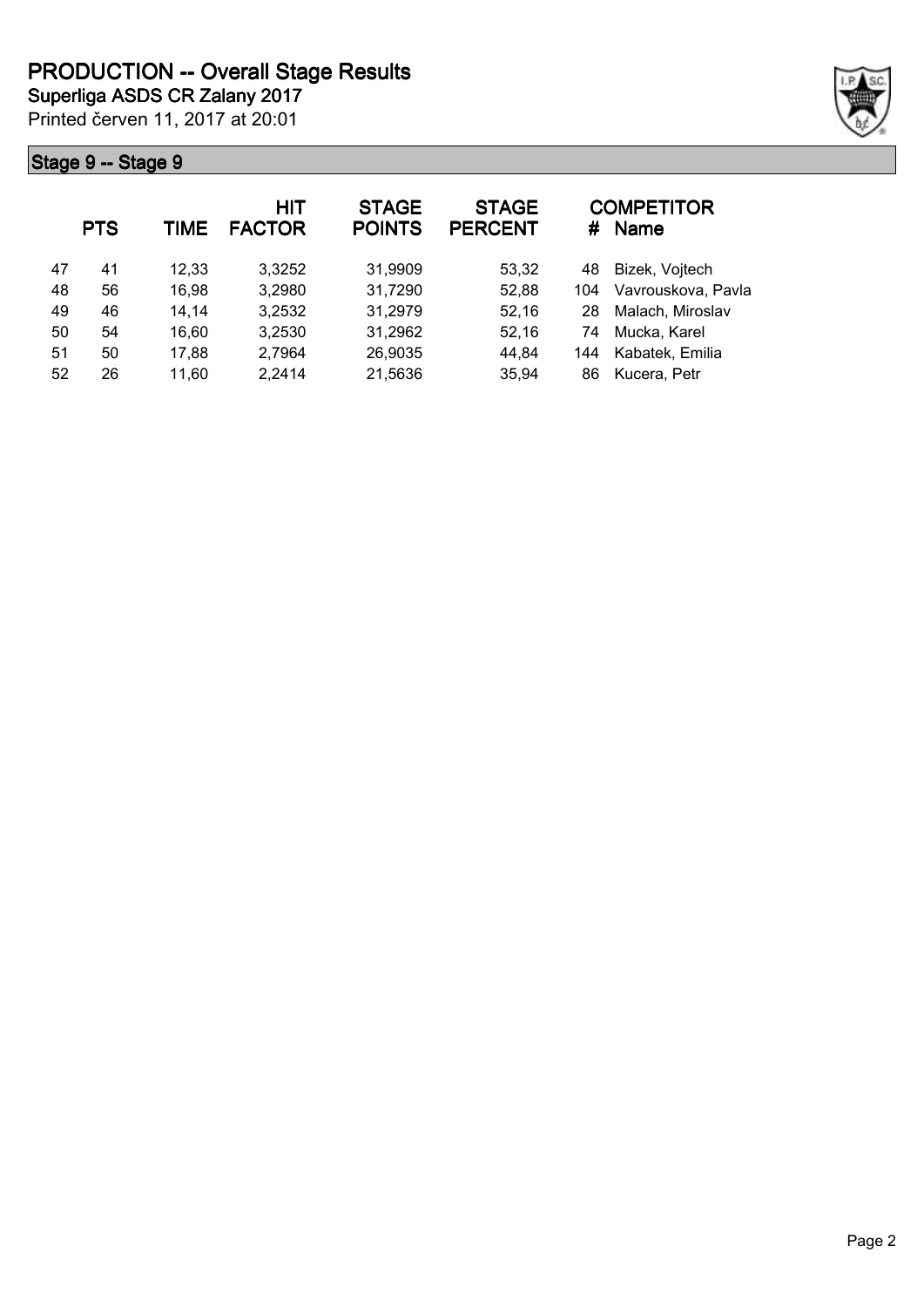

|    | <b>PTS</b> | TIME  | <b>HIT</b><br><b>FACTOR</b> | <b>STAGE</b><br><b>POINTS</b> | <b>STAGE</b><br><b>PERCENT</b> | #   | <b>COMPETITOR</b><br>Name |
|----|------------|-------|-----------------------------|-------------------------------|--------------------------------|-----|---------------------------|
| 1  | 54         | 9.43  | 5,7264                      | 60,0000                       | 100,00                         | 6   | Hakala, Jiri              |
| 2  | 58         | 10,19 | 5,6919                      | 59,6380                       | 99,40                          | 77  | Smutny, Petr              |
| 3  | 54         | 10,83 | 4,9861                      | 52,2438                       | 87,07                          | 116 | Wilk, Ivo                 |
| 4  | 60         | 12,43 | 4,8270                      | 50,5766                       | 84,29                          | 53  | Novotny, Jiri             |
| 5  | 54         | 11,24 | 4,8043                      | 50,3381                       | 83,90                          | 62  | Kotrous, Pavel            |
| 6  | 59         | 12,73 | 4,6347                      | 48,5616                       | 80,94                          | 78  | Stransky, Viktor          |
| 7  | 52         | 11,91 | 4,3661                      | 45,7468                       | 76,24                          | 140 | Weingartner, Tomas        |
| 8  | 54         | 14,03 | 3,8489                      | 40,3279                       | 67,21                          | 168 | Frydl, Vaclav             |
| 9  | 48         | 15,42 | 3,1128                      | 32,6157                       | 54,36                          | 12  | Marek, Jiri               |
| 10 | 9          | 11,15 | 0,8072                      | 8,4574                        | 14,10                          | 138 | Musil, Eduard             |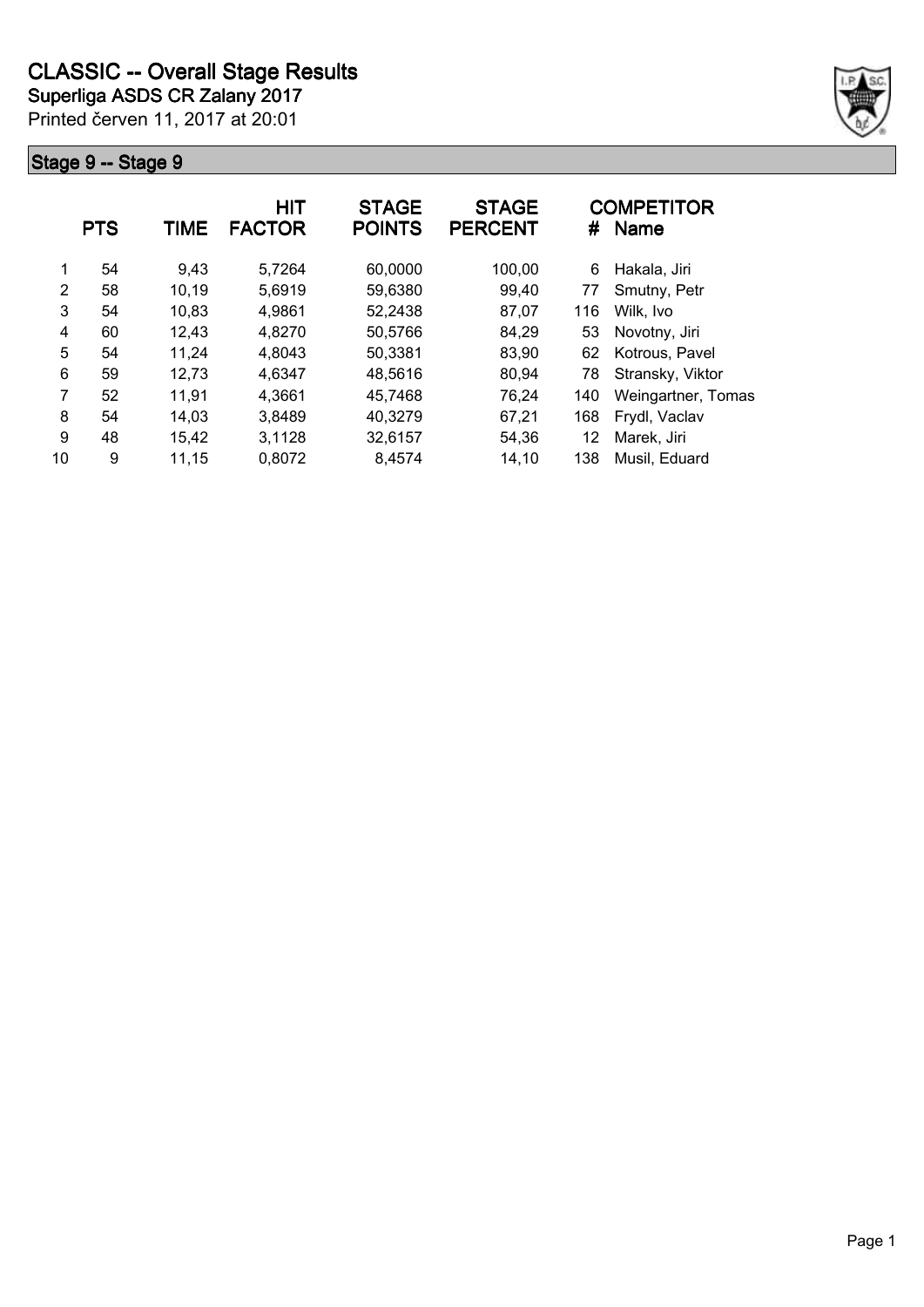|   | <b>PTS</b> | TIME  | <b>HIT</b><br><b>FACTOR</b> | <b>STAGE</b><br><b>POINTS</b> | <b>STAGE</b><br><b>PERCENT</b> | #   | <b>COMPETITOR</b><br><b>Name</b> |
|---|------------|-------|-----------------------------|-------------------------------|--------------------------------|-----|----------------------------------|
|   | 60         | 11.88 | 5,0505                      | 60,0000                       | 100,00                         | 60  | Jedlicka, Jiri                   |
| 2 | 58         | 13,09 | 4,4309                      | 52,6387                       | 87,73                          | 160 | Rossl, Karel                     |
| 3 | 57         | 16,08 | 3,5448                      | 42,1119                       | 70,19                          | 14  | Prepletany, Jan                  |
| 4 | 26         | 19.61 | 1,3259                      | 15,7511                       | 26,25                          | 13  | Pojer, Lubos                     |

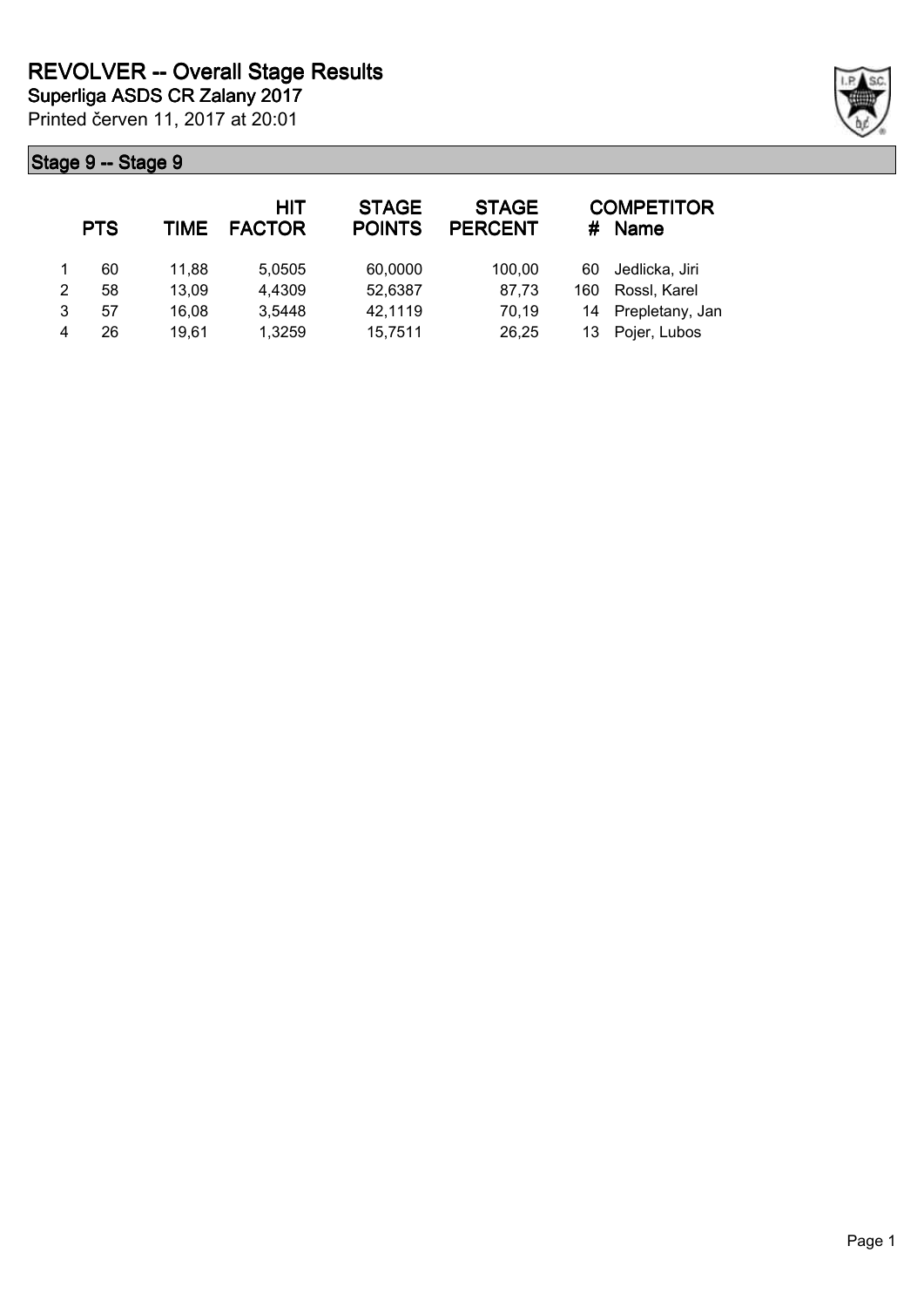**Superliga ASDS CR Zalany 2017**

Printed červen 11, 2017 at 20:01



|    | <b>PTS</b> | TIME  | <b>HIT</b><br><b>FACTOR</b> | <b>STAGE</b><br><b>POINTS</b> | <b>STAGE</b><br><b>PERCENT</b> | #   | <b>COMPETITOR</b><br><b>Name</b> |
|----|------------|-------|-----------------------------|-------------------------------|--------------------------------|-----|----------------------------------|
| 1  | 73         | 9,57  | 7,6280                      | 90,0000                       | 100,00                         | 22  | Horinek, Milos                   |
| 2  | 73         | 9.64  | 7,5726                      | 89,3465                       | 99,27                          | 131 | Hotra, Tomas                     |
| 3  | 86         | 11,49 | 7,4848                      | 88,3100                       | 98,12                          | 30  | Rataj, Jan                       |
| 4  | 82         | 11,32 | 7,2438                      | 85,4671                       | 94,96                          | 150 | Schlette, Karsten                |
| 5  | 74         | 12,31 | 6,0114                      | 70,9260                       | 78,81                          | 79  | Sustr, Milos                     |
| 6  | 71         | 12,09 | 5,8726                      | 69,2889                       | 76,99                          | 169 | Marik, Milan                     |
| 7  | 86         | 15,05 | 5,7143                      | 67,4207                       | 74,91                          | 42  | Vohnout, Martin                  |
| 8  | 76         | 13,51 | 5,6255                      | 66,3728                       | 73,75                          | 20  | Votocek, Milos                   |
| 9  | 80         | 14,26 | 5,6101                      | 66,1915                       | 73,55                          | 98  | REHAK, Michael                   |
| 10 | 79         | 14,64 | 5,3962                      | 63,6675                       | 70,74                          | 135 | Marousek, Petr                   |
| 11 | 82         | 16,32 | 5,0245                      | 59,2823                       | 65,87                          | 61  | Jedlicka, Jakub                  |
| 12 | 0          | 28,73 | 0,0000                      | 0,0000                        | 0,00                           | 84  | Fryzek st., Lubor                |
| 13 | 0          | 0,00  | 0,0000                      | 0,0000                        | 0,00                           | 147 | Kolwe, Thomas                    |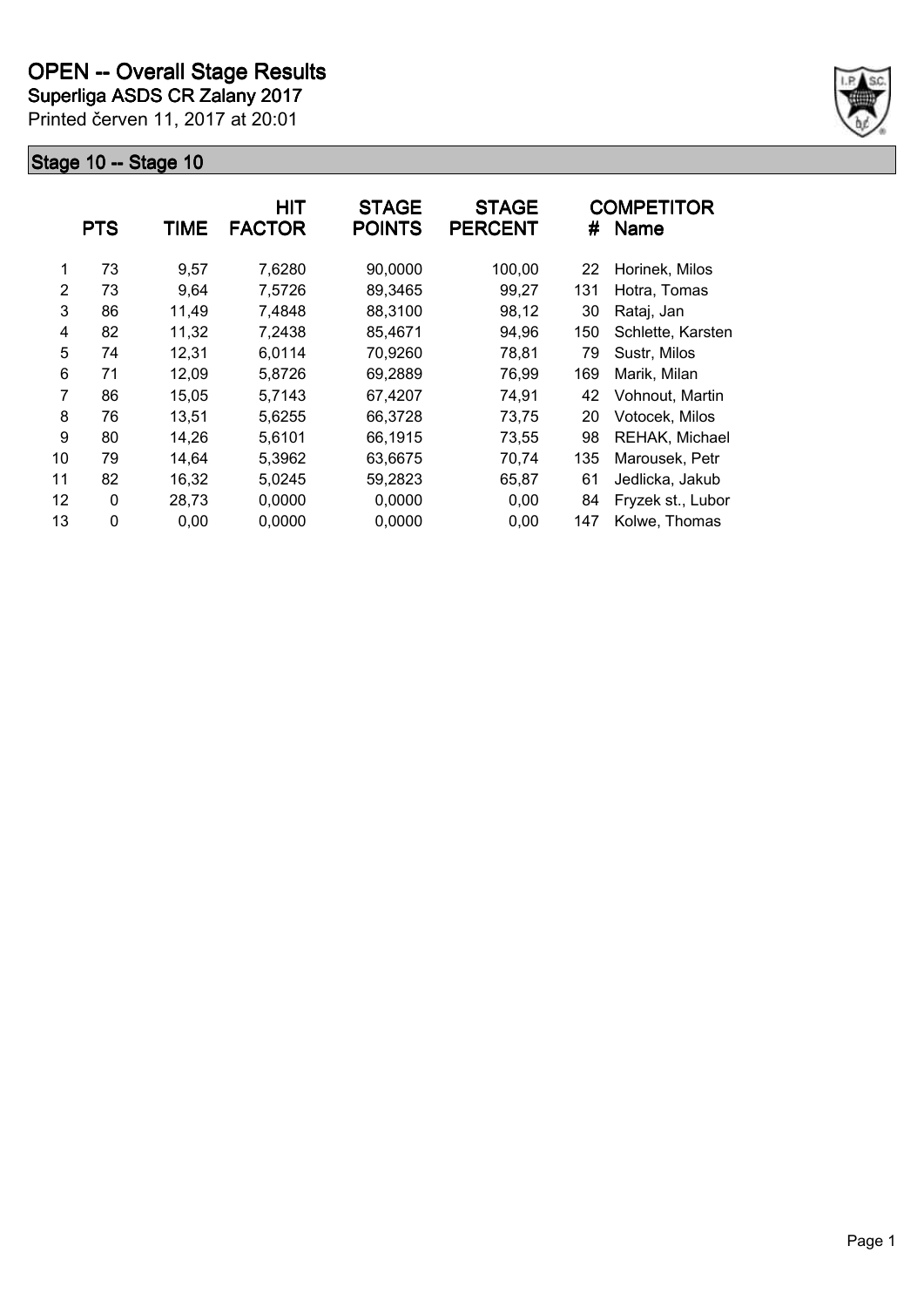

|                | <b>PTS</b> | <b>TIME</b> | <b>HIT</b><br><b>FACTOR</b> | <b>STAGE</b><br><b>POINTS</b> | <b>STAGE</b><br><b>PERCENT</b> | #   | <b>COMPETITOR</b><br>Name |
|----------------|------------|-------------|-----------------------------|-------------------------------|--------------------------------|-----|---------------------------|
| 1              | 89         | 10,34       | 8,6074                      | 90,0000                       | 100,00                         | 170 | Znamenacek, Petr          |
| $\overline{c}$ | 87         | 12,13       | 7,1723                      | 74,9949                       | 83,33                          | 27  | Kubik, Karel              |
| 3              | 86         | 12,65       | 6,7984                      | 71,0855                       | 78,98                          | 58  | Tuček, Jiří               |
| 4              | 88         | 13,24       | 6,6465                      | 69,4973                       | 77,22                          | 105 | Dvorak, Petr              |
| 5              | 86         | 13,32       | 6,4565                      | 67,5099                       | 75,01                          | 133 | Koblasa, Bohumil          |
| 6              | 80         | 12,48       | 6,4103                      | 67,0268                       | 74,47                          | 33  | Bocarov, Vasil            |
| $\overline{7}$ | 80         | 12,63       | 6,3341                      | 66,2307                       | 73,59                          | 32  | Soustar, Ivo              |
| 8              | 78         | 12,35       | 6,3158                      | 66,0390                       | 73,38                          | 73  | Kratochvil, Milos         |
| 9              | 72         | 11,84       | 6,0811                      | 63,5849                       | 70,65                          | 5   | Habasko, Miloslav         |
| 10             | 76         | 12,61       | 6,0270                      | 63,0190                       | 70,02                          | 37  | Frinta, Petr              |
| 11             | 82         | 13,74       | 5,9680                      | 62,4022                       | 69,34                          | 18  | Simek, Frantisek          |
| 12             | 80         | 13,58       | 5,8910                      | 61,5975                       | 68,44                          | 111 | Stahl, Robert             |
| 13             | 76         | 13,16       | 5,7751                      | 60,3852                       | 67,09                          | 69  | Zeman, Marcel             |
| 14             | 80         | 13,88       | 5,7637                      | 60,2662                       | 66,96                          | 128 | Zakostelecky, Frantisek   |
| 15             | 84         | 14,65       | 5,7338                      | 59,9535                       | 66,62                          | 155 | Kuchta, Miroslav          |
| 16             | 74         | 13,07       | 5,6618                      | 59,2010                       | 65,78                          | 1   | Beneš, Stanislav          |
| 17             | 82         | 14,58       | 5,6241                      | 58,8070                       | 65,34                          | 146 | Schwarz, Florian          |
| 18             | 80         | 14,52       | 5,5096                      | 57,6098                       | 64,01                          | 45  | Zolnay, Pavol             |
| 19             | 88         | 16,07       | 5,4760                      | 57,2585                       | 63,62                          | 68  | Volesak, Jan              |
| 20             | 78         | 14,38       | 5,4242                      | 56,7164                       | 63,02                          | 90  | Liehne, Zdenek            |
| 21             | 82         | 15,16       | 5,4090                      | 56,5572                       | 62,84                          | 81  | Turkova, Eva              |
| 22             | 78         | 15,15       | 5,1485                      | 53,8338                       | 59,82                          | 31  | Rota, Martin              |
| 23             | 59         | 11,69       | 5,0470                      | 52,7728                       | 58,64                          | 3   | Cerny, Vaclav             |
| 24             | 74         | 14,84       | 4,9865                      | 52,1400                       | 57,93                          | 35  | Bublak, Martin            |
| 25             | 80         | 16,28       | 4,9140                      | 51,3817                       | 57,09                          | 83  | Fryzek, Lubor             |
| 26             | 68         | 13,84       | 4,9133                      | 51,3743                       | 57,08                          | 117 | Batek, Jaroslav           |
| 27             | 73         | 14,88       | 4,9059                      | 51,2971                       | 57,00                          | 91  | Liehne, Irena             |
| 28             | 80         | 16,43       | 4,8691                      | 50,9126                       | 56,57                          | 145 | Pietzsch, Felix           |
| 29             | 78         | 17,17       | 4,5428                      | 47,5004                       | 52,78                          | 156 | Kuchtova, Jana            |
| 30             | 78         | 17,29       | 4,5113                      | 47,1707                       | 52,41                          | 141 | Szczepanski, Enrico       |
| 31             | 84         | 19,52       | 4,3033                      | 44,9959                       | 50,00                          | 85  | Kolisch, Petr             |
| 32             | 78         | 18,17       | 4,2928                      | 44,8862                       | 49,87                          | 39  | Jadrny, Milos             |
| 33             | 76         | 18,21       | 4,1735                      | 43,6392                       | 48,49                          | 4   | Fiala, Vlastimil          |
| 34             | 74         | 18,30       | 4,0437                      | 42,2818                       | 46,98                          | 167 | Spicka, Jan               |
| 35             | 70         | 17,84       | 3,9238                      | 41,0276                       | 45,59                          | 9   | Kebo, Vekoslav            |
| 36             | 67         | 17,40       | 3,8506                      | 40,2623                       | 44,74                          | 8   | Janouch, Pavel            |
| 37             | 80         | 21,19       | 3,7754                      | 39,4759                       | 43,86                          | 40  | Kupcik, Pavel             |
| 38             | 61         | 16,67       | 3,6593                      | 38,2620                       | 42,51                          | 124 | Ptackova Misarova, Petra  |
| 39             | 57         | 16,30       | 3,4969                      | 36,5646                       | 40,63                          | 15  | Rehberger, Ivo            |
| 40             | 71         | 21,49       | 3,3039                      | 34,5458                       | 38,38                          | 44  | Zolnay, Anna              |
| 41             | 57         | 17,78       | 3,2058                      | 33,5209                       | 37,25                          | 127 | Vltavsky, Miroslav        |
| 42             | 63         | 20,30       | 3,1034                      | 32,4502                       | 36,06                          | 70  | Bocek, Radovan            |
| 43             | 62         | 23,61       | 2,6260                      | 27,4580                       | 30,51                          | 17  | Synek, Petr               |
| 44             | 55         | 23,12       | 2,3789                      | 24,8741                       | 27,64                          | 143 | Hoding, Doris             |
| 45             | 56         | 25,15       | 2,2266                      | 23,2822                       | 25,87                          | 123 | Naprstek, Martin          |
| 46             | 44         | 25,74       | 1,7094                      | 17,8738                       | 19,86                          | 165 | Puncochar, Jaromir        |
|                |            |             |                             |                               |                                |     |                           |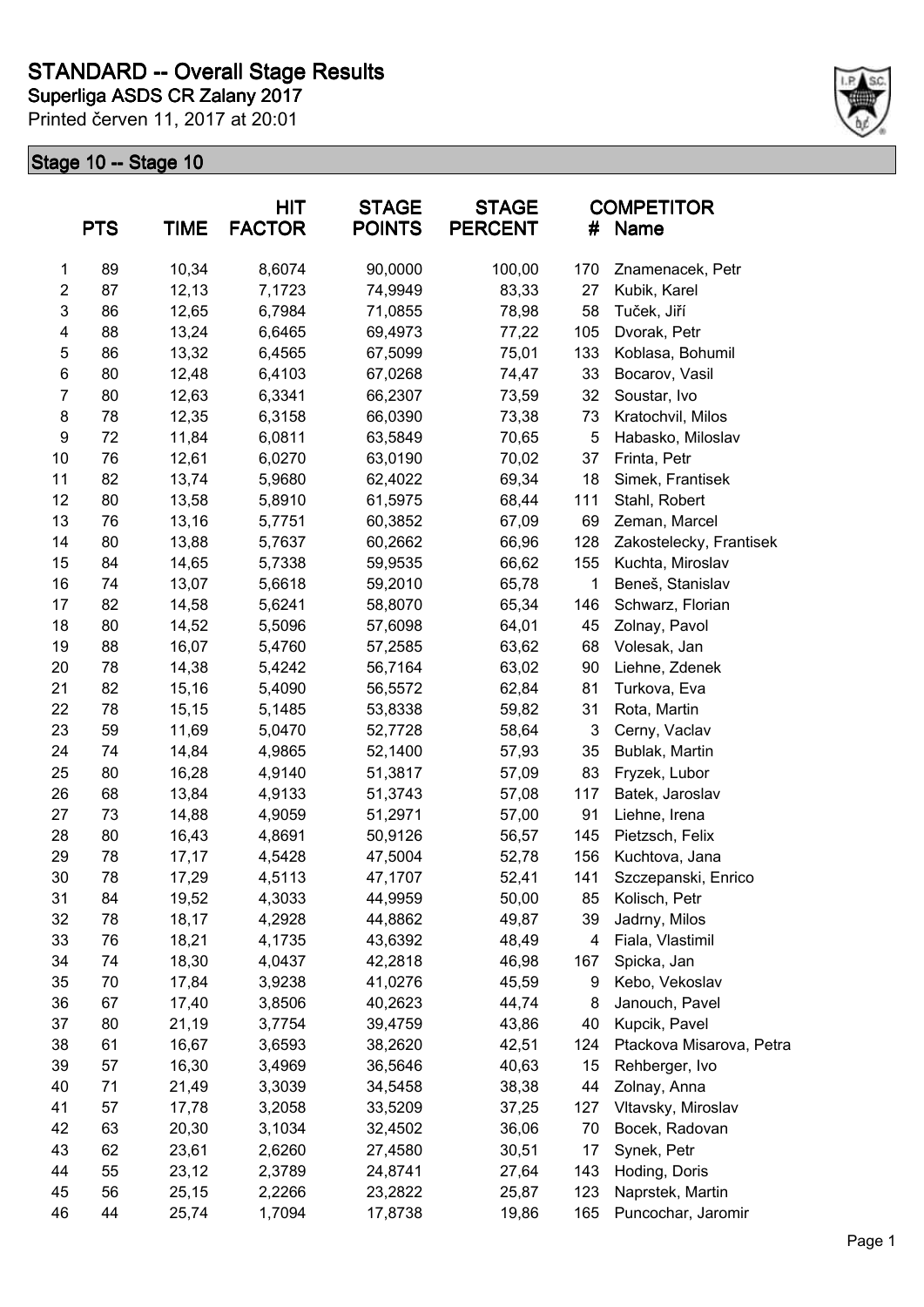# **PRODUCTION -- Overall Stage Results**

Printed červen 11, 2017 at 20:01 **Superliga ASDS CR Zalany 2017**



| <b>PTS</b><br><b>TIME</b> |    | HIT<br><b>STAGE</b><br><b>FACTOR</b><br><b>POINTS</b> |        | <b>STAGE</b><br><b>PERCENT</b><br># |        | <b>COMPETITOR</b><br>Name |                     |
|---------------------------|----|-------------------------------------------------------|--------|-------------------------------------|--------|---------------------------|---------------------|
| 1                         | 88 | 10,33                                                 | 8,5189 | 90,0000                             | 100,00 | 43                        | Zapletal, Miroslav  |
| $\overline{\mathbf{c}}$   | 88 | 10,92                                                 | 8,0586 | 85,1374                             | 94,60  | 126                       | Stepan, Michal      |
| 3                         | 86 | 12,04                                                 | 7,1429 | 75,4627                             | 83,85  | 113                       | Silhavy, Erik       |
| 4                         | 84 | 11,86                                                 | 7,0826 | 74,8264                             | 83,14  | 110                       | Kratochvil, Jan     |
| 5                         | 88 | 12,51                                                 | 7,0344 | 74,3165                             | 82,57  | 114                       | Stryc, Michael      |
| 6                         | 88 | 13,08                                                 | 6,7278 | 71,0780                             | 78,98  | 87                        | Kuzel, Zdenek       |
| $\overline{7}$            | 82 | 12,34                                                 | 6,6451 | 70,2035                             | 78,00  | 89                        | Liehne, Jan         |
| 8                         | 80 | 12,36                                                 | 6,4725 | 68,3804                             | 75,98  | 29                        | Nemecek, Zdenek     |
| $\boldsymbol{9}$          | 78 | 12,38                                                 | 6,3005 | 66,5632                             | 73,96  | 159                       | Engh, Robert        |
| 10                        | 86 | 13,84                                                 | 6,2139 | 65,6482                             | 72,94  | 47                        | Bindik, Frantisek   |
| 11                        | 80 | 12,88                                                 | 6,2112 | 65,6197                             | 72,91  | 64                        | Manolevski, Michael |
| 12                        | 86 | 14,12                                                 | 6,0907 | 64,3464                             | 71,50  | 106                       | Heglas, Jakub       |
| 13                        | 84 | 14,14                                                 | 5,9406 | 62,7610                             | 69,73  | 92                        | Louda, Vratislav    |
| 14                        | 82 | 14,01                                                 | 5,8530 | 61,8352                             | 68,71  | 59                        | Valasik, Petr       |
| 15                        | 76 | 13,13                                                 | 5,7883 | 61,1518                             | 67,95  | 102                       | Svoboda, Pavel      |
| 16                        | 82 | 14,18                                                 | 5,7828 | 61,0939                             | 67,88  | 142                       | Braun, Jurgen       |
| 17                        | 80 | 13,84                                                 | 5,7803 | 61,0681                             | 67,85  | 50                        | Cervinka, Leos      |
| 18                        | 84 | 14,67                                                 | 5,7260 | 60,4936                             | 67,22  | 65                        | Rosenberg, Tomas    |
| 19                        | 82 | 14,36                                                 | 5,7103 | 60,3281                             | 67,03  | 24                        | Chabr, Pavel        |
| 20                        | 86 | 15,18                                                 | 5,6653 | 59,8531                             | 66,50  | 97                        | Pavlicek, Karel     |
| 21                        | 72 | 12,79                                                 | 5,6294 | 59,4733                             | 66,08  | 161                       | Kohout, Jaromir     |
| 22                        | 80 | 14,47                                                 | 5,5287 | 58,4092                             | 64,90  | 46                        | Bernard, Petr       |
| 23                        | 82 | 14,84                                                 | 5,5256 | 58,3768                             | 64,86  | 26                        | Kostak, Jan         |
| 24                        | 78 | 14,25                                                 | 5,4737 | 57,8282                             | 64,25  | 134                       | Krcal, Jan          |
| 25                        | 76 | 14,45                                                 | 5,2595 | 55,5656                             | 61,74  | 28                        | Malach, Miroslav    |
| 26                        | 82 | 15,62                                                 | 5,2497 | 55,4617                             | 61,62  | 112                       | Selichar, Daniel    |
| 27                        | 74 | 14,12                                                 | 5,2408 | 55,3678                             | 61,52  | 166                       | Sedy, Roman         |
| 28                        | 78 | 15,18                                                 | 5,1383 | 54,2854                             | 60,32  | 67                        | Vavrecka, Michal A  |
| 29                        | 71 | 14,15                                                 | 5,0177 | 53,0105                             | 58,90  | 21                        | Zicha, Josef        |
| 30                        | 74 | 14,97                                                 | 4,9432 | 52,2240                             | 58,03  | 164                       | Kolakowski, Jan     |
| 31                        | 72 | 14,58                                                 | 4,9383 | 52,1717                             | 57,97  | 36                        | Tiefenbach, Martin  |
| 32                        | 80 | 16,41                                                 | 4,8751 | 51,5041                             | 57,23  | 100                       | Sochan, Jiri        |
| 33                        | 76 | 16,32                                                 | 4,6569 | 49,1987                             | 54,67  | 162                       | Hulka, Pavel        |
| 34                        | 82 | 17,78                                                 | 4,6119 | 48,7239                             | 54,14  | 48                        | Bizek, Vojtech      |
| 35                        | 84 | 18,27                                                 | 4,5977 | 48,5737                             | 53,97  | $\overline{2}$            | Beran, Jakub        |
| 36                        | 82 | 18,26                                                 | 4,4907 | 47,4431                             | 52,71  | 158                       | Prosek, Jan         |
| 37                        | 80 | 18,14                                                 | 4,4101 | 46,5922                             | 51,77  | 109                       | Kramolis, Ivo       |
| 38                        | 80 | 18,69                                                 | 4,2804 | 45,2211                             | 50,25  | 157                       | Kysela, Milos       |
| 39                        | 67 | 16,08                                                 | 4,1667 | 44,0199                             | 48,91  | 86                        | Kucera, Petr        |
| 40                        | 55 | 13,27                                                 | 4,1447 | 43,7877                             | 48,65  | 16                        | Sykora, Petr        |
| 41                        | 82 | 19,85                                                 | 4,1310 | 43,6429                             | 48,49  | 153                       | Ulrich, Jens        |
| 42                        | 76 | 18,66                                                 | 4,0729 | 43,0291                             | 47,81  | 74                        | Mucka, Karel        |
| 43                        | 59 | 14,93                                                 | 3,9518 | 41,7496                             | 46,39  | 101                       | Strnad, Ivo         |
| 44                        | 76 | 19,50                                                 | 3,8974 | 41,1755                             | 45,75  | 149                       | Sek, Enrico         |
| 45                        | 59 | 15,14                                                 | 3,8970 | 41,1705                             | 45,75  | 137                       | Geiger, Michael     |
| 46                        | 76 | 19,51                                                 | 3,8954 | 41,1544                             | 45,73  | 57                        | Silhan, Jiri        |
|                           |    |                                                       |        |                                     |        |                           |                     |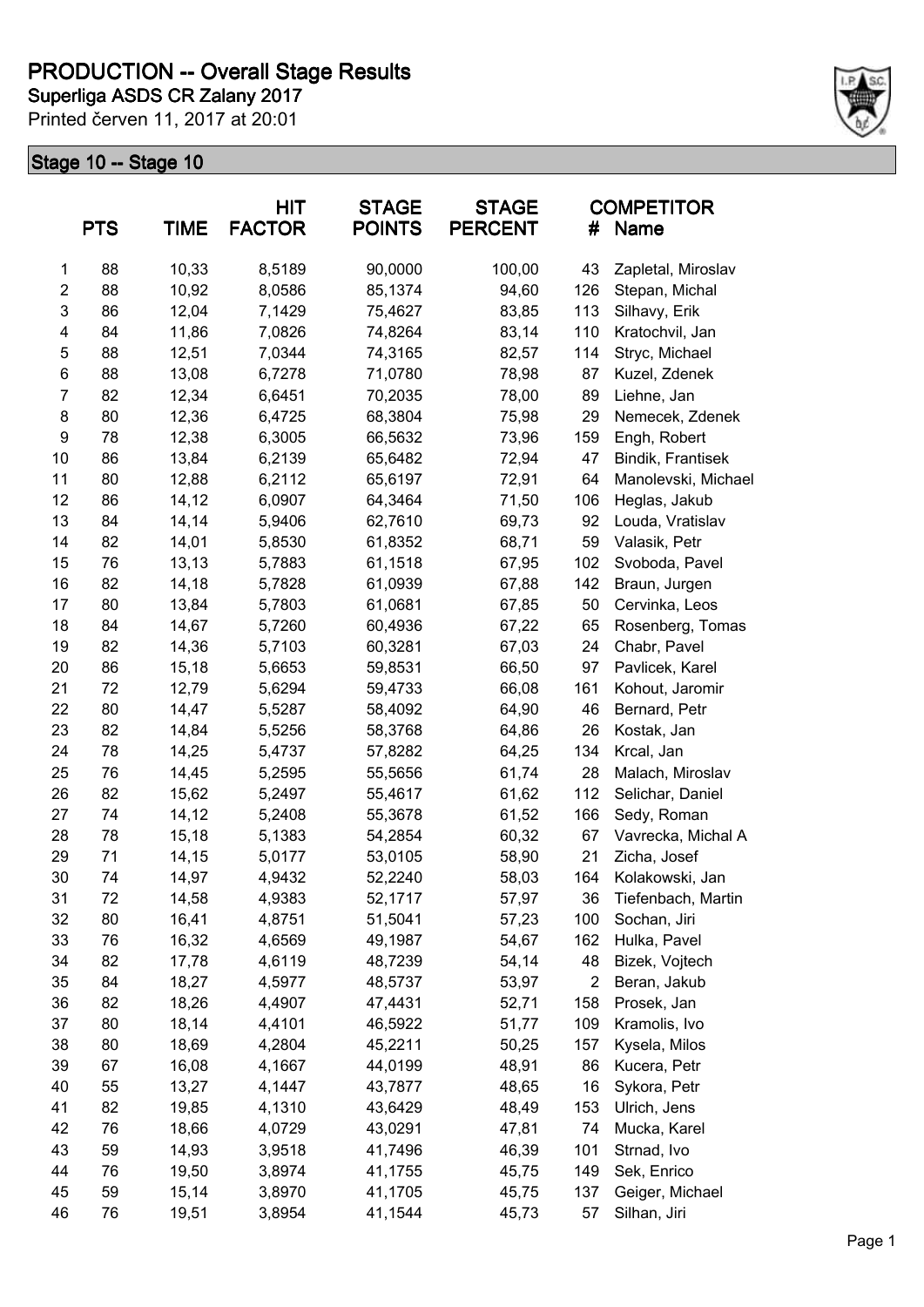Printed červen 11, 2017 at 20:01 **Superliga ASDS CR Zalany 2017**



| <b>PTS</b> |    | <b>TIME</b> | <b>HIT</b><br><b>FACTOR</b> | <b>STAGE</b><br><b>POINTS</b> | <b>STAGE</b><br><b>PERCENT</b> | #   | <b>COMPETITOR</b><br><b>Name</b> |
|------------|----|-------------|-----------------------------|-------------------------------|--------------------------------|-----|----------------------------------|
| 47         | 61 | 16,15       | 3,7771                      | 39,9041                       | 44,34                          | 88  | Leitner, Benjamin                |
| 48         | 82 | 21,79       | 3,7632                      | 39,7573                       | 44,17                          | 148 | Moser, Viola                     |
| 49         | 65 | 18,27       | 3,5577                      | 37,5868                       | 41,76                          | 75  | Panek, Ales                      |
| 50         | 86 | 26,88       | 3,1994                      | 33,8010                       | 37,56                          | 144 | Kabatek, Emilia                  |
| 51         | 48 | 19,65       | 2,4427                      | 25,8071                       | 28,67                          | 104 | Vavrouskova, Pavla               |
| 52         | 44 | 23,91       | 1,8402                      | 19,4417                       | 21,60                          | 41  | Tichý, Lukáš                     |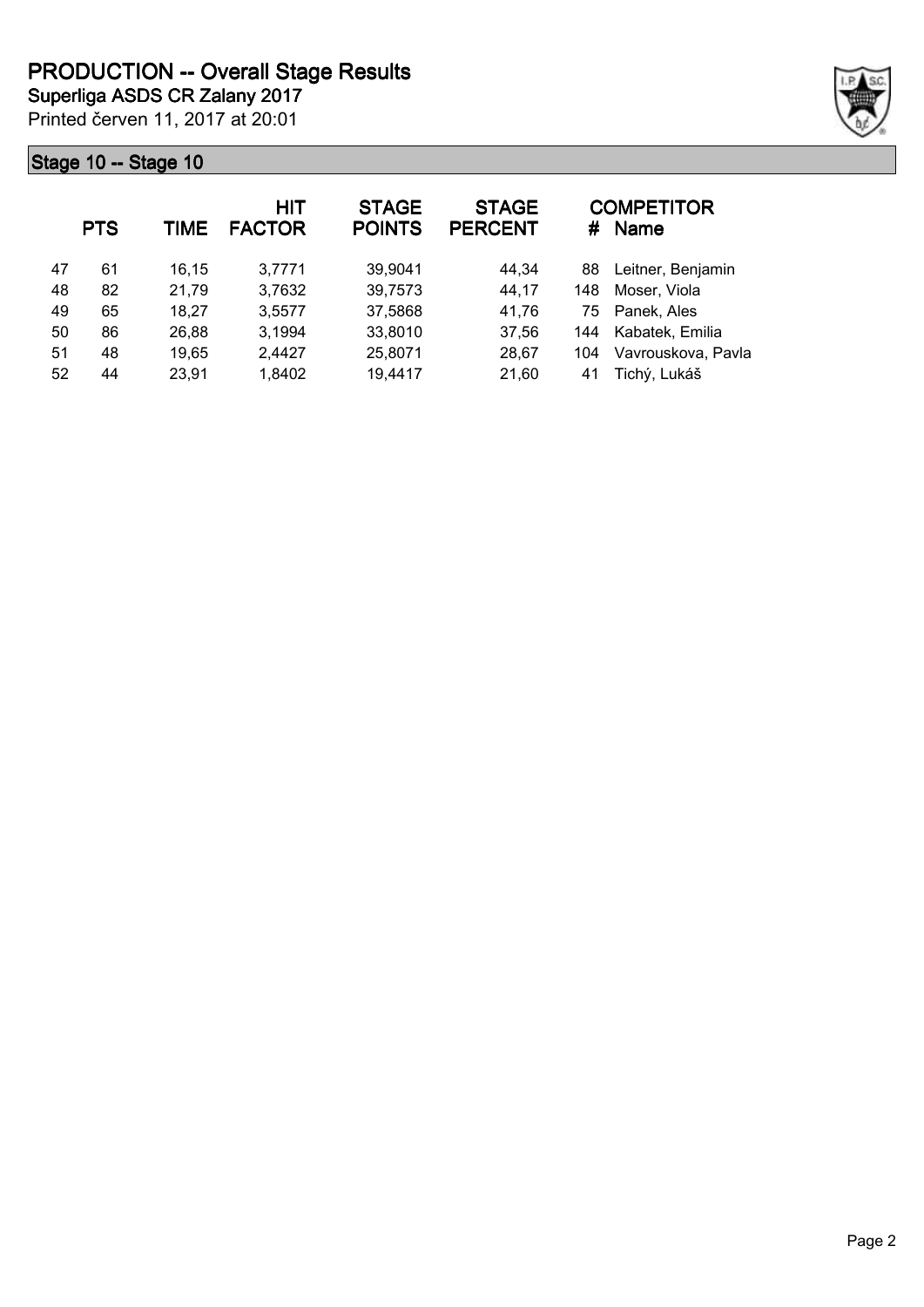

|    | <b>PTS</b> | TIME  | <b>HIT</b><br><b>FACTOR</b> | <b>STAGE</b><br><b>POINTS</b> | <b>STAGE</b><br><b>PERCENT</b> | #   | <b>COMPETITOR</b><br><b>Name</b> |
|----|------------|-------|-----------------------------|-------------------------------|--------------------------------|-----|----------------------------------|
| 1  | 82         | 12,48 | 6,5705                      | 90,0000                       | 100,00                         | 6   | Hakala, Jiri                     |
| 2  | 85         | 13,44 | 6,3244                      | 86,6289                       | 96,25                          | 77  | Smutny, Petr                     |
| 3  | 78         | 15,52 | 5,0258                      | 68,8408                       | 76,49                          | 62  | Kotrous, Pavel                   |
| 4  | 80         | 16,38 | 4,8840                      | 66,8990                       | 74,33                          | 116 | Wilk, Ivo                        |
| 5  | 84         | 18,02 | 4,6615                      | 63,8510                       | 70,95                          | 53  | Novotny, Jiri                    |
| 6  | 82         | 17,71 | 4,6302                      | 63,4218                       | 70,47                          | 140 | Weingartner, Tomas               |
| 7  | 72         | 16,73 | 4,3036                      | 58,9495                       | 65,50                          | 168 | Frydl, Vaclav                    |
| 8  | 63         | 15,89 | 3,9648                      | 54,3075                       | 60,34                          | 78  | Stransky, Viktor                 |
| 9  | 80         | 20,24 | 3,9526                      | 54,1406                       | 60,16                          | 138 | Musil, Eduard                    |
| 10 | 52         | 20,04 | 2,5948                      | 35,5426                       | 39,49                          | 12  | Marek, Jiri                      |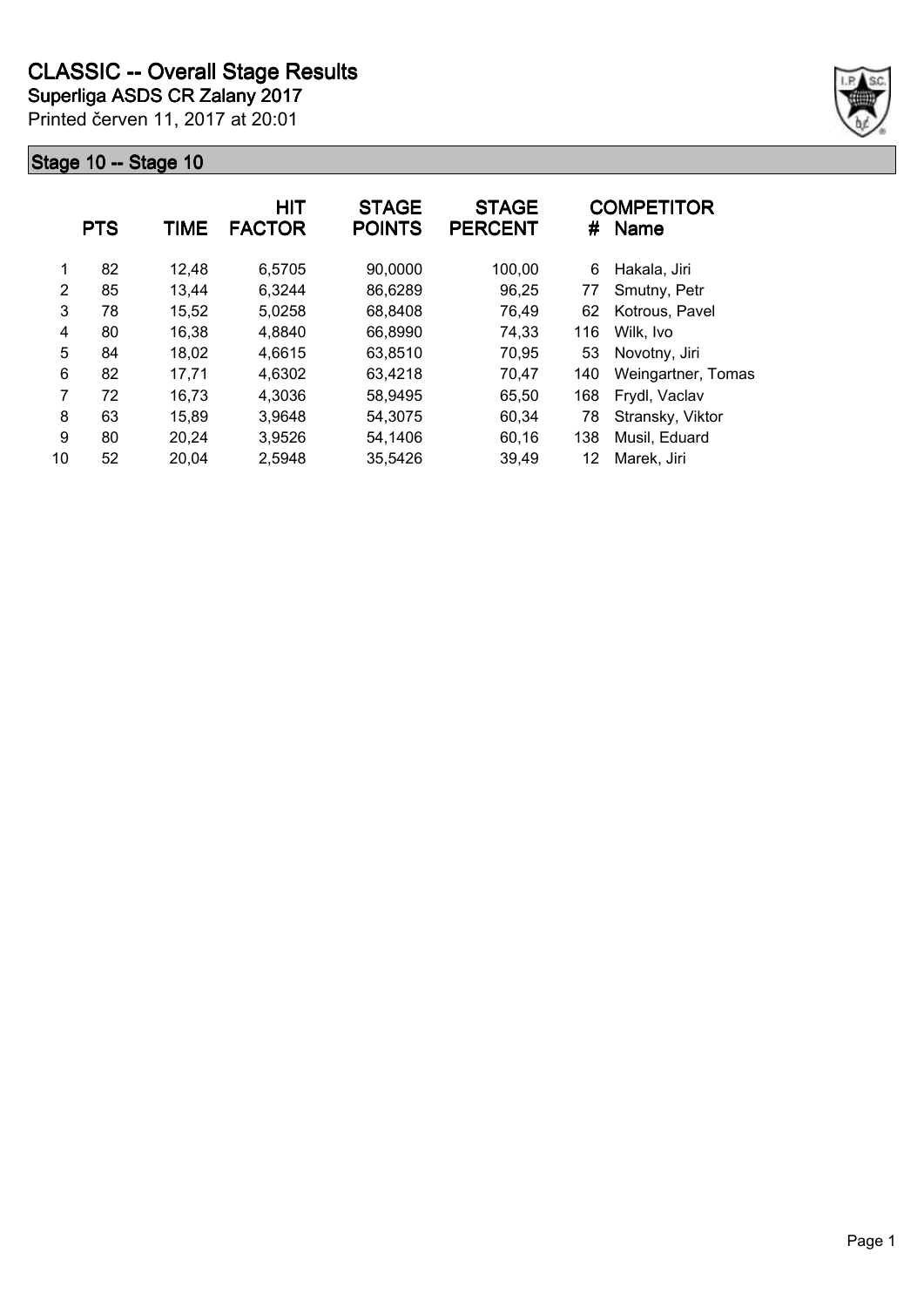|   | <b>PTS</b> | TIME  | HIT<br><b>FACTOR</b> | <b>STAGE</b><br><b>POINTS</b> | <b>STAGE</b><br><b>PERCENT</b> |     | <b>COMPETITOR</b><br># Name |
|---|------------|-------|----------------------|-------------------------------|--------------------------------|-----|-----------------------------|
|   | 87         | 13.91 | 6.2545               | 90,0000                       | 100,00                         | 60  | Jedlicka, Jiri              |
| 2 | 88         | 16.65 | 5,2853               | 76,0534                       | 84,50                          | 160 | Rossl, Karel                |
| 3 | 88         | 23,69 | 3,7146               | 53,4525                       | 59,39                          |     | 14 Prepletany, Jan          |
| 4 | 74         | 32.57 | 2,2720               | 32,6937                       | 36,33                          | 13  | Pojer, Lubos                |

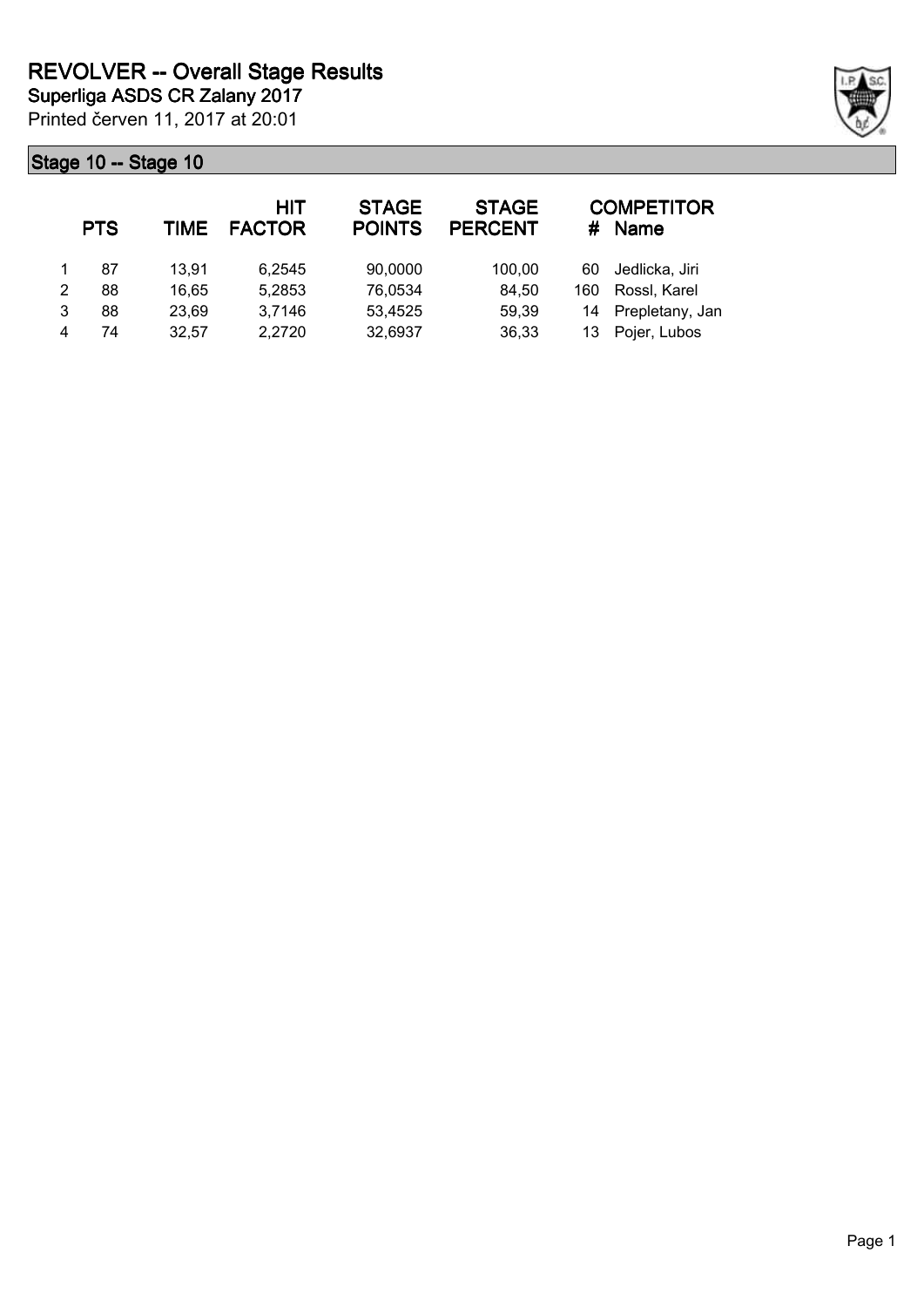**Superliga ASDS CR Zalany 2017**

Printed červen 11, 2017 at 20:01



|    | <b>PTS</b> | TIME  | <b>HIT</b><br><b>FACTOR</b> | <b>STAGE</b><br><b>POINTS</b> | <b>STAGE</b><br><b>PERCENT</b> | #   | <b>COMPETITOR</b><br><b>Name</b> |
|----|------------|-------|-----------------------------|-------------------------------|--------------------------------|-----|----------------------------------|
| 1  | 36         | 3,83  | 9,3995                      | 40,0000                       | 100,00                         | 131 | Hotra, Tomas                     |
| 2  | 30         | 3,73  | 8,0429                      | 34,2270                       | 85,57                          | 150 | Schlette, Karsten                |
| 3  | 38         | 4,89  | 7,7710                      | 33,0698                       | 82,67                          | 20  | Votocek, Milos                   |
| 4  | 32         | 4,34  | 7,3733                      | 31,3774                       | 78,44                          | 169 | Marik, Milan                     |
| 5  | 34         | 4,69  | 7,2495                      | 30,8505                       | 77,13                          | 30  | Rataj, Jan                       |
| 6  | 29         | 4,08  | 7,1078                      | 30.2478                       | 75.62                          | 22  | Horinek, Milos                   |
| 7  | 32         | 4,98  | 6,4257                      | 27,3449                       | 68,36                          | 98  | REHAK, Michael                   |
| 8  | 31         | 4,86  | 6,3786                      | 27,1445                       | 67,86                          | 79  | Sustr, Milos                     |
| 9  | 38         | 6, 10 | 6,2295                      | 26,5100                       | 66,28                          | 61  | Jedlicka, Jakub                  |
| 10 | 35         | 6,28  | 5,5732                      | 23,7173                       | 59,29                          | 135 | Marousek, Petr                   |
| 11 | 32         | 5,92  | 5,4054                      | 23,0030                       | 57,51                          | 42  | Vohnout, Martin                  |
| 12 | 32         | 9,62  | 3,3264                      | 14,1557                       | 35,39                          | 84  | Fryzek st., Lubor                |
| 13 | 0          | 0,00  | 0,0000                      | 0,0000                        | 0,00                           | 147 | Kolwe, Thomas                    |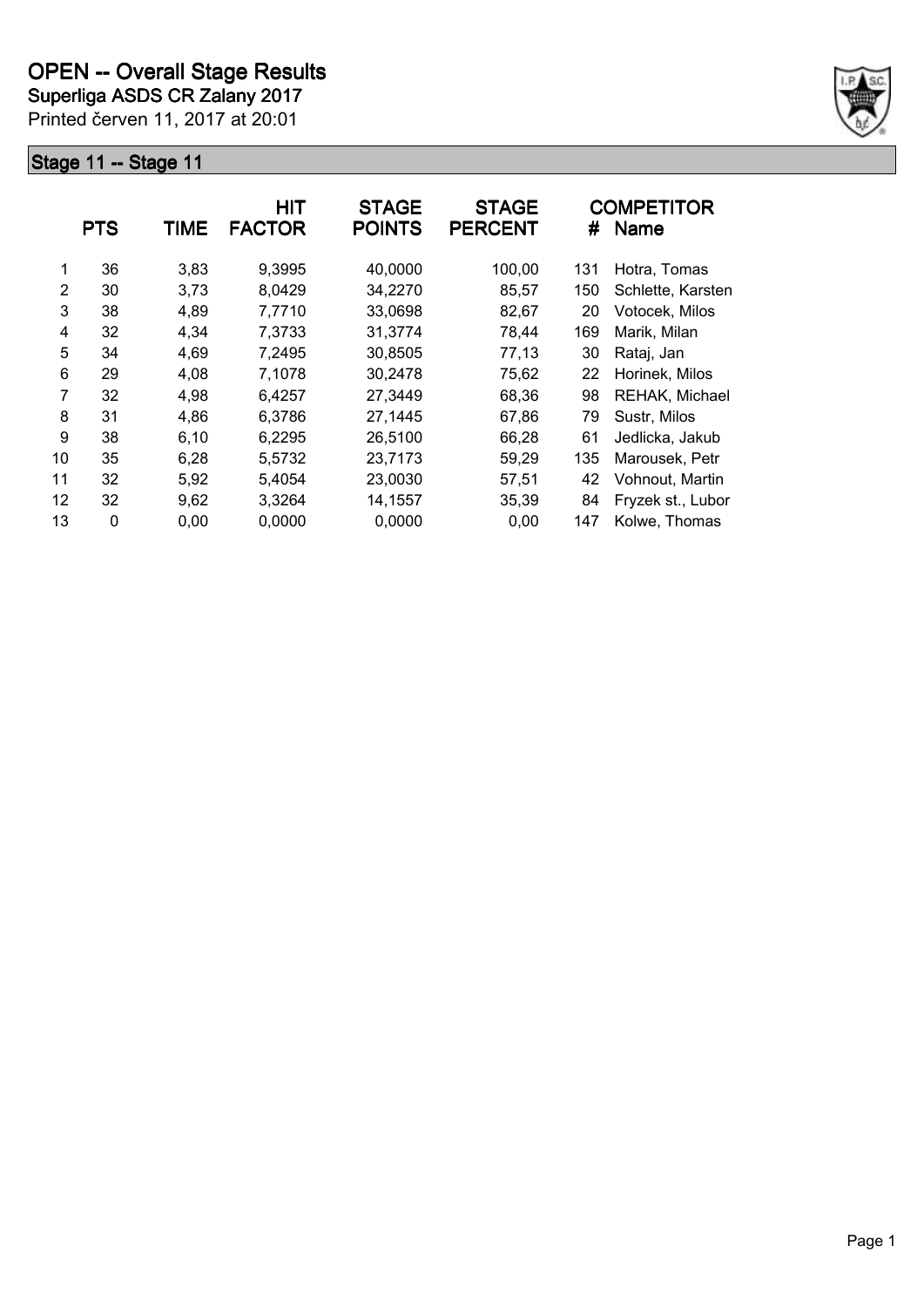

|                         | <b>PTS</b> | <b>TIME</b>    | HIT<br><b>FACTOR</b> | <b>STAGE</b><br><b>POINTS</b> | <b>STAGE</b><br><b>PERCENT</b> | #   | <b>COMPETITOR</b><br>Name |
|-------------------------|------------|----------------|----------------------|-------------------------------|--------------------------------|-----|---------------------------|
| 1                       | 38         | 3,60           | 10,5556              | 40,0000                       | 100,00                         | 90  | Liehne, Zdenek            |
| $\overline{\mathbf{c}}$ | 37         | 3,64           | 10,1648              | 38,5194                       | 96,30                          | 170 | Znamenacek, Petr          |
| 3                       | 30         | 4,35           | 6,8966               | 26,1343                       | 65,34                          | 33  | Bocarov, Vasil            |
| 4                       | 30         | 5,01           | 5,9880               | 22,6915                       | 56,73                          | 145 | Pietzsch, Felix           |
| 5                       | 31         | 5,26           | 5,8935               | 22,3334                       | 55,83                          | 58  | Tuček, Jiří               |
| $\,6$                   | 34         | 6,01           | 5,6572               | 21,4380                       | 53,59                          | 8   | Janouch, Pavel            |
| $\overline{7}$          | 32         | 5,89           | 5,4329               | 20,5880                       | 51,47                          | 3   | Cerny, Vaclav             |
| 8                       | 38         | 7,02           | 5,4131               | 20,5128                       | 51,28                          | 32  | Soustar, Ivo              |
| $\boldsymbol{9}$        | 33         | 6,12           | 5,3922               | 20,4334                       | 51,08                          | 1   | Beneš, Stanislav          |
| 10                      | 34         | 6,31           | 5,3883               | 20,4187                       | 51,05                          | 128 | Zakostelecky, Frantisek   |
| 11                      | 32         | 6,11           | 5,2373               | 19,8467                       | 49,62                          | 156 | Kuchtova, Jana            |
| 12                      | 36         | 6,93           | 5,1948               | 19,6856                       | 49,21                          | 133 | Koblasa, Bohumil          |
| 13                      | 30         | 6,01           | 4,9917               | 18,9158                       | 47,29                          | 35  | Bublak, Martin            |
| 14                      | 24         | 4,82           | 4,9793               | 18,8687                       | 47,17                          | 69  | Zeman, Marcel             |
| 15                      | 32         | 6,44           | 4,9689               | 18,8297                       | 47,07                          | 9   | Kebo, Vekoslav            |
| 16                      | 30         | 6,04           | 4,9669               | 18,8219                       | 47,05                          | 85  | Kolisch, Petr             |
| 17                      | 30         | 6,04           | 4,9669               | 18,8219                       | 47,05                          | 68  | Volesak, Jan              |
| 18                      | 30         | 6,08           | 4,9342               | 18,6981                       | 46,75                          | 37  | Frinta, Petr              |
| 19                      | 36         | 7,31           | 4,9248               | 18,6623                       | 46,66                          | 4   | Fiala, Vlastimil          |
| 20                      | 28         | 5,77           | 4,8527               | 18,3891                       | 45,97                          | 15  | Rehberger, Ivo            |
| 21                      | 28         | 5,80           | 4,8276               | 18,2940                       | 45,74                          | 105 | Dvorak, Petr              |
| 22                      | 23         | 4,83           | 4,7619               | 18,0451                       | 45,11                          | 27  | Kubik, Karel              |
| 23                      | 32         | 6,90           | 4,6377               | 17,5744                       | 43,94                          | 70  | Bocek, Radovan            |
| 24                      | 32         | 6,95           | 4,6043               | 17,4479                       | 43,62                          | 81  | Turkova, Eva              |
| 25                      | 28         | 6,13           | 4,5677               | 17,3092                       | 43,27                          | 5   | Habasko, Miloslav         |
| 26                      | 28         | 6,21           | 4,5089               | 17,0862                       | 42,72                          | 117 | Batek, Jaroslav           |
| 27                      | 30         | 6,98           | 4,2980               | 16,2871                       | 40,72                          | 83  | Fryzek, Lubor             |
| 28                      | 24         | 5,84           | 4,1096               | 15,5732                       | 38,93                          | 31  | Rota, Martin              |
| 29                      | 32         | 8,07           | 3,9653               | 15,0264                       | 37,57                          | 167 | Spicka, Jan               |
| 30                      | 22         | 5,70           | 3,8596               | 14,6260                       | 36,57                          | 155 | Kuchta, Miroslav          |
| 31                      | 26         | 7,14           | 3,6415               | 13,7992                       | 34,50                          | 45  | Zolnay, Pavol             |
| 32                      | 26         | 7,21           | 3,6061               | 13,6652                       | 34,16                          | 127 | Vltavsky, Miroslav        |
| 33                      | 34         | 9,80           | 3,4694               | 13,1472                       | 32,87                          | 124 | Ptackova Misarova, Petra  |
| 34                      | 22         | 6,92           | 3,1792               | 12,0475                       | 30, 12                         | 91  | Liehne, Irena             |
| 35                      | 29         | 9,19           | 3,1556               | 11,9581                       | 29,90                          | 18  | Simek, Frantisek          |
| 36                      | 26         | 8,36           | 3,1100               | 11,7854                       | 29,46                          | 111 | Stahl, Robert             |
| 37                      | 30         | 9,74           | 3,0801               | 11,6719                       | 29,18                          | 40  | Kupcik, Pavel             |
| 38                      | 15         | 5,70           | 2,6316               | 9,9723                        | 24,93                          | 39  | Jadrny, Milos             |
| 39                      | 28         | 10,65          | 2,6291               | 9,9629                        | 24,91                          | 165 | Puncochar, Jaromir        |
| 40                      | 15         | 5,76           | 2,6042               | 9,8684                        | 24,67                          | 73  | Kratochvil, Milos         |
| 41                      | 26         | 10,78          | 2,4119               | 9,1397                        | 22,85                          | 44  | Zolnay, Anna              |
| 42                      | 28         |                |                      |                               |                                | 141 |                           |
| 43                      | 28         | 11,84<br>12,85 | 2,3649               | 8,9616                        | 22,40<br>20,64                 | 123 | Szczepanski, Enrico       |
|                         |            |                | 2,1790               | 8,2572                        |                                |     | Naprstek, Martin          |
| 44                      | 13         | 5,97           | 2,1776               | 8,2518                        | 20,63                          | 146 | Schwarz, Florian          |
| 45                      | 11         | 7,68           | 1,4323               | 5,4276                        | 13,57                          | 143 | Hoding, Doris             |
| 46                      | 9          | 7,49           | 1,2016               | 4,5534                        | 11,38                          | 17  | Synek, Petr               |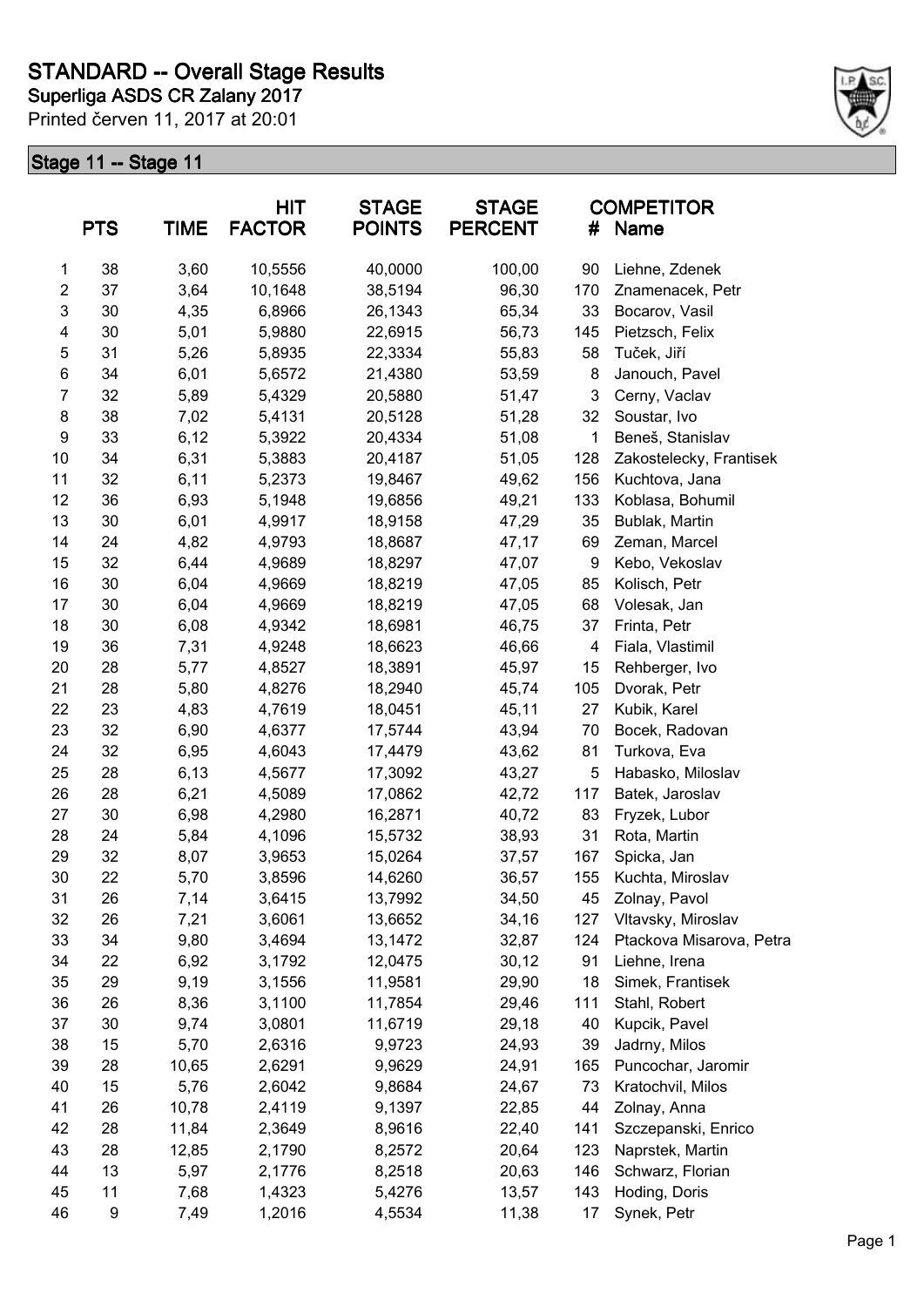# **PRODUCTION -- Overall Stage Results**

Printed červen 11, 2017 at 20:01 **Superliga ASDS CR Zalany 2017**



|                  | <b>PTS</b> | <b>TIME</b>  | <b>HIT</b><br><b>FACTOR</b> | <b>STAGE</b><br><b>POINTS</b> | <b>STAGE</b><br><b>PERCENT</b> | #              | <b>COMPETITOR</b><br>Name |
|------------------|------------|--------------|-----------------------------|-------------------------------|--------------------------------|----------------|---------------------------|
| 1                | 34         | 3,58         | 9,4972                      | 40,0000                       | 100,00                         | 43             | Zapletal, Miroslav        |
| $\overline{c}$   | 36         | 4,26         | 8,4507                      | 35,5924                       | 88,98                          | 102            | Svoboda, Pavel            |
| 3                | 30         | 3,61         | 8,3102                      | 35,0008                       | 87,50                          | 29             | Nemecek, Zdenek           |
| 4                | 32         | 4,27         | 7,4941                      | 31,5636                       | 78,91                          | 106            | Heglas, Jakub             |
| 5                | 30         | 4,22         | 7,1090                      | 29,9415                       | 74,85                          | 149            | Sek, Enrico               |
| $\,6$            | 34         | 4,98         | 6,8273                      | 28,7550                       | 71,89                          | 159            | Engh, Robert              |
| $\overline{7}$   | 32         | 4,75         | 6,7368                      | 28,3740                       | 70,93                          | 67             | Vavrecka, Michal A        |
| 8                | 30         | 4,60         | 6,5217                      | 27,4680                       | 68,67                          | 50             | Cervinka, Leos            |
| $\boldsymbol{9}$ | 38         | 5,90         | 6,4407                      | 27,1266                       | 67,82                          | 114            | Stryc, Michael            |
| 10               | 30         | 4,80         | 6,2500                      | 26,3235                       | 65,81                          | 89             | Liehne, Jan               |
| 11               | 36         | 5,77         | 6,2392                      | 26,2779                       | 65,69                          | 110            | Kratochvil, Jan           |
| 12               | 28         | 4,58         | 6,1135                      | 25,7488                       | 64,37                          | 126            | Stepan, Michal            |
| 13               | 30         | 5,01         | 5,9880                      | 25,2201                       | 63,05                          | 142            | Braun, Jurgen             |
| 14               | 36         | 6,02         | 5,9801                      | 25,1866                       | 62,97                          | 88             | Leitner, Benjamin         |
| 15               | 26         | 4,45         | 5,8427                      | 24,6081                       | 61,52                          | 57             | Silhan, Jiri              |
| 16               | 32         | 5,60         | 5,7143                      | 24,0672                       | 60,17                          | 26             | Kostak, Jan               |
| 17               | 30         | 5,26         | 5,7034                      | 24,0215                       | 60,05                          | 87             | Kuzel, Zdenek             |
| 18               | 28         | 4,96         | 5,6452                      | 23,7761                       | 59,44                          | 113            | Silhavy, Erik             |
| 19               | 22         | 3,90         | 5,6410                      | 23,7587                       | 59,40                          | 161            | Kohout, Jaromir           |
| 20               | 32         | 5,76         | 5,5556                      | 23,3987                       | 58,50                          | 112            | Selichar, Daniel          |
| 21               | 34         | 6,21         | 5,4750                      | 23,0596                       | 57,65                          | 134            | Krcal, Jan                |
| 22               | 30         | 5,72         | 5,2448                      | 22,0897                       | 55,22                          | 92             | Louda, Vratislav          |
| 23               | 36         | 7,08         | 5,0847                      | 21,4158                       | 53,54                          | 162            | Hulka, Pavel              |
| 24               | 30         | 5,92         | 5,0676                      | 21,3434                       | 53,36                          | 64             | Manolevski, Michael       |
| 25               | 30         | 6, 10        | 4,9180                      | 20,7136                       | 51,78                          | 153            | Ulrich, Jens              |
| 26               | 34         | 7,10         | 4,7887                      | 20,1690                       | 50,42                          | 21             | Zicha, Josef              |
| 27               | 30         | 6,29         | 4,7695                      | 20,0879                       | 50,22                          | 75             | Panek, Ales               |
| 28               | 21         | 4,42         | 4,7511                      | 20,0106                       | 50,03                          | 65             | Rosenberg, Tomas          |
| 29               | 26         | 6,00         | 4,3333                      | 18,2510                       | 45,63                          | 109            | Kramolis, Ivo             |
| 30               | 30         | 6,98         | 4,2980                      | 18,1021                       | 45,26                          | 47             | Bindik, Frantisek         |
| 31               | 26         | 6,05         | 4,2975                      | 18,1001                       | 45,25                          | 101            | Strnad, Ivo               |
| 32               | 24         | 6,01         | 3,9933                      | 16,8190                       | 42,05                          | 164            | Kolakowski, Jan           |
| 33               | 19         | 4,79         | 3,9666                      | 16,7064                       | 41,77                          | 59             | Valasik, Petr             |
| 34               |            |              | 3,9381                      | 16,5864                       | 41,47                          | 86             |                           |
| 35               | 28<br>22   | 7,11<br>5,65 | 3,8938                      | 16,3998                       | 41,00                          | 137            | Kucera, Petr              |
|                  | 34         | 8,90         |                             |                               |                                | 74             | Geiger, Michael           |
| 36<br>37         |            |              | 3,8202                      | 16,0899                       | 40,22                          |                | Mucka, Karel              |
|                  | 19         | 5,03         | 3,7773                      | 15,9093                       | 39,77                          | 166            | Sedy, Roman               |
| 38               | 22         | 6,02         | 3,6545                      | 15,3918                       | 38,48                          | 157            | Kysela, Milos             |
| 39               | 24         | 6,74         | 3,5608                      | 14,9974                       | 37,49                          | 97             | Pavlicek, Karel           |
| 40               | 17         | 4,79         | 3,5491                      | 14,9478                       | 37,37                          | 28             | Malach, Miroslav          |
| 41               | 32         | 10,48        | 3,0534                      | 12,8604                       | 32,15                          | 41             | Tichý, Lukáš              |
| 42               | 32         | 10,85        | 2,9493                      | 12,4218                       | 31,05                          | $\overline{2}$ | Beran, Jakub              |
| 43               | 17         | 5,77         | 2,9463                      | 12,4090                       | 31,02                          | 24             | Chabr, Pavel              |
| 44               | 30         | 11,65        | 2,5751                      | 10,8457                       | 27,11                          | 48             | Bizek, Vojtech            |
| 45               | 34         | 15,10        | 2,2517                      | 9,4834                        | 23,71                          | 148            | Moser, Viola              |
| 46               | 11         | 5,04         | 2,1825                      | 9,1923                        | 22,98                          | 16             | Sykora, Petr              |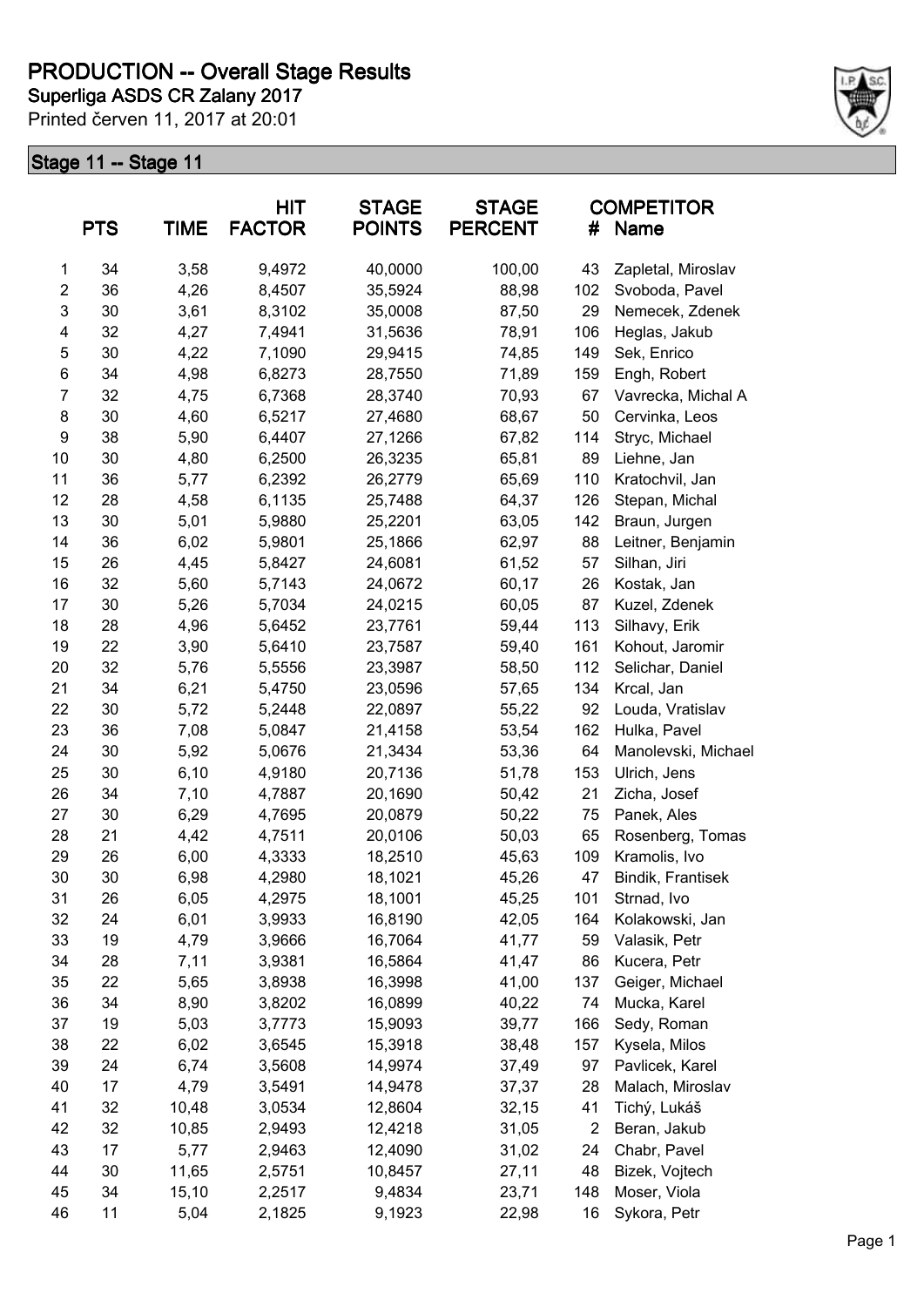Printed červen 11, 2017 at 20:01 **Superliga ASDS CR Zalany 2017**



|    | <b>PTS</b> | TIME  | <b>HIT</b><br><b>FACTOR</b> | <b>STAGE</b><br><b>POINTS</b> | <b>STAGE</b><br><b>PERCENT</b> | #   | <b>COMPETITOR</b><br><b>Name</b> |
|----|------------|-------|-----------------------------|-------------------------------|--------------------------------|-----|----------------------------------|
| 47 | 28         | 14.37 | 1,9485                      | 8,2066                        | 20,52                          | 158 | Prosek, Jan                      |
| 48 | 15         | 7,80  | 1,9231                      | 8,0995                        | 20,25                          | 46  | Bernard, Petr                    |
| 49 | 13         | 8,70  | 1,4943                      | 6,2934                        | 15,73                          | 104 | Vavrouskova, Pavla               |
| 50 | 9          | 6,19  | 1,4540                      | 6,1237                        | 15,31                          | 100 | Sochan, Jiri                     |
| 51 | 28         | 19,33 | 1,4485                      | 6,1008                        | 15,25                          | 144 | Kabatek, Emilia                  |
| 52 | 2          | 4,65  | 0,4301                      | 1,8115                        | 4,53                           | 36  | Tiefenbach, Martin               |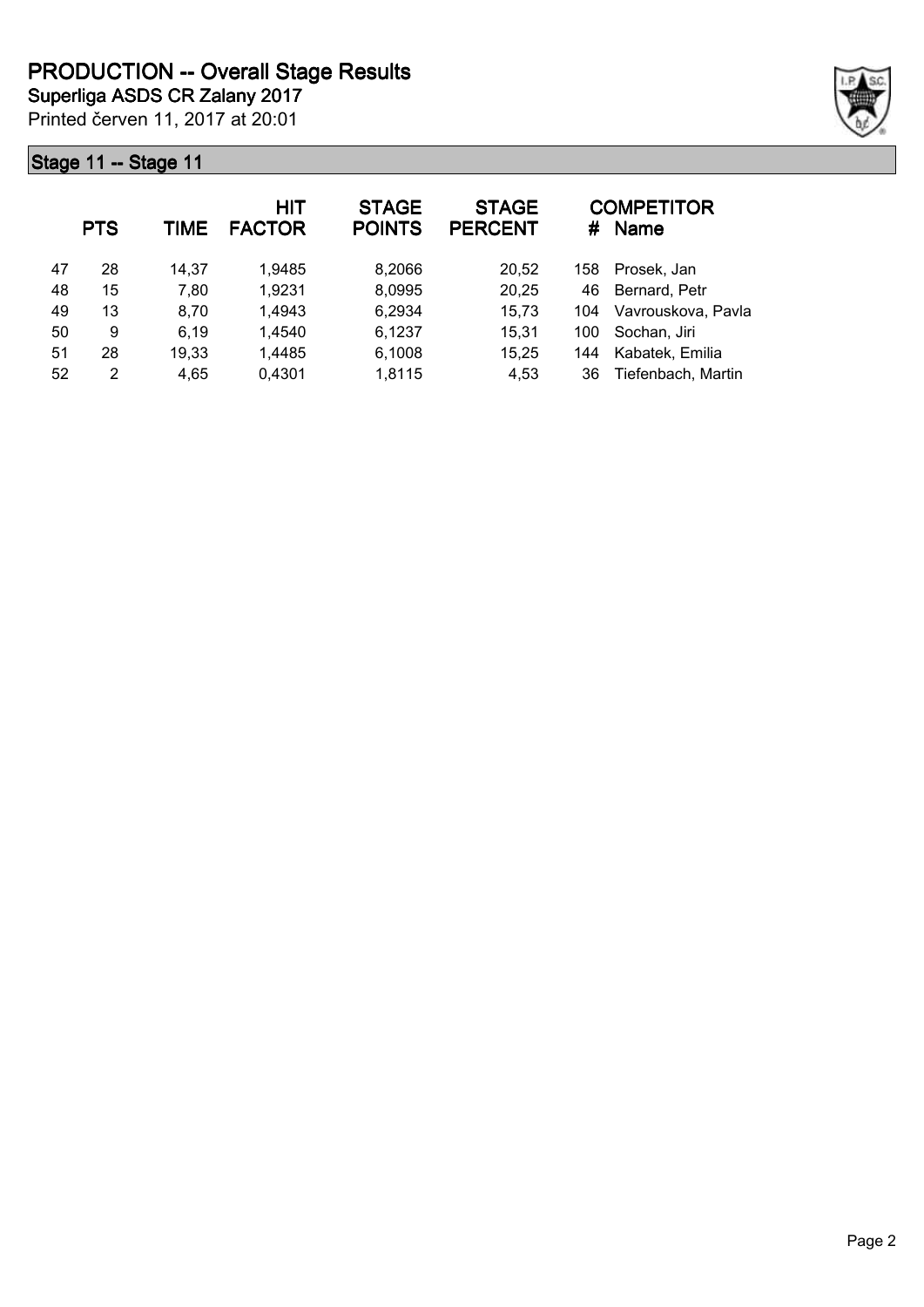

|    | <b>PTS</b> | TIME | <b>HIT</b><br><b>FACTOR</b> | <b>STAGE</b><br><b>POINTS</b> | <b>STAGE</b><br><b>PERCENT</b> |     | <b>COMPETITOR</b><br># Name |
|----|------------|------|-----------------------------|-------------------------------|--------------------------------|-----|-----------------------------|
| 1  | 33         | 4,29 | 7,6923                      | 40,0000                       | 100,00                         | 6   | Hakala, Jiri                |
| 2  | 28         | 4,44 | 6,3063                      | 32,7928                       | 81,98                          | 116 | Wilk, Ivo                   |
| 3  | 28         | 4,45 | 6,2921                      | 32,7191                       | 81,80                          | 77  | Smutny, Petr                |
| 4  | 30         | 6,20 | 4,8387                      | 25,1613                       | 62,90                          | 168 | Frydl, Vaclav               |
| 5  | 28         | 5,99 | 4,6745                      | 24,3072                       | 60,77                          | 53  | Novotny, Jiri               |
| 6  | 28         | 7,44 | 3,7634                      | 19,5699                       | 48,92                          | 62  | Kotrous, Pavel              |
| 7  | 26         | 7,21 | 3,6061                      | 18,7517                       | 46,88                          | 12  | Marek, Jiri                 |
| 8  | 24         | 7,36 | 3,2609                      | 16,9565                       | 42,39                          | 140 | Weingartner, Tomas          |
| 9  | 19         | 6,14 | 3,0945                      | 16,0912                       | 40,23                          | 78  | Stransky, Viktor            |
| 10 | 18         | 5,96 | 3,0201                      | 15,7047                       | 39,26                          | 138 | Musil, Eduard               |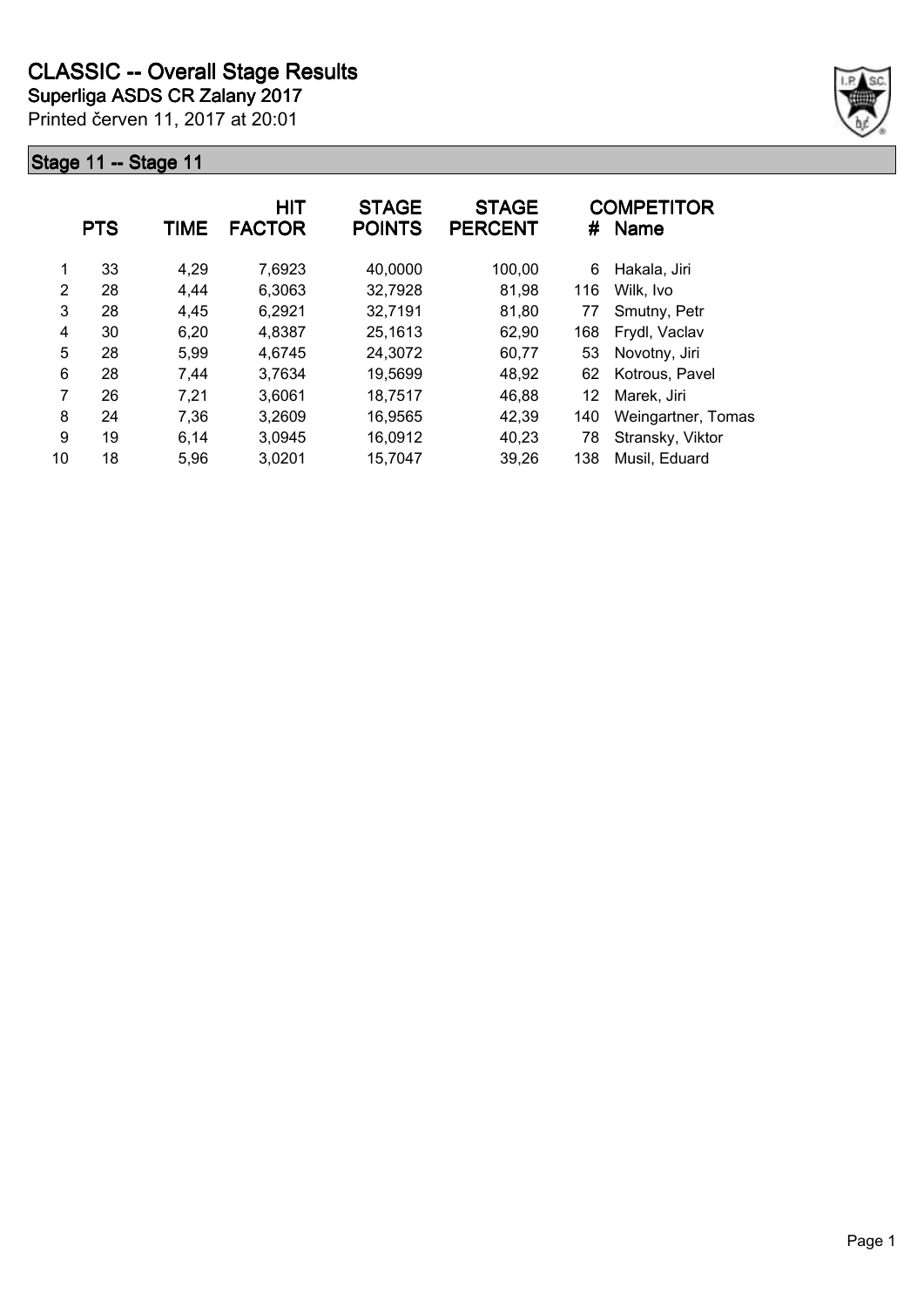|               | <b>PTS</b> | TIME  | HIT<br><b>FACTOR</b> | <b>STAGE</b><br><b>POINTS</b> | <b>STAGE</b><br><b>PERCENT</b> | #   | <b>COMPETITOR</b><br><b>Name</b> |
|---------------|------------|-------|----------------------|-------------------------------|--------------------------------|-----|----------------------------------|
|               | 34         | 8.13  | 4,1820               | 40,0000                       | 100.00                         | 60  | Jedlicka, Jiri                   |
| $\mathcal{P}$ | 37         | 13,08 | 2,8287               | 27,0561                       | 67.64                          | 14  | Prepletany, Jan                  |
| 3             | 24         | 8.66  | 2,7714               | 26,5073                       | 66,27                          | 160 | Rossl, Karel                     |
| 4             | 30         | 11.10 | 2,7027               | 25,8506                       | 64,63                          | 13  | Pojer, Lubos                     |

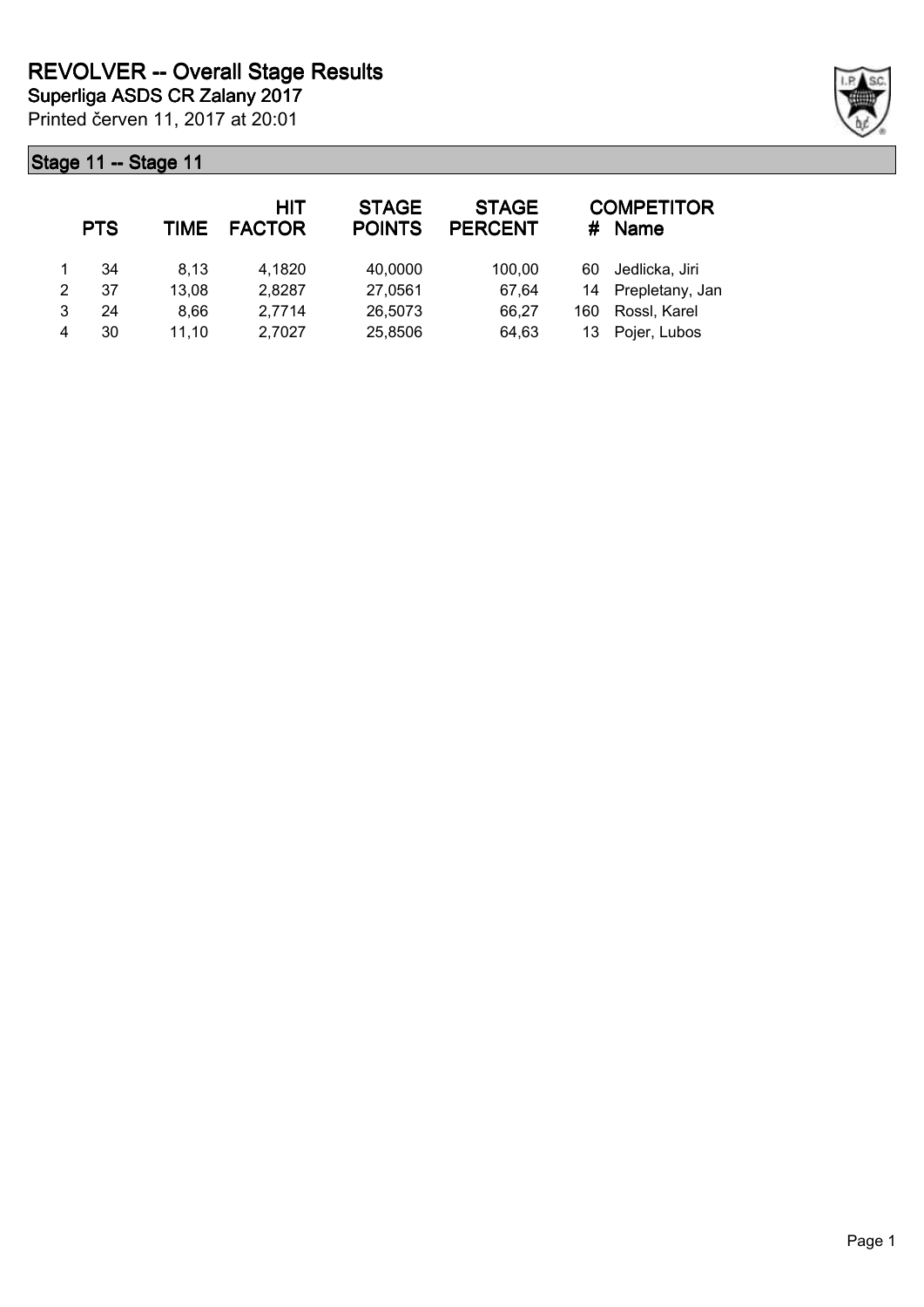**Superliga ASDS CR Zalany 2017**

Printed červen 11, 2017 at 20:01



|    | <b>PTS</b> | TIME  | <b>HIT</b><br><b>FACTOR</b> | <b>STAGE</b><br><b>POINTS</b> | <b>STAGE</b><br><b>PERCENT</b> | #   | <b>COMPETITOR</b><br><b>Name</b> |
|----|------------|-------|-----------------------------|-------------------------------|--------------------------------|-----|----------------------------------|
| 1  | 151        | 16,33 | 9,2468                      | 160,0000                      | 100,00                         | 22  | Horinek, Milos                   |
| 2  | 156        | 19,08 | 8,1761                      | 141,4736                      | 88,42                          | 131 | Hotra, Tomas                     |
| 3  | 150        | 20,89 | 7,1805                      | 124,2459                      | 77,65                          | 150 | Schlette, Karsten                |
| 4  | 155        | 21,99 | 7,0487                      | 121,9651                      | 76,23                          | 30  | Rataj, Jan                       |
| 5  | 152        | 22,21 | 6,8438                      | 118,4198                      | 74,01                          | 79  | Sustr, Milos                     |
| 6  | 148        | 21,66 | 6,8329                      | 118,2313                      | 73,89                          | 169 | Marik, Milan                     |
| 7  | 149        | 22,03 | 6,7635                      | 117,0310                      | 73,14                          | 98  | REHAK, Michael                   |
| 8  | 156        | 24,11 | 6,4703                      | 111,9584                      | 69,97                          | 42  | Vohnout. Martin                  |
| 9  | 155        | 25,70 | 6,0311                      | 104,3585                      | 65,22                          | 61  | Jedlicka, Jakub                  |
| 10 | 134        | 22,27 | 6,0171                      | 104,1151                      | 65,07                          | 20  | Votocek, Milos                   |
| 11 | 142        | 25,73 | 5,5188                      | 95,4944                       | 59,68                          | 135 | Marousek, Petr                   |
| 12 | 137        | 28,81 | 4,7553                      | 82,2823                       | 51,43                          | 147 | Kolwe, Thomas                    |
| 13 | 110        | 48,09 | 2,2874                      | 39,5792                       | 24,74                          | 84  | Fryzek st., Lubor                |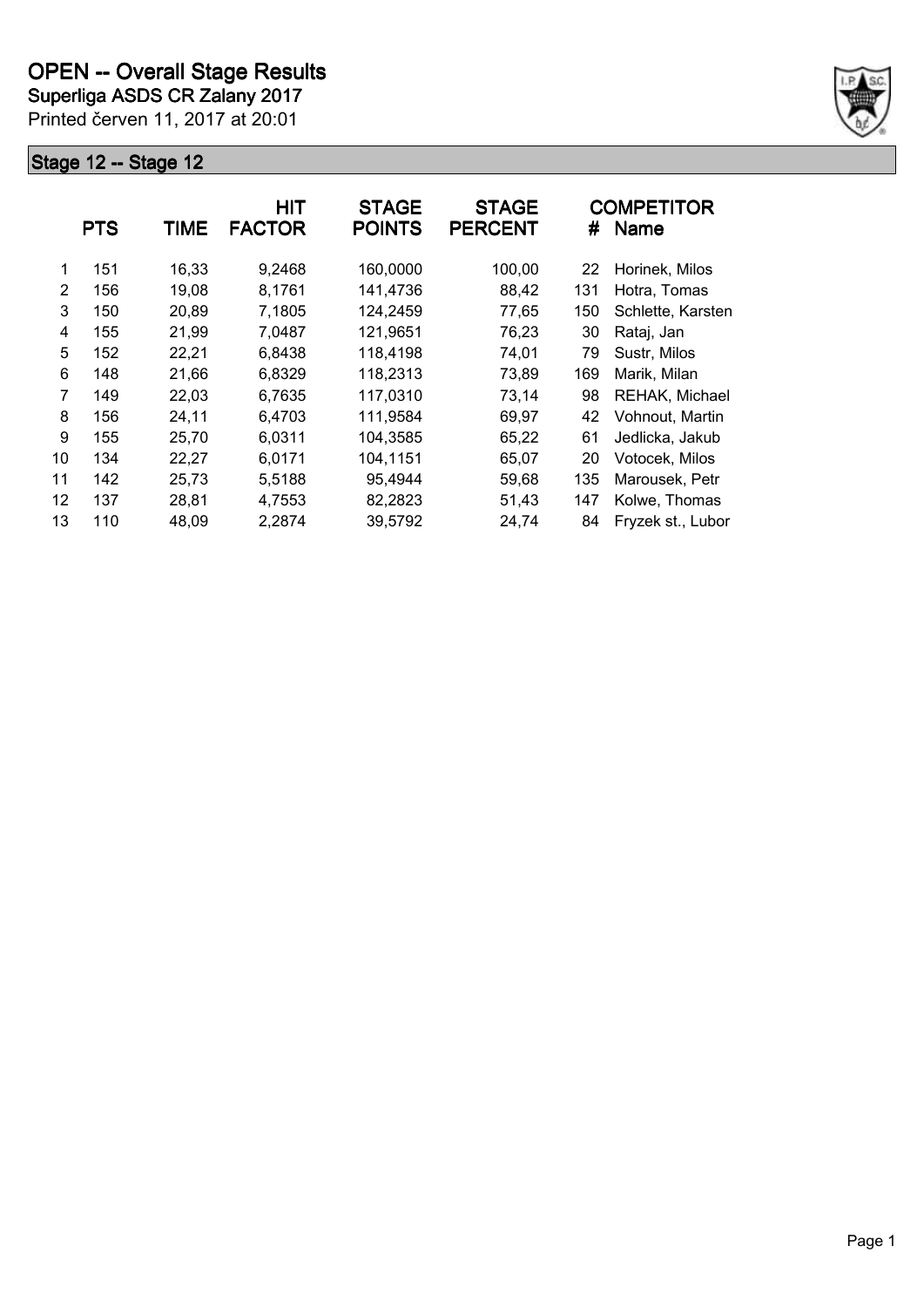

|                | <b>PTS</b> | <b>TIME</b> | HIT<br><b>FACTOR</b> | <b>STAGE</b><br><b>POINTS</b> | <b>STAGE</b><br><b>PERCENT</b> | #   | <b>COMPETITOR</b><br>Name |
|----------------|------------|-------------|----------------------|-------------------------------|--------------------------------|-----|---------------------------|
| $\mathbf{1}$   | 154        | 18,55       | 8,3019               | 160,0000                      | 100,00                         | 90  | Liehne, Zdenek            |
| $\overline{c}$ | 155        | 19,64       | 7,8921               | 152,1015                      | 95,06                          | 105 | Dvorak, Petr              |
| 3              | 149        | 19,77       | 7,5367               | 145,2522                      | 90,78                          | 27  | Kubik, Karel              |
| 4              | 150        | 20,71       | 7,2429               | 139,5900                      | 87,24                          | 5   | Habasko, Miloslav         |
| 5              | 154        | 21,40       | 7,1963               | 138,6916                      | 86,68                          | 33  | Bocarov, Vasil            |
| 6              | 140        | 19,57       | 7,1538               | 137,8734                      | 86,17                          | 170 | Znamenacek, Petr          |
| $\overline{7}$ | 153        | 22,02       | 6,9482               | 133,9113                      | 83,69                          | 133 | Koblasa, Bohumil          |
| 8              | 154        | 22,73       | 6,7752               | 130,5763                      | 81,61                          | 91  | Liehne, Irena             |
| 9              | 153        | 22,70       | 6,7401               | 129,8999                      | 81,19                          | 1   | Beneš, Stanislav          |
| 10             | 146        | 22,97       | 6,3561               | 122,4997                      | 76,56                          | 128 | Zakostelecky, Frantisek   |
| 11             | 152        | 24,05       | 6,3202               | 121,8068                      | 76,13                          | 73  | Kratochvil, Milos         |
| 12             | 128        | 20,58       | 6,2196               | 119,8692                      | 74,92                          | 3   | Cerny, Vaclav             |
| 13             | 154        | 25,22       | 6,1063               | 117,6844                      | 73,55                          | 81  | Turkova, Eva              |
| 14             | 148        | 24,28       | 6,0956               | 117,4779                      | 73,42                          | 69  | Zeman, Marcel             |
| 15             | 157        | 26,34       | 5,9605               | 114,8754                      | 71,80                          | 155 | Kuchta, Miroslav          |
| 16             | 152        | 26,24       | 5,7927               | 111,6408                      | 69,78                          | 68  | Volesak, Jan              |
| 17             | 144        | 25,35       | 5,6805               | 109,4782                      | 68,42                          | 124 | Ptackova Misarova, Petra  |
| 18             | 129        | 22,79       | 5,6604               | 109,0909                      | 68,18                          | 117 | Batek, Jaroslav           |
| 19             | 146        | 25,91       | 5,6349               | 108,5997                      | 67,87                          | 37  | Frinta, Petr              |
| 20             | 136        | 24,96       | 5,4487               | 105,0117                      | 65,63                          | 83  | Fryzek, Lubor             |
| 21             | 142        | 26,35       | 5,3890               | 103,8606                      | 64,91                          | 146 | Schwarz, Florian          |
| 22             | 131        | 24,46       | 5,3557               | 103,2186                      | 64,51                          | 35  | Bublak, Martin            |
| 23             | 152        | 28,45       | 5,3427               | 102,9685                      | 64,36                          | 31  | Rota, Martin              |
| 24             | 150        | 28,44       | 5,2743               | 101,6494                      | 63,53                          | 85  | Kolisch, Petr             |
| 25             | 152        | 29,14       | 5,2162               | 100,5304                      | 62,83                          | 156 | Kuchtova, Jana            |
| 26             | 115        | 22,16       | 5,1895               | 100,0164                      | 62,51                          | 45  | Zolnay, Pavol             |
| 27             | 152        | 29,41       | 5,1683               | 99,6074                       | 62,25                          | 70  | Bocek, Radovan            |
| 28             | 126        | 25,10       | 5,0199               | 96,7476                       | 60,47                          | 15  | Rehberger, Ivo            |
| 29             | 142        | 28,35       | 5,0088               | 96,5336                       | 60,33                          | 9   | Kebo, Vekoslav            |
| 30             | 146        | 29,26       | 4,9897               | 96,1660                       | 60,10                          | 8   | Janouch, Pavel            |
| 31             | 137        | 28,26       | 4,8478               | 93,4311                       | 58,39                          | 18  | Simek, Frantisek          |
| 32             | 146        | 30,28       | 4,8217               | 92,9266                       | 58,08                          | 39  | Jadrny, Milos             |
| 33             | 138        | 29,82       | 4,6278               | 89,1897                       | 55,74                          | 111 | Stahl, Robert             |
| 34             | 142        | 31,20       | 4,5513               | 87,7156                       | 54,82                          | 4   | Fiala, Vlastimil          |
| 35             | 144        | 32,69       | 4,4050               | 84,8967                       | 53,06                          | 40  | Kupcik, Pavel             |
| 36             | 150        | 34,11       | 4,3975               | 84,7525                       | 52,97                          | 32  | Soustar, Ivo              |
| 37             | 146        | 33,76       | 4,3246               | 83,3477                       | 52,09                          | 44  | Zolnay, Anna              |
| 38             | 138        | 32,61       | 4,2318               | 81,5589                       | 50,97                          | 145 | Pietzsch, Felix           |
| 39             | 128        | 31,16       | 4,1078               | 79,1691                       | 49,48                          | 127 | Vltavsky, Miroslav        |
| 40             | 147        | 37,96       | 3,8725               | 74,6336                       | 46,65                          | 58  | Tuček, Jiří               |
| 41             | 134        | 34,80       | 3,8506               | 74,2111                       | 46,38                          | 17  | Synek, Petr               |
| 42             | 136        | 37,71       | 3,6065               | 69,5065                       | 43,44                          | 123 | Naprstek, Martin          |
| 43             | 115        | 32,14       | 3,5781               | 68,9597                       | 43,10                          | 141 | Szczepanski, Enrico       |
| 44             | 138        | 40,40       | 3,4158               | 65,8326                       | 41,15                          | 167 | Spicka, Jan               |
| 45             | 108        | 37,19       | 2,9040               | 55,9681                       | 34,98                          | 165 | Puncochar, Jaromir        |
| 46             | 96         | 54,42       | 1,7641               | 33,9982                       | 21,25                          | 143 | Hoding, Doris             |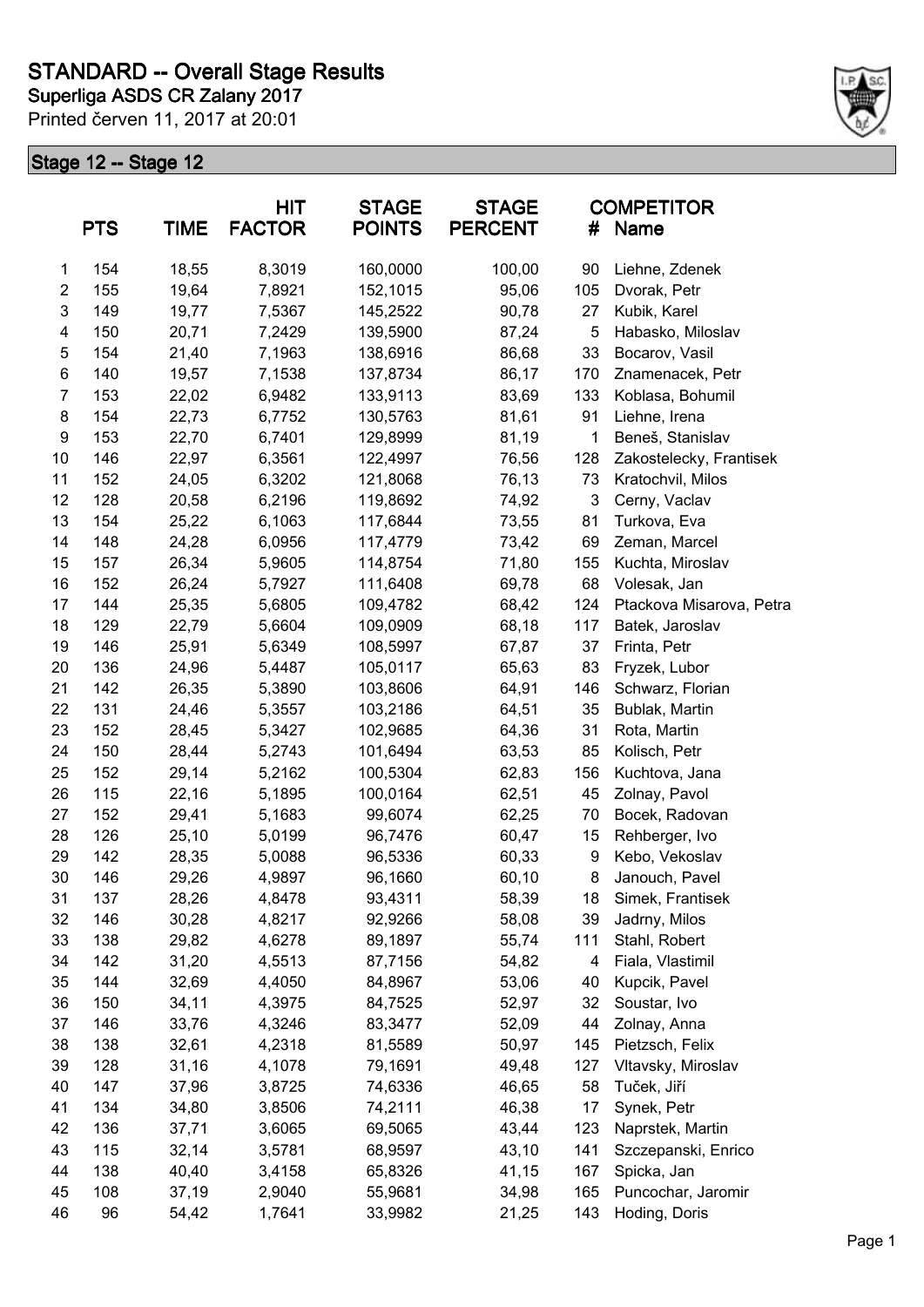# **PRODUCTION -- Overall Stage Results**

Printed červen 11, 2017 at 20:01 **Superliga ASDS CR Zalany 2017**



|                | <b>PTS</b> | <b>TIME</b> | HIT<br><b>FACTOR</b> | <b>STAGE</b><br><b>POINTS</b> | <b>STAGE</b><br><b>PERCENT</b> | #   | <b>COMPETITOR</b><br>Name |
|----------------|------------|-------------|----------------------|-------------------------------|--------------------------------|-----|---------------------------|
| 1              | 160        | 19,51       | 8,2009               | 160,0000                      | 100,00                         | 126 | Stepan, Michal            |
| $\overline{c}$ | 142        | 18,34       | 7,7426               | 151,0589                      | 94,41                          | 43  | Zapletal, Miroslav        |
| 3              | 156        | 20,91       | 7,4605               | 145,5552                      | 90,97                          | 114 | Stryc, Michael            |
| 4              | 156        | 20,97       | 7,4392               | 145,1388                      | 90,71                          | 102 | Svoboda, Pavel            |
| 5              | 156        | 21,14       | 7,3794               | 143,9716                      | 89,98                          | 159 | Engh, Robert              |
| 6              | 138        | 18,95       | 7,2823               | 142,0781                      | 88,80                          | 29  | Nemecek, Zdenek           |
| 7              | 146        | 20,14       | 7,2493               | 141,4330                      | 88,40                          | 89  | Liehne, Jan               |
| 8              | 148        | 20,74       | 7,1360               | 139,2227                      | 87,01                          | 64  | Manolevski, Michael       |
| 9              | 150        | 21,19       | 7,0788               | 138,1076                      | 86,32                          | 87  | Kuzel, Zdenek             |
| 10             | 152        | 21,49       | 7,0731               | 137,9953                      | 86,25                          | 113 | Silhavy, Erik             |
| 11             | 152        | 21,57       | 7,0468               | 137,4835                      | 85,93                          | 110 | Kratochvil, Jan           |
| 12             | 148        | 22,10       | 6,6968               | 130,6552                      | 81,66                          | 166 | Sedy, Roman               |
| 13             | 158        | 24,24       | 6,5182               | 127,1691                      | 79,48                          | 92  | Louda, Vratislav          |
| 14             | 148        | 23,02       | 6,4292               | 125,4335                      | 78,40                          | 65  | Rosenberg, Tomas          |
| 15             | 152        | 23,74       | 6,4027               | 124,9166                      | 78,07                          | 36  | Tiefenbach, Martin        |
| 16             | 150        | 23,44       | 6,3993               | 124,8507                      | 78,03                          | 137 | Geiger, Michael           |
| 17             | 146        | 22,86       | 6,3867               | 124,6045                      | 77,88                          | 134 | Krcal, Jan                |
| 18             | 138        | 22,23       | 6,2078               | 121,1147                      | 75,70                          | 142 | Braun, Jurgen             |
| 19             | 140        | 22,76       | 6,1511               | 120,0088                      | 75,01                          | 59  | Valasik, Petr             |
| 20             | 139        | 22,76       | 6,1072               | 119,1516                      | 74,47                          | 106 | Heglas, Jakub             |
| 21             | 154        | 25,79       | 5,9713               | 116,5002                      | 72,81                          | 50  | Cervinka, Leos            |
| 22             | 137        | 22,96       | 5,9669               | 116,4142                      | 72,76                          | 47  | Bindik, Frantisek         |
| 23             | 142        | 23,98       | 5,9216               | 115,5304                      | 72,21                          | 101 | Strnad, Ivo               |
| 24             | 152        | 25,91       | 5,8665               | 114,4546                      | 71,53                          | 67  | Vavrecka, Michal A        |
| 25             | 144        | 25,04       | 5,7508               | 112,1981                      | 70,12                          | 112 | Selichar, Daniel          |
| 26             | 152        | 26,81       | 5,6695               | 110,6124                      | 69,13                          | 97  | Pavlicek, Karel           |
| 27             | 146        | 25,84       | 5,6502               | 110,2345                      | 68,90                          | 46  | Bernard, Petr             |
| 28             | 148        | 27,16       | 5,4492               | 106,3137                      | 66,45                          | 149 | Sek, Enrico               |
| 29             | 154        | 28,28       | 5,4455               | 106,2426                      | 66,40                          | 109 | Kramolis, Ivo             |
| 30             | 144        | 26,51       | 5,4319               | 105,9766                      | 66,24                          | 100 | Sochan, Jiri              |
| 31             | 142        | 26,77       | 5,3044               | 103,4897                      | 64,68                          | 26  | Kostak, Jan               |
| 32             | 113        | 22,04       | 5,1270               | 100,0286                      | 62,52                          | 164 | Kolakowski, Jan           |
| 33             | 144        | 28,25       | 5,0973               | 99,4492                       | 62,16                          | 21  | Zicha, Josef              |
| 34             | 136        | 26,73       | 5,0879               | 99,2652                       | 62,04                          | 161 | Kohout, Jaromir           |
| 35             | 140        | 27,97       | 5,0054               | 97,6546                       | 61,03                          | 2   | Beran, Jakub              |
| 36             | 150        | 30,38       | 4,9375               | 96,3298                       | 60,21                          | 153 | Ulrich, Jens              |
| 37             | 138        | 27,99       | 4,9303               | 96,1908                       | 60,12                          | 88  | Leitner, Benjamin         |
| 38             | 127        | 25,82       | 4,9187               | 95,9632                       | 59,98                          | 16  | Sykora, Petr              |
| 39             | 148        | 30,16       | 4,9072               | 95,7387                       | 59,84                          | 162 | Hulka, Pavel              |
| 40             | 142        | 29,17       | 4,8680               | 94,9750                       | 59,36                          | 57  | Silhan, Jiri              |
| 41             | 150        | 31,09       | 4,8247               | 94,1299                       | 58,83                          | 157 | Kysela, Milos             |
| 42             | 152        | 32,55       | 4,6697               | 91,1066                       | 56,94                          | 158 | Prosek, Jan               |
| 43             | 129        | 27,67       | 4,6621               | 90,9573                       | 56,85                          | 75  | Panek, Ales               |
| 44             | 135        | 29,18       | 4,6265               | 90,2622                       | 56,41                          | 86  | Kucera, Petr              |
| 45             | 138        | 33,02       | 4,1793               | 81,5378                       | 50,96                          | 48  | Bizek, Vojtech            |
| 46             | 142        | 34,19       | 4,1533               | 81,0301                       | 50,64                          | 28  | Malach, Miroslav          |
|                |            |             |                      |                               |                                |     |                           |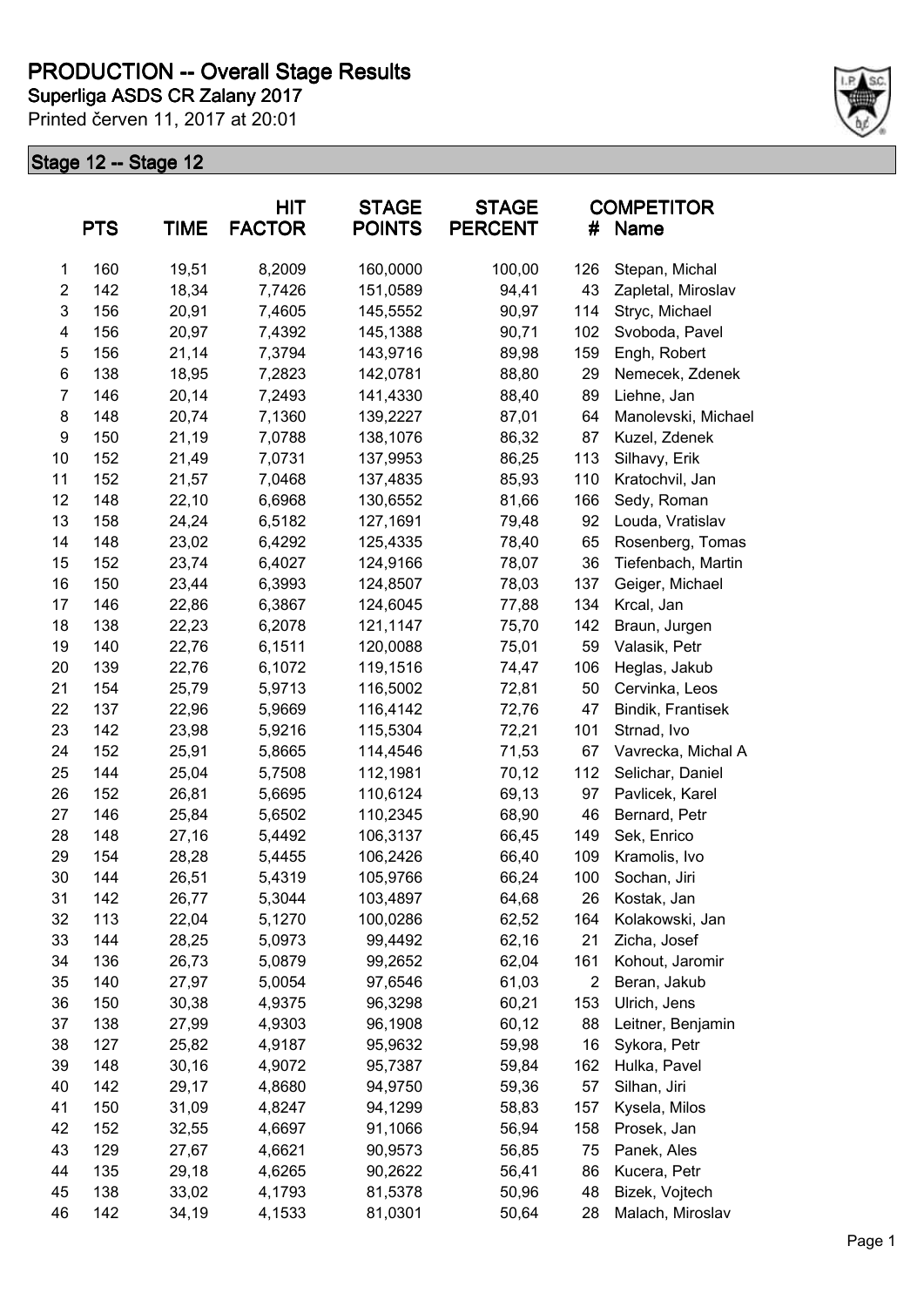Printed červen 11, 2017 at 20:01 **Superliga ASDS CR Zalany 2017**



|    | <b>PTS</b> | <b>TIME</b> | <b>HIT</b><br><b>FACTOR</b> | <b>STAGE</b><br><b>POINTS</b> | <b>STAGE</b><br><b>PERCENT</b> | #   | <b>COMPETITOR</b><br><b>Name</b> |
|----|------------|-------------|-----------------------------|-------------------------------|--------------------------------|-----|----------------------------------|
| 47 | 134        | 32,52       | 4.1205                      | 80,3918                       | 50,24                          | 148 | Moser, Viola                     |
| 48 | 113        | 28,05       | 4,0285                      | 78,5964                       | 49,12                          | 24  | Chabr, Pavel                     |
| 49 | 135        | 35,57       | 3,7953                      | 74,0469                       | 46,28                          | 41  | Tichý, Lukáš                     |
| 50 | 121        | 32,00       | 3,7813                      | 73,7722                       | 46,11                          | 74  | Mucka, Karel                     |
| 51 | 133        | 37,16       | 3,5791                      | 69,8286                       | 43,64                          | 104 | Vavrouskova, Pavla               |
| 52 | 140        | 48,14       | 2,9082                      | 56,7387                       | 35,46                          | 144 | Kabatek, Emilia                  |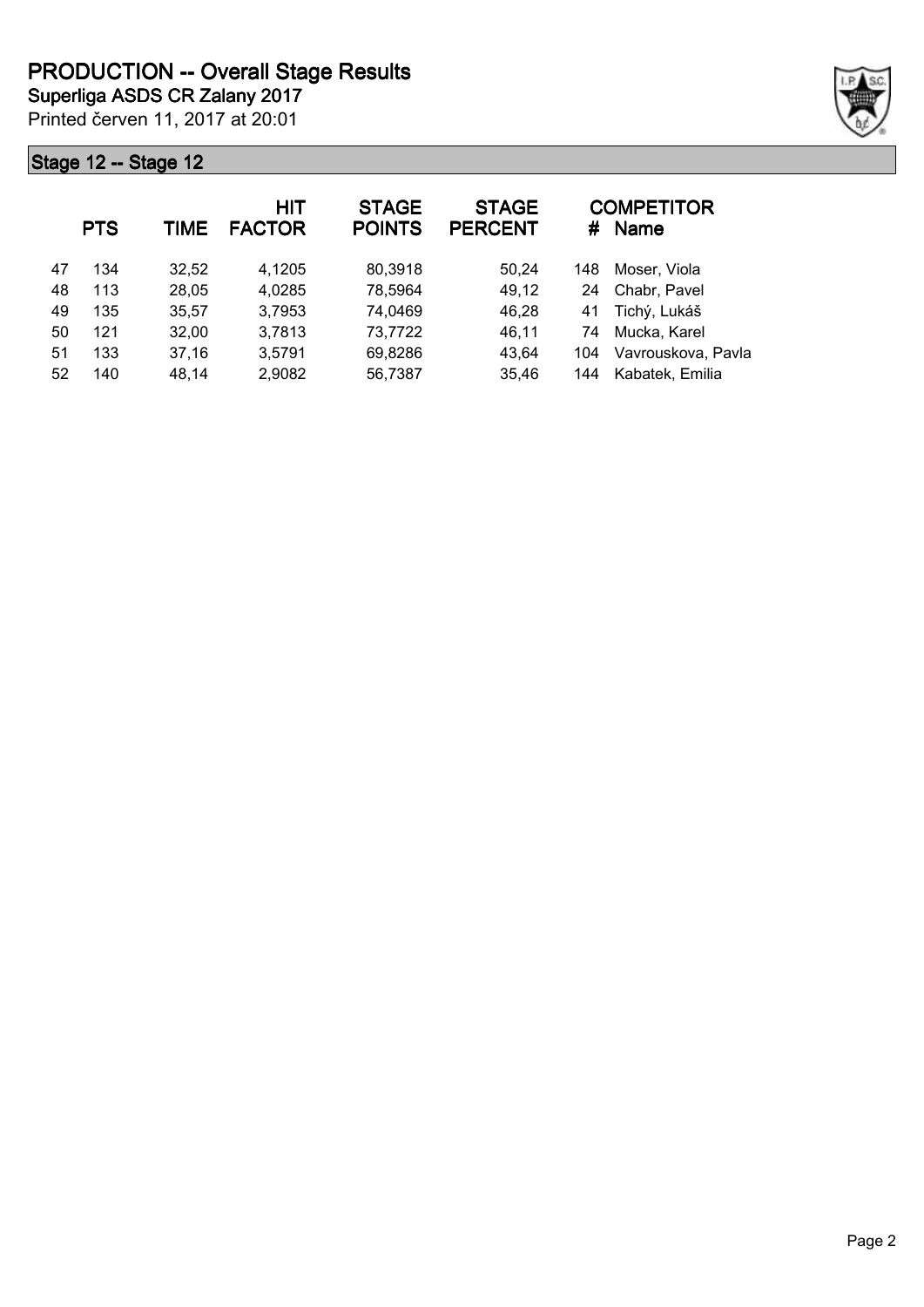

|               | <b>PTS</b> | <b>TIME</b> | <b>HIT</b><br><b>FACTOR</b> | <b>STAGE</b><br><b>POINTS</b> | <b>STAGE</b><br><b>PERCENT</b> | #   | <b>COMPETITOR</b><br><b>Name</b> |
|---------------|------------|-------------|-----------------------------|-------------------------------|--------------------------------|-----|----------------------------------|
| 1             | 159        | 20,54       | 7,7410                      | 160,0000                      | 100,00                         | 77  | Smutny, Petr                     |
| $\mathcal{P}$ | 146        | 25,15       | 5,8052                      | 119,9881                      | 74,99                          | 116 | Wilk, Ivo                        |
| 3             | 151        | 26,71       | 5,6533                      | 116,8494                      | 73,03                          | 6   | Hakala, Jiri                     |
| 4             | 138        | 24,75       | 5,5758                      | 115,2464                      | 72,03                          | 62  | Kotrous, Pavel                   |
| 5             | 152        | 29,71       | 5,1161                      | 105,7461                      | 66,09                          | 138 | Musil, Eduard                    |
| 6             | 148        | 30,30       | 4,8845                      | 100,9584                      | 63,10                          | 53  | Novotny, Jiri                    |
| 7             | 152        | 31,77       | 4,7844                      | 98,8894                       | 61,81                          | 140 | Weingartner, Tomas               |
| 8             | 121        | 29,68       | 4,0768                      | 84,2645                       | 52,67                          | 168 | Frydl, Vaclav                    |
| 9             | 151        | 38,54       | 3,9180                      | 80,9820                       | 50,61                          | 78  | Stransky, Viktor                 |
| 10            | 130        | 36,16       | 3,5951                      | 74,3085                       | 46,44                          | 12  | Marek, Jiri                      |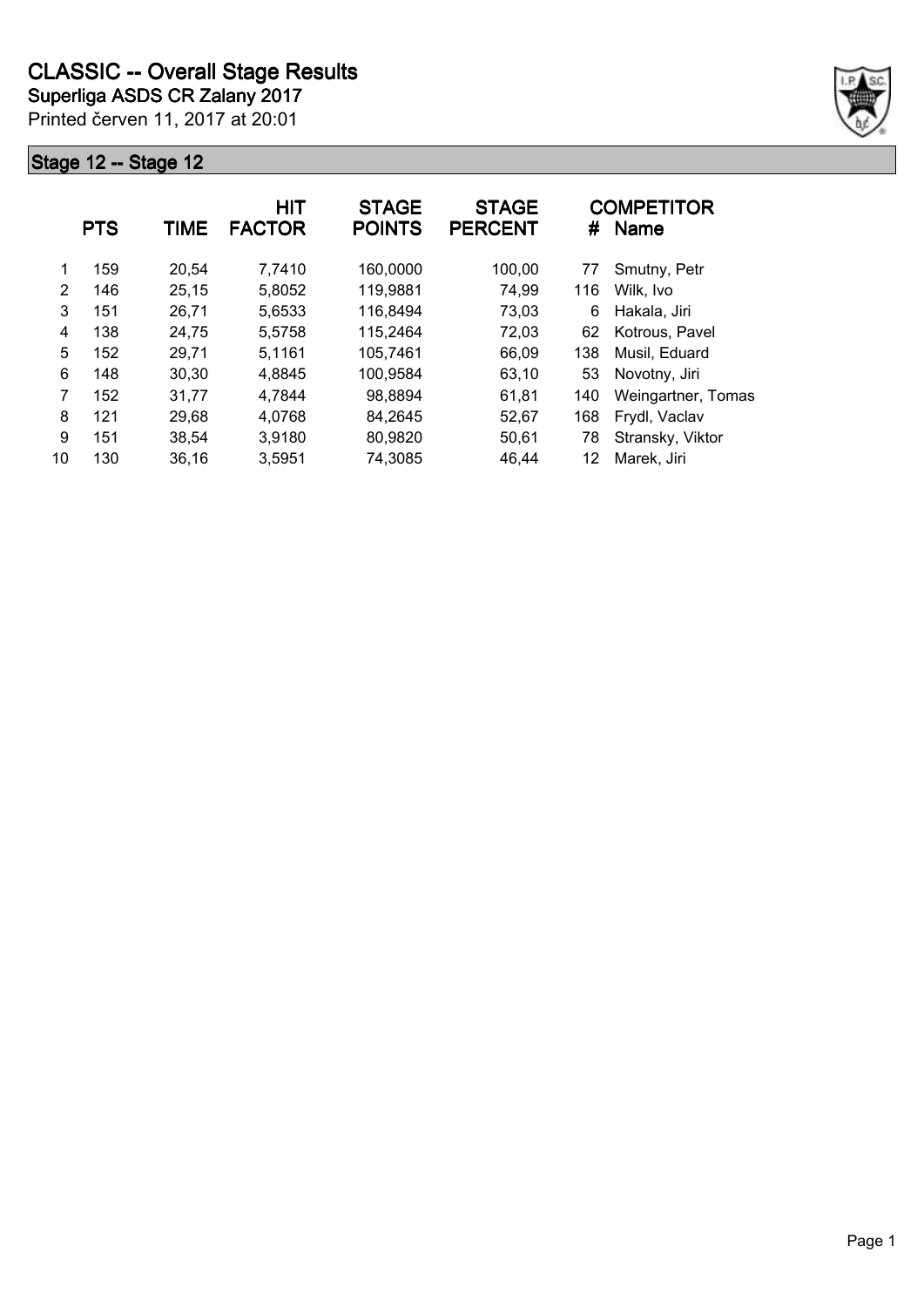|   | <b>PTS</b> | TIME  | HIT<br><b>FACTOR</b> | <b>STAGE</b><br><b>POINTS</b> | <b>STAGE</b><br><b>PERCENT</b> | #   | <b>COMPETITOR</b><br><b>Name</b> |
|---|------------|-------|----------------------|-------------------------------|--------------------------------|-----|----------------------------------|
|   | 158        | 25.95 | 6.0886               | 160,0000                      | 100.00                         | 60  | Jedlicka, Jiri                   |
| 2 | 157        | 31,73 | 4,9480               | 130,0259                      | 81,27                          | 160 | Rossl, Karel                     |
|   | 156        | 51.71 | 3,0168               | 79,2776                       | 49,55                          |     | 14 Prepletany, Jan               |
|   | 81         | 54.05 | 1,4986               | 39,3813                       | 24,61                          | 13  | Pojer, Lubos                     |